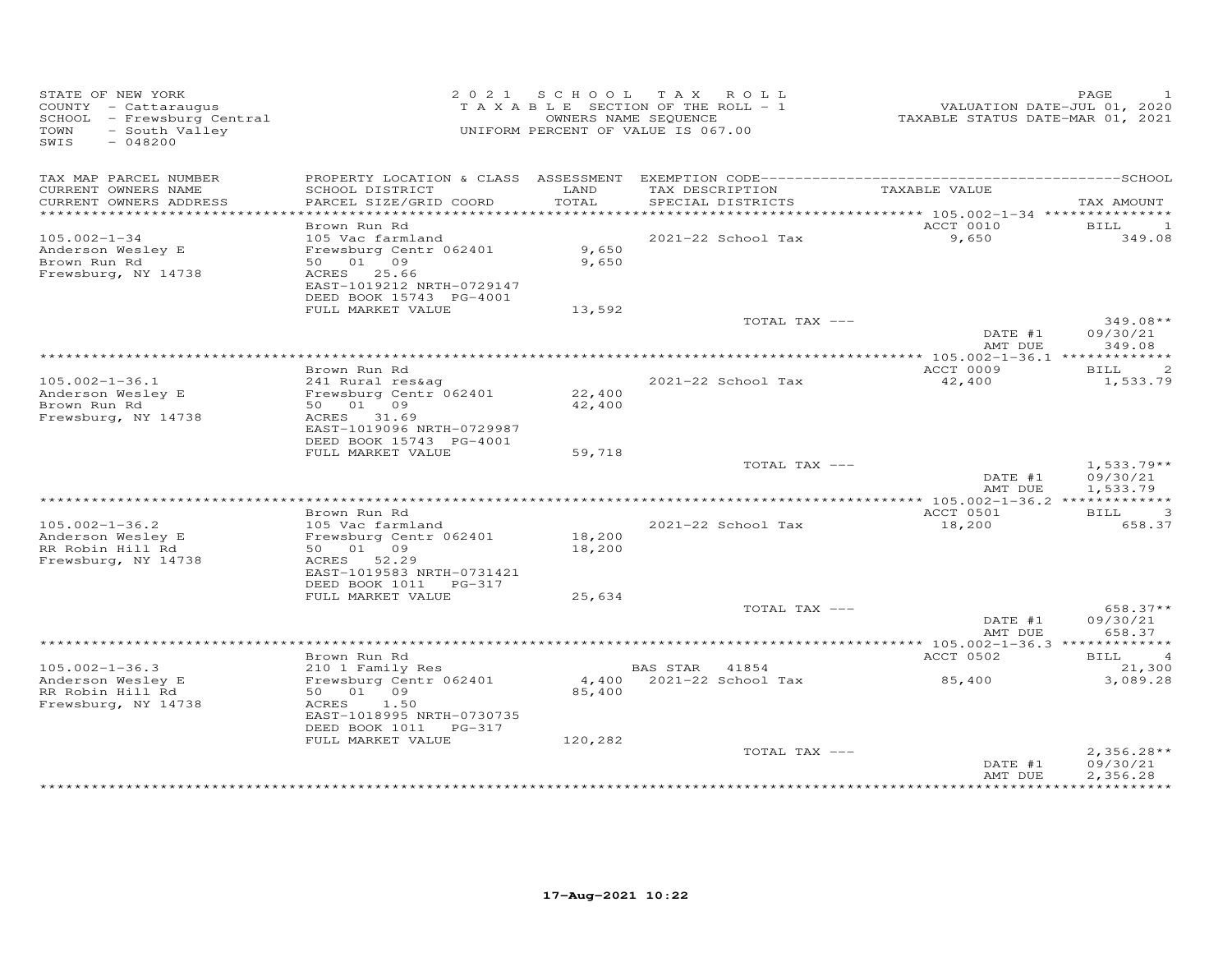| STATE OF NEW YORK<br>COUNTY - Cattaraugus<br>SCHOOL - Frewsburg Central<br>TOWN<br>- South Valley<br>SWIS<br>$-048200$ | 2 0 2 1                                                                                                                                                                                  | SCHOOL TAX                | ROLL<br>TAXABLE SECTION OF THE ROLL - 1<br>OWNERS NAME SEQUENCE<br>UNIFORM PERCENT OF VALUE IS 067.00 | VALUATION DATE-JUL 01, 2020<br>TAXABLE STATUS DATE-MAR 01, 2021 | PAGE                                 |
|------------------------------------------------------------------------------------------------------------------------|------------------------------------------------------------------------------------------------------------------------------------------------------------------------------------------|---------------------------|-------------------------------------------------------------------------------------------------------|-----------------------------------------------------------------|--------------------------------------|
| TAX MAP PARCEL NUMBER<br>CURRENT OWNERS NAME<br>CURRENT OWNERS ADDRESS<br>**********************                       | SCHOOL DISTRICT<br>PARCEL SIZE/GRID COORD<br>************************                                                                                                                    | LAND<br>TOTAL             | TAX DESCRIPTION<br>SPECIAL DISTRICTS                                                                  | TAXABLE VALUE                                                   | TAX AMOUNT                           |
| $105.002 - 1 - 1.11$<br>Anthony Douglas<br>Anthony Carol<br>180 Stowe St<br>Jamestown, NY 14701                        | Gurnsey Hollow Rd<br>260 Seasonal res<br>Frewsburg Centr 062401<br>51 01 09<br>ACRES<br>4.90<br>EAST-1019832 NRTH-0735258<br>DEED BOOK 30218 PG-8001<br>FULL MARKET VALUE                | 7,100<br>38,100<br>53,662 | 2021-22 School Tax                                                                                    | ACCT 0619<br>38,100                                             | BILL<br>1,378.24                     |
|                                                                                                                        |                                                                                                                                                                                          |                           | TOTAL TAX ---                                                                                         | DATE #1                                                         | $1,378.24**$<br>09/30/21             |
|                                                                                                                        | Wheeler Hill Rd                                                                                                                                                                          |                           |                                                                                                       | AMT DUE<br>ACCT 0019                                            | 1,378.24<br><b>BILL</b><br>6         |
| $96.004 - 1 - 57.1$<br>Bauer Ida B<br>Bauer Clifford T<br>35863 Lakeridge Dr<br>Jamestown, NY 14701                    | 312 Vac w/imprv<br>Frewsburg Centr 062401<br>53 01 09<br>ACRES 18.36<br>EAST-1019216 NRTH-0741805<br>DEED BOOK 25825 PG-3001<br>FULL MARKET VALUE                                        | 13,900<br>21,500          | 2021-22 School Tax                                                                                    | 21,500                                                          | 777.75                               |
|                                                                                                                        |                                                                                                                                                                                          | 30,282                    | TOTAL TAX ---                                                                                         | DATE #1<br>AMT DUE                                              | $777.75**$<br>09/30/21<br>777.75     |
| $105.002 - 1 - 33.1$<br>Bero Michael R<br>Bero Dorothy M<br>20 Cedar St<br>Warren, PA 16365                            | Robin Hill Rd<br>314 Rural vac<10<br>Frewsburg Centr 062401<br>50 01 09<br>FRNT 175.00 DPTH<br>ACRES<br>1.35                                                                             | 4,300<br>4,300            | $2021 - 22$ School Tax                                                                                | ACCT 0319<br>4,300                                              | <b>BILL</b><br>7<br>155.55           |
|                                                                                                                        | EAST-1020390 NRTH-0729631<br>DEED BOOK 17606 PG-4001<br>FULL MARKET VALUE                                                                                                                | 6,056                     | TOTAL TAX ---                                                                                         | DATE #1<br>AMT DUE                                              | $155.55**$<br>09/30/21<br>155.55     |
|                                                                                                                        |                                                                                                                                                                                          |                           |                                                                                                       |                                                                 |                                      |
| $105.002 - 1 - 33.2$<br>Bero Michael R<br>Bero Dorothy M<br>20 Ceder St<br>Warren, PA 16365                            | Brown Run Rd<br>260 Seasonal res<br>Frewsburg Centr 062401<br>50 01 09<br>FRNT 330.00 DPTH<br>ACRES<br>3.00<br>EAST-1020129 NRTH-0729695<br>DEED BOOK 17606 PG-4001<br>FULL MARKET VALUE | 5,600<br>30,200<br>42,535 | 2021-22 School Tax                                                                                    | ACCT 0690<br>30,200                                             | BILL<br>8<br>1,092.46                |
|                                                                                                                        |                                                                                                                                                                                          |                           | TOTAL TAX ---                                                                                         | DATE #1<br>AMT DUE                                              | $1,092.46**$<br>09/30/21<br>1,092.46 |
|                                                                                                                        |                                                                                                                                                                                          |                           |                                                                                                       |                                                                 | ********                             |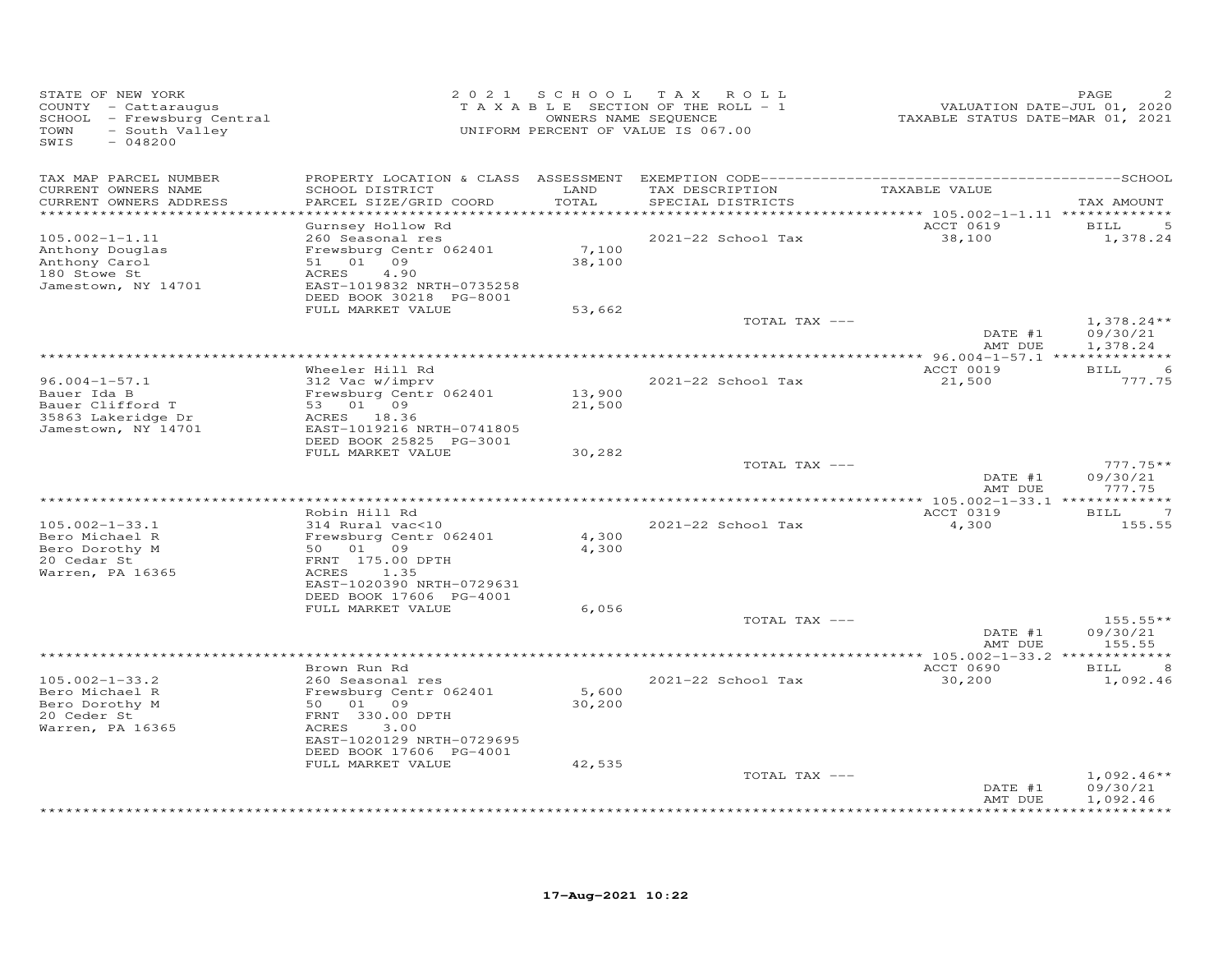| STATE OF NEW YORK<br>COUNTY - Cattaraugus<br>SCHOOL - Frewsburg Central<br>TOWN<br>- South Valley<br>SWIS<br>$-048200$ |                                                                                                                                                |                  | 2021 SCHOOL TAX ROLL<br>TAXABLE SECTION OF THE ROLL - 1<br>OWNERS NAME SEQUENCE<br>UNIFORM PERCENT OF VALUE IS 067.00 | VALUATION DATE-JUL 01, 2020<br>TAXABLE STATUS DATE-MAR 01, 2021 | PAGE                             |
|------------------------------------------------------------------------------------------------------------------------|------------------------------------------------------------------------------------------------------------------------------------------------|------------------|-----------------------------------------------------------------------------------------------------------------------|-----------------------------------------------------------------|----------------------------------|
| TAX MAP PARCEL NUMBER<br>CURRENT OWNERS NAME<br>CURRENT OWNERS ADDRESS                                                 | SCHOOL DISTRICT<br>PARCEL SIZE/GRID COORD                                                                                                      | LAND<br>TOTAL    | TAX DESCRIPTION<br>SPECIAL DISTRICTS                                                                                  | TAXABLE VALUE                                                   | TAX AMOUNT                       |
|                                                                                                                        |                                                                                                                                                |                  |                                                                                                                       | ********** 96.004-1-50 *****************                        |                                  |
| $96.004 - 1 - 50$                                                                                                      | Bragg Rd<br>322 Rural vac>10                                                                                                                   |                  | 2021-22 School Tax                                                                                                    | ACCT 0361<br>12,900                                             | <b>BILL</b><br>466.65            |
| Big Pine Partnership<br>318 Jefferson St<br>Jamestown, NY 14701                                                        | Frewsburg Centr 062401<br>52 01 09<br>ACRES 23.32<br>EAST-1018861 NRTH-0737537<br>DEED BOOK 00944 PG-01063                                     | 12,900<br>12,900 |                                                                                                                       |                                                                 |                                  |
|                                                                                                                        | FULL MARKET VALUE                                                                                                                              | 18,169           |                                                                                                                       |                                                                 |                                  |
|                                                                                                                        |                                                                                                                                                |                  | TOTAL TAX ---                                                                                                         | DATE #1<br>AMT DUE                                              | $466.65**$<br>09/30/21<br>466.65 |
|                                                                                                                        |                                                                                                                                                |                  |                                                                                                                       |                                                                 |                                  |
|                                                                                                                        | Bragg Rd                                                                                                                                       |                  |                                                                                                                       | ACCT 0271                                                       | BILL 10                          |
| $96.004 - 1 - 51$<br>Big Pine Partnership<br>1235 Prendergast Ave<br>Jamestown, NY 14701                               | 322 Rural vac>10<br>Frewsburg Centr 062401<br>52  01  09<br>ACRES 22.88<br>EAST-1018931 NRTH-0739248<br>DEED BOOK 30751 PG-6001                | 16,100<br>16,100 | 2021-22 School Tax                                                                                                    | 16,100                                                          | 582.40                           |
|                                                                                                                        | FULL MARKET VALUE                                                                                                                              | 22,676           |                                                                                                                       |                                                                 |                                  |
|                                                                                                                        |                                                                                                                                                |                  | TOTAL TAX ---                                                                                                         | DATE #1<br>AMT DUE                                              | $582.40**$<br>09/30/21<br>582.40 |
|                                                                                                                        | Bragg Rd                                                                                                                                       |                  |                                                                                                                       | ACCT 0389                                                       | <b>BILL</b><br>11                |
| $96.004 - 1 - 52$<br>Blackley Todd S                                                                                   | 322 Rural vac>10<br>Frewsburg Centr 062401                                                                                                     | 11,300           | 2021-22 School Tax                                                                                                    | 11,300                                                          | 408.77                           |
| Blackley Janet A<br>4251 Lower Mountain Rd<br>Lockport, NY 14094                                                       | 52 01 09<br>ACRES 13.10<br>EAST-1019198 NRTH-0740357<br>DEED BOOK 20210 PG-315                                                                 | 11,300           |                                                                                                                       |                                                                 |                                  |
|                                                                                                                        | FULL MARKET VALUE                                                                                                                              | 15,915           | TOTAL TAX ---                                                                                                         |                                                                 | 408.77**                         |
|                                                                                                                        |                                                                                                                                                |                  |                                                                                                                       | DATE #1<br>AMT DUE                                              | 09/30/21<br>408.77               |
|                                                                                                                        |                                                                                                                                                |                  |                                                                                                                       |                                                                 |                                  |
| $96.004 - 1 - 56$<br>Blackley Todd S<br>Blackley Janet A<br>4251 Lower Mountain Rd<br>Lockport, NY 14094               | Wheeler Hill Rd<br>312 Vac w/imprv<br>Frewsburg Centr 062401<br>53 01 09<br>ACRES 20.38<br>EAST-1019210 NRTH-0741023<br>DEED BOOK 20210 PG-315 | 14,900<br>16,400 | 2021-22 School Tax                                                                                                    | ACCT 0388<br>16,400                                             | BILL 12<br>593.26                |
|                                                                                                                        | FULL MARKET VALUE                                                                                                                              | 23,099           | TOTAL TAX ---                                                                                                         | DATE #1                                                         | $593.26**$<br>09/30/21           |
|                                                                                                                        |                                                                                                                                                |                  |                                                                                                                       | AMT DUE                                                         | 593.26                           |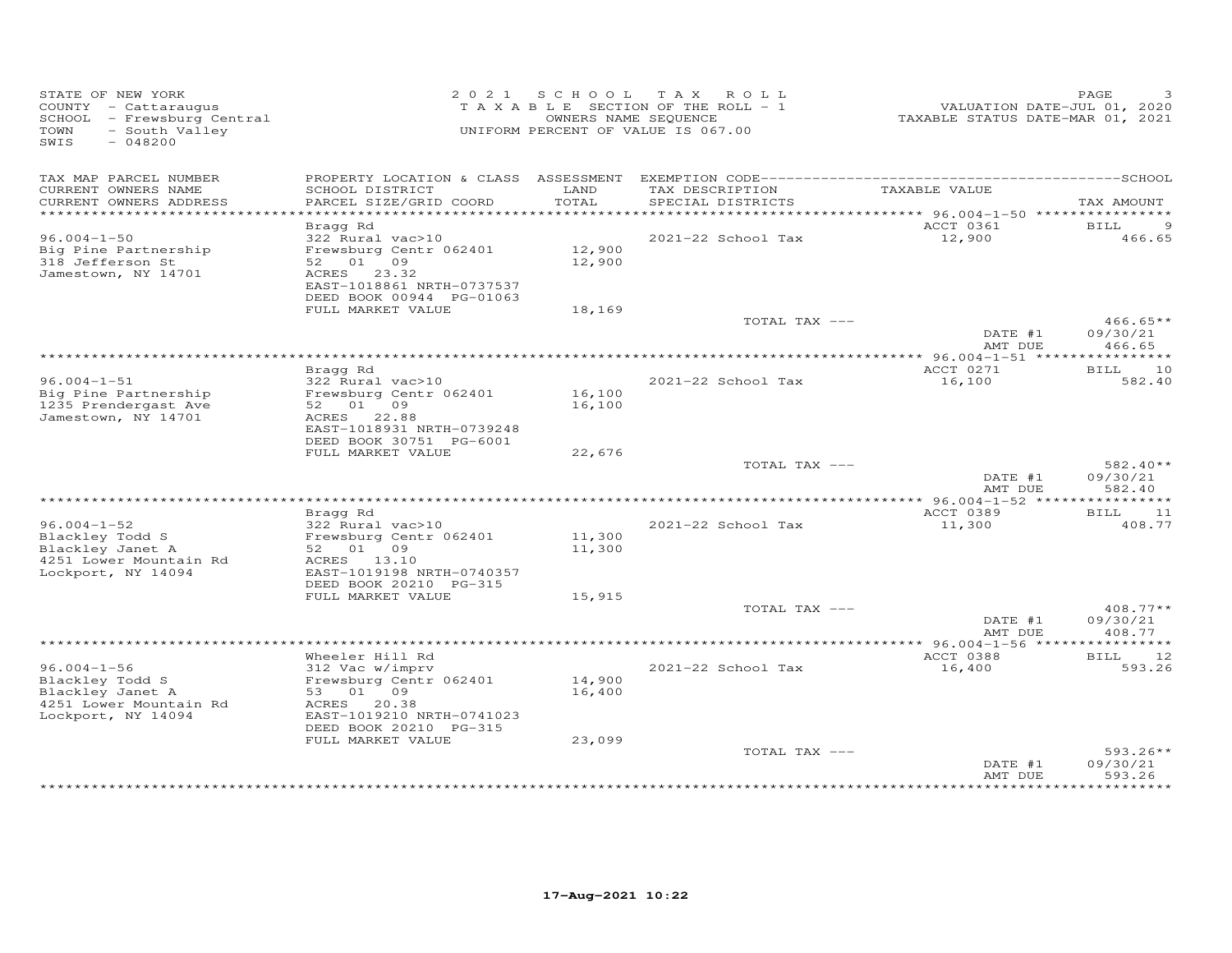| STATE OF NEW YORK<br>COUNTY - Cattaraugus<br>SCHOOL - Frewsburg Central<br>TOWN<br>- South Valley<br>$-048200$<br>SWIS |                                                         | 2021 SCHOOL    | T A X<br>ROLL<br>TAXABLE SECTION OF THE ROLL - 1<br>OWNERS NAME SEQUENCE<br>UNIFORM PERCENT OF VALUE IS 067.00 | VALUATION DATE-JUL 01, 2020<br>TAXABLE STATUS DATE-MAR 01, 2021 | PAGE                             |
|------------------------------------------------------------------------------------------------------------------------|---------------------------------------------------------|----------------|----------------------------------------------------------------------------------------------------------------|-----------------------------------------------------------------|----------------------------------|
| TAX MAP PARCEL NUMBER                                                                                                  |                                                         |                |                                                                                                                |                                                                 |                                  |
| CURRENT OWNERS NAME<br>CURRENT OWNERS ADDRESS                                                                          | SCHOOL DISTRICT<br>PARCEL SIZE/GRID COORD               | LAND<br>TOTAL  | TAX DESCRIPTION<br>SPECIAL DISTRICTS                                                                           | TAXABLE VALUE                                                   | TAX AMOUNT                       |
| ***********************                                                                                                |                                                         |                |                                                                                                                |                                                                 |                                  |
| $105.002 - 1 - 1.5$                                                                                                    | 1 Gurnsey Hollow Rd<br>312 Vac w/imprv                  |                | 2021-22 School Tax                                                                                             | ACCT 0611<br>9,700                                              | 13<br>BILL<br>350.89             |
| Botzenhart Raymond A<br>Botzenhart Janette H                                                                           | Frewsburg Centr 062401<br>09<br>01                      | 8,300<br>9,700 |                                                                                                                |                                                                 |                                  |
| 19 Crescent Ct<br>Cheektowaga, NY 14225                                                                                | Sawmill Run Sub Div<br>Phase Ii<br>ACRES<br>7.16        |                |                                                                                                                |                                                                 |                                  |
|                                                                                                                        | EAST-1018748 NRTH-0734911<br>DEED BOOK 2020<br>PG-16229 |                |                                                                                                                |                                                                 |                                  |
|                                                                                                                        | FULL MARKET VALUE                                       | 13,662         | TOTAL TAX ---                                                                                                  | DATE #1                                                         | 350.89**<br>09/30/21             |
|                                                                                                                        |                                                         |                |                                                                                                                | AMT DUE                                                         | 350.89                           |
|                                                                                                                        |                                                         |                |                                                                                                                |                                                                 |                                  |
| $96.004 - 1 - 59.3$                                                                                                    | 850 Wheeler Hill Rd<br>260 Seasonal res                 |                | 2021-22 School Tax                                                                                             | ACCT 0750<br>29,400                                             | BILL<br>14<br>1,063.52           |
| Brodfuehrer Norman E                                                                                                   | Frewsburg Centr 062401                                  | 6,000          |                                                                                                                |                                                                 |                                  |
| Brodfuehrer Mary Kay                                                                                                   | $53 - 1 - 9$                                            | 29,400         |                                                                                                                |                                                                 |                                  |
| 78 Willowgreen Dr<br>Amherst, NY 14228                                                                                 | ACRES<br>3.75<br>EAST-1019846 NRTH-0742428              |                |                                                                                                                |                                                                 |                                  |
|                                                                                                                        | DEED BOOK 12032 PG-4001                                 |                |                                                                                                                |                                                                 |                                  |
|                                                                                                                        | FULL MARKET VALUE                                       | 43,881         |                                                                                                                |                                                                 |                                  |
|                                                                                                                        |                                                         |                | TOTAL TAX ---                                                                                                  | DATE #1                                                         | $1,063.52**$<br>09/30/21         |
|                                                                                                                        |                                                         |                |                                                                                                                | AMT DUE                                                         | 1,063.52                         |
|                                                                                                                        | Brown Run Rd                                            |                |                                                                                                                | ACCT 0317                                                       | 15<br>BILL                       |
| $105.002 - 1 - 28$                                                                                                     | 910 Priv forest                                         |                | 2021-22 School Tax                                                                                             | 42,400                                                          | 1,533.79                         |
| Caledonia Land Company LLC                                                                                             | Frewsburg Centr 062401                                  | 42,400         |                                                                                                                |                                                                 |                                  |
| 507 Cherry Grove Rd<br>Clarendon, PA 16313                                                                             | 01 09<br>42<br>ACRES<br>50.84                           | 42,400         |                                                                                                                |                                                                 |                                  |
|                                                                                                                        | EAST-1023693 NRTH-0729622                               |                |                                                                                                                |                                                                 |                                  |
|                                                                                                                        | DEED BOOK 2019 PG-16964                                 |                |                                                                                                                |                                                                 |                                  |
|                                                                                                                        | FULL MARKET VALUE                                       | 59,718         | TOTAL TAX ---                                                                                                  |                                                                 | $1,533.79**$                     |
|                                                                                                                        |                                                         |                |                                                                                                                | DATE #1                                                         | 09/30/21                         |
|                                                                                                                        |                                                         |                |                                                                                                                | AMT DUE                                                         | 1,533.79                         |
|                                                                                                                        | 11 Gurnsey Hollow Rd                                    |                |                                                                                                                | ACCT 0658                                                       | ***********<br><b>BILL</b><br>16 |
| $105.002 - 1 - 1.29$                                                                                                   | 260 Seasonal res                                        |                | 2021-22 School Tax                                                                                             | 39,500                                                          | 1,428.88                         |
| Carlino Paul C                                                                                                         | Frewsburg Centr 062401                                  | 8,500          |                                                                                                                |                                                                 |                                  |
| Carlino Constance<br>6602 Royal Parkway South                                                                          | 51 01<br>09<br>Sawmill Run Sub Div                      | 39,500         |                                                                                                                |                                                                 |                                  |
| Lockport, NY 14094                                                                                                     | Phase Ii                                                |                |                                                                                                                |                                                                 |                                  |
|                                                                                                                        | <b>ACRES</b><br>7.52                                    |                |                                                                                                                |                                                                 |                                  |
|                                                                                                                        | EAST-1020454 NRTH-0732981<br>DEED BOOK 00971 PG-00596   |                |                                                                                                                |                                                                 |                                  |
|                                                                                                                        | FULL MARKET VALUE                                       | 55,634         |                                                                                                                |                                                                 |                                  |
|                                                                                                                        |                                                         |                | TOTAL TAX ---                                                                                                  |                                                                 | $1,428.88**$                     |
|                                                                                                                        |                                                         |                |                                                                                                                | DATE #1<br>AMT DUE                                              | 09/30/21<br>1,428.88             |
|                                                                                                                        |                                                         |                |                                                                                                                |                                                                 |                                  |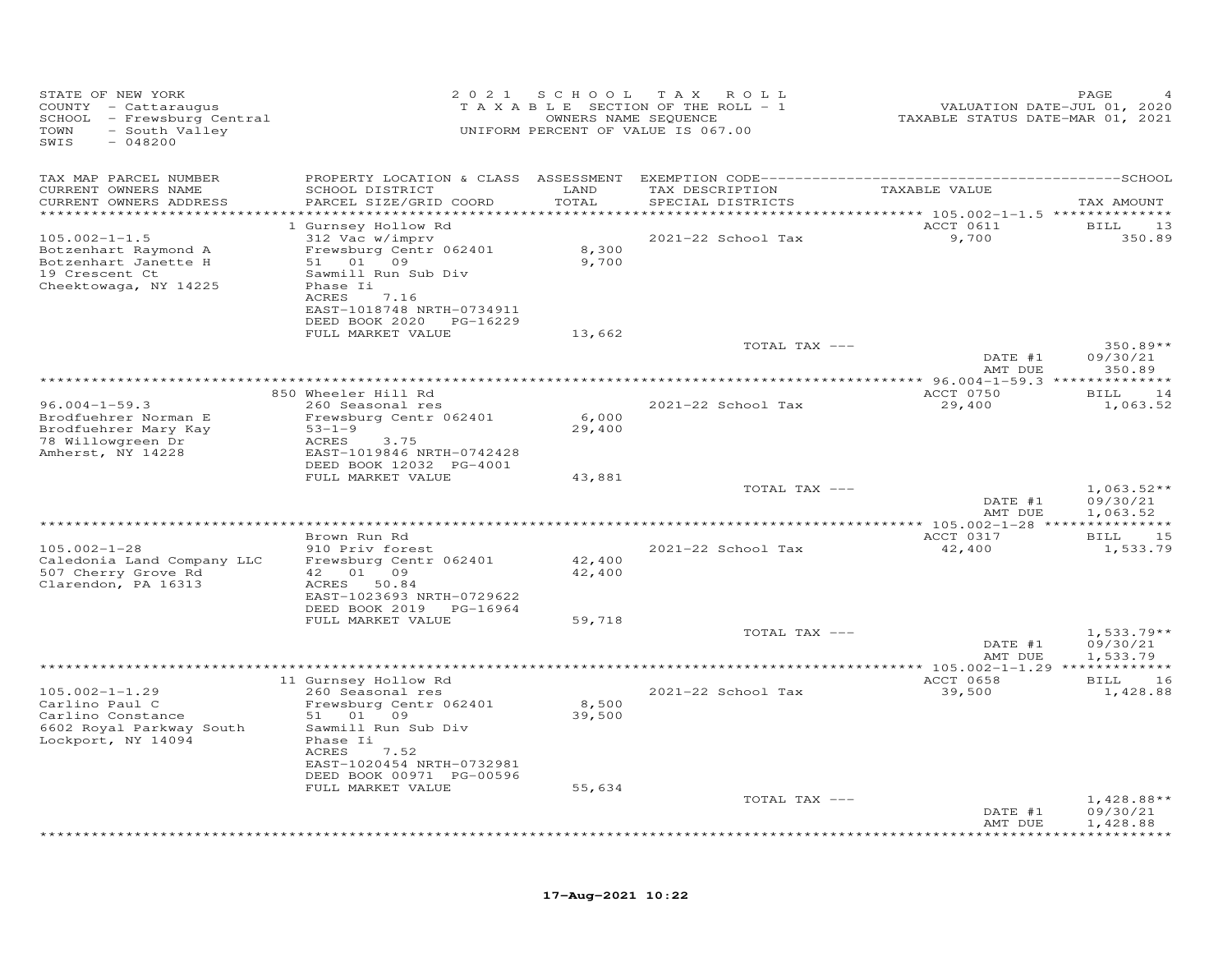| STATE OF NEW YORK<br>COUNTY - Cattaraugus<br>SCHOOL - Frewsburg Central<br>- South Valley<br>TOWN<br>SWIS<br>$-048200$ |                                                                                  |                  | 2021 SCHOOL TAX ROLL<br>TAXABLE SECTION OF THE ROLL - 1<br>OWNERS NAME SEQUENCE<br>UNIFORM PERCENT OF VALUE IS 067.00 | VALUATION DATE-JUL 01, 2020<br>TAXABLE STATUS DATE-MAR 01, 2021 | PAGE                     |
|------------------------------------------------------------------------------------------------------------------------|----------------------------------------------------------------------------------|------------------|-----------------------------------------------------------------------------------------------------------------------|-----------------------------------------------------------------|--------------------------|
| TAX MAP PARCEL NUMBER<br>CURRENT OWNERS NAME<br>CURRENT OWNERS ADDRESS<br>***********************                      | SCHOOL DISTRICT<br>PARCEL SIZE/GRID COORD                                        | LAND<br>TOTAL    | TAX DESCRIPTION<br>SPECIAL DISTRICTS                                                                                  | TAXABLE VALUE                                                   | TAX AMOUNT               |
|                                                                                                                        | 12981 Bone Run Rd                                                                |                  |                                                                                                                       | ACCT 0230                                                       | 17<br>BILL               |
| $96.002 - 1 - 38$                                                                                                      | 210 1 Family Res                                                                 |                  | BAS STAR<br>41854                                                                                                     |                                                                 | 21,300                   |
| Carlson Daniel T<br>Knuth Jennifer R<br>10922 Oldro Rd<br>Randolph, NY 14772                                           | Frewsburg Centr 062401<br>55 01 09<br>ACRES<br>2.14<br>EAST-1019092 NRTH-0749648 | 4,900<br>48,100  | 2021-22 School Tax                                                                                                    | 48,100                                                          | 1,739.98                 |
|                                                                                                                        | DEED BOOK 20733 PG-8001<br>FULL MARKET VALUE                                     | 67,746           |                                                                                                                       |                                                                 |                          |
|                                                                                                                        |                                                                                  |                  | TOTAL TAX ---                                                                                                         |                                                                 | $1,006.98**$             |
|                                                                                                                        |                                                                                  |                  |                                                                                                                       | DATE #1<br>AMT DUE                                              | 09/30/21<br>1,006.98     |
|                                                                                                                        |                                                                                  |                  |                                                                                                                       |                                                                 |                          |
| $96.004 - 1 - 47.1$                                                                                                    | Bragg Rd<br>260 Seasonal res                                                     |                  | 2021-22 School Tax                                                                                                    | ACCT 0108<br>46,500                                             | BILL 18<br>1,682.10      |
| Chitester Michael S.                                                                                                   | Frewsburg Centr 062401                                                           | 29,500           |                                                                                                                       |                                                                 |                          |
| Melvin Feather                                                                                                         | 52 01 09                                                                         | 46,500           |                                                                                                                       |                                                                 |                          |
| PO Box 608                                                                                                             | Conveys 1/7Intrest                                                               |                  |                                                                                                                       |                                                                 |                          |
| Frewsburg, NY 14738                                                                                                    | ACRES 72.25<br>EAST-1021325 NRTH-0738478<br>DEED BOOK 20866 PG-2001              |                  |                                                                                                                       |                                                                 |                          |
|                                                                                                                        | FULL MARKET VALUE                                                                | 65,493           |                                                                                                                       |                                                                 |                          |
|                                                                                                                        |                                                                                  |                  | TOTAL TAX ---                                                                                                         | DATE #1                                                         | $1,682.10**$<br>09/30/21 |
|                                                                                                                        |                                                                                  |                  |                                                                                                                       | AMT DUE                                                         | 1,682.10                 |
|                                                                                                                        | Gurnsey Hollow Rd (Off)                                                          |                  |                                                                                                                       | ACCT 0615                                                       | BILL 19                  |
| $105.002 - 1 - 1.7$                                                                                                    | 240 Rural res                                                                    |                  | 2021-22 School Tax                                                                                                    | 57,400                                                          | 2,076.40                 |
| Cochran Steven<br>1452 D'angelo Dr                                                                                     | Frewsburg Centr 062401<br>01 09                                                  | 12,400<br>57,400 |                                                                                                                       |                                                                 |                          |
| N Tonawanda, NY 14120                                                                                                  | 51<br>ACRES 15.40<br>EAST-1019713 NRTH-0736230                                   |                  |                                                                                                                       |                                                                 |                          |
|                                                                                                                        | DEED BOOK 00966 PG-00684                                                         |                  |                                                                                                                       |                                                                 |                          |
|                                                                                                                        | FULL MARKET VALUE                                                                | 80,845           |                                                                                                                       |                                                                 |                          |
|                                                                                                                        |                                                                                  |                  | TOTAL TAX ---                                                                                                         | DATE #1                                                         | $2,076.40**$<br>09/30/21 |
|                                                                                                                        |                                                                                  |                  |                                                                                                                       | AMT DUE                                                         | 2,076.40                 |
|                                                                                                                        | Robin Hill Rd                                                                    |                  |                                                                                                                       | ACCT 0335                                                       | <b>BILL</b><br>20        |
| $105.002 - 1 - 35.1$<br>Colburn Robert Gordon                                                                          | 240 Rural res<br>Frewsburg Centr 062401                                          | 23,800           | 2021-22 School Tax                                                                                                    | 73,100                                                          | 2,644.33                 |
| 56 Grant Str                                                                                                           | 50/1/9                                                                           | 73,100           |                                                                                                                       |                                                                 |                          |
| Jamestown, NY 14701                                                                                                    | ACRES 45.20<br>EAST-1020464 NRTH-0731475                                         |                  |                                                                                                                       |                                                                 |                          |
|                                                                                                                        | DEED BOOK 28726 PG-4001<br>FULL MARKET VALUE                                     | 102,958          |                                                                                                                       |                                                                 |                          |
|                                                                                                                        |                                                                                  |                  | TOTAL TAX ---                                                                                                         | DATE #1                                                         | $2,644.33**$<br>09/30/21 |
|                                                                                                                        |                                                                                  |                  |                                                                                                                       | AMT DUE                                                         | 2,644.33                 |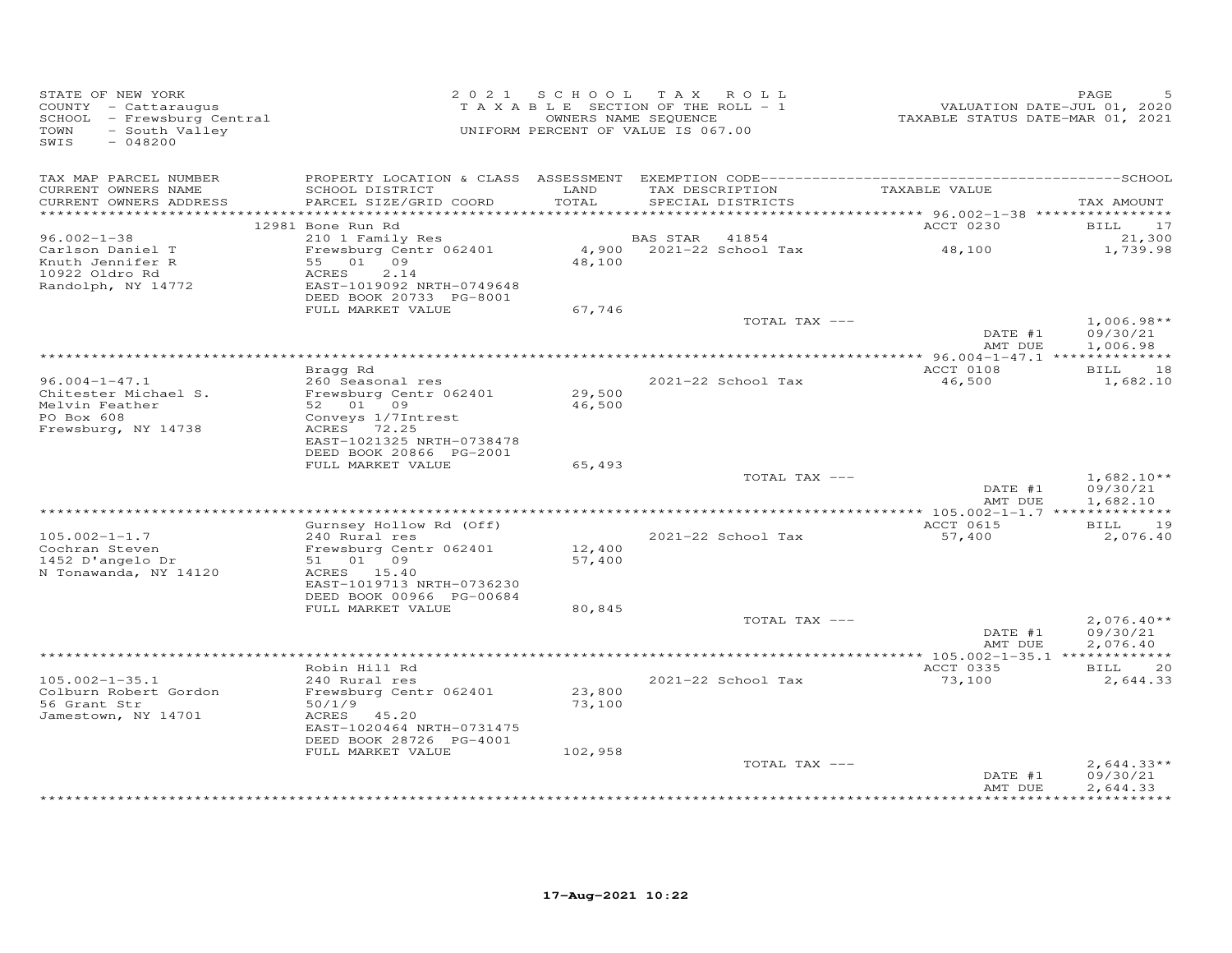| STATE OF NEW YORK<br>COUNTY - Cattaraugus<br>SCHOOL - Frewsburg Central<br>TOWN<br>- South Valley<br>SWIS<br>$-048200$ | 2021                                                                                                                                                  | S C H O O L      | TAX ROLL<br>TAXABLE SECTION OF THE ROLL - 1<br>OWNERS NAME SEQUENCE<br>UNIFORM PERCENT OF VALUE IS 067.00 |               | VALUATION DATE-JUL 01, 2020<br>TAXABLE STATUS DATE-MAR 01, 2021 | PAGE                                    |
|------------------------------------------------------------------------------------------------------------------------|-------------------------------------------------------------------------------------------------------------------------------------------------------|------------------|-----------------------------------------------------------------------------------------------------------|---------------|-----------------------------------------------------------------|-----------------------------------------|
| TAX MAP PARCEL NUMBER<br>CURRENT OWNERS NAME<br>CURRENT OWNERS ADDRESS                                                 | SCHOOL DISTRICT<br>PARCEL SIZE/GRID COORD<br>*******************                                                                                      | LAND<br>TOTAL    | TAX DESCRIPTION<br>SPECIAL DISTRICTS                                                                      |               | TAXABLE VALUE<br>******** 105.002-1-27.1 *************          | TAX AMOUNT                              |
| $105.002 - 1 - 27.1$<br>Dahlin James M.<br>12791 Brown Run Rd<br>Frewsburg, NY 14738                                   | 12791 Brown Run Rd<br>210 1 Family Res<br>Frewsburg Centr 062401<br>50 01 09<br>2.75<br>ACRES<br>EAST-1021940 NRTH-0729985<br>DEED BOOK 27023 PG-9001 | 5,400<br>58,000  | 2021-22 School Tax                                                                                        |               | ACCT 0306<br>58,000                                             | 21<br><b>BILL</b><br>2,098.10           |
|                                                                                                                        | FULL MARKET VALUE                                                                                                                                     | 81,690           |                                                                                                           | TOTAL TAX --- | DATE #1                                                         | $2,098.10**$<br>09/30/21                |
|                                                                                                                        |                                                                                                                                                       |                  | ********************************                                                                          |               | AMT DUE<br>******* 96.004-1-19.3 **************                 | 2,098.10                                |
| $96.004 - 1 - 19.3$<br>Detweiler Ben E<br>Detweiler Barbara J<br>25897 Blystone Rd<br>Edinboro, PA 16412               | Bragg Rd<br>322 Rural vac>10<br>Frewsburg Centr 062401<br>44/45/53 01 09<br>ACRES 124.05<br>EAST-1022956 NRTH-0741073                                 | 52,600<br>52,600 | 2021-22 School Tax                                                                                        |               | ACCT 0307<br>52,600                                             | <b>BILL</b><br>22<br>1,902.76           |
| PRIOR OWNER ON 3/01/2021                                                                                               | DEED BOOK 20190 PG-4102<br>FULL MARKET VALUE                                                                                                          | 74,085           |                                                                                                           |               |                                                                 |                                         |
| Detweiler Ben E                                                                                                        |                                                                                                                                                       |                  |                                                                                                           | TOTAL TAX --- | DATE #1<br>AMT DUE                                              | $1,902.76**$<br>09/30/21<br>1,902.76    |
|                                                                                                                        |                                                                                                                                                       |                  |                                                                                                           |               |                                                                 |                                         |
| $105.002 - 1 - 1.16$<br>Dreher Paul R<br>Dreher Melody J                                                               | 17 S Sylvan Glenn<br>210 1 Family Res<br>Frewsburg Centr 062401<br>51 01 09                                                                           |                  | VET WAR S 41124<br>13,600 VET DIS S 41144<br>83,700 ENH STAR<br>41834                                     |               | ACCT 0645                                                       | 23<br>BILL<br>4,260<br>14,200<br>50,200 |
| 17 S SYLVAN GLENN<br>FREWSBURG, NY 14738                                                                               | Sawmill Run Sub Div<br>Phase Ii<br>ACRES 17.85<br>EAST-1021042 NRTH-0733770<br>DEED BOOK 00982 PG-00836                                               |                  | 2021-22 School Tax                                                                                        |               | 65,240                                                          | 2,360.01                                |
|                                                                                                                        | FULL MARKET VALUE                                                                                                                                     | 117,887          |                                                                                                           | TOTAL TAX --- | DATE #1<br>AMT DUE                                              | 786.01**<br>09/30/21<br>786.01          |
|                                                                                                                        |                                                                                                                                                       |                  |                                                                                                           |               |                                                                 |                                         |
| $105.002 - 1 - 1.30$<br>Dreher Paul R<br>Dreher Melody J<br>17 Sylvan Glen<br>Frewsburg, NY 14738                      | 12 Gurnsey Hollow Rd<br>322 Rural vac>10<br>Frewsburg Centr 062401<br>51 01<br>09<br>Sawmill Run Sub Div<br>Phase Ii<br>ACRES 14.10                   | 11,800<br>11,800 | 2021-22 School Tax                                                                                        |               | ACCT 0659<br>11,800                                             | 24<br><b>BILL</b><br>426.86             |
|                                                                                                                        | EAST-1021214 NRTH-0733054<br>DEED BOOK 17526 PG-6003<br>FULL MARKET VALUE                                                                             | 16,620           |                                                                                                           | TOTAL TAX --- | DATE #1                                                         | $426.86**$<br>09/30/21                  |
|                                                                                                                        |                                                                                                                                                       |                  |                                                                                                           |               | AMT DUE                                                         | 426.86<br>*********                     |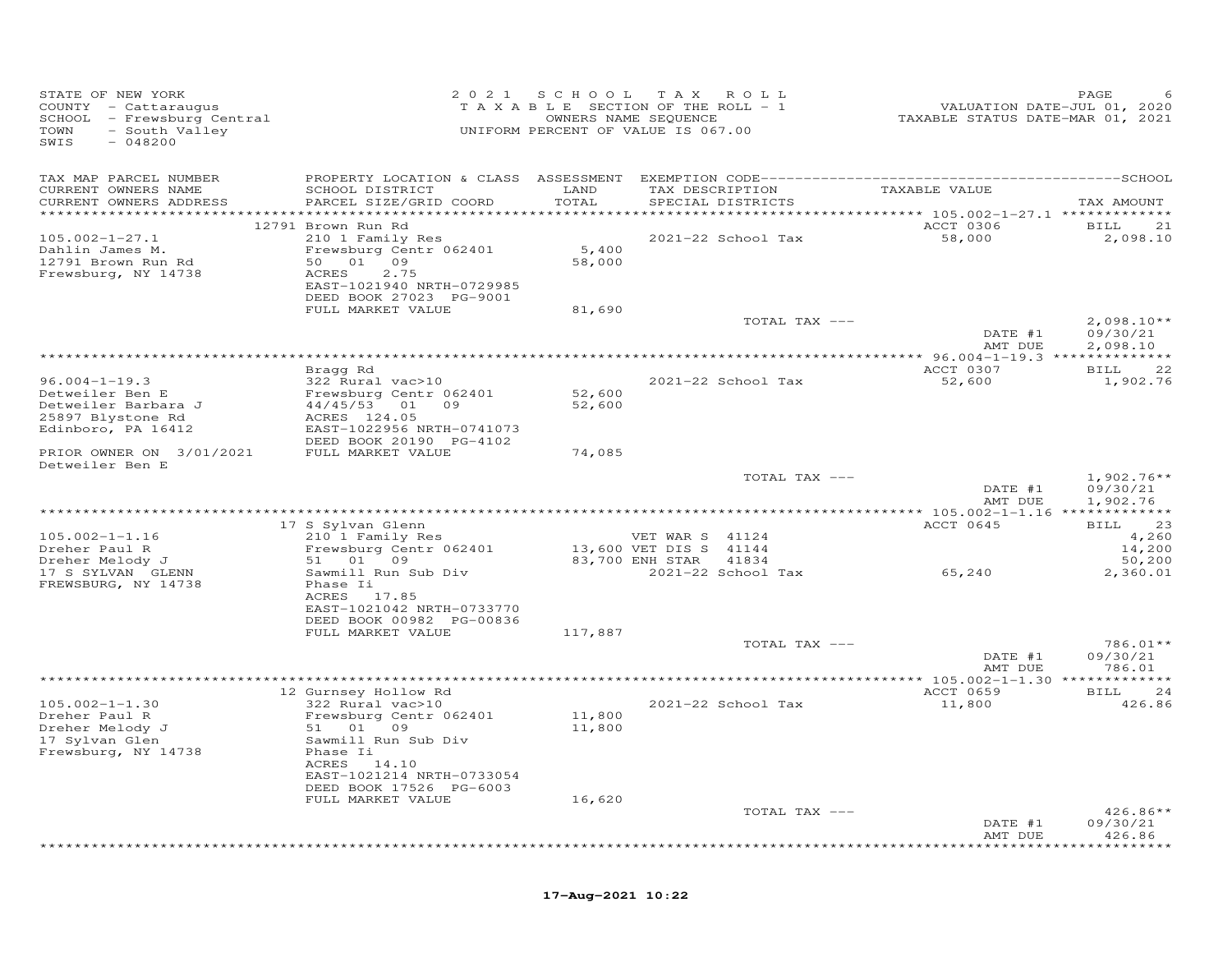| STATE OF NEW YORK<br>COUNTY - Cattaraugus<br>SCHOOL - Frewsburg Central<br>- South Valley<br>TOWN<br>SWIS<br>$-048200$ |                                                                                                                                                                                     |                            | 2021 SCHOOL TAX ROLL<br>TAXABLE SECTION OF THE ROLL - 1<br>OWNERS NAME SEQUENCE<br>UNIFORM PERCENT OF VALUE IS 067.00 | VALUATION DATE-JUL 01, 2020<br>TAXABLE STATUS DATE-MAR 01, 2021 | PAGE                                 |
|------------------------------------------------------------------------------------------------------------------------|-------------------------------------------------------------------------------------------------------------------------------------------------------------------------------------|----------------------------|-----------------------------------------------------------------------------------------------------------------------|-----------------------------------------------------------------|--------------------------------------|
| TAX MAP PARCEL NUMBER<br>CURRENT OWNERS NAME<br>CURRENT OWNERS ADDRESS<br>***********************                      | SCHOOL DISTRICT<br>PARCEL SIZE/GRID COORD                                                                                                                                           | LAND<br>TOTAL              | TAX DESCRIPTION<br>SPECIAL DISTRICTS                                                                                  | TAXABLE VALUE                                                   | TAX AMOUNT                           |
| $105.002 - 1 - 1.19$<br>Dunn Douglas P.<br>63 S. Sylvan Glen<br>Frewsburg, NY 14738                                    | 63 S Sylvan Glen<br>240 Rural res<br>Frewsburg Centr 062401<br>51 01 09<br>Sawmill Run Sub Div<br>Phase Ii<br>ACRES<br>6.93<br>EAST-1019289 NRTH-0734949<br>DEED BOOK 24076 PG-5002 | 8,200<br>68,200            | 2021-22 School Tax                                                                                                    | ACCT 0648<br>68,200                                             | <b>BILL</b><br>25<br>2,467.08        |
|                                                                                                                        | FULL MARKET VALUE                                                                                                                                                                   | 96,056                     | TOTAL TAX ---                                                                                                         | DATE #1<br>AMT DUE                                              | $2,467.08**$<br>09/30/21<br>2,467.08 |
|                                                                                                                        |                                                                                                                                                                                     |                            |                                                                                                                       |                                                                 |                                      |
| $96.004 - 1 - 49$<br>Emerling Roy L.<br>P.O. Box 204<br>Boston, NY 14025                                               | 766 Bragg Rd<br>260 Seasonal res<br>Frewsburg Centr 062401<br>52 01 09<br>ACRES 140.85<br>EAST-1020038 NRTH-0738397<br>DEED BOOK 27957 PG-3003                                      | 82,845<br>115,945          | 2021-22 School Tax                                                                                                    | ACCT 0274<br>115,945                                            | <b>BILL</b><br>26<br>4,194.22        |
|                                                                                                                        | FULL MARKET VALUE                                                                                                                                                                   | 163,303                    |                                                                                                                       |                                                                 |                                      |
|                                                                                                                        |                                                                                                                                                                                     |                            | TOTAL TAX ---                                                                                                         | DATE #1<br>AMT DUE                                              | $4,194.22**$<br>09/30/21<br>4,194.22 |
|                                                                                                                        |                                                                                                                                                                                     |                            | **************************************                                                                                | ************** 87.004-1-12 *****************                    |                                      |
| $87.004 - 1 - 12$<br>Farm East LLC<br>890 McLean Rd<br>Cortland, NY 13045                                              | Woodchuck Hill Rd (Off)<br>910 Priv forest<br>Frewsburg Centr 062401<br>56 01 09<br>ACRES 69.88<br>EAST-1020932 NRTH-0753049<br>DEED BOOK 14471 PG-6001                             | 42,300<br>42,300           | 2021-22 School Tax                                                                                                    | ACCT 0001<br>42,300                                             | BILL<br>27<br>1,530.17               |
|                                                                                                                        | FULL MARKET VALUE                                                                                                                                                                   | 59,577                     |                                                                                                                       |                                                                 |                                      |
|                                                                                                                        |                                                                                                                                                                                     |                            | TOTAL TAX ---                                                                                                         | DATE #1<br>AMT DUE                                              | $1,530.17**$<br>09/30/21<br>1,530.17 |
|                                                                                                                        |                                                                                                                                                                                     |                            |                                                                                                                       |                                                                 |                                      |
| $96.002 - 2 - 2$<br>Farm East LLC<br>890 McLean Rd<br>Cortland, NY 13045                                               | Oak Hill Rd<br>910 Priv forest<br>Frewsburg Centr 062401<br>54 01 09<br>ACRES<br>56.34<br>EAST-1020729 NRTH-0746470<br>DEED BOOK 14471 PG-6001<br>FULL MARKET VALUE                 | 46,700<br>46,700<br>65,775 | 2021-22 School Tax                                                                                                    | ACCT 0006<br>46,700                                             | <b>BILL</b><br>28<br>1,689.34        |
|                                                                                                                        |                                                                                                                                                                                     |                            | TOTAL TAX ---                                                                                                         |                                                                 | $1,689.34**$                         |
|                                                                                                                        |                                                                                                                                                                                     |                            |                                                                                                                       | DATE #1<br>AMT DUE                                              | 09/30/21<br>1,689.34                 |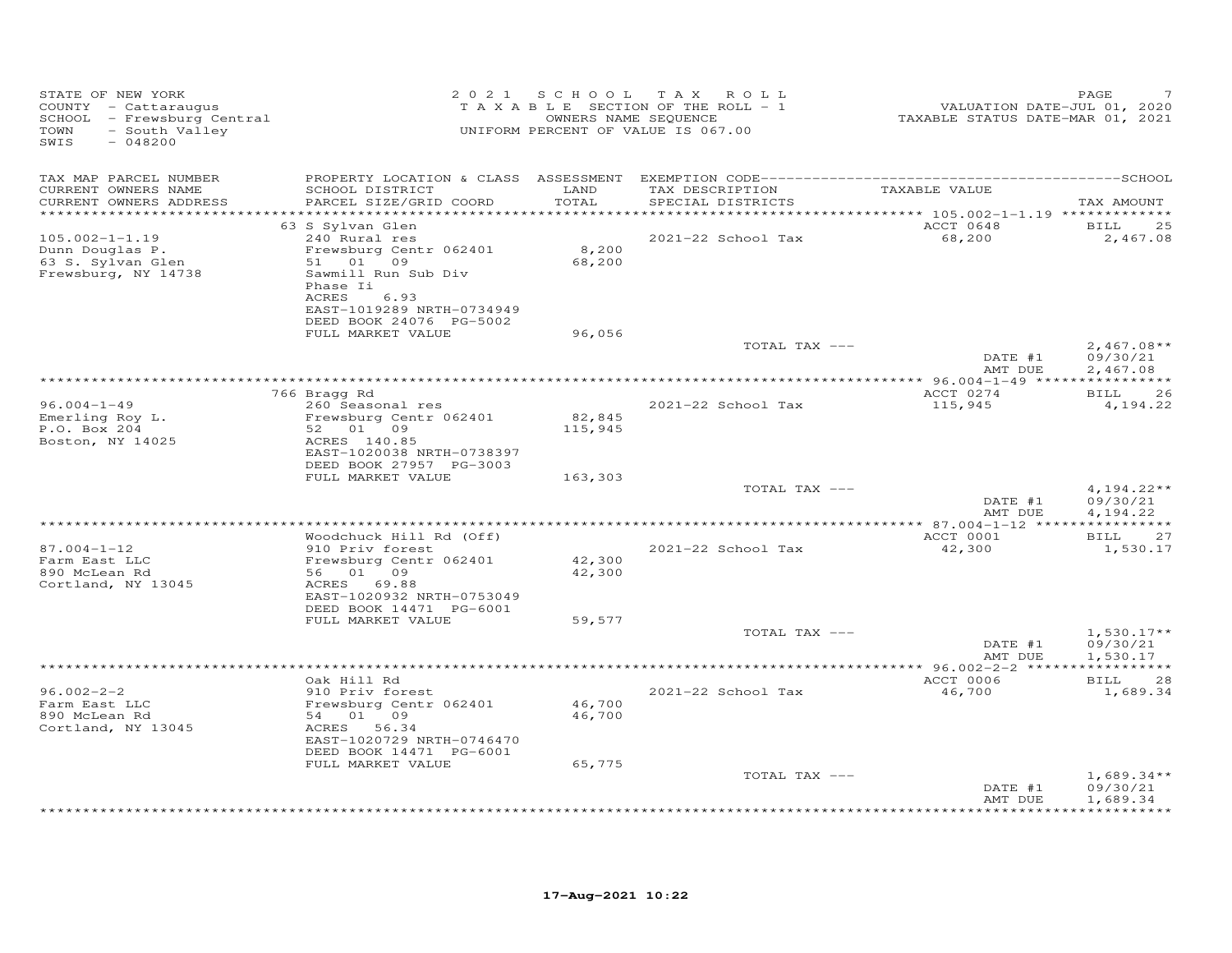| STATE OF NEW YORK<br>COUNTY - Cattaraugus<br>SCHOOL - Frewsburg Central<br>- South Valley<br>TOWN<br>SWIS<br>$-048200$ |                                           |               | 2021 SCHOOL TAX ROLL<br>TAXABLE SECTION OF THE ROLL - 1<br>OWNERS NAME SEQUENCE<br>UNIFORM PERCENT OF VALUE IS 067.00 | VALUATION DATE-JUL 01, 2020<br>TAXABLE STATUS DATE-MAR 01, 2021 | PAGE                   |
|------------------------------------------------------------------------------------------------------------------------|-------------------------------------------|---------------|-----------------------------------------------------------------------------------------------------------------------|-----------------------------------------------------------------|------------------------|
| TAX MAP PARCEL NUMBER<br>CURRENT OWNERS NAME<br>CURRENT OWNERS ADDRESS                                                 | SCHOOL DISTRICT<br>PARCEL SIZE/GRID COORD | LAND<br>TOTAL | TAX DESCRIPTION<br>SPECIAL DISTRICTS                                                                                  | TAXABLE VALUE                                                   | TAX AMOUNT             |
|                                                                                                                        | 12864 Sawmill Run Rd                      |               |                                                                                                                       | ACCT 0333                                                       | <b>BILL</b><br>29      |
| $96.004 - 1 - 7$                                                                                                       | 314 Rural vac<10                          |               | 2021-22 School Tax                                                                                                    | 7,200                                                           | 260.45                 |
| Farm East LLC                                                                                                          | Frewsburg Centr 062401                    | 7,200         |                                                                                                                       |                                                                 |                        |
| 890 McLeon Rd                                                                                                          | 53 01 09<br>Life Use-James E-Rosanne      | 7,200         |                                                                                                                       |                                                                 |                        |
| Cortland, NY 13045                                                                                                     | ACRES<br>5.00                             |               |                                                                                                                       |                                                                 |                        |
| PRIOR OWNER ON 3/01/2021                                                                                               | EAST-1020428 NRTH-0744357                 |               |                                                                                                                       |                                                                 |                        |
| Babcock James F                                                                                                        | DEED BOOK 20210 PG-2611                   |               |                                                                                                                       |                                                                 |                        |
|                                                                                                                        | FULL MARKET VALUE                         | 10,141        |                                                                                                                       |                                                                 |                        |
|                                                                                                                        |                                           |               | TOTAL TAX ---                                                                                                         | DATE #1                                                         | $260.45**$<br>09/30/21 |
|                                                                                                                        |                                           |               |                                                                                                                       | AMT DUE                                                         | 260.45                 |
|                                                                                                                        |                                           |               |                                                                                                                       |                                                                 |                        |
|                                                                                                                        | Sawmill Run Rd                            |               |                                                                                                                       | ACCT 0005                                                       | <b>BILL</b><br>30      |
| $96.004 - 1 - 8$                                                                                                       | 314 Rural vac<10                          |               | 2021-22 School Tax                                                                                                    | 4,400                                                           | 159.17                 |
| Farm East LLC                                                                                                          | Frewsburg Centr 062401                    | 4,400         |                                                                                                                       |                                                                 |                        |
| 890 McLean Rd<br>Cortland, NY 13045                                                                                    | 53 01 09<br>1.50<br>ACRES                 | 4,400         |                                                                                                                       |                                                                 |                        |
|                                                                                                                        | EAST-1020805 NRTH-0744419                 |               |                                                                                                                       |                                                                 |                        |
|                                                                                                                        | DEED BOOK 14471 PG-6001                   |               |                                                                                                                       |                                                                 |                        |
|                                                                                                                        | FULL MARKET VALUE                         | 6,197         |                                                                                                                       |                                                                 |                        |
|                                                                                                                        |                                           |               | TOTAL TAX ---                                                                                                         |                                                                 | $159.17**$             |
|                                                                                                                        |                                           |               |                                                                                                                       | DATE #1<br>AMT DUE                                              | 09/30/21<br>159.17     |
|                                                                                                                        |                                           |               |                                                                                                                       |                                                                 |                        |
|                                                                                                                        | 12708 Brown Run Rd                        |               |                                                                                                                       | <b>ACCT 0539</b>                                                | <b>BILL</b><br>31      |
| $105.002 - 1 - 27.3$                                                                                                   | 240 Rural res                             |               | VET COM S 41134                                                                                                       |                                                                 | 7,100                  |
| Fellows John E                                                                                                         | Frewsburg Centr 062401                    |               | 12,000 ENH STAR 41834                                                                                                 |                                                                 | 50,200                 |
| Fellows Sandra L<br>12708 Brown Run Rd                                                                                 | 42 01 09<br>ACRES 14.50                   |               | 94,600 2021-22 School Tax                                                                                             | 87,500                                                          | 3,165.24               |
| Frewsburg, NY 14738                                                                                                    | EAST-1023149 NRTH-0731443                 |               |                                                                                                                       |                                                                 |                        |
|                                                                                                                        | DEED BOOK 16997 PG-6001                   |               |                                                                                                                       |                                                                 |                        |
|                                                                                                                        | FULL MARKET VALUE                         | 133,239       |                                                                                                                       |                                                                 |                        |
|                                                                                                                        |                                           |               | TOTAL TAX ---                                                                                                         |                                                                 | $1,591.24**$           |
|                                                                                                                        |                                           |               |                                                                                                                       | DATE #1<br>AMT DUE                                              | 09/30/21<br>1,591.24   |
|                                                                                                                        |                                           |               |                                                                                                                       |                                                                 |                        |
|                                                                                                                        | Bone Run Rd (Off)                         |               |                                                                                                                       | ACCT 0633                                                       | <b>BILL</b><br>32      |
| $96.002 - 1 - 37.4$                                                                                                    | 322 Rural vac>10                          |               | 2021-22 School Tax                                                                                                    | 9,500                                                           | 343.66                 |
| Fenton Thomas                                                                                                          | Frewsburg Centr 062401                    | 9,500         |                                                                                                                       |                                                                 |                        |
| Gray Robert E                                                                                                          | 55 01 09                                  | 9,500         |                                                                                                                       |                                                                 |                        |
| PO Box 707<br>Frewsburg, NY 14738                                                                                      | ACRES 16.50<br>EAST-1019422 NRTH-0748760  |               |                                                                                                                       |                                                                 |                        |
|                                                                                                                        | DEED BOOK 31094 PG-9001                   |               |                                                                                                                       |                                                                 |                        |
|                                                                                                                        | FULL MARKET VALUE                         | 13,380        |                                                                                                                       |                                                                 |                        |
|                                                                                                                        |                                           |               | TOTAL TAX ---                                                                                                         |                                                                 | $343.66**$             |
|                                                                                                                        |                                           |               |                                                                                                                       | DATE #1                                                         | 09/30/21               |
|                                                                                                                        |                                           |               |                                                                                                                       | AMT DUE<br>****************                                     | 343.66<br>**********   |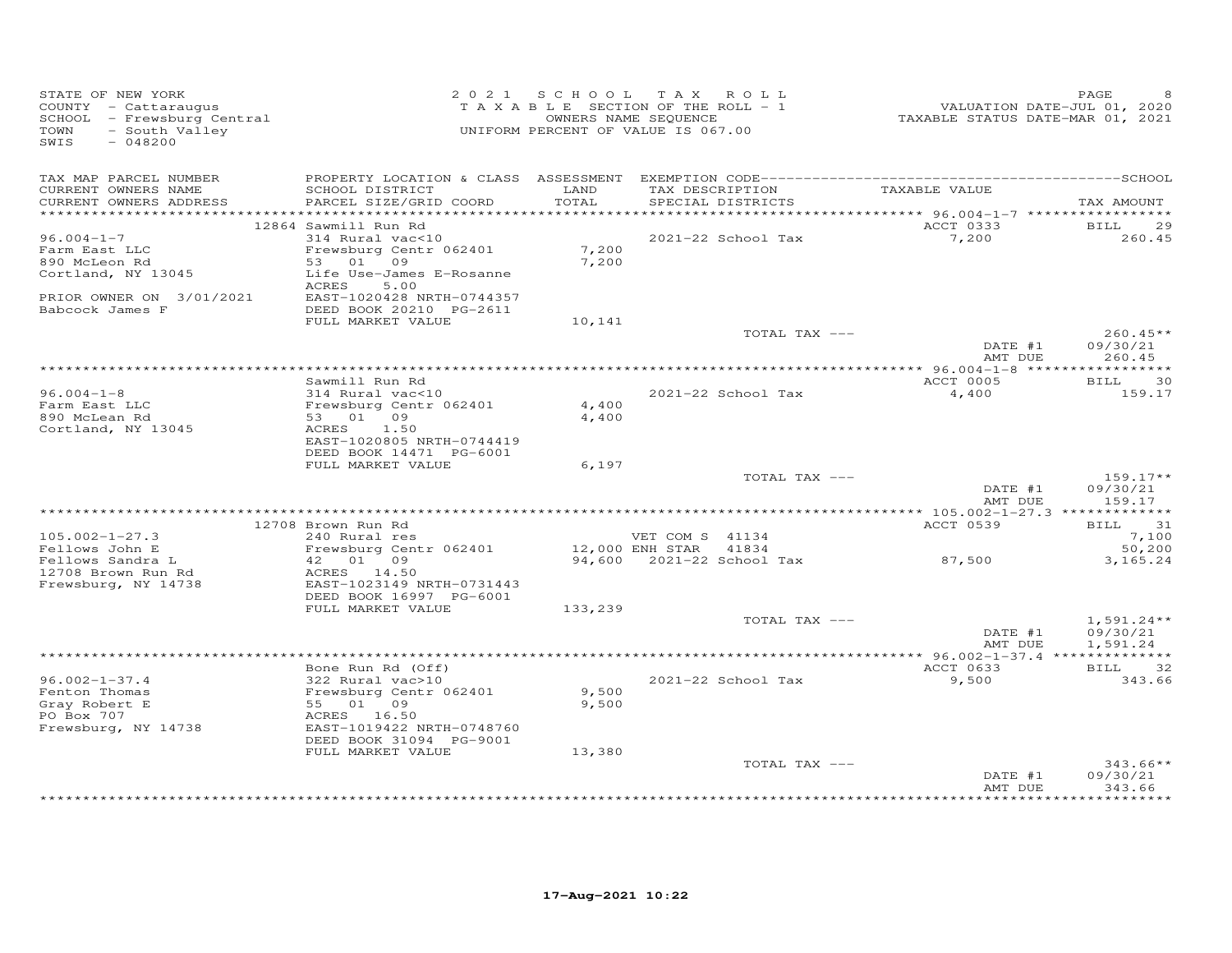| STATE OF NEW YORK<br>COUNTY - Cattaraugus<br>SCHOOL - Frewsburg Central<br>- South Valley<br>TOWN<br>SWIS<br>$-048200$ | 2 0 2 1                                                                | S C H O O L      | T A X<br>ROLL<br>TAXABLE SECTION OF THE ROLL - 1<br>OWNERS NAME SEQUENCE<br>UNIFORM PERCENT OF VALUE IS 067.00 | VALUATION DATE-JUL 01, 2020<br>TAXABLE STATUS DATE-MAR 01, 2021 | PAGE                  |
|------------------------------------------------------------------------------------------------------------------------|------------------------------------------------------------------------|------------------|----------------------------------------------------------------------------------------------------------------|-----------------------------------------------------------------|-----------------------|
| TAX MAP PARCEL NUMBER                                                                                                  |                                                                        |                  |                                                                                                                |                                                                 |                       |
| CURRENT OWNERS NAME<br>CURRENT OWNERS ADDRESS                                                                          | SCHOOL DISTRICT<br>PARCEL SIZE/GRID COORD                              | LAND<br>TOTAL    | TAX DESCRIPTION<br>SPECIAL DISTRICTS                                                                           | TAXABLE VALUE                                                   | TAX AMOUNT            |
| ***********************                                                                                                | Bragg Rd                                                               |                  |                                                                                                                | ACCT 0642                                                       | 33<br>BILL            |
| $96.004 - 1 - 47.2$<br>Fletcher Sandra L<br>21 Whitney Ave                                                             | 311 Res vac land<br>Frewsburg Centr 062401<br>52 01 09                 | 5,200<br>5,200   | 2021-22 School Tax                                                                                             | 5,200                                                           | 188.11                |
| Frewsburg, NY 14738                                                                                                    | ACRES<br>2.55<br>EAST-1021658 NRTH-0740359<br>DEED BOOK 00997 PG-00006 |                  |                                                                                                                |                                                                 |                       |
|                                                                                                                        | FULL MARKET VALUE                                                      | 7,324            |                                                                                                                |                                                                 |                       |
|                                                                                                                        |                                                                        |                  | TOTAL TAX ---                                                                                                  | DATE #1                                                         | 188.11**<br>09/30/21  |
|                                                                                                                        |                                                                        |                  |                                                                                                                | AMT DUE                                                         | 188.11                |
|                                                                                                                        | Wheeler Hill Rd (Off)                                                  |                  |                                                                                                                | ACCT 0639                                                       | 34<br>BILL            |
| $96.004 - 1 - 54.4$                                                                                                    | 322 Rural vac>10                                                       |                  | 2021-22 School Tax                                                                                             | 11,100                                                          | 401.53                |
| Fletcher Sandra L<br>21 Whitney Ave                                                                                    | Frewsburg Centr 062401<br>53<br>01 09                                  | 11,100<br>11,100 |                                                                                                                |                                                                 |                       |
| Frewsburg, NY 14738                                                                                                    | ACRES<br>19.80                                                         |                  |                                                                                                                |                                                                 |                       |
|                                                                                                                        | EAST-1021679 NRTH-0740868                                              |                  |                                                                                                                |                                                                 |                       |
|                                                                                                                        | DEED BOOK 00997 PG-00006<br>FULL MARKET VALUE                          | 15,634           |                                                                                                                |                                                                 |                       |
|                                                                                                                        |                                                                        |                  | TOTAL TAX ---                                                                                                  |                                                                 | $401.53**$            |
|                                                                                                                        |                                                                        |                  |                                                                                                                | DATE #1<br>AMT DUE                                              | 09/30/21<br>401.53    |
|                                                                                                                        | 7 Gurnsey Hollow Rd                                                    |                  |                                                                                                                | ACCT 0654                                                       | 35<br><b>BILL</b>     |
| $105.002 - 1 - 1.25$                                                                                                   | 260 Seasonal res                                                       |                  | 2021-22 School Tax                                                                                             | 32,400                                                          | 1,172.04              |
| Gimbel Douglas A.                                                                                                      | Frewsburg Centr 062401                                                 | 7,300            |                                                                                                                |                                                                 |                       |
| 120 Quail Run Rd                                                                                                       | 51 01 09                                                               | 32,400           |                                                                                                                |                                                                 |                       |
| Lower Burrell, PA 15068                                                                                                | Sawmill Run Sub Div<br>Phase Ii                                        |                  |                                                                                                                |                                                                 |                       |
|                                                                                                                        | ACRES<br>5.23                                                          |                  |                                                                                                                |                                                                 |                       |
|                                                                                                                        | EAST-1020406 NRTH-0733558                                              |                  |                                                                                                                |                                                                 |                       |
|                                                                                                                        | DEED BOOK 23084 PG-6001<br>FULL MARKET VALUE                           | 45,634           |                                                                                                                |                                                                 |                       |
|                                                                                                                        |                                                                        |                  | TOTAL TAX ---                                                                                                  |                                                                 | $1,172.04**$          |
|                                                                                                                        |                                                                        |                  |                                                                                                                | DATE #1                                                         | 09/30/21              |
|                                                                                                                        |                                                                        |                  |                                                                                                                | AMT DUE                                                         | 1,172.04              |
|                                                                                                                        | 12846 Sawmill Run Rd                                                   |                  |                                                                                                                | ACCT 0121                                                       | <b>BILL</b><br>36     |
| $96.004 - 1 - 9$                                                                                                       | 210 1 Family Res                                                       |                  | 2021-22 School Tax                                                                                             | 43,000                                                          | 1,555.49              |
| Gremer Nicole M.                                                                                                       | Frewsburg Centr 062401<br>09                                           | 7,000            |                                                                                                                |                                                                 |                       |
| 12846 Sawmill Run Rd<br>Frewsburg, NY 14738                                                                            | 53<br>01<br>01<br>09<br>54                                             | 43,000           |                                                                                                                |                                                                 |                       |
|                                                                                                                        | 4.75 BANK<br>ACRES<br>024                                              |                  |                                                                                                                |                                                                 |                       |
|                                                                                                                        | EAST-1021183 NRTH-0744780                                              |                  |                                                                                                                |                                                                 |                       |
|                                                                                                                        | DEED BOOK 21248 PG-2001<br>FULL MARKET VALUE                           | 60,563           |                                                                                                                |                                                                 |                       |
|                                                                                                                        |                                                                        |                  | TOTAL TAX ---                                                                                                  |                                                                 | $1,555.49**$          |
|                                                                                                                        |                                                                        |                  |                                                                                                                | DATE #1                                                         | 09/30/21              |
|                                                                                                                        |                                                                        |                  |                                                                                                                | AMT DUE                                                         | 1,555.49<br>********* |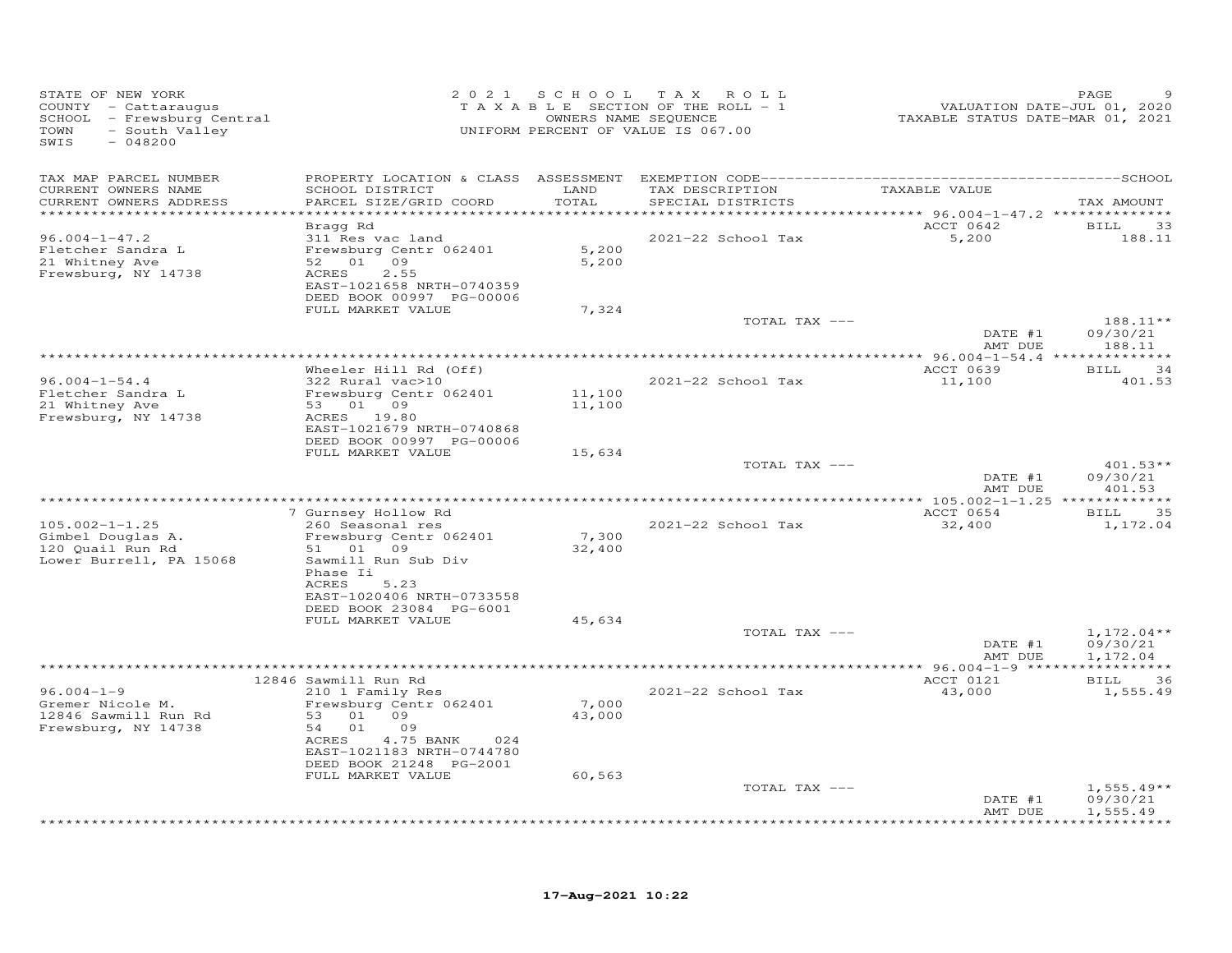| STATE OF NEW YORK<br>COUNTY - Cattaraugus<br>SCHOOL - Frewsburg Central<br>- South Valley<br>TOWN<br>SWIS<br>$-048200$ |                                                                                                                                                      | 2021 SCHOOL      | TAX ROLL<br>TAXABLE SECTION OF THE ROLL - 1<br>OWNERS NAME SEQUENCE<br>UNIFORM PERCENT OF VALUE IS 067.00 | VALUATION DATE-JUL 01, 2020<br>TAXABLE STATUS DATE-MAR 01, 2021 | PAGE<br>10                       |
|------------------------------------------------------------------------------------------------------------------------|------------------------------------------------------------------------------------------------------------------------------------------------------|------------------|-----------------------------------------------------------------------------------------------------------|-----------------------------------------------------------------|----------------------------------|
| TAX MAP PARCEL NUMBER<br>CURRENT OWNERS NAME<br>CURRENT OWNERS ADDRESS                                                 | SCHOOL DISTRICT<br>PARCEL SIZE/GRID COORD                                                                                                            | LAND<br>TOTAL    | TAX DESCRIPTION<br>SPECIAL DISTRICTS                                                                      | TAXABLE VALUE                                                   | TAX AMOUNT                       |
| ************************                                                                                               |                                                                                                                                                      |                  |                                                                                                           | ACCT 0244                                                       | BILL<br>37                       |
| $105.002 - 1 - 6$<br>Hall Herbert E<br>Hall Linda A<br>1139 Sheree Dr                                                  | Gurnsey Hollow Rd<br>312 Vac w/imprv<br>Frewsburg Centr 062401<br>43 01 09<br>ACRES 113.69<br>EAST-1024757 NRTH-0733371                              | 76,700<br>79,800 | 2021-22 School Tax                                                                                        | 79,800                                                          | 2,886.70                         |
| Grand Island, NY 14072                                                                                                 | DEED BOOK 1027 PG-56                                                                                                                                 |                  |                                                                                                           |                                                                 |                                  |
|                                                                                                                        | FULL MARKET VALUE                                                                                                                                    | 112,394          | TOTAL TAX ---                                                                                             | DATE #1                                                         | $2,886.70**$<br>09/30/21         |
|                                                                                                                        |                                                                                                                                                      |                  |                                                                                                           | AMT DUE                                                         | 2,886.70                         |
|                                                                                                                        | 12830 Wheeler Hill Rd                                                                                                                                |                  |                                                                                                           | ACCT 0504                                                       | 38<br><b>BILL</b>                |
| $96.004 - 1 - 53.3$<br>Hall William H<br>Hall Lucille A<br>67 Magnolia Ave We<br>Jamestown, NY 14701                   | 270 Mfg housing<br>Frewsburg Centr 062401<br>52 01 09<br>2.10<br>ACRES<br>EAST-1020851 NRTH-0740411                                                  | 4,900<br>16,000  | 2021-22 School Tax                                                                                        | 16,000                                                          | 578.79                           |
|                                                                                                                        | DEED BOOK 787<br>PG-00406<br>FULL MARKET VALUE                                                                                                       | 22,535           |                                                                                                           |                                                                 |                                  |
|                                                                                                                        |                                                                                                                                                      |                  | TOTAL TAX ---                                                                                             | DATE #1<br>AMT DUE                                              | 578.79**<br>09/30/21<br>578.79   |
|                                                                                                                        |                                                                                                                                                      |                  |                                                                                                           |                                                                 |                                  |
| $96.004 - 1 - 54.5$<br>Hall William H<br>Hall Lucille A<br>67 Magnolia Ave We                                          | Wheeler Rd (Off)<br>314 Rural vac<10<br>Frewsburg Centr 062401<br>53 01 09<br>ACRES<br>7.35                                                          | 4,900<br>4,900   | 2021-22 School Tax                                                                                        | ACCT 0675<br>4,900                                              | 39<br><b>BILL</b><br>177.25      |
| Jamestown, NY 14701                                                                                                    | EAST-1020767 NRTH-0740941<br>DEED BOOK 00944 PG-00694                                                                                                |                  |                                                                                                           |                                                                 |                                  |
|                                                                                                                        | FULL MARKET VALUE                                                                                                                                    | 6,901            |                                                                                                           |                                                                 |                                  |
|                                                                                                                        |                                                                                                                                                      |                  | TOTAL TAX ---                                                                                             | DATE #1<br>AMT DUE                                              | $177.25**$<br>09/30/21<br>177.25 |
|                                                                                                                        |                                                                                                                                                      |                  |                                                                                                           |                                                                 |                                  |
| $96.002 - 2 - 18$<br>Hallenbeck Ellis J.<br>10 Dennison St.<br>Frewsburg, NY 14738                                     | Oak Hill Rd (Off)<br>260 Seasonal res<br>Frewsburg Centr 062401<br>54 01 09<br>ACRES<br>6.45<br>EAST-1019426 NRTH-0744881<br>DEED BOOK 22267 PG-8002 | 7,900<br>21,000  | 2021-22 School Tax                                                                                        | ACCT 0074<br>21,000                                             | <b>BILL</b><br>40<br>759.66      |
|                                                                                                                        | FULL MARKET VALUE                                                                                                                                    | 29,577           | TOTAL TAX ---                                                                                             |                                                                 | $759.66**$                       |
|                                                                                                                        |                                                                                                                                                      |                  |                                                                                                           | DATE #1<br>AMT DUE                                              | 09/30/21<br>759.66               |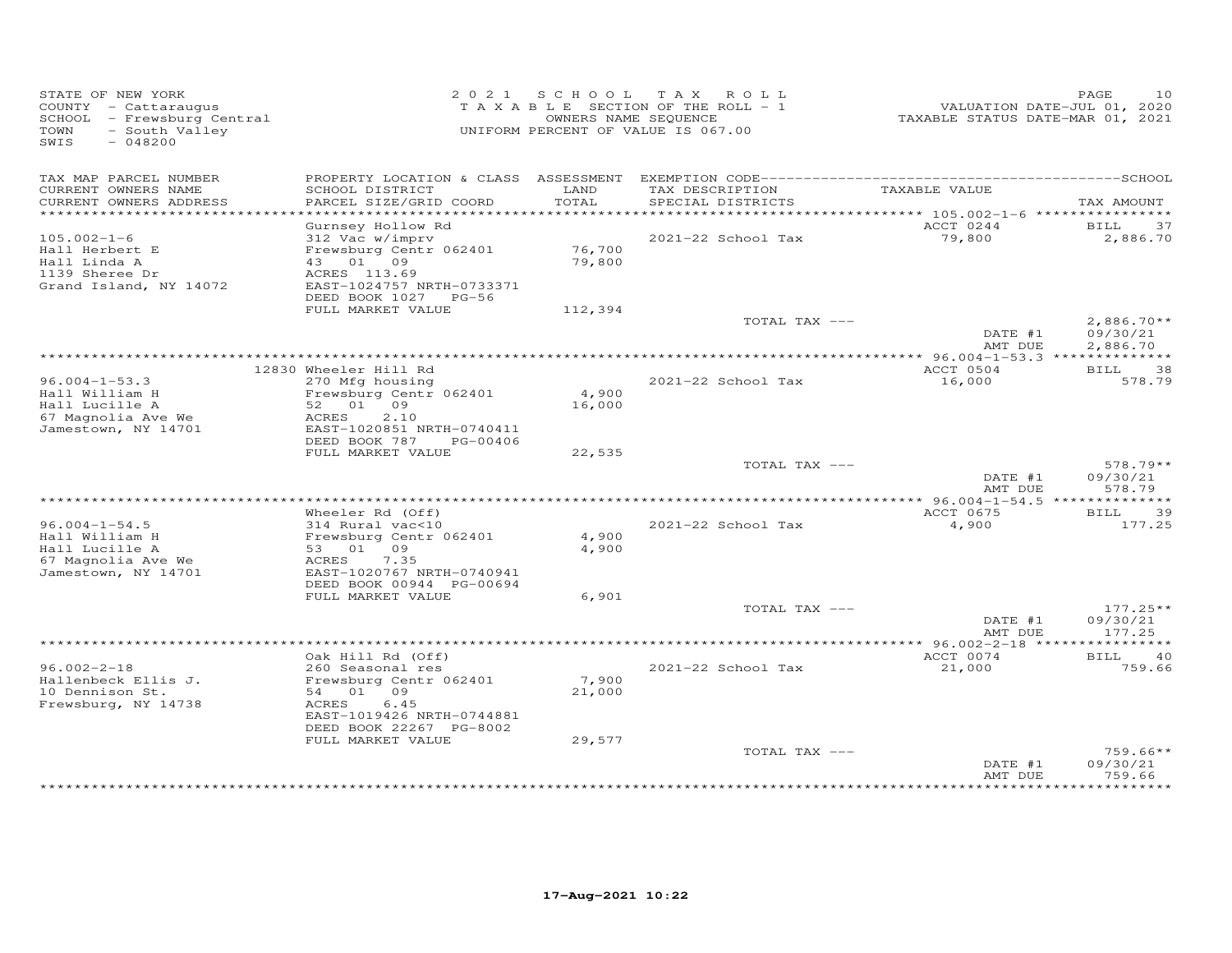| STATE OF NEW YORK<br>COUNTY - Cattaraugus<br>SCHOOL - Frewsburg Central<br>- South Valley<br>TOWN<br>SWIS<br>$-048200$ |                                                      |               | 2021 SCHOOL TAX ROLL<br>TAXABLE SECTION OF THE ROLL - 1<br>OWNERS NAME SEQUENCE<br>UNIFORM PERCENT OF VALUE IS 067.00 | VALUATION DATE-JUL 01, 2020<br>TAXABLE STATUS DATE-MAR 01, 2021 | PAGE<br>11             |
|------------------------------------------------------------------------------------------------------------------------|------------------------------------------------------|---------------|-----------------------------------------------------------------------------------------------------------------------|-----------------------------------------------------------------|------------------------|
| TAX MAP PARCEL NUMBER                                                                                                  |                                                      |               |                                                                                                                       |                                                                 |                        |
| CURRENT OWNERS NAME<br>CURRENT OWNERS ADDRESS                                                                          | SCHOOL DISTRICT<br>PARCEL SIZE/GRID COORD            | LAND<br>TOTAL | TAX DESCRIPTION<br>SPECIAL DISTRICTS                                                                                  | TAXABLE VALUE                                                   | TAX AMOUNT             |
|                                                                                                                        |                                                      |               |                                                                                                                       | ********** 96.002-2-19.2 **************                         |                        |
|                                                                                                                        | Oak Hill Rd                                          |               |                                                                                                                       | ACCT 0589                                                       | BILL<br>41             |
| $96.002 - 2 - 19.2$<br>Hallenbeck Ellis J.                                                                             | 314 Rural vac<10<br>Frewsburg Centr 062401           | 7,100         | 2021-22 School Tax                                                                                                    | 7,100                                                           | 256.84                 |
| 10 Dennison Rd                                                                                                         | 54 01 09                                             | 7,100         |                                                                                                                       |                                                                 |                        |
| Frewsburg, NY 14738                                                                                                    | 4.85<br>ACRES                                        |               |                                                                                                                       |                                                                 |                        |
|                                                                                                                        | EAST-1019210 NRTH-0745288                            |               |                                                                                                                       |                                                                 |                        |
|                                                                                                                        | DEED BOOK 24631 PG-7001<br>FULL MARKET VALUE         | 10,000        |                                                                                                                       |                                                                 |                        |
|                                                                                                                        |                                                      |               | TOTAL TAX ---                                                                                                         |                                                                 | $256.84**$             |
|                                                                                                                        |                                                      |               |                                                                                                                       | DATE #1<br>AMT DUE                                              | 09/30/21<br>256.84     |
|                                                                                                                        |                                                      |               |                                                                                                                       |                                                                 |                        |
| $96.004 - 1 - 2$                                                                                                       | Sawmill Run Rd<br>322 Rural vac>10                   |               | 2021-22 School Tax                                                                                                    | ACCT 0075<br>12,600                                             | BILL 42<br>455.80      |
| Hallenbeck Ellis J.                                                                                                    | Frewsburg Centr 062401                               | 12,600        |                                                                                                                       |                                                                 |                        |
| 10 Dennison St.                                                                                                        | 53 01 09                                             | 12,600        |                                                                                                                       |                                                                 |                        |
| Frewsburg, NY 14738                                                                                                    | ACRES 21.68                                          |               |                                                                                                                       |                                                                 |                        |
|                                                                                                                        | EAST-1019449 NRTH-0744252<br>DEED BOOK 22267 PG-8002 |               |                                                                                                                       |                                                                 |                        |
|                                                                                                                        | FULL MARKET VALUE                                    | 17,746        |                                                                                                                       |                                                                 |                        |
|                                                                                                                        |                                                      |               | TOTAL TAX ---                                                                                                         |                                                                 | $455.80**$             |
|                                                                                                                        |                                                      |               |                                                                                                                       | DATE #1                                                         | 09/30/21               |
|                                                                                                                        |                                                      |               |                                                                                                                       | AMT DUE                                                         | 455.80                 |
|                                                                                                                        | Oak Hill Rd (Off)                                    |               |                                                                                                                       | ACCT 0590                                                       | BILL<br>43             |
| $96.002 - 2 - 21$                                                                                                      | 314 Rural vac<10                                     |               | 2021-22 School Tax                                                                                                    | 3,300                                                           | 119.37                 |
| Hallenbeck `Ellis J                                                                                                    | Frewsburg Centr 062401                               | 3,300         |                                                                                                                       |                                                                 |                        |
| 10 Dennison Rd<br>Frewsburg, NY 14738                                                                                  | 54 01 09<br>ACRES<br>4.26                            | 3,300         |                                                                                                                       |                                                                 |                        |
|                                                                                                                        | EAST-1018952 NRTH-0744817                            |               |                                                                                                                       |                                                                 |                        |
|                                                                                                                        | DEED BOOK 9895 PG-3001                               |               |                                                                                                                       |                                                                 |                        |
|                                                                                                                        | FULL MARKET VALUE                                    | 4,648         |                                                                                                                       |                                                                 |                        |
|                                                                                                                        |                                                      |               | TOTAL TAX ---                                                                                                         | DATE #1                                                         | $119.37**$<br>09/30/21 |
|                                                                                                                        |                                                      |               |                                                                                                                       | AMT DUE                                                         | 119.37                 |
|                                                                                                                        |                                                      |               |                                                                                                                       |                                                                 |                        |
| $96.002 - 1 - 37.2$                                                                                                    | Bone Run Rd<br>322 Rural vac>10                      |               | 2021-22 School Tax                                                                                                    | ACCT 0631<br>21,500                                             | BILL<br>44<br>777.75   |
| Hammersley Timothy                                                                                                     | Frewsburg Centr 062401                               | 21,500        |                                                                                                                       |                                                                 |                        |
| Hammersley Faye                                                                                                        | 55 01 09                                             | 21,500        |                                                                                                                       |                                                                 |                        |
| 3477 Follett Run Road                                                                                                  | ACRES 34.55                                          |               |                                                                                                                       |                                                                 |                        |
| Warren, PA 16365                                                                                                       | EAST-1019459 NRTH-0750463<br>DEED BOOK 26179 PG-8001 |               |                                                                                                                       |                                                                 |                        |
|                                                                                                                        | FULL MARKET VALUE                                    | 30,282        |                                                                                                                       |                                                                 |                        |
|                                                                                                                        |                                                      |               | TOTAL TAX ---                                                                                                         |                                                                 | $777.75**$             |
|                                                                                                                        |                                                      |               |                                                                                                                       | DATE #1                                                         | 09/30/21               |
|                                                                                                                        |                                                      |               |                                                                                                                       | AMT DUE                                                         | 777.75<br>*********    |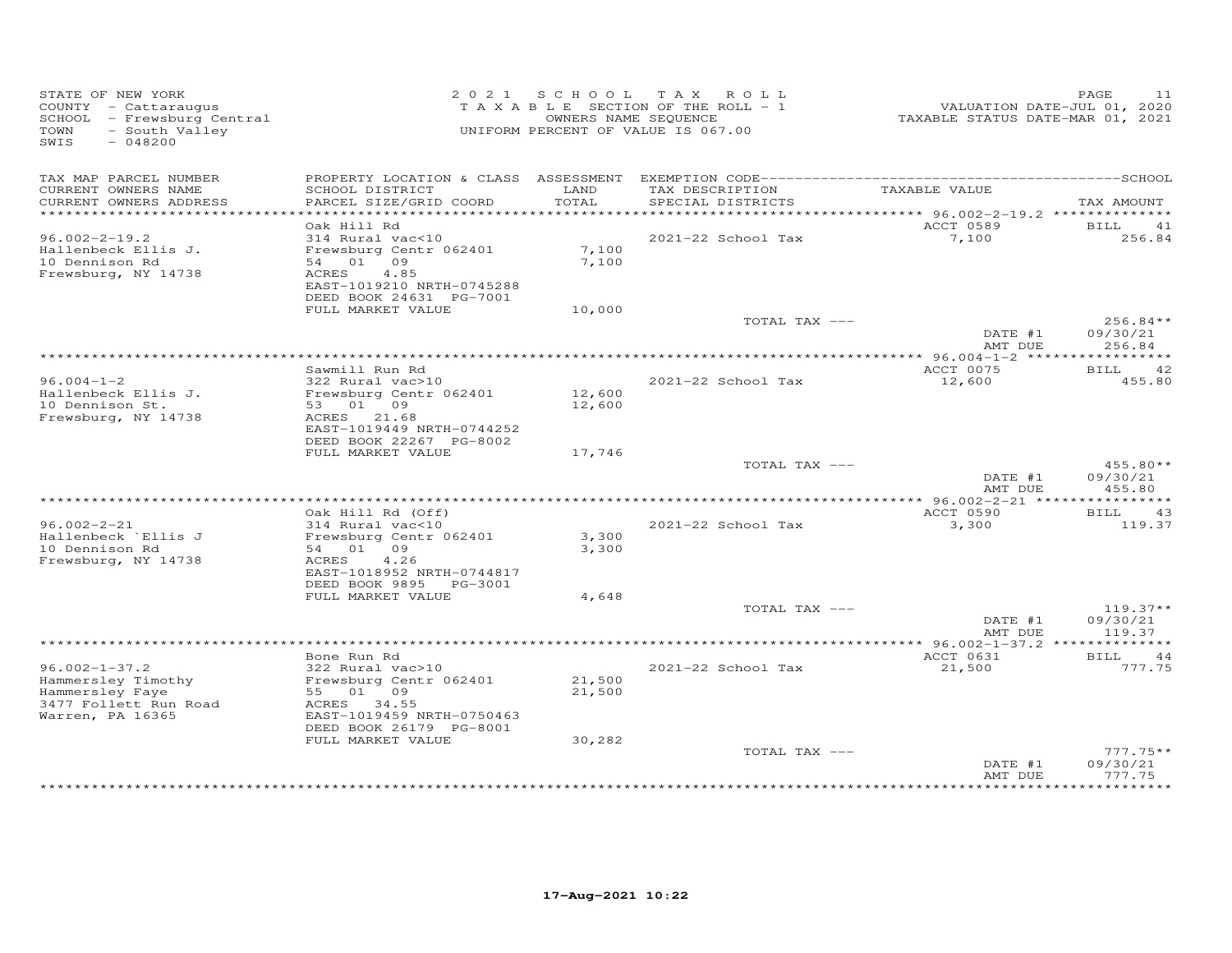| STATE OF NEW YORK<br>COUNTY - Cattaraugus<br>SCHOOL - Frewsburg Central<br>- South Valley<br>TOWN<br>SWIS<br>$-048200$ |                                                                                                                                                          | 2021 SCHOOL                  | T A X<br>ROLL<br>TAXABLE SECTION OF THE ROLL - 1<br>OWNERS NAME SEQUENCE<br>UNIFORM PERCENT OF VALUE IS 067.00 | VALUATION DATE-JUL 01, 2020<br>TAXABLE STATUS DATE-MAR 01, 2021 | 12<br>PAGE                    |
|------------------------------------------------------------------------------------------------------------------------|----------------------------------------------------------------------------------------------------------------------------------------------------------|------------------------------|----------------------------------------------------------------------------------------------------------------|-----------------------------------------------------------------|-------------------------------|
| TAX MAP PARCEL NUMBER                                                                                                  |                                                                                                                                                          |                              |                                                                                                                |                                                                 |                               |
| CURRENT OWNERS NAME<br>CURRENT OWNERS ADDRESS<br>*********************                                                 | SCHOOL DISTRICT<br>PARCEL SIZE/GRID COORD                                                                                                                | LAND<br>TOTAL<br>*********** | TAX DESCRIPTION<br>SPECIAL DISTRICTS                                                                           | TAXABLE VALUE                                                   | TAX AMOUNT                    |
| $105.002 - 1 - 1.17$<br>Harris Jonathan R<br>Harris Jennifer L<br>33 Cary Ave<br>Oakfield, NY 14125                    | 260 Sylvan Glen South<br>312 Vac w/imprv<br>Frewsburg Centr 062401<br>51 01 09<br>Sawmill Run Sub Div<br>Lot $#18$<br>ACRES 12.19                        | 10,800<br>15,100             | 2021-22 School Tax                                                                                             | ACCT 0646<br>15,100                                             | <b>BILL</b><br>45<br>546.23   |
|                                                                                                                        | EAST-1020132 NRTH-0734362<br>DEED BOOK 2020 PG-10630                                                                                                     |                              |                                                                                                                |                                                                 |                               |
|                                                                                                                        | FULL MARKET VALUE                                                                                                                                        | 21,268                       | TOTAL TAX ---                                                                                                  | DATE #1                                                         | $546.23**$<br>09/30/21        |
|                                                                                                                        |                                                                                                                                                          |                              |                                                                                                                | AMT DUE                                                         | 546.23                        |
| $105.002 - 1 - 1.9$<br>Hartson Randall L<br>Hartson Diane M<br>4 S Sylvan Glenn<br>Frewsburg, NY 14738                 | 4 S Sylvann Glenn<br>260 Seasonal res<br>Frewsburg Centr 062401<br>51 01 09<br>(land Contract)<br>ACRES<br>6.05                                          | 7,700<br>87,000              | 2021-22 School Tax                                                                                             | ACCT 0617<br>87,000                                             | BILL<br>46<br>3, 147. 16      |
|                                                                                                                        | EAST-1019940 NRTH-0735663<br>DEED BOOK 1028<br>PG-369<br>FULL MARKET VALUE                                                                               | 122,535                      | TOTAL TAX ---                                                                                                  |                                                                 | $3,147.16**$                  |
|                                                                                                                        |                                                                                                                                                          |                              |                                                                                                                | DATE #1<br>AMT DUE                                              | 09/30/21<br>3,147.16          |
|                                                                                                                        | 1059 Dennison Rd                                                                                                                                         |                              |                                                                                                                | ACCT 0088                                                       | BILL<br>47                    |
| $96.002 - 2 - 19.1$<br>Hellenbeck Ellis J<br>10 Dennison Road<br>Frewsburg, NY 14738                                   | 210 1 Family Res<br>Frewsburg Centr 062401<br>54 01 09<br>ACRES<br>5.00<br>EAST-1018958 NRTH-0745459<br>DEED BOOK 19972 PG-3001                          | 7,200<br>32,300              | 2021-22 School Tax                                                                                             | 32,300                                                          | 1,168.43                      |
|                                                                                                                        | FULL MARKET VALUE                                                                                                                                        | 45,493                       | TOTAL TAX ---                                                                                                  | DATE #1                                                         | $1,168.43**$<br>09/30/21      |
|                                                                                                                        |                                                                                                                                                          |                              |                                                                                                                | AMT DUE<br>******* 105.002-1-1.38 *************                 | 1,168.43                      |
|                                                                                                                        | 12770 Gurnsey Hollow Rd                                                                                                                                  |                              |                                                                                                                | ACCT 0746                                                       | <b>BILL</b><br>48             |
| $105.002 - 1 - 1.38$<br>Hill Matthew E<br>12770 Gurnsey Hollow Rd<br>Frewsburg, NY 14738                               | 240 Rural res<br>Frewsburg Centr 062401<br>43/51<br>01 09<br>ACRES<br>10.33<br>EAST-1021997 NRTH-0735579<br>DEED BOOK 29538 PG-4001<br>FULL MARKET VALUE | 7,700<br>71,600<br>100,845   | 2021-22 School Tax                                                                                             | 71,600                                                          | 2,590.07                      |
|                                                                                                                        |                                                                                                                                                          |                              | TOTAL TAX ---                                                                                                  | DATE #1                                                         | $2,590.07**$<br>09/30/21      |
|                                                                                                                        |                                                                                                                                                          |                              |                                                                                                                | AMT DUE                                                         | 2,590.07<br>* * * * * * * * * |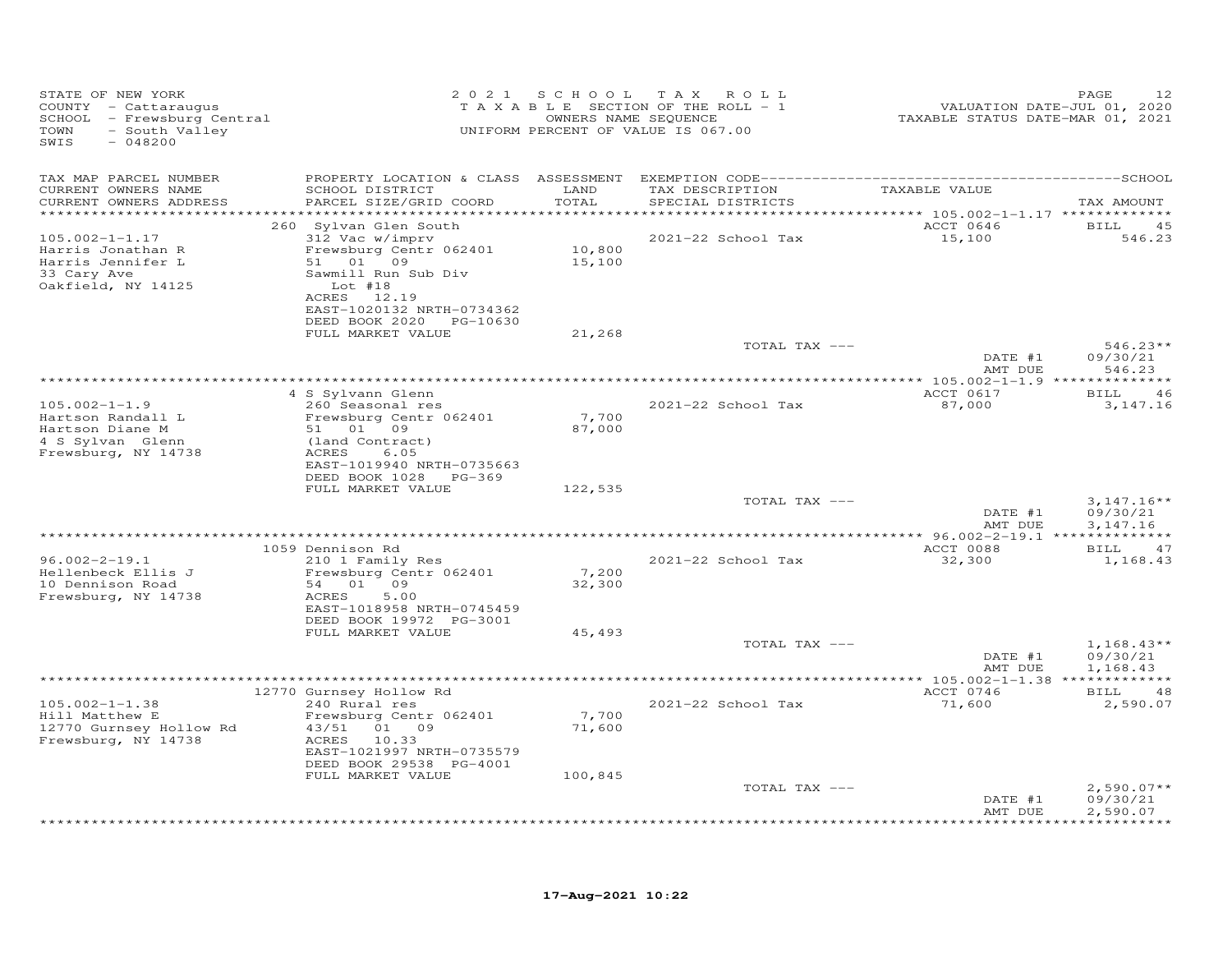| STATE OF NEW YORK<br>COUNTY - Cattaraugus<br>SCHOOL - Frewsburg Central<br>TOWN<br>- South Valley<br>$-048200$<br>SWIS |                                                      | 2021 SCHOOL TAX ROLL<br>TAXABLE SECTION OF THE ROLL - 1<br>UNIFORM PERCENT OF VALUE IS 067.00 | OWNERS NAME SEQUENCE      |                    | VALUATION DATE-JUL 01, 2020<br>TAXABLE STATUS DATE-MAR 01, 2021 | 13<br>PAGE         |
|------------------------------------------------------------------------------------------------------------------------|------------------------------------------------------|-----------------------------------------------------------------------------------------------|---------------------------|--------------------|-----------------------------------------------------------------|--------------------|
| TAX MAP PARCEL NUMBER<br>CURRENT OWNERS NAME                                                                           | SCHOOL DISTRICT                                      | LAND                                                                                          |                           | TAX DESCRIPTION    | TAXABLE VALUE                                                   |                    |
| CURRENT OWNERS ADDRESS<br>**********************                                                                       | PARCEL SIZE/GRID COORD                               | TOTAL                                                                                         | SPECIAL DISTRICTS         |                    |                                                                 | TAX AMOUNT         |
|                                                                                                                        | Gurnsey Hollow Rd                                    |                                                                                               |                           |                    | ACCT 0202                                                       | BILL<br>49         |
| $105.002 - 1 - 1.1$                                                                                                    | 312 Vac w/imprv                                      |                                                                                               |                           | 2021-22 School Tax | 16,300                                                          | 589.64             |
| Holjencin John                                                                                                         | Frewsburg Centr 062401                               | 8,500                                                                                         |                           |                    |                                                                 |                    |
| PO Box 226                                                                                                             | 51 01 09                                             | 16,300                                                                                        |                           |                    |                                                                 |                    |
| Kelsey, PA 15846                                                                                                       | ACRES<br>6.60<br>EAST-1020778 NRTH-0734406           |                                                                                               |                           |                    |                                                                 |                    |
|                                                                                                                        | DEED BOOK 2019 PG-15288                              |                                                                                               |                           |                    |                                                                 |                    |
|                                                                                                                        | FULL MARKET VALUE                                    | 22,958                                                                                        |                           |                    |                                                                 |                    |
|                                                                                                                        |                                                      |                                                                                               |                           | TOTAL TAX ---      |                                                                 | $589.64**$         |
|                                                                                                                        |                                                      |                                                                                               |                           |                    | DATE #1                                                         | 09/30/21           |
|                                                                                                                        |                                                      |                                                                                               |                           |                    | AMT DUE                                                         | 589.64             |
|                                                                                                                        | Brown Run Rd                                         |                                                                                               |                           |                    | ACCT 0601                                                       | 50<br><b>BILL</b>  |
| $105.002 - 1 - 37.2$                                                                                                   | 322 Rural vac>10                                     |                                                                                               |                           | 2021-22 School Tax | 11,800                                                          | 426.86             |
| J. High Acres                                                                                                          | Frewsburg Centr 062401                               | 11,800                                                                                        |                           |                    |                                                                 |                    |
| 2987 Robin Hill Rd                                                                                                     | 50 01 09                                             | 11,800                                                                                        |                           |                    |                                                                 |                    |
| Frewsburg, NY 14738                                                                                                    | ACRES 14.25<br>EAST-1018903 NRTH-0732365             |                                                                                               |                           |                    |                                                                 |                    |
|                                                                                                                        | DEED BOOK 20210 PG-775                               |                                                                                               |                           |                    |                                                                 |                    |
|                                                                                                                        | FULL MARKET VALUE                                    | 16,620                                                                                        |                           |                    |                                                                 |                    |
|                                                                                                                        |                                                      |                                                                                               |                           | TOTAL TAX ---      |                                                                 | 426.86**           |
|                                                                                                                        |                                                      |                                                                                               |                           |                    | DATE #1                                                         | 09/30/21           |
|                                                                                                                        |                                                      |                                                                                               |                           |                    | AMT DUE                                                         | 426.86             |
|                                                                                                                        | Sawmill Run Rd                                       |                                                                                               |                           |                    | ACCT 0194                                                       | 51<br><b>BILL</b>  |
| $96.004 - 1 - 3$                                                                                                       | 312 Vac w/imprv                                      |                                                                                               |                           | 2021-22 School Tax | 6,300                                                           | 227.90             |
| Johnson Richard E                                                                                                      | Frewsburg Centr 062401                               | 4,300                                                                                         |                           |                    |                                                                 |                    |
| Johnson Joyce E                                                                                                        | 53 01 09                                             | 6,300                                                                                         |                           |                    |                                                                 |                    |
| Rebecca Bloomquist<br>36 Scioto St                                                                                     | FRNT 210.00 DPTH 264.00<br>EAST-1019336 NRTH-0743512 |                                                                                               |                           |                    |                                                                 |                    |
| Jamestown, NY 14701                                                                                                    | DEED BOOK 696<br>PG-00539                            |                                                                                               |                           |                    |                                                                 |                    |
|                                                                                                                        | FULL MARKET VALUE                                    | 8,873                                                                                         |                           |                    |                                                                 |                    |
|                                                                                                                        |                                                      |                                                                                               |                           | TOTAL TAX ---      |                                                                 | 227.90**           |
|                                                                                                                        |                                                      |                                                                                               |                           |                    | DATE #1<br>AMT DUE                                              | 09/30/21<br>227.90 |
|                                                                                                                        |                                                      |                                                                                               |                           |                    |                                                                 |                    |
|                                                                                                                        | 1078 Oak Hill Rd (Off)                               |                                                                                               |                           |                    | ACCT 0536                                                       | 52<br><b>BILL</b>  |
| $96.002 - 2 - 20.2$                                                                                                    | 210 1 Family Res                                     |                                                                                               | VET WAR S 41124           |                    |                                                                 | 4,260              |
| Johnstone Michael S                                                                                                    | Frewsburg Centr 062401                               |                                                                                               | 5,000 BAS STAR            | 41854              |                                                                 | 21,300             |
| 1078 Dennison Rd<br>Frewsburg, NY 14738                                                                                | 54 01 09<br>ACRES<br>2,28                            |                                                                                               | 54,600 2021-22 School Tax |                    | 50,340                                                          | 1,821.01           |
|                                                                                                                        | EAST-1019345 NRTH-0746473                            |                                                                                               |                           |                    |                                                                 |                    |
|                                                                                                                        | DEED BOOK 00933 PG-00288                             |                                                                                               |                           |                    |                                                                 |                    |
|                                                                                                                        | FULL MARKET VALUE                                    | 76,901                                                                                        |                           |                    |                                                                 |                    |
|                                                                                                                        |                                                      |                                                                                               |                           | TOTAL TAX ---      |                                                                 | $1,088.01**$       |
|                                                                                                                        |                                                      |                                                                                               |                           |                    | DATE #1<br>AMT DUE                                              | 09/30/21           |
|                                                                                                                        |                                                      |                                                                                               |                           |                    |                                                                 | 1,088.01           |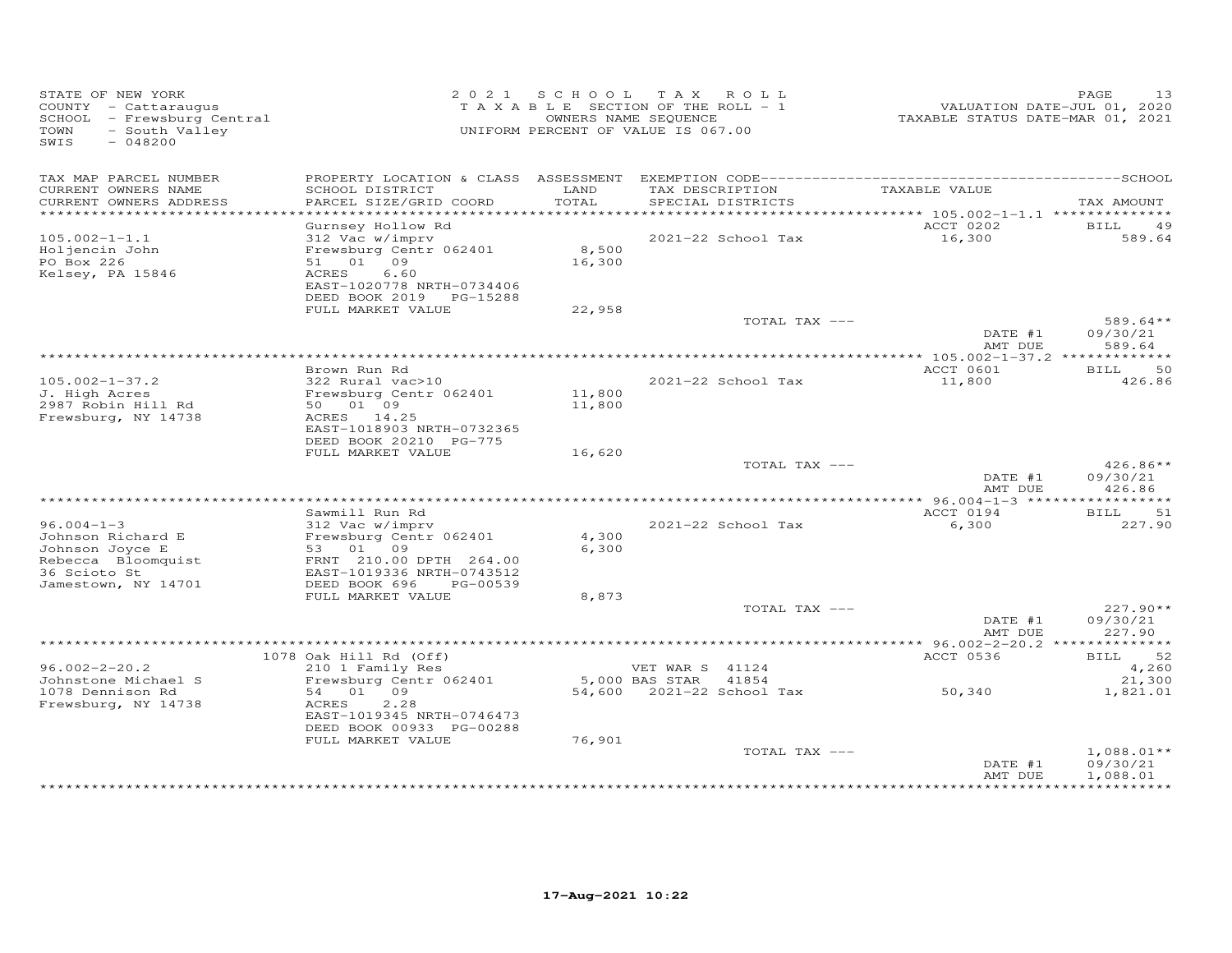| STATE OF NEW YORK<br>COUNTY - Cattaraugus<br>SCHOOL - Frewsburg Central<br>- South Valley<br>TOWN<br>$-048200$<br>SWIS |                                                                                                                    | 2021 SCHOOL<br>T A X A B L E SECTION OF THE ROLL - 1<br>OWNERS NAME SEQUENCE<br>UNIFORM PERCENT OF VALUE IS 067.00 | T A X           | ROLL                                 | VALUATION DATE-JUL 01, 2020<br>TAXABLE STATUS DATE-MAR 01, 2021 | PAGE<br>14                           |
|------------------------------------------------------------------------------------------------------------------------|--------------------------------------------------------------------------------------------------------------------|--------------------------------------------------------------------------------------------------------------------|-----------------|--------------------------------------|-----------------------------------------------------------------|--------------------------------------|
| TAX MAP PARCEL NUMBER<br>CURRENT OWNERS NAME<br>CURRENT OWNERS ADDRESS<br>**********************                       | PROPERTY LOCATION & CLASS ASSESSMENT<br>SCHOOL DISTRICT<br>PARCEL SIZE/GRID COORD                                  | LAND<br>TOTAL                                                                                                      |                 | TAX DESCRIPTION<br>SPECIAL DISTRICTS | TAXABLE VALUE                                                   | TAX AMOUNT                           |
|                                                                                                                        | Brown Run Rd                                                                                                       |                                                                                                                    |                 |                                      | ACCT 0741                                                       | BILL<br>53                           |
| $105.002 - 1 - 37.3$<br>Jones Jack S Sr<br>Jones Pauline M<br>287 Robin Hill Rd<br>Frewsburg, NY 14738                 | 312 Vac w/imprv<br>Frewsburg Centr 062401<br>ACRES 11.25<br>EAST-1018886 NRTH-0731682<br>DEED BOOK 1962<br>PG-7001 | 10,300<br>35,000                                                                                                   |                 | 2021-22 School Tax                   | 35,000                                                          | 1,266.10                             |
|                                                                                                                        | FULL MARKET VALUE                                                                                                  | 49,296                                                                                                             |                 |                                      |                                                                 |                                      |
|                                                                                                                        |                                                                                                                    |                                                                                                                    |                 | TOTAL TAX ---                        | DATE #1<br>AMT DUE                                              | $1,266.10**$<br>09/30/21<br>1,266.10 |
|                                                                                                                        |                                                                                                                    |                                                                                                                    |                 |                                      | *********** 105.002-1-35.2 **                                   | ***********                          |
| $105.002 - 1 - 35.2$                                                                                                   | 57 Robin Hill Rd<br>210 1 Family Res                                                                               |                                                                                                                    | <b>BAS STAR</b> | 41854                                | ACCT 0727                                                       | BILL<br>54<br>21,300                 |
| Joslyn Kelley K<br>57 Robin Hill Rd                                                                                    | Frewsburg Centr 062401<br>50/1/9                                                                                   | 85,200                                                                                                             |                 | 8,500 2021-22 School Tax             | 85,200                                                          | 3,082.04                             |
| Frewsburg, NY 14738                                                                                                    | ACRES<br>7.65<br>EAST-1020185 NRTH-0730380<br>DEED BOOK 1012<br>PG-661                                             |                                                                                                                    |                 |                                      |                                                                 |                                      |
|                                                                                                                        | FULL MARKET VALUE                                                                                                  | 120,000                                                                                                            |                 |                                      |                                                                 |                                      |
|                                                                                                                        |                                                                                                                    |                                                                                                                    |                 | TOTAL TAX ---                        | DATE #1<br>AMT DUE                                              | $2,349.04**$<br>09/30/21<br>2,349.04 |
|                                                                                                                        |                                                                                                                    |                                                                                                                    |                 |                                      |                                                                 |                                      |
|                                                                                                                        | 782 Wheeler Hill Rd                                                                                                |                                                                                                                    |                 |                                      | ACCT 0488                                                       | 55<br>BILL                           |
| $96.004 - 1 - 53.2$<br>Kestler Mark                                                                                    | 210 1 Family Res<br>Frewsburg Centr 062401                                                                         | 6,300                                                                                                              | <b>BAS STAR</b> | 41854<br>2021-22 School Tax          | 29,300                                                          | 21,300<br>1,059.90                   |
| Abbey Vicki<br>Messmer Mary Lou                                                                                        | 09<br>52<br>01<br>3.90<br>ACRES                                                                                    | 29,300                                                                                                             |                 |                                      |                                                                 |                                      |
| 782-784 Wheeler Hill Rd<br>Frewsburg, NY 14738                                                                         | EAST-1020401 NRTH-0740396<br>DEED BOOK 00982 PG-01017                                                              |                                                                                                                    |                 |                                      |                                                                 |                                      |
|                                                                                                                        | FULL MARKET VALUE                                                                                                  | 41,268                                                                                                             |                 |                                      |                                                                 |                                      |
|                                                                                                                        |                                                                                                                    |                                                                                                                    |                 | TOTAL TAX ---                        | DATE #1<br>AMT DUE                                              | $326.90**$<br>09/30/21<br>326.90     |
|                                                                                                                        |                                                                                                                    |                                                                                                                    |                 |                                      |                                                                 |                                      |
|                                                                                                                        | Wheeler Hill Rd                                                                                                    |                                                                                                                    |                 |                                      | ACCT 0593                                                       | 56<br>BILL                           |
| $96.004 - 1 - 53.4$<br>Kestler Mark<br>Abbey Vicki<br>Messmer Mary Lou<br>782-784 Wheeler Hill Rd                      | 260 Seasonal res<br>Frewsburg Centr 062401<br>52 01 09<br>ACRES<br>1.90<br>EAST-1020179 NRTH-0740550               | 4,700<br>15,000                                                                                                    |                 | 2021-22 School Tax                   | 15,000                                                          | 542.61                               |
| Frewsburg, NY 14738                                                                                                    | DEED BOOK 00982 PG-01017                                                                                           |                                                                                                                    |                 |                                      |                                                                 |                                      |
|                                                                                                                        | FULL MARKET VALUE                                                                                                  | 21,127                                                                                                             |                 | TOTAL TAX ---                        | DATE #1<br>AMT DUE                                              | 542.61**<br>09/30/21<br>542.61       |
|                                                                                                                        |                                                                                                                    |                                                                                                                    |                 |                                      |                                                                 |                                      |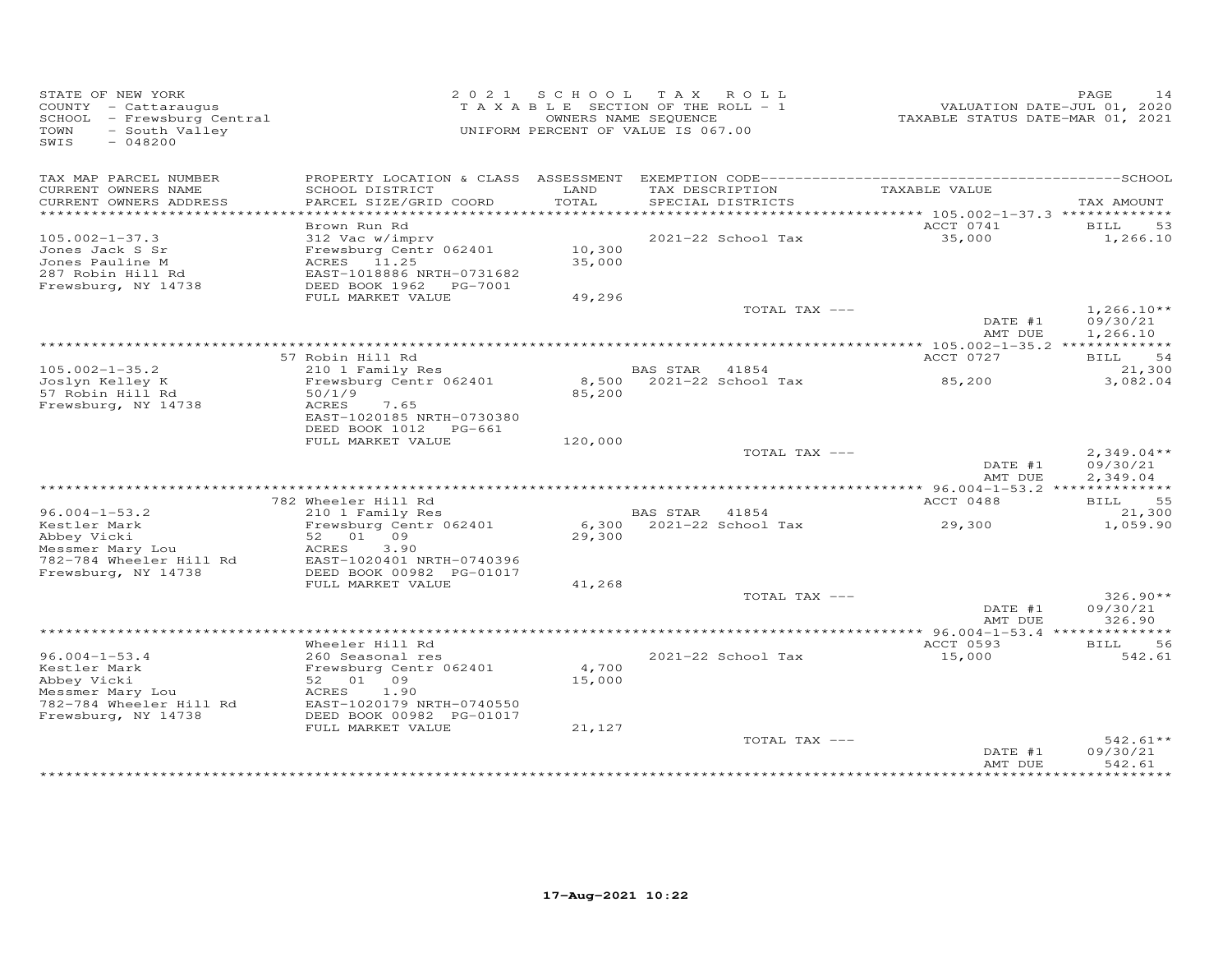| STATE OF NEW YORK<br>COUNTY - Cattaraugus<br>SCHOOL - Frewsburg Central<br>- South Valley<br>TOWN<br>SWIS<br>$-048200$ |                                                                                                                                     |                           | 2021 SCHOOL TAX ROLL<br>TAXABLE SECTION OF THE ROLL - 1<br>OWNERS NAME SEQUENCE<br>UNIFORM PERCENT OF VALUE IS 067.00 | VALUATION DATE-JUL 01, 2020<br>TAXABLE STATUS DATE-MAR 01, 2021 | PAGE<br>15                           |
|------------------------------------------------------------------------------------------------------------------------|-------------------------------------------------------------------------------------------------------------------------------------|---------------------------|-----------------------------------------------------------------------------------------------------------------------|-----------------------------------------------------------------|--------------------------------------|
| TAX MAP PARCEL NUMBER<br>CURRENT OWNERS NAME<br>CURRENT OWNERS ADDRESS                                                 | SCHOOL DISTRICT<br>PARCEL SIZE/GRID COORD                                                                                           | LAND<br>TOTAL             | TAX DESCRIPTION<br>SPECIAL DISTRICTS                                                                                  | TAXABLE VALUE                                                   | TAX AMOUNT                           |
|                                                                                                                        |                                                                                                                                     |                           |                                                                                                                       |                                                                 |                                      |
|                                                                                                                        | 817 Wheeler Hill Rd                                                                                                                 |                           |                                                                                                                       | ACCT 0492                                                       | BILL<br>57                           |
| $96.004 - 1 - 57.2$<br>King Dona J<br>560 LeBrun<br>Amherst, NY 14226                                                  | 260 Seasonal res<br>Frewsburg Centr 062401<br>53 01 09<br>6.75<br>ACRES<br>EAST-1019968 NRTH-0741889                                | 7,500<br>70,100           | 2021-22 School Tax                                                                                                    | 70,100                                                          | 2,535.81                             |
|                                                                                                                        | DEED BOOK 12032 PG-4003<br>FULL MARKET VALUE                                                                                        | 98,732                    |                                                                                                                       |                                                                 |                                      |
|                                                                                                                        |                                                                                                                                     |                           | TOTAL TAX ---                                                                                                         | DATE #1<br>AMT DUE                                              | $2,535.81**$<br>09/30/21<br>2,535.81 |
|                                                                                                                        |                                                                                                                                     |                           |                                                                                                                       |                                                                 |                                      |
|                                                                                                                        | Brown Run Rd                                                                                                                        |                           |                                                                                                                       | ACCT 0126                                                       | <b>BILL</b><br>58                    |
| $105.002 - 1 - 26$<br>Koch Darryl M<br>Noll Kim<br>39 Majestic Ln<br>Sinking Spring, PA 19608                          | 910 Priv forest<br>Frewsburg Centr 062401<br>42  01  09<br>ACRES 45.48<br>EAST-1023738 NRTH-0731624<br>DEED BOOK 5972 PG-8001       | 36,900<br>36,900          | 2021-22 School Tax                                                                                                    | 36,900                                                          | 1,334.83                             |
|                                                                                                                        | FULL MARKET VALUE                                                                                                                   | 51,972                    |                                                                                                                       |                                                                 |                                      |
|                                                                                                                        |                                                                                                                                     |                           | TOTAL TAX ---                                                                                                         | DATE #1<br>AMT DUE                                              | $1,334.83**$<br>09/30/21<br>1,334.83 |
|                                                                                                                        | 12810 Gurnsey Hollow Rd                                                                                                             |                           |                                                                                                                       | ACCT 0738                                                       | <b>BILL</b><br>59                    |
| $105.002 - 1 - 1.35$<br>Lahrs Andrew<br>Lahrs Ann<br>3975 Yale ave<br>Hamburg, NY 14075                                | 210 1 Family Res<br>Frewsburg Centr 062401<br>43 51/1/9<br>ACRES<br>4.90<br>EAST-1022018 NRTH-0734902<br>DEED BOOK 28932 PG-3002    | 7,100<br>23,200           | 2021-22 School Tax                                                                                                    | 23,200                                                          | 839.24                               |
|                                                                                                                        | FULL MARKET VALUE                                                                                                                   | 32,676                    |                                                                                                                       |                                                                 |                                      |
|                                                                                                                        |                                                                                                                                     |                           | TOTAL TAX ---                                                                                                         | DATE #1<br>AMT DUE                                              | 839.24**<br>09/30/21<br>839.24       |
|                                                                                                                        |                                                                                                                                     |                           |                                                                                                                       |                                                                 |                                      |
| $105.002 - 1 - 1.4$                                                                                                    | 12802 Gurnsey Hollow Rd<br>270 Mfg housing                                                                                          |                           | 2021-22 School Tax                                                                                                    | ACCT 0605<br>11,700                                             | BILL 60<br>423.24                    |
| Lahrs Andrew J.<br>Lahrs Ann M.<br>3975 Yale Avenue<br>Hamburg, NY 14075                                               | Frewsburg Centr 062401<br>43/51 01 09<br>ACRES<br>4,90<br>EAST-1022175 NRTH-0734831<br>DEED BOOK 24459 PG-5001<br>FULL MARKET VALUE | 5,900<br>11,700<br>16,479 |                                                                                                                       |                                                                 |                                      |
|                                                                                                                        |                                                                                                                                     |                           | TOTAL TAX ---                                                                                                         | DATE #1<br>AMT DUE                                              | $423.24**$<br>09/30/21<br>423.24     |
|                                                                                                                        |                                                                                                                                     |                           |                                                                                                                       |                                                                 | **********                           |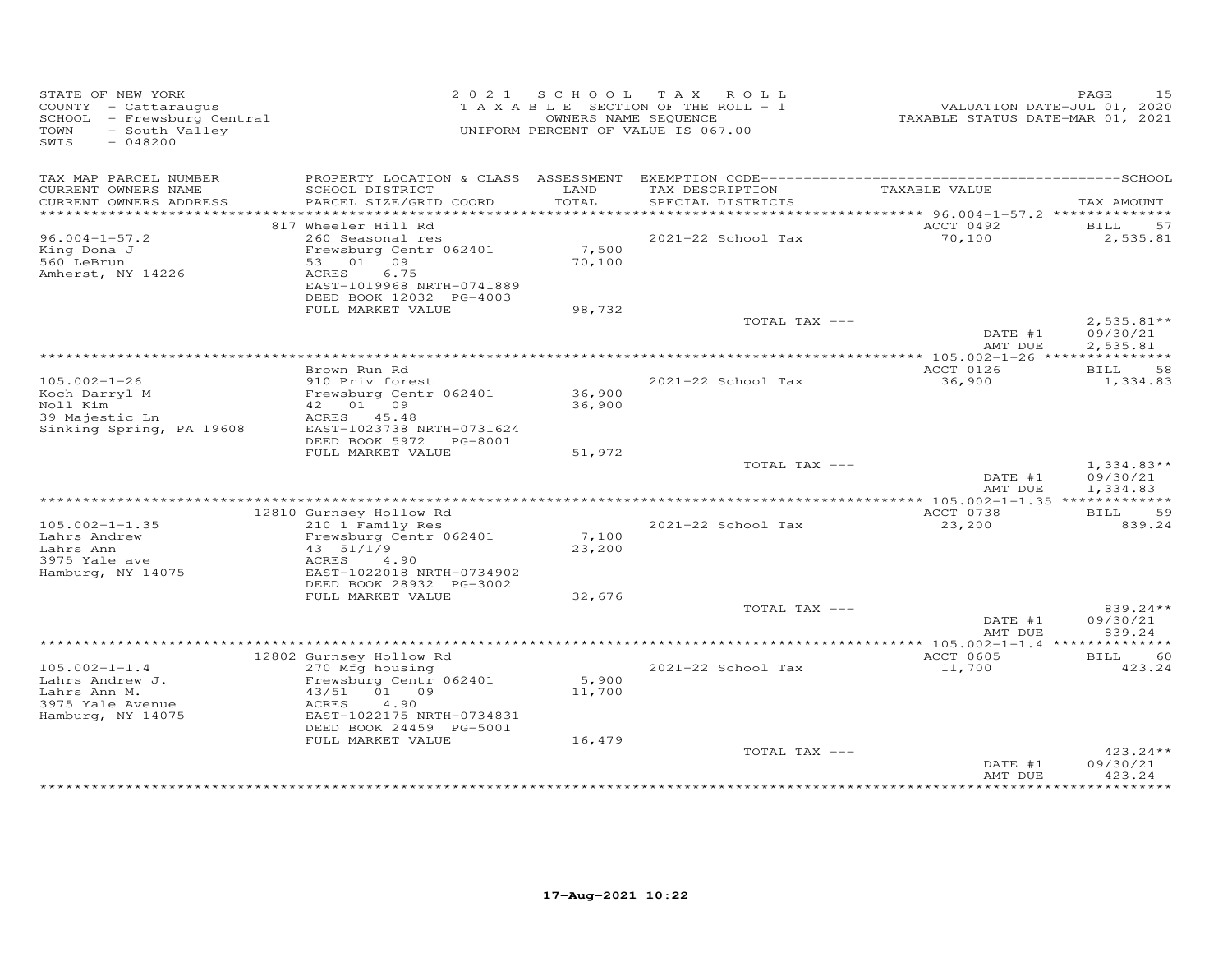| TAXABLE SECTION OF THE ROLL - 1 | 2021 SCHOOL TAX ROLL                                                                                                                                               | PAGE<br>16<br>VALUATION DATE-JUL 01, 2020                                                                                                                                                                                                                                                                                                                                                    |
|---------------------------------|--------------------------------------------------------------------------------------------------------------------------------------------------------------------|----------------------------------------------------------------------------------------------------------------------------------------------------------------------------------------------------------------------------------------------------------------------------------------------------------------------------------------------------------------------------------------------|
|                                 | TAXABLE VALUE                                                                                                                                                      | TAX AMOUNT                                                                                                                                                                                                                                                                                                                                                                                   |
|                                 |                                                                                                                                                                    |                                                                                                                                                                                                                                                                                                                                                                                              |
| 3,100<br>9,600                  | 9,600                                                                                                                                                              | BILL<br>61<br>347.27                                                                                                                                                                                                                                                                                                                                                                         |
|                                 |                                                                                                                                                                    |                                                                                                                                                                                                                                                                                                                                                                                              |
|                                 | DATE #1                                                                                                                                                            | $347.27**$<br>09/30/21<br>347.27                                                                                                                                                                                                                                                                                                                                                             |
|                                 |                                                                                                                                                                    |                                                                                                                                                                                                                                                                                                                                                                                              |
|                                 |                                                                                                                                                                    | BILL<br>62<br>20,800                                                                                                                                                                                                                                                                                                                                                                         |
|                                 | 20,800                                                                                                                                                             | 752.42                                                                                                                                                                                                                                                                                                                                                                                       |
|                                 |                                                                                                                                                                    |                                                                                                                                                                                                                                                                                                                                                                                              |
|                                 | DATE #1<br>AMT DUE                                                                                                                                                 | $19.42**$<br>09/30/21<br>19.42                                                                                                                                                                                                                                                                                                                                                               |
|                                 |                                                                                                                                                                    | BILL<br>63                                                                                                                                                                                                                                                                                                                                                                                   |
|                                 | 47,300                                                                                                                                                             | 1,711.04                                                                                                                                                                                                                                                                                                                                                                                     |
|                                 |                                                                                                                                                                    |                                                                                                                                                                                                                                                                                                                                                                                              |
|                                 | DATE #1                                                                                                                                                            | $1,711.04**$<br>09/30/21                                                                                                                                                                                                                                                                                                                                                                     |
|                                 |                                                                                                                                                                    | 1,711.04                                                                                                                                                                                                                                                                                                                                                                                     |
| 3,200<br>3,200                  | ACCT 0540<br>3,200                                                                                                                                                 | <b>BILL</b><br>64<br>115.76                                                                                                                                                                                                                                                                                                                                                                  |
| 4,507                           | DATE #1<br>AMT DUE                                                                                                                                                 | $115.76**$<br>09/30/21<br>115.76                                                                                                                                                                                                                                                                                                                                                             |
|                                 | OWNERS NAME SEQUENCE<br>UNIFORM PERCENT OF VALUE IS 067.00<br>LAND<br>TOTAL<br>13,521<br><b>BAS STAR</b><br>41854<br>20,800<br>29,296<br>9,300<br>47,300<br>66,620 | TAXABLE STATUS DATE-MAR 01, 2021<br>TAX DESCRIPTION<br>SPECIAL DISTRICTS<br>*************************************<br>********** 96.004-1-55 *****************<br>ACCT 0116<br>2021-22 School Tax<br>TOTAL TAX ---<br>AMT DUE<br>ACCT 0507<br>5,600 2021-22 School Tax<br>TOTAL TAX ---<br>ACCT 0183<br>2021-22 School Tax<br>TOTAL TAX ---<br>AMT DUE<br>2021-22 School Tax<br>TOTAL TAX --- |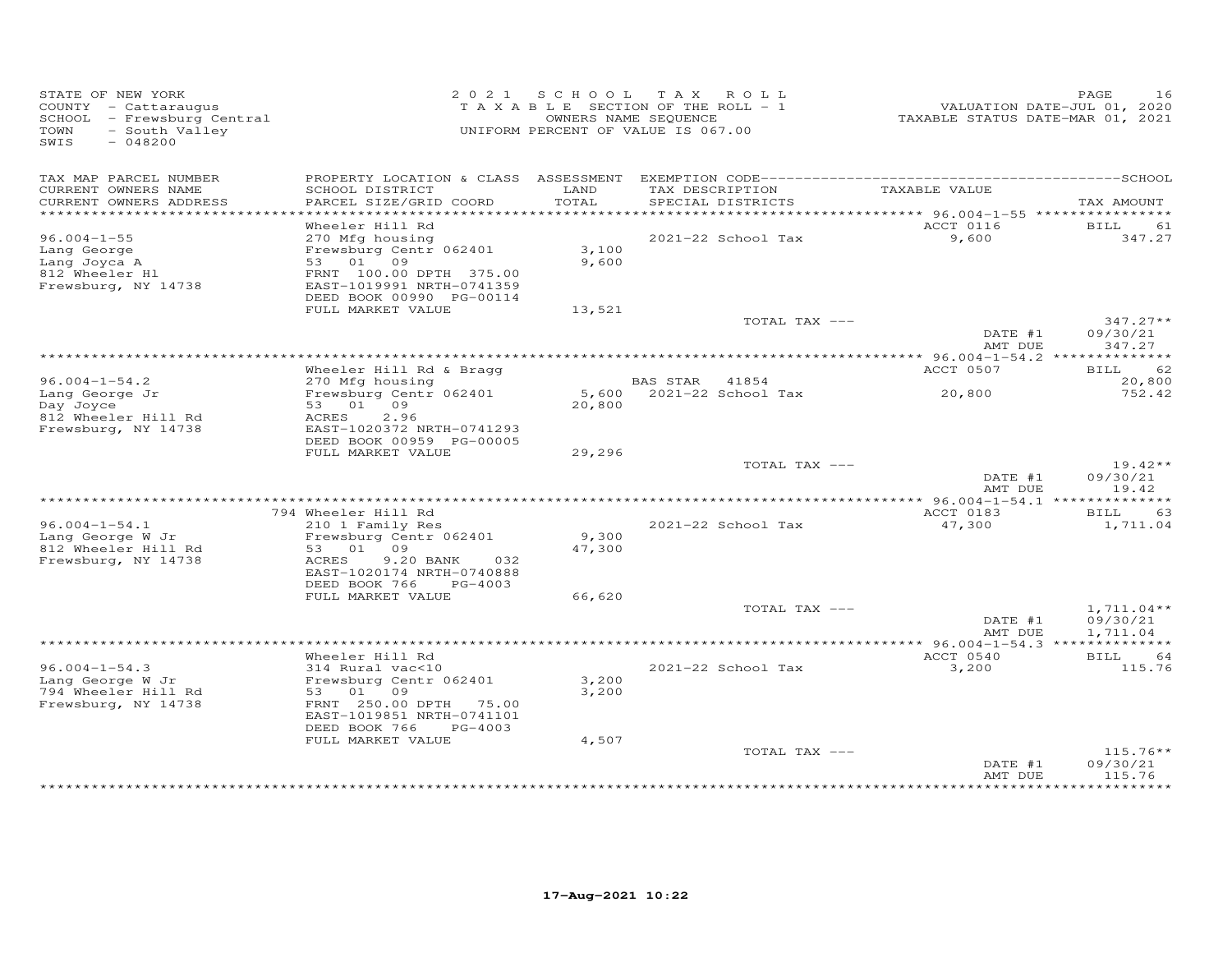| STATE OF NEW YORK<br>COUNTY - Cattaraugus<br>SCHOOL - Frewsburg Central<br>TOWN<br>- South Valley<br>SWIS<br>$-048200$ |                                                                                         | 2021 SCHOOL      | T A X<br>ROLL<br>TAXABLE SECTION OF THE ROLL - 1<br>OWNERS NAME SEQUENCE<br>UNIFORM PERCENT OF VALUE IS 067.00 | VALUATION DATE-JUL 01, 2020<br>TAXABLE STATUS DATE-MAR 01, 2021 | PAGE<br>17                           |
|------------------------------------------------------------------------------------------------------------------------|-----------------------------------------------------------------------------------------|------------------|----------------------------------------------------------------------------------------------------------------|-----------------------------------------------------------------|--------------------------------------|
| TAX MAP PARCEL NUMBER<br>CURRENT OWNERS NAME<br>CURRENT OWNERS ADDRESS                                                 | SCHOOL DISTRICT<br>PARCEL SIZE/GRID COORD                                               | LAND<br>TOTAL    | TAX DESCRIPTION<br>SPECIAL DISTRICTS                                                                           | TAXABLE VALUE                                                   |                                      |
| ************************                                                                                               |                                                                                         |                  |                                                                                                                |                                                                 | TAX AMOUNT                           |
|                                                                                                                        | 12759 Gurnsey Hollow Rd                                                                 |                  |                                                                                                                | ACCT 0353                                                       | 65<br>BILL                           |
| $105.002 - 1 - 4$<br>Lasota Karen E<br>12759 Gurnsey Hollow Rd<br>Frewsburg, NY 14738                                  | 210 1 Family Res<br>Frewsburg Centr 062401<br>43 01 09<br>ACRES 24.10                   | 52,800           | ENH STAR<br>41834<br>16,800 2021-22 School Tax                                                                 | 52,800                                                          | 50,200<br>1,910.00                   |
|                                                                                                                        | EAST-1022452 NRTH-0733434<br>DEED BOOK 844<br>PG-01033                                  |                  |                                                                                                                |                                                                 |                                      |
|                                                                                                                        | FULL MARKET VALUE                                                                       | 74,366           | TOTAL TAX ---                                                                                                  | DATE #1                                                         | $336.00**$<br>09/30/21               |
|                                                                                                                        |                                                                                         |                  |                                                                                                                | AMT DUE                                                         | 336.00                               |
|                                                                                                                        | 8 Gurnsey Hollow Rd                                                                     |                  |                                                                                                                | ACCT 0655                                                       | 66<br>BILL                           |
| $105.002 - 1 - 1.26$<br>Lawton David C.                                                                                | 260 Seasonal res<br>Frewsburg Centr 062401                                              | 9,700            | 2021-22 School Tax                                                                                             | 39,100                                                          | 1,414.41                             |
| Privitera Laurie J.<br>PO Box 483<br>Frewsburg, NY 14738                                                               | 51 01 09<br>Sawmill Run Sub Div<br>Phase Ii<br>ACRES 12.37<br>EAST-1018861 NRTH-0733150 | 39,100           |                                                                                                                |                                                                 |                                      |
|                                                                                                                        | DEED BOOK 22520 PG-8001<br>FULL MARKET VALUE                                            | 55,070           |                                                                                                                |                                                                 |                                      |
|                                                                                                                        |                                                                                         |                  | TOTAL TAX ---                                                                                                  | DATE #1                                                         | $1,414.41**$<br>09/30/21             |
|                                                                                                                        |                                                                                         |                  |                                                                                                                | AMT DUE                                                         | 1,414.41                             |
|                                                                                                                        | Gurnsey Hollow Rd                                                                       |                  |                                                                                                                | ACCT 0656                                                       | <b>BILL</b><br>67                    |
| $105.002 - 1 - 1.27$<br>Lewis Duane R                                                                                  | 210 1 Family Res<br>Frewsburg Centr 062401                                              | 7,400            | 2021-22 School Tax                                                                                             | 41,200                                                          | 1,490.38                             |
| 299 Rocky Glen Rd<br>Adamsville, PA 16110                                                                              | 51 01 09<br>Sylvan glenn #9                                                             | 41,200           |                                                                                                                |                                                                 |                                      |
|                                                                                                                        | 5.32<br>ACRES<br>EAST-1019450 NRTH-0732951<br>DEED BOOK 25283 PG-6001                   |                  |                                                                                                                |                                                                 |                                      |
|                                                                                                                        | FULL MARKET VALUE                                                                       | 58,028           |                                                                                                                |                                                                 |                                      |
|                                                                                                                        |                                                                                         |                  | TOTAL TAX ---                                                                                                  | DATE #1<br>AMT DUE                                              | $1,490.38**$<br>09/30/21<br>1,490.38 |
|                                                                                                                        |                                                                                         |                  |                                                                                                                |                                                                 |                                      |
| $96.002 - 2 - 1.1$                                                                                                     | Oak Hill Rd<br>312 Vac w/imprv                                                          |                  | 2021-22 School Tax                                                                                             | ACCT 0231<br>71,500                                             | BILL<br>68<br>2,586.46               |
| Lodestro James J<br>996 Franquette Ave<br>San Jose, CA 95125                                                           | Frewsburg Centr 062401<br>54 01 09<br>ACRES 100.85                                      | 64,400<br>71,500 |                                                                                                                |                                                                 |                                      |
|                                                                                                                        | EAST-1019671 NRTH-0746731<br>DEED BOOK 18404 PG-5001                                    |                  |                                                                                                                |                                                                 |                                      |
|                                                                                                                        | FULL MARKET VALUE                                                                       | 100,704          |                                                                                                                |                                                                 |                                      |
|                                                                                                                        |                                                                                         |                  | TOTAL TAX ---                                                                                                  | DATE #1<br>AMT DUE                                              | $2,586.46**$<br>09/30/21<br>2,586.46 |
|                                                                                                                        |                                                                                         |                  |                                                                                                                |                                                                 | + + + + + + + + +                    |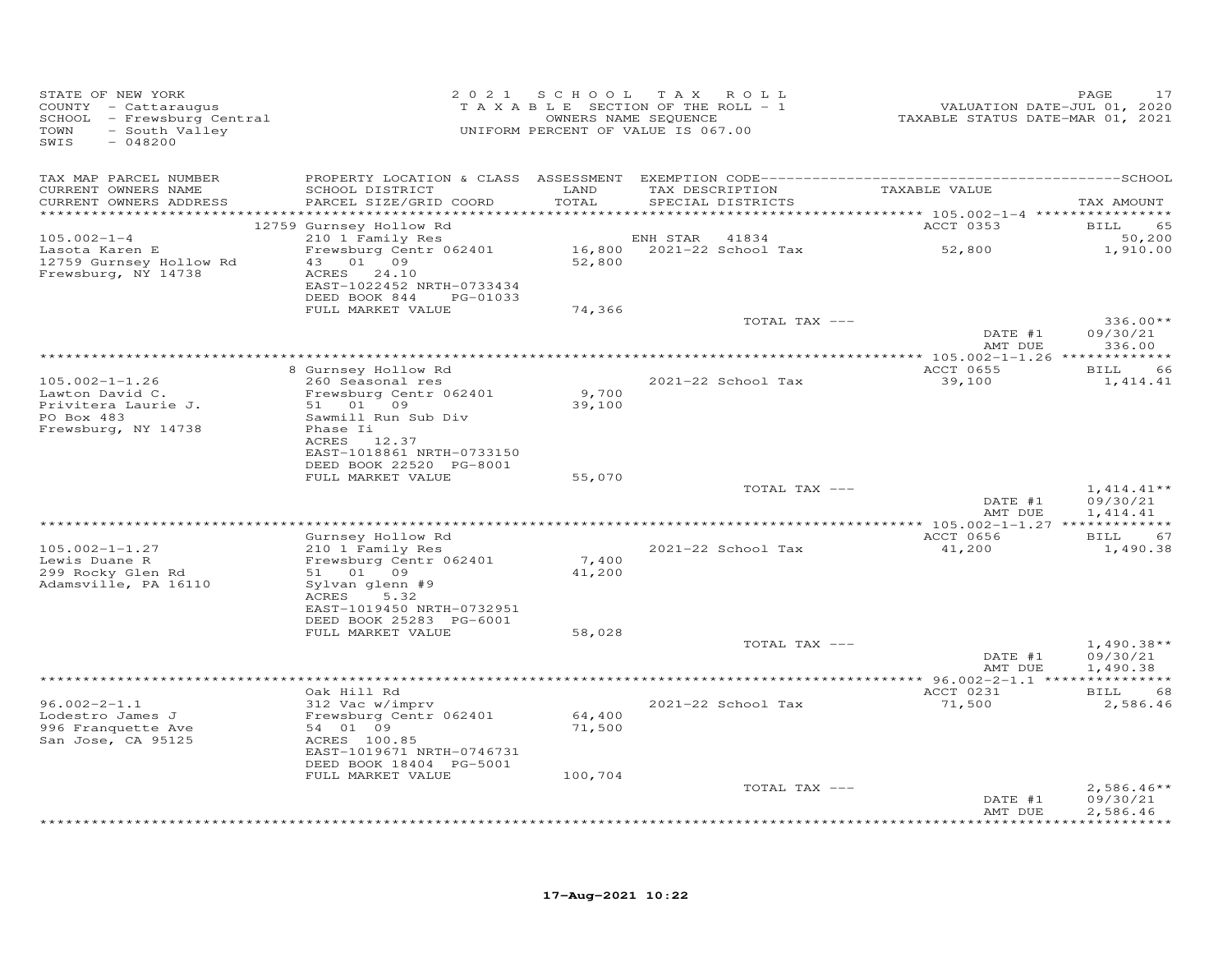| STATE OF NEW YORK<br>COUNTY - Cattaraugus<br>SCHOOL - Frewsburg Central<br>TOWN<br>- South Valley<br>SWIS<br>$-048200$ |                                                                                                                              | 2021 SCHOOL TAX ROLL<br>TAXABLE SECTION OF THE ROLL - 1<br>UNIFORM PERCENT OF VALUE IS 067.00 | OWNERS NAME SEQUENCE |                                      | TAXABLE STATUS DATE-MAR 01, 2021                                           | PAGE<br>18<br>VALUATION DATE-JUL 01, 2020 |
|------------------------------------------------------------------------------------------------------------------------|------------------------------------------------------------------------------------------------------------------------------|-----------------------------------------------------------------------------------------------|----------------------|--------------------------------------|----------------------------------------------------------------------------|-------------------------------------------|
| TAX MAP PARCEL NUMBER<br>CURRENT OWNERS NAME<br>CURRENT OWNERS ADDRESS                                                 | SCHOOL DISTRICT<br>PARCEL SIZE/GRID COORD                                                                                    | LAND<br>TOTAL<br>***********                                                                  |                      | TAX DESCRIPTION<br>SPECIAL DISTRICTS | TAXABLE VALUE<br>**************************** 105.002-1-27.4 ************* | TAX AMOUNT                                |
|                                                                                                                        | Brown Run Rd                                                                                                                 |                                                                                               |                      |                                      | ACCT 0551                                                                  | 69<br><b>BILL</b>                         |
| $105.002 - 1 - 27.4$<br>Lodestro Larry<br>Lodestro Cynthia                                                             | 322 Rural vac>10<br>Frewsburg Centr 062401<br>01 09<br>42/50                                                                 | 15,200                                                                                        | AG DIST              | 41720<br>15,200 2021-22 School Tax   | 8,203                                                                      | 6,997<br>296.74                           |
| 12815 Brown Run Rd<br>Frewsburg, NY 14738                                                                              | ACRES<br>20.90<br>EAST-1022729 NRTH-0729495<br>DEED BOOK 20200 PG-8239                                                       |                                                                                               |                      |                                      |                                                                            |                                           |
| MAY BE SUBJECT TO PAYMENT<br>UNDER AGDIST LAW TIL 2025                                                                 | FULL MARKET VALUE                                                                                                            | 21,408                                                                                        |                      |                                      |                                                                            |                                           |
|                                                                                                                        |                                                                                                                              |                                                                                               |                      | TOTAL TAX ---                        | DATE #1<br>AMT DUE                                                         | $296.74**$<br>09/30/21<br>296.74          |
|                                                                                                                        |                                                                                                                              |                                                                                               |                      |                                      |                                                                            |                                           |
| $105.002 - 1 - 27.5$                                                                                                   | 12815 Brown Run Rd<br>240 Rural res                                                                                          |                                                                                               | AG DIST              | 41720                                | ACCT 0664                                                                  | <b>BILL</b><br>70<br>3,226                |
| Lodestro Larry R<br>Lodestro Cynthia L<br>12815 Brown Run Rd<br>Frewsburg, NY 14738                                    | Frewsburg Centr 062401<br>50 01 09<br>ACRES 23.35<br>EAST-1021967 NRTH-0729376                                               |                                                                                               | 16,400 ENH STAR      | 41834<br>196,500 2021-22 School Tax  | 193,274                                                                    | 50,200<br>6,991.53                        |
| MAY BE SUBJECT TO PAYMENT<br>UNDER AGDIST LAW TIL 2025                                                                 | DEED BOOK 15436 PG-3003<br>FULL MARKET VALUE                                                                                 | 276,761                                                                                       |                      |                                      |                                                                            |                                           |
|                                                                                                                        |                                                                                                                              |                                                                                               |                      | TOTAL TAX ---                        | DATE #1<br>AMT DUE                                                         | $5,417.53**$<br>09/30/21<br>5,417.53      |
|                                                                                                                        |                                                                                                                              |                                                                                               |                      |                                      |                                                                            |                                           |
|                                                                                                                        | Woodchuck Hill Rd (Off)                                                                                                      |                                                                                               |                      |                                      | ACCT 0164                                                                  | <b>BILL</b><br>71                         |
| $87.004 - 1 - 3$<br>Lyme New York Headwaters LLC<br>23 S Main Str<br>Hanover, NH 03755                                 | 910 Priv forest<br>Frewsburg Centr 062401<br>57 01 09<br>ACRES 156.84<br>EAST-1022146 NRTH-0758567<br>DEED BOOK 4366 PG-6005 | 94,900<br>94,900                                                                              |                      | 2021-22 School Tax                   | 94,900                                                                     | 3,432.93                                  |
|                                                                                                                        | FULL MARKET VALUE                                                                                                            | 133,662                                                                                       |                      |                                      |                                                                            |                                           |
|                                                                                                                        |                                                                                                                              |                                                                                               |                      | TOTAL TAX ---                        | DATE #1<br>AMT DUE                                                         | $3,432.93**$<br>09/30/21<br>3,432.93      |
|                                                                                                                        |                                                                                                                              |                                                                                               |                      |                                      |                                                                            |                                           |
| $87.004 - 1 - 11$                                                                                                      | Bone Run Rd (Off)<br>910 Priv forest                                                                                         |                                                                                               |                      | 2021-22 School Tax                   | ACCT 0162<br>106,300                                                       | 72<br>BILL<br>3,845.32                    |
| Lyme New York Headwaters LLC<br>23 S Main Str<br>Hanover, NH 03755                                                     | Frewsburg Centr 062401<br>48  01  09<br>ACRES 172.21<br>EAST-1024732 NRTH-0753543                                            | 106,300<br>106,300                                                                            |                      |                                      |                                                                            |                                           |
|                                                                                                                        | DEED BOOK 4366 PG-6005<br>FULL MARKET VALUE                                                                                  | 149,718                                                                                       |                      |                                      |                                                                            |                                           |
|                                                                                                                        |                                                                                                                              |                                                                                               |                      | TOTAL TAX ---                        | DATE #1<br>AMT DUE                                                         | $3,845.32**$<br>09/30/21<br>3,845.32      |
|                                                                                                                        |                                                                                                                              |                                                                                               |                      |                                      |                                                                            |                                           |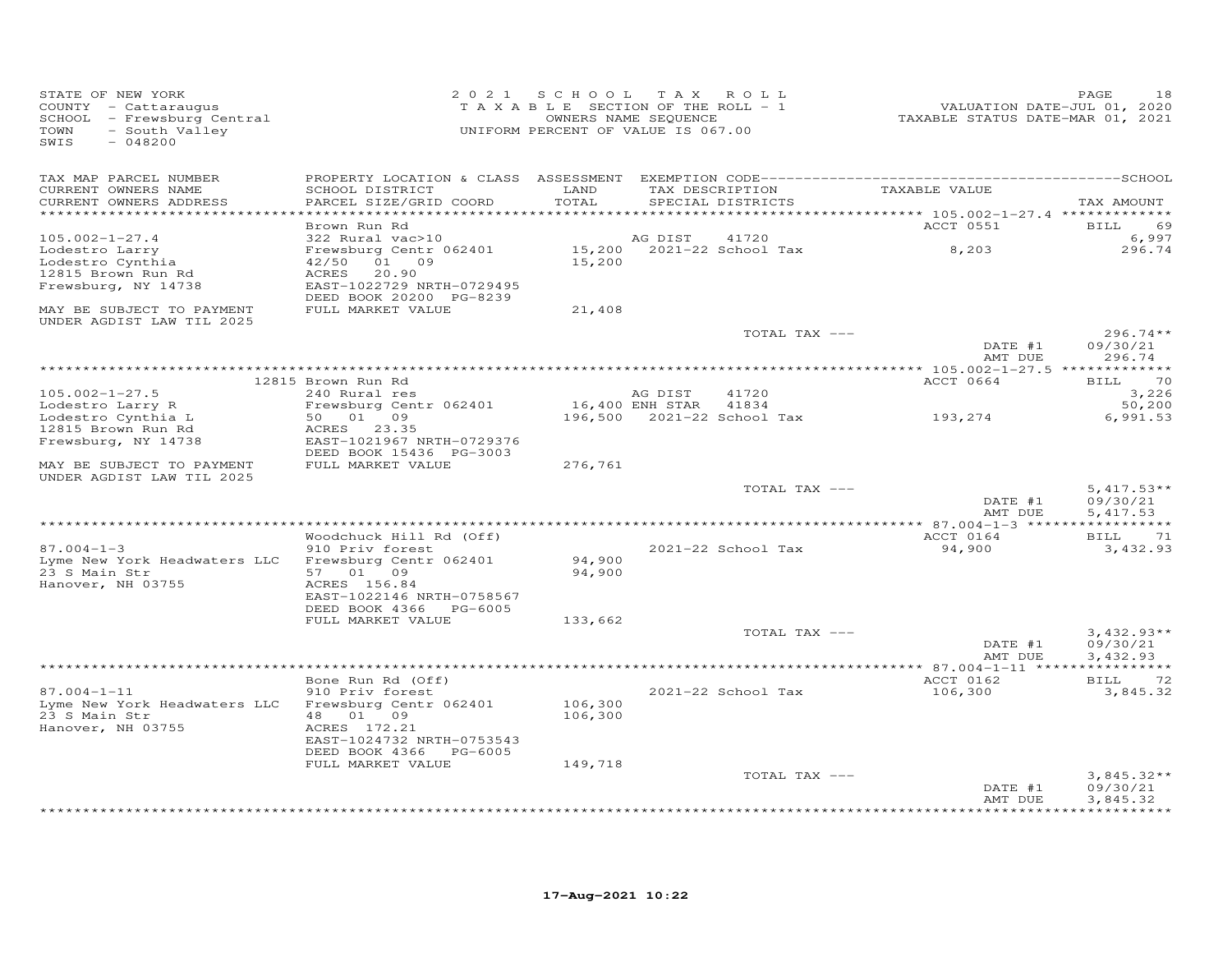| STATE OF NEW YORK<br>COUNTY - Cattaraugus<br>SCHOOL - Frewsburg Central<br>- South Valley<br>TOWN<br>SWIS<br>$-048200$ |                                                                                                                             |                  | 2021 SCHOOL TAX ROLL<br>TAXABLE SECTION OF THE ROLL - 1<br>OWNERS NAME SEQUENCE<br>UNIFORM PERCENT OF VALUE IS 067.00 | VALUATION DATE-JUL 01, 2020<br>TAXABLE STATUS DATE-MAR 01, 2021 | 19<br>PAGE                           |
|------------------------------------------------------------------------------------------------------------------------|-----------------------------------------------------------------------------------------------------------------------------|------------------|-----------------------------------------------------------------------------------------------------------------------|-----------------------------------------------------------------|--------------------------------------|
| TAX MAP PARCEL NUMBER<br>CURRENT OWNERS NAME                                                                           | SCHOOL DISTRICT                                                                                                             | LAND             | TAX DESCRIPTION                                                                                                       | TAXABLE VALUE                                                   |                                      |
| CURRENT OWNERS ADDRESS<br>*************************                                                                    | PARCEL SIZE/GRID COORD                                                                                                      | TOTAL            | SPECIAL DISTRICTS                                                                                                     |                                                                 | TAX AMOUNT                           |
|                                                                                                                        | Woodchuck Hill Rd                                                                                                           |                  |                                                                                                                       | ACCT 0157                                                       | BILL<br>73                           |
| $87.004 - 1 - 13$<br>Lyme New York Headwaters LLC<br>23 S Main Str<br>Hanover, NH 03755                                | 910 Priv forest<br>Frewsburg Centr 062401<br>56 01 09<br>ACRES 93.66<br>EAST-1020949 NRTH-0753952<br>DEED BOOK 4366 PG-6005 | 56,700<br>56,700 | 2021-22 School Tax                                                                                                    | 56,700                                                          | 2,051.08                             |
|                                                                                                                        | FULL MARKET VALUE                                                                                                           | 79,859           |                                                                                                                       |                                                                 |                                      |
|                                                                                                                        |                                                                                                                             |                  | TOTAL TAX ---                                                                                                         | DATE #1<br>AMT DUE                                              | $2,051.08**$<br>09/30/21<br>2,051.08 |
|                                                                                                                        |                                                                                                                             |                  |                                                                                                                       |                                                                 |                                      |
| $87.004 - 1 - 14$                                                                                                      | Woodchuck Hill Rd<br>910 Priv forest                                                                                        |                  | 2021-22 School Tax                                                                                                    | ACCT 0156<br>31,900                                             | BILL 74<br>1,153.96                  |
| Lyme New York Headwaters LLC<br>23 S Main Str<br>Hanover, NH 03755                                                     | Frewsburg Centr 062401<br>56 01 09<br>ACRES 49.71<br>EAST-1020984 NRTH-0754752<br>DEED BOOK 4366 PG-6005                    | 31,900<br>31,900 |                                                                                                                       |                                                                 |                                      |
|                                                                                                                        | FULL MARKET VALUE                                                                                                           | 44,930           |                                                                                                                       |                                                                 |                                      |
|                                                                                                                        |                                                                                                                             |                  | TOTAL TAX ---                                                                                                         | DATE #1<br>AMT DUE                                              | $1,153.96**$<br>09/30/21<br>1,153.96 |
|                                                                                                                        |                                                                                                                             |                  |                                                                                                                       |                                                                 |                                      |
| $87.004 - 1 - 15$<br>Lyme New York Headwaters LLC                                                                      | Woodchuck Hill Rd<br>910 Priv forest<br>Frewsburg Centr 062401                                                              | 33,800           | 2021-22 School Tax                                                                                                    | ACCT 0158<br>33,800                                             | BILL<br>75<br>1,222.69               |
| 23 S Main Str<br>Hanover, NH 03755                                                                                     | 56 01 09<br>ACRES 48.86<br>EAST-1021001 NRTH-0755302<br>DEED BOOK 4366 PG-6005                                              | 33,800           |                                                                                                                       |                                                                 |                                      |
|                                                                                                                        | FULL MARKET VALUE                                                                                                           | 47,606           |                                                                                                                       |                                                                 |                                      |
|                                                                                                                        |                                                                                                                             |                  | TOTAL TAX ---                                                                                                         | DATE #1<br>AMT DUE                                              | $1,222.69**$<br>09/30/21<br>1,222.69 |
|                                                                                                                        |                                                                                                                             |                  |                                                                                                                       |                                                                 |                                      |
| $87.004 - 1 - 17$<br>Lyme New York Headwaters LLC                                                                      | Woodchuck Hill Rd<br>910 Priv forest<br>Frewsburg Centr 062401                                                              | 35,300           | 2021-22 School Tax                                                                                                    | ACCT 0160<br>35,300                                             | 76<br>BILL<br>1,276.95               |
| 23 S Main Str<br>Hanover, NH 03755                                                                                     | 56 01 09<br>ACRES 50.15<br>EAST-1021023 NRTH-0756400<br>DEED BOOK 4366 PG-6005<br>FULL MARKET VALUE                         | 35,300<br>49,718 |                                                                                                                       |                                                                 |                                      |
|                                                                                                                        |                                                                                                                             |                  | TOTAL TAX ---                                                                                                         | DATE #1<br>AMT DUE                                              | $1,276.95**$<br>09/30/21<br>1,276.95 |
|                                                                                                                        |                                                                                                                             |                  |                                                                                                                       |                                                                 |                                      |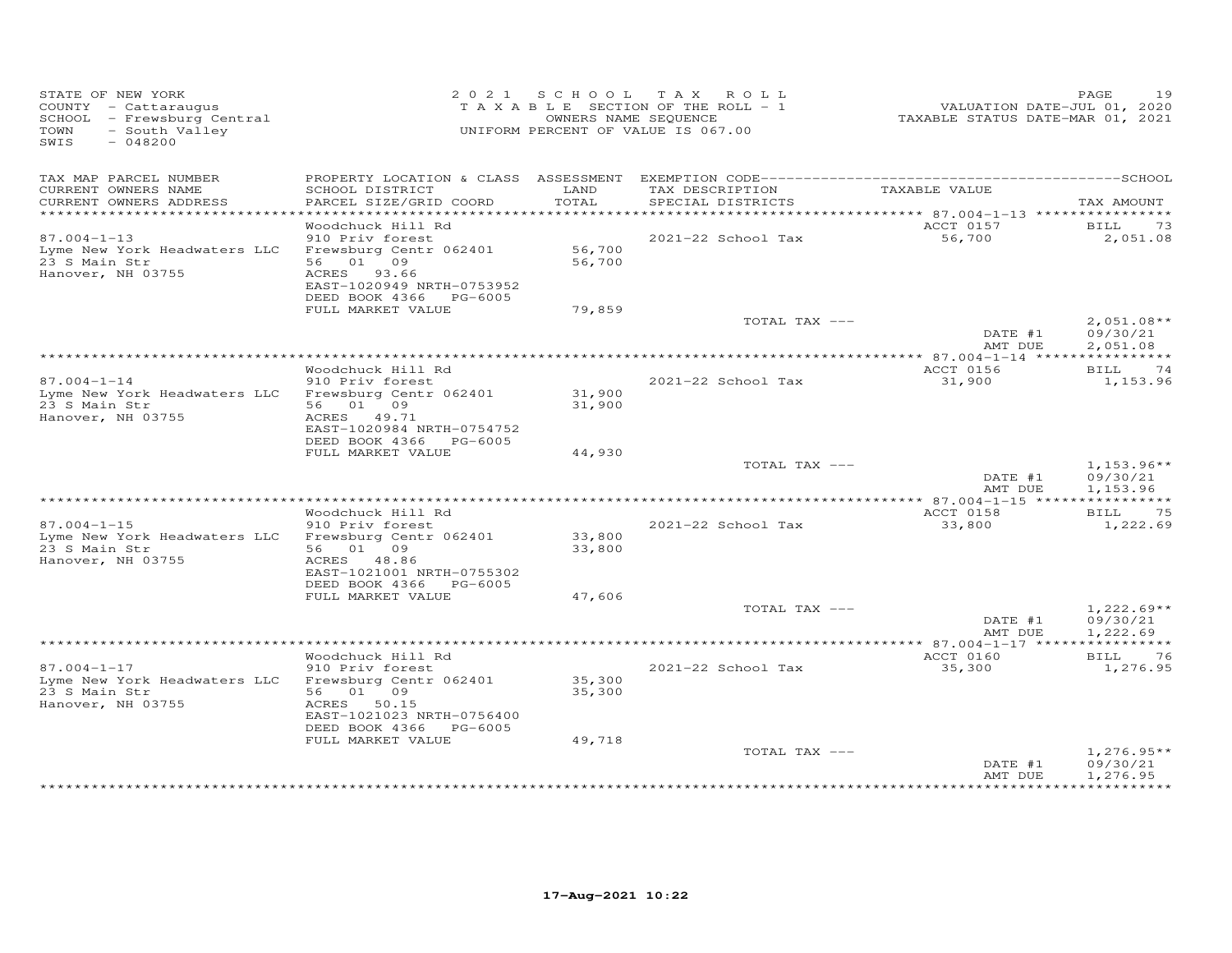| STATE OF NEW YORK<br>COUNTY - Cattaraugus<br>SCHOOL - Frewsburg Central<br>- South Valley<br>TOWN<br>SWIS<br>$-048200$ |                                                      |                  | 2021 SCHOOL TAX ROLL<br>TAXABLE SECTION OF THE ROLL - 1<br>OWNERS NAME SEQUENCE<br>UNIFORM PERCENT OF VALUE IS 067.00 | VALUATION DATE-JUL 01, 2020<br>TAXABLE STATUS DATE-MAR 01, 2021 | PAGE<br>20               |
|------------------------------------------------------------------------------------------------------------------------|------------------------------------------------------|------------------|-----------------------------------------------------------------------------------------------------------------------|-----------------------------------------------------------------|--------------------------|
|                                                                                                                        |                                                      |                  |                                                                                                                       |                                                                 |                          |
| TAX MAP PARCEL NUMBER<br>CURRENT OWNERS NAME                                                                           | SCHOOL DISTRICT                                      | LAND             | TAX DESCRIPTION                                                                                                       | TAXABLE VALUE                                                   |                          |
| CURRENT OWNERS ADDRESS                                                                                                 | PARCEL SIZE/GRID COORD                               | TOTAL            | SPECIAL DISTRICTS                                                                                                     |                                                                 | TAX AMOUNT               |
| ************************                                                                                               | Woodchuck Hill Rd (Off)                              |                  |                                                                                                                       | ACCT 0163                                                       | BILL<br>77               |
| $87.004 - 1 - 18$                                                                                                      | 910 Priv forest                                      |                  | 2021-22 School Tax                                                                                                    | 39,500                                                          | 1,428.88                 |
| Lyme New York Headwaters LLC                                                                                           | Frewsburg Centr 062401                               | 39,500<br>39,500 |                                                                                                                       |                                                                 |                          |
| 23 S Main Str                                                                                                          | 57 01 09                                             |                  |                                                                                                                       |                                                                 |                          |
| Hanover, NH 03755                                                                                                      | ACRES 51.41<br>EAST-1020152 NRTH-0757220             |                  |                                                                                                                       |                                                                 |                          |
|                                                                                                                        | DEED BOOK 4366 PG-6005                               |                  |                                                                                                                       |                                                                 |                          |
|                                                                                                                        | FULL MARKET VALUE                                    | 55,634           |                                                                                                                       |                                                                 |                          |
|                                                                                                                        |                                                      |                  | TOTAL TAX ---                                                                                                         | DATE #1                                                         | $1,428.88**$             |
|                                                                                                                        |                                                      |                  |                                                                                                                       | AMT DUE                                                         | 09/30/21<br>1,428.88     |
|                                                                                                                        |                                                      |                  |                                                                                                                       |                                                                 |                          |
|                                                                                                                        | Bone Run Rd (Off)                                    |                  |                                                                                                                       | ACCT 0159                                                       | <b>BILL</b><br>78        |
| $96.002 - 1 - 1$<br>Lyme New York Headwaters LLC Frewsburg Centr 062401                                                | 910 Priv forest                                      | 31,100           | 2021-22 School Tax                                                                                                    | 31,100                                                          | 1,125.02                 |
| 23 S Main Str                                                                                                          | 55 01 09                                             | 31,100           |                                                                                                                       |                                                                 |                          |
| Hanover, NH 03755                                                                                                      | ACRES 50.00                                          |                  |                                                                                                                       |                                                                 |                          |
|                                                                                                                        | EAST-1019602 NRTH-0751909                            |                  |                                                                                                                       |                                                                 |                          |
|                                                                                                                        | DEED BOOK 4366 PG-6005<br>FULL MARKET VALUE          | 43,803           |                                                                                                                       |                                                                 |                          |
|                                                                                                                        |                                                      |                  | TOTAL TAX ---                                                                                                         |                                                                 | $1,125.02**$             |
|                                                                                                                        |                                                      |                  |                                                                                                                       | DATE #1                                                         | 09/30/21                 |
|                                                                                                                        |                                                      |                  |                                                                                                                       | AMT DUE                                                         | 1,125.02                 |
|                                                                                                                        | 12778 Brown Run Rd                                   |                  |                                                                                                                       | ACCT 0484                                                       | BILL<br>79               |
| $105.002 - 1 - 27.2$                                                                                                   | 240 Rural res                                        |                  | 2021-22 School Tax                                                                                                    | 135,700                                                         | 4,908.84                 |
| Lynn Christopher                                                                                                       | Frewsburg Centr 062401                               | 36,700           |                                                                                                                       |                                                                 |                          |
| Lynn Heather<br>12778 Brown Run Rd                                                                                     | 42/50<br>01 09<br>86.25<br>ACRES                     | 135,700          |                                                                                                                       |                                                                 |                          |
| Frewsburg, NY 14738                                                                                                    | EAST-1022312 NRTH-0731489                            |                  |                                                                                                                       |                                                                 |                          |
|                                                                                                                        | DEED BOOK 27170 PG-2001                              |                  |                                                                                                                       |                                                                 |                          |
|                                                                                                                        | FULL MARKET VALUE                                    | 191,127          |                                                                                                                       |                                                                 |                          |
|                                                                                                                        |                                                      |                  | TOTAL TAX ---                                                                                                         | DATE #1                                                         | $4,908.84**$<br>09/30/21 |
|                                                                                                                        |                                                      |                  |                                                                                                                       | AMT DUE                                                         | 4,908.84                 |
|                                                                                                                        | ***************                                      |                  |                                                                                                                       |                                                                 |                          |
|                                                                                                                        | Gurnsey Hollow Rd                                    |                  |                                                                                                                       | ACCT 0091                                                       | <b>BILL</b><br>80        |
| $105.002 - 1 - 5$<br>McIntyre Paula Dibble                                                                             | 322 Rural vac>10<br>Frewsburg Centr 062401           | 9,700            | 2021-22 School Tax                                                                                                    | 9,700                                                           | 350.89                   |
| Cheney Betsy                                                                                                           | 43 01 09                                             | 9,700            |                                                                                                                       |                                                                 |                          |
| 630 Cheese Factory Rd                                                                                                  | pipeline takes 1.68 ac                               |                  |                                                                                                                       |                                                                 |                          |
| Honeoye Falls, NY 14472                                                                                                | ACRES 11.76                                          |                  |                                                                                                                       |                                                                 |                          |
| PRIOR OWNER ON 3/01/2021                                                                                               | EAST-1023514 NRTH-0733697<br>DEED BOOK 20210 PG-4999 |                  |                                                                                                                       |                                                                 |                          |
| Dibble Paul                                                                                                            | FULL MARKET VALUE                                    | 13,662           |                                                                                                                       |                                                                 |                          |
|                                                                                                                        |                                                      |                  | TOTAL TAX ---                                                                                                         |                                                                 | $350.89**$               |
|                                                                                                                        |                                                      |                  |                                                                                                                       | DATE #1<br>AMT DUE                                              | 09/30/21<br>350.89       |
|                                                                                                                        |                                                      |                  |                                                                                                                       |                                                                 |                          |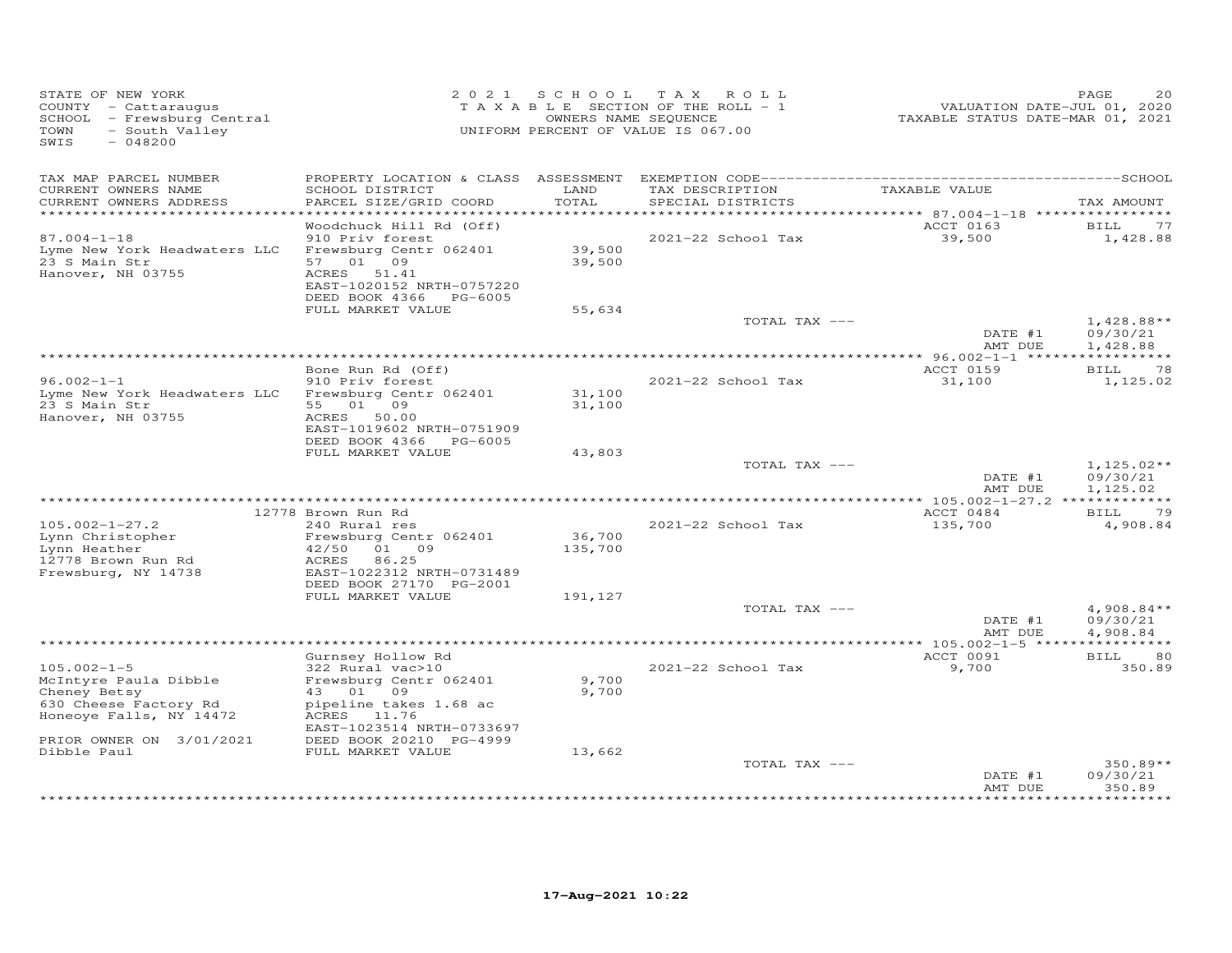| STATE OF NEW YORK<br>COUNTY - Cattaraugus<br>- Frewsburg Central<br>SCHOOL<br>TOWN<br>- South Valley<br>SWIS<br>$-048200$ | 2 0 2 1                                                | SCHOOL<br>TAXABLE SECTION OF THE ROLL - 1<br>OWNERS NAME SEQUENCE<br>UNIFORM PERCENT OF VALUE IS 067.00 | T A X                 | ROLL                        | VALUATION DATE-JUL 01, 2020<br>TAXABLE STATUS DATE-MAR 01, 2021 | PAGE<br>21           |
|---------------------------------------------------------------------------------------------------------------------------|--------------------------------------------------------|---------------------------------------------------------------------------------------------------------|-----------------------|-----------------------------|-----------------------------------------------------------------|----------------------|
| TAX MAP PARCEL NUMBER<br>CURRENT OWNERS NAME                                                                              | SCHOOL DISTRICT                                        | LAND                                                                                                    |                       | TAX DESCRIPTION             | TAXABLE VALUE                                                   |                      |
| CURRENT OWNERS ADDRESS<br>**********************                                                                          | PARCEL SIZE/GRID COORD                                 | TOTAL<br>* * * * * * * * * * * *                                                                        |                       | SPECIAL DISTRICTS           |                                                                 | TAX AMOUNT           |
|                                                                                                                           | Brown Run Rd                                           |                                                                                                         |                       |                             | ACCT 0383                                                       | BILL<br>81           |
| $105.002 - 1 - 37.1$                                                                                                      | 210 1 Family Res                                       |                                                                                                         | BAS STAR              | 41854                       |                                                                 | 21,300               |
| Mechling Jonathan G                                                                                                       | Frewsburg Centr 062401                                 | 6,300                                                                                                   |                       | 2021-22 School Tax          | 72,200                                                          | 2,611.78             |
| 122 Robbin Hill Rd                                                                                                        | 09<br>50 01                                            | 72,200                                                                                                  |                       |                             |                                                                 |                      |
| Frewsburg, NY 14738                                                                                                       | 3.85<br>ACRES<br>EAST-1018744 NRTH-0731067             |                                                                                                         |                       |                             |                                                                 |                      |
|                                                                                                                           | DEED BOOK 22709 PG-7001                                |                                                                                                         |                       |                             |                                                                 |                      |
|                                                                                                                           | FULL MARKET VALUE                                      | 101,690                                                                                                 |                       |                             |                                                                 |                      |
|                                                                                                                           |                                                        |                                                                                                         |                       | TOTAL TAX ---               |                                                                 | $1,878.78**$         |
|                                                                                                                           |                                                        |                                                                                                         |                       |                             | DATE #1<br>AMT DUE                                              | 09/30/21             |
|                                                                                                                           |                                                        |                                                                                                         |                       |                             |                                                                 | 1,878.78             |
|                                                                                                                           | 12946 Gurnsey Hollow Rd                                |                                                                                                         |                       |                             | ACCT 0618                                                       | 82<br>BILL           |
| $105.002 - 1 - 1.10$                                                                                                      | 210 1 Family Res                                       |                                                                                                         | VET COM S 41134       |                             |                                                                 | 7,100                |
| Miller David J                                                                                                            | Frewsburg Centr 062401                                 |                                                                                                         | 8,600 VET DIS S 41144 |                             |                                                                 | 7,260                |
| Miller Katherine<br>12946 Gurnsey Hollow Rd                                                                               | 51 01 09<br>ACRES<br>7.85                              |                                                                                                         | 72,600 ENH STAR       | 41834<br>2021-22 School Tax | 58,240                                                          | 50,200<br>2,106.79   |
| Frewsburg, NY 14738                                                                                                       | EAST-1019358 NRTH-0735558                              |                                                                                                         |                       |                             |                                                                 |                      |
|                                                                                                                           | DEED BOOK 901<br>PG-01162                              |                                                                                                         |                       |                             |                                                                 |                      |
|                                                                                                                           | FULL MARKET VALUE                                      | 102,254                                                                                                 |                       |                             |                                                                 |                      |
|                                                                                                                           |                                                        |                                                                                                         |                       | TOTAL TAX ---               |                                                                 | $532.79**$           |
|                                                                                                                           |                                                        |                                                                                                         |                       |                             | DATE #1<br>AMT DUE                                              | 09/30/21<br>532.79   |
|                                                                                                                           |                                                        |                                                                                                         |                       |                             |                                                                 |                      |
|                                                                                                                           | Robin Hill Rd                                          |                                                                                                         |                       |                             | ACCT 0238                                                       | BILL<br>83           |
| $105.002 - 1 - 32$                                                                                                        | 312 Vac w/imprv                                        |                                                                                                         |                       | 2021-22 School Tax          | 18,500                                                          | 669.22               |
| Moller David J<br>Pascatore-Moller Kathleen                                                                               | Frewsburg Centr 062401<br>50 01 09                     | 8,900<br>18,500                                                                                         |                       |                             |                                                                 |                      |
| 2303 Robin Hill Rd                                                                                                        | 8.45<br>ACRES                                          |                                                                                                         |                       |                             |                                                                 |                      |
| Russell, PA 16345                                                                                                         | EAST-1020232 NRTH-0729133                              |                                                                                                         |                       |                             |                                                                 |                      |
|                                                                                                                           | DEED BOOK 2019<br>PG-17305                             |                                                                                                         |                       |                             |                                                                 |                      |
|                                                                                                                           | FULL MARKET VALUE                                      | 27,612                                                                                                  |                       |                             |                                                                 |                      |
|                                                                                                                           |                                                        |                                                                                                         |                       | TOTAL TAX ---               | DATE #1                                                         | 669.22**<br>09/30/21 |
|                                                                                                                           |                                                        |                                                                                                         |                       |                             | AMT DUE                                                         | 669.22               |
|                                                                                                                           |                                                        |                                                                                                         |                       |                             |                                                                 |                      |
|                                                                                                                           | 10 Gurnsey Hollow Rd                                   |                                                                                                         |                       |                             | ACCT 0657                                                       | 84<br>BILL           |
| $105.002 - 1 - 1.28$<br>Moses Charles W Jr                                                                                | 240 Rural res<br>Frewsburg Centr 062401                | 7,400                                                                                                   |                       | 2021-22 School Tax          | 84,100                                                          | 3,042.25             |
| 10 Sylvan Glen South                                                                                                      | 51 01 09                                               | 84,100                                                                                                  |                       |                             |                                                                 |                      |
| Frewsburg, NY 14738                                                                                                       | Gurnsey Sub Div.                                       |                                                                                                         |                       |                             |                                                                 |                      |
|                                                                                                                           | Sylvan Glen                                            |                                                                                                         |                       |                             |                                                                 |                      |
|                                                                                                                           | ACRES<br>5.45 BANK<br>017<br>EAST-1019927 NRTH-0733013 |                                                                                                         |                       |                             |                                                                 |                      |
|                                                                                                                           | DEED BOOK 00987 PG-00331                               |                                                                                                         |                       |                             |                                                                 |                      |
|                                                                                                                           | FULL MARKET VALUE                                      | 118,451                                                                                                 |                       |                             |                                                                 |                      |
|                                                                                                                           |                                                        |                                                                                                         |                       | TOTAL TAX ---               |                                                                 | $3,042.25**$         |
|                                                                                                                           |                                                        |                                                                                                         |                       |                             | DATE #1                                                         | 09/30/21             |
|                                                                                                                           |                                                        |                                                                                                         |                       |                             | AMT DUE                                                         | 3,042.25             |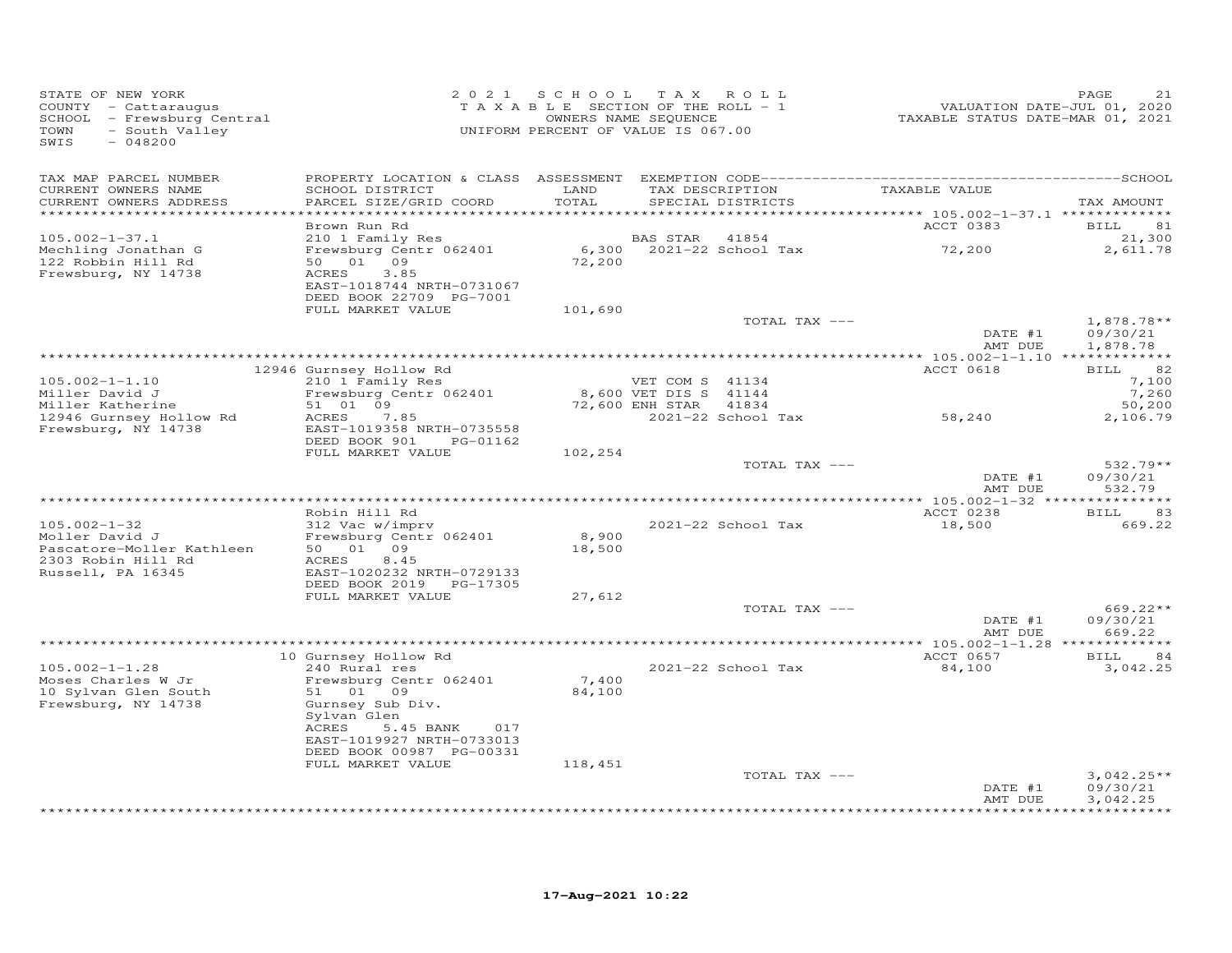| STATE OF NEW YORK<br>COUNTY - Cattaraugus<br>SCHOOL - Frewsburg Central<br>- South Valley<br>TOWN<br>SWIS<br>$-048200$ |                                                | 2021 SCHOOL   | TAX ROLL<br>TAXABLE SECTION OF THE ROLL - 1<br>OWNERS NAME SEQUENCE<br>UNIFORM PERCENT OF VALUE IS 067.00 | TAXABLE STATUS DATE-MAR 01, 2021          | PAGE<br>22<br>VALUATION DATE-JUL 01, 2020 |
|------------------------------------------------------------------------------------------------------------------------|------------------------------------------------|---------------|-----------------------------------------------------------------------------------------------------------|-------------------------------------------|-------------------------------------------|
| TAX MAP PARCEL NUMBER<br>CURRENT OWNERS NAME<br>CURRENT OWNERS ADDRESS                                                 | SCHOOL DISTRICT<br>PARCEL SIZE/GRID COORD      | LAND<br>TOTAL | TAX DESCRIPTION<br>SPECIAL DISTRICTS                                                                      | TAXABLE VALUE                             | TAX AMOUNT                                |
|                                                                                                                        |                                                |               |                                                                                                           | *********** 105.002-1-1.12 ************** |                                           |
| $105.002 - 1 - 1.12$                                                                                                   | 12904 Gurnsey Hollow Rd<br>210 1 Family Res    |               | ENH STAR<br>41834                                                                                         | ACCT 0620                                 | 85<br>BILL<br>50,200                      |
| Mucikowsky Michael                                                                                                     | Frewsburg Centr 062401                         |               | 7,600 2021-22 School Tax                                                                                  | 77,700                                    | 2,810.74                                  |
| Mucikowsky Marjorie                                                                                                    | 51 01 09                                       | 77,700        |                                                                                                           |                                           |                                           |
| 12904 Gurnsey Hollow Rd                                                                                                | 5.85<br>ACRES                                  |               |                                                                                                           |                                           |                                           |
| Frewsburg, NY 14738                                                                                                    | EAST-1020309 NRTH-0735185                      |               |                                                                                                           |                                           |                                           |
|                                                                                                                        | DEED BOOK 898<br>PG-00571<br>FULL MARKET VALUE | 109,437       |                                                                                                           |                                           |                                           |
|                                                                                                                        |                                                |               | TOTAL TAX ---                                                                                             |                                           | $1,236.74**$                              |
|                                                                                                                        |                                                |               |                                                                                                           | DATE #1                                   | 09/30/21                                  |
|                                                                                                                        |                                                |               |                                                                                                           | AMT DUE                                   | 1,236.74                                  |
|                                                                                                                        |                                                |               |                                                                                                           | ACCT 0049                                 |                                           |
| $87.004 - 1 - 1$                                                                                                       | Woodchuck Hill Rd (Off)<br>910 Priv forest     |               | 2021-22 School Tax                                                                                        | 18,000                                    | <b>BILL</b><br>86<br>651.14               |
| Myers Mark                                                                                                             | Frewsburg Centr 062401                         | 18,000        |                                                                                                           |                                           |                                           |
| 32 Prospect St                                                                                                         | 57 01 09                                       | 18,000        |                                                                                                           |                                           |                                           |
| Jamestown, NY 14701                                                                                                    | ACRES 45.15                                    |               |                                                                                                           |                                           |                                           |
|                                                                                                                        | EAST-1019676 NRTH-0759700                      |               |                                                                                                           |                                           |                                           |
| PRIOR OWNER ON 3/01/2021<br>Gray Robert E                                                                              | DEED BOOK 20210 PG-2408<br>FULL MARKET VALUE   | 25,352        |                                                                                                           |                                           |                                           |
|                                                                                                                        |                                                |               | TOTAL TAX ---                                                                                             |                                           | $651.14**$                                |
|                                                                                                                        |                                                |               |                                                                                                           | DATE #1<br>AMT DUE                        | 09/30/21<br>651.14                        |
|                                                                                                                        |                                                |               |                                                                                                           |                                           |                                           |
|                                                                                                                        | Woodchuck Hill Rd (Off)                        |               |                                                                                                           | ACCT 0003                                 | 87<br><b>BILL</b>                         |
| $87.004 - 1 - 19$<br>Myers Mark                                                                                        | 910 Priv forest<br>Frewsburg Centr 062401      | 27,100        | 2021-22 School Tax                                                                                        | 27,100                                    | 980.32                                    |
| 32 Prospect St                                                                                                         | 57 01 09                                       | 27,100        |                                                                                                           |                                           |                                           |
| Jamestown, NY 14701                                                                                                    | 54.28<br>ACRES                                 |               |                                                                                                           |                                           |                                           |
|                                                                                                                        | EAST-1020179 NRTH-0758263                      |               |                                                                                                           |                                           |                                           |
| PRIOR OWNER ON 3/01/2021                                                                                               | DEED BOOK 20210 PG-2408                        |               |                                                                                                           |                                           |                                           |
| Gray Robert E                                                                                                          | FULL MARKET VALUE                              | 38,169        | TOTAL TAX ---                                                                                             |                                           | 980.32**                                  |
|                                                                                                                        |                                                |               |                                                                                                           | DATE #1                                   | 09/30/21                                  |
|                                                                                                                        |                                                |               |                                                                                                           | AMT DUE                                   | 980.32                                    |
|                                                                                                                        |                                                |               |                                                                                                           |                                           |                                           |
|                                                                                                                        | Wheeler Hill Rd                                |               |                                                                                                           | ACCT 0495                                 | <b>BILL</b><br>88                         |
| $96.004 - 1 - 58.2$<br>Nordlund Dana L.                                                                                | 260 Seasonal res<br>Frewsburg Centr 062401     | 4,700         | 2021-22 School Tax                                                                                        | 26,100                                    | 944.15                                    |
| Nordlund Darryl J.                                                                                                     | 53 01 09                                       | 26,100        |                                                                                                           |                                           |                                           |
| 840 Church Cross Road                                                                                                  | 1.93<br>ACRES                                  |               |                                                                                                           |                                           |                                           |
| Frewsburg, NY 14738                                                                                                    | EAST-1019479 NRTH-0742328                      |               |                                                                                                           |                                           |                                           |
|                                                                                                                        | DEED BOOK 28468 PG-3001                        |               |                                                                                                           |                                           |                                           |
|                                                                                                                        | FULL MARKET VALUE                              | 36,761        | TOTAL TAX ---                                                                                             |                                           | 944.15**                                  |
|                                                                                                                        |                                                |               |                                                                                                           | DATE #1                                   | 09/30/21                                  |
|                                                                                                                        |                                                |               |                                                                                                           | AMT DUE                                   | 944.15                                    |
|                                                                                                                        |                                                |               |                                                                                                           |                                           | **********                                |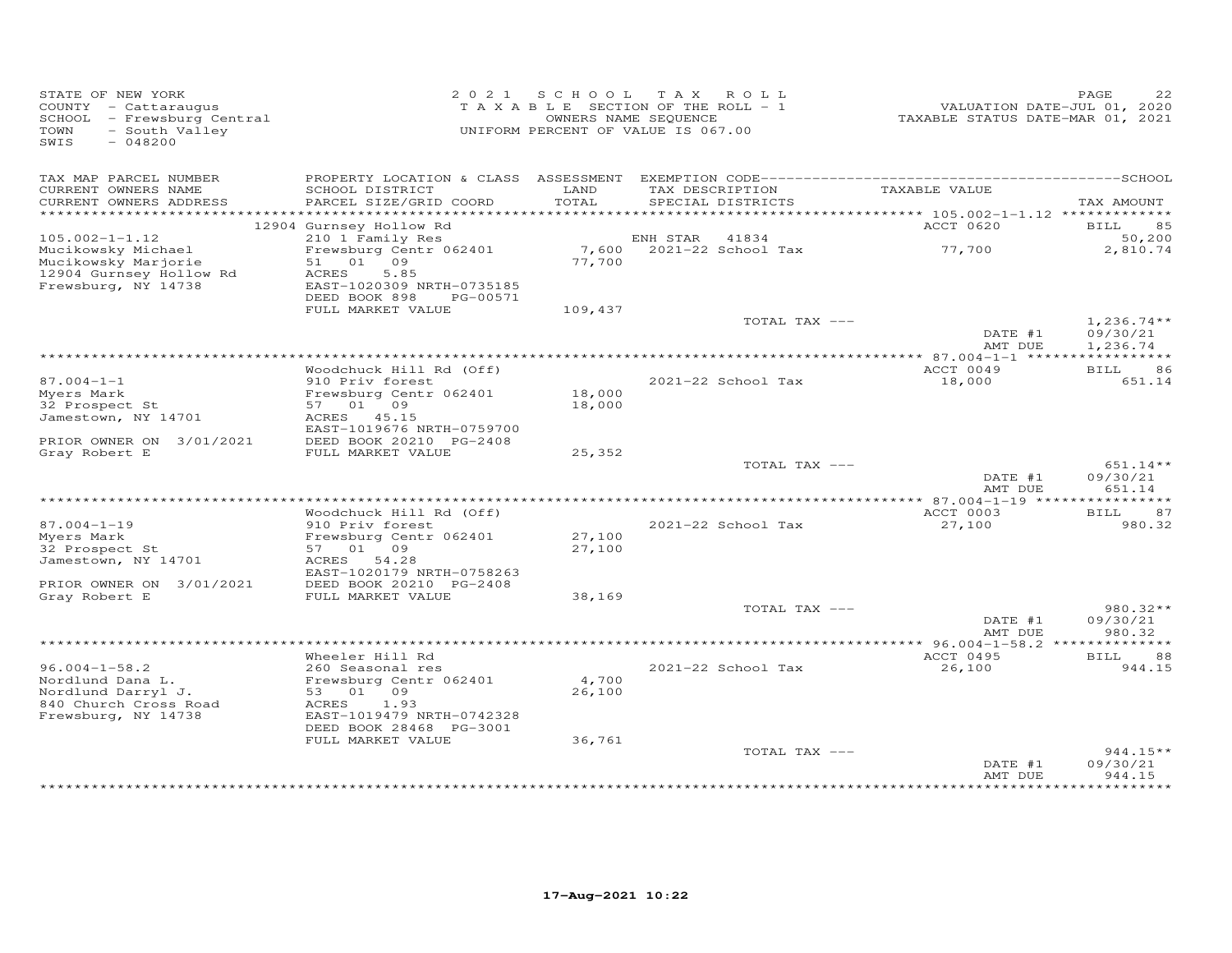| STATE OF NEW YORK<br>COUNTY - Cattaraugus<br>SCHOOL - Frewsburg Central<br>TOWN<br>- South Valley<br>SWIS<br>$-048200$ | 2 0 2 1                                                | S C H O O L        | T A X<br>ROLL<br>TAXABLE SECTION OF THE ROLL - 1<br>OWNERS NAME SEQUENCE<br>UNIFORM PERCENT OF VALUE IS 067.00 | VALUATION DATE-JUL 01, 2020<br>TAXABLE STATUS DATE-MAR 01, 2021 | PAGE<br>23           |
|------------------------------------------------------------------------------------------------------------------------|--------------------------------------------------------|--------------------|----------------------------------------------------------------------------------------------------------------|-----------------------------------------------------------------|----------------------|
| TAX MAP PARCEL NUMBER<br>CURRENT OWNERS NAME                                                                           | SCHOOL DISTRICT                                        | LAND               | TAX DESCRIPTION                                                                                                | TAXABLE VALUE                                                   |                      |
| CURRENT OWNERS ADDRESS<br>*********************                                                                        | PARCEL SIZE/GRID COORD                                 | TOTAL<br>********* | SPECIAL DISTRICTS                                                                                              |                                                                 | TAX AMOUNT           |
|                                                                                                                        | Gurnsey Hollow Rd (Off)                                |                    |                                                                                                                | ACCT 0616                                                       | <b>BILL</b><br>89    |
| $105.002 - 1 - 1.8$                                                                                                    | 260 Seasonal res                                       |                    | 2021-22 School Tax                                                                                             | 35,500                                                          | 1,284.18             |
| Nowicki Marc                                                                                                           | Frewsburg Centr 062401                                 | 9,500              |                                                                                                                |                                                                 |                      |
| Nowicki Maureen G<br>430 Washington Hwy                                                                                | 09<br>51 01<br>ACRES<br>9.59                           | 35,500             |                                                                                                                |                                                                 |                      |
| Amherst, NY 14226                                                                                                      | EAST-1020328 NRTH-0736210                              |                    |                                                                                                                |                                                                 |                      |
|                                                                                                                        | DEED BOOK 00974 PG-01061                               |                    |                                                                                                                |                                                                 |                      |
|                                                                                                                        | FULL MARKET VALUE                                      | 50,000             |                                                                                                                |                                                                 |                      |
|                                                                                                                        |                                                        |                    | TOTAL TAX ---                                                                                                  |                                                                 | $1,284.18**$         |
|                                                                                                                        |                                                        |                    |                                                                                                                | DATE #1                                                         | 09/30/21             |
|                                                                                                                        |                                                        |                    |                                                                                                                | AMT DUE                                                         | 1,284.18             |
|                                                                                                                        | 19 Gurnsey Hollow Rd                                   |                    |                                                                                                                | ACCT 0647                                                       | BILL<br>90           |
| $105.002 - 1 - 1.18$                                                                                                   | 260 Seasonal res                                       |                    | 2021-22 School Tax                                                                                             | 38,400                                                          | 1,389.09             |
| O'Hara Kevin                                                                                                           | Frewsburg Centr 062401                                 | 9,400              |                                                                                                                |                                                                 |                      |
| O'Hara Diane                                                                                                           | 51 01<br>09                                            | 38,400             |                                                                                                                |                                                                 |                      |
| 1515 Underhill Rd                                                                                                      | Sawmill Run Sub Div<br>Phase Ii                        |                    |                                                                                                                |                                                                 |                      |
| East Aurora, NY 14052                                                                                                  | ACRES<br>9.47                                          |                    |                                                                                                                |                                                                 |                      |
|                                                                                                                        | EAST-1019707 NRTH-0734631                              |                    |                                                                                                                |                                                                 |                      |
|                                                                                                                        | DEED BOOK 2019<br>PG-10581                             |                    |                                                                                                                |                                                                 |                      |
|                                                                                                                        | FULL MARKET VALUE                                      | 54,085             |                                                                                                                |                                                                 |                      |
|                                                                                                                        |                                                        |                    | TOTAL TAX ---                                                                                                  |                                                                 | $1,389.09**$         |
|                                                                                                                        |                                                        |                    |                                                                                                                | DATE #1<br>AMT DUE                                              | 09/30/21<br>1,389.09 |
|                                                                                                                        |                                                        |                    |                                                                                                                | *********** 96.004-1-4 ******************                       |                      |
|                                                                                                                        | Sawmill Run Rd                                         |                    |                                                                                                                | ACCT 0290                                                       | <b>BILL</b><br>91    |
| $96.004 - 1 - 4$                                                                                                       | 100 Agricultural                                       |                    | 2021-22 School Tax                                                                                             | 32,700                                                          | 1,182.90             |
| Oberg Ronald D                                                                                                         | Frewsburg Centr 062401                                 | 7,700              |                                                                                                                |                                                                 |                      |
| Oberg Christopher<br>1762 W & J Blvd                                                                                   | 53 01 09                                               | 32,700             |                                                                                                                |                                                                 |                      |
| Jamestown, NY 14701                                                                                                    | ACRES<br>6.00<br>EAST-1019779 NRTH-0743831             |                    |                                                                                                                |                                                                 |                      |
|                                                                                                                        | DEED BOOK 6720<br>PG-2001                              |                    |                                                                                                                |                                                                 |                      |
|                                                                                                                        | FULL MARKET VALUE                                      | 46,056             |                                                                                                                |                                                                 |                      |
|                                                                                                                        |                                                        |                    | TOTAL TAX ---                                                                                                  |                                                                 | $1,182.90**$         |
|                                                                                                                        |                                                        |                    |                                                                                                                | DATE #1                                                         | 09/30/21             |
|                                                                                                                        |                                                        |                    |                                                                                                                | AMT DUE                                                         | 1,182.90             |
|                                                                                                                        | Sawmill Run Rd                                         |                    |                                                                                                                | ACCT 0286                                                       | BILL<br>92           |
| $96.004 - 1 - 58.1$                                                                                                    | 312 Vac w/imprv                                        |                    | 2021-22 School Tax                                                                                             | 23,300                                                          | 842.86               |
| Pache Richard R                                                                                                        | Frewsburg Centr 062401                                 | 7,000              |                                                                                                                |                                                                 |                      |
| Pache Carole A                                                                                                         | 53 01 09                                               | 23,300             |                                                                                                                |                                                                 |                      |
| 1267 Greenfield Dr                                                                                                     | ACRES 11.50                                            |                    |                                                                                                                |                                                                 |                      |
| Alden, NY 14004                                                                                                        | EAST-1019146 NRTH-0742644<br>DEED BOOK 839<br>PG-00121 |                    |                                                                                                                |                                                                 |                      |
|                                                                                                                        | FULL MARKET VALUE                                      | 32,817             |                                                                                                                |                                                                 |                      |
|                                                                                                                        |                                                        |                    | TOTAL TAX ---                                                                                                  |                                                                 | 842.86**             |
|                                                                                                                        |                                                        |                    |                                                                                                                | DATE #1                                                         | 09/30/21             |
|                                                                                                                        |                                                        |                    | **********************************                                                                             | AMT DUE                                                         | 842.86               |
|                                                                                                                        |                                                        |                    |                                                                                                                |                                                                 |                      |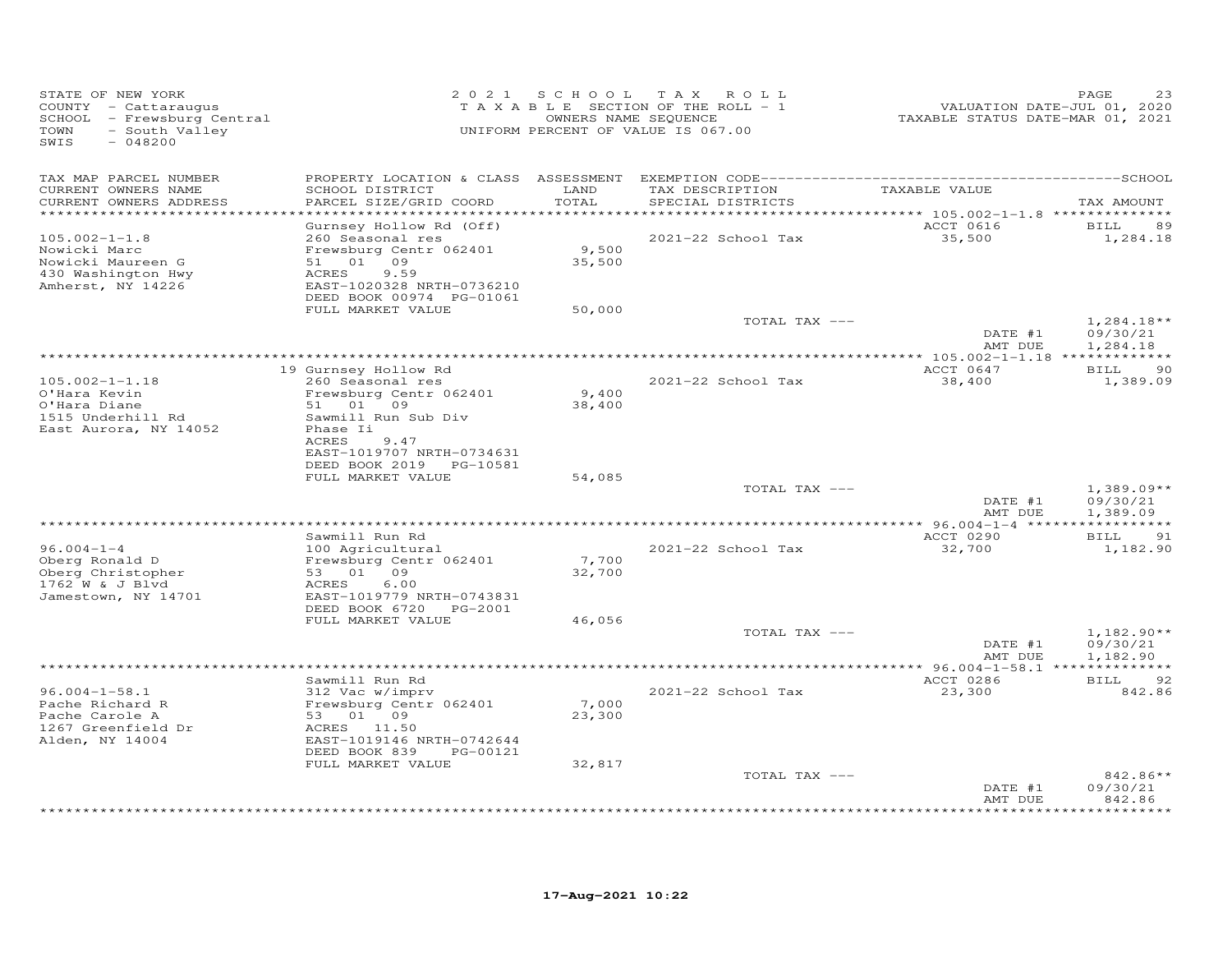| TAX MAP PARCEL NUMBER<br>TAX DESCRIPTION<br>TAXABLE VALUE<br>CURRENT OWNERS NAME<br>SCHOOL DISTRICT<br>LAND<br>PARCEL SIZE/GRID COORD<br>TOTAL<br>CURRENT OWNERS ADDRESS<br>SPECIAL DISTRICTS<br>TAX AMOUNT<br>*********** 96.004-1-58.3 ***************<br>ACCT 0537<br>Sawmill Run Rd<br>BILL<br>93<br>2021-22 School Tax<br>30,700<br>1,110.55<br>$96.004 - 1 - 58.3$<br>270 Mfg housing<br>5,600<br>Frewsburg Centr 062401<br>Pache Richard R<br>53 01 09<br>30,700<br>Pache Carole A<br>3.00<br>1267 Greenfield Dr<br>ACRES<br>Alden, NY 14004<br>EAST-1018828 NRTH-0742674<br>DEED BOOK 839<br>PG-00121<br>FULL MARKET VALUE<br>43,239<br>$1,110.55**$<br>TOTAL TAX ---<br>DATE #1<br>09/30/21<br>AMT DUE<br>1,110.55<br>ACCT 0548<br>Brown Run Rd<br><b>BILL</b><br>94<br>$105.002 - 1 - 29.2$<br>314 Rural vac<10<br>2021-22 School Tax<br>6,800<br>245.98<br>Peterson Michael C<br>Frewsburg Centr 062401<br>6,800<br>2850 Mitchell Rd<br>50 01 09<br>6,800<br>4.55<br>Jamestown, NY 14701<br>ACRES<br>EAST-1020998 NRTH-0729712<br>DEED BOOK 15307 PG-2001<br>FULL MARKET VALUE<br>9,577<br>TOTAL TAX ---<br>$245.98**$<br>DATE #1<br>09/30/21<br>245.98<br>AMT DUE<br>Brown Run Rd<br>ACCT 0629<br><b>BILL</b><br>95<br>312 Vac w/imprv<br>$105.002 - 1 - 29.3$<br>2021-22 School Tax<br>10,200<br>368.98<br>Frewsburg Centr 062401<br>6,900<br>Peterson Michael C<br>2850 Mitchell Rd<br>50 01 09<br>10,200<br>Jamestown, NY 14701<br>4.60<br>ACRES<br>EAST-1021377 NRTH-0729761<br>DEED BOOK 906<br>PG-00977<br>FULL MARKET VALUE<br>14,366<br>368.98**<br>TOTAL TAX ---<br>DATE #1<br>09/30/21<br>AMT DUE<br>368.98<br>ACCT 0307<br>12530 Bragg Rd<br><b>BILL</b><br>96<br>$96.004 - 1 - 19.1$<br>2021-22 School Tax<br>14,400<br>322 Rural vac>10<br>520.91<br>Piazza Shelley<br>Frewsburg Centr 062401<br>14,400<br>$44/45/53$ 01 09<br>Piazza Anthony M<br>14,400<br>PO Box 476<br>ACRES 33.85<br>Frewsburg, NY 14738<br>EAST-1022956 NRTH-0741073<br>DEED BOOK 8057 PG-7001<br>20,282<br>FULL MARKET VALUE<br>TOTAL TAX ---<br>$520.91**$<br>09/30/21<br>DATE #1<br>520.91<br>AMT DUE<br>*********** | STATE OF NEW YORK<br>COUNTY - Cattaraugus<br>SCHOOL - Frewsburg Central<br>TOWN<br>- South Valley<br>SWIS<br>$-048200$ |  | 2021 SCHOOL TAX ROLL<br>TAXABLE SECTION OF THE ROLL - 1<br>OWNERS NAME SEQUENCE<br>UNIFORM PERCENT OF VALUE IS 067.00 | VALUATION DATE-JUL 01, 2020<br>TAXABLE STATUS DATE-MAR 01, 2021 | PAGE<br>24 |
|------------------------------------------------------------------------------------------------------------------------------------------------------------------------------------------------------------------------------------------------------------------------------------------------------------------------------------------------------------------------------------------------------------------------------------------------------------------------------------------------------------------------------------------------------------------------------------------------------------------------------------------------------------------------------------------------------------------------------------------------------------------------------------------------------------------------------------------------------------------------------------------------------------------------------------------------------------------------------------------------------------------------------------------------------------------------------------------------------------------------------------------------------------------------------------------------------------------------------------------------------------------------------------------------------------------------------------------------------------------------------------------------------------------------------------------------------------------------------------------------------------------------------------------------------------------------------------------------------------------------------------------------------------------------------------------------------------------------------------------------------------------------------------------------------------------------------------------------------------------------------------------------------------------------------------------------------------------------------------------------------------------------------------------------------------------------------------------------------------------------|------------------------------------------------------------------------------------------------------------------------|--|-----------------------------------------------------------------------------------------------------------------------|-----------------------------------------------------------------|------------|
|                                                                                                                                                                                                                                                                                                                                                                                                                                                                                                                                                                                                                                                                                                                                                                                                                                                                                                                                                                                                                                                                                                                                                                                                                                                                                                                                                                                                                                                                                                                                                                                                                                                                                                                                                                                                                                                                                                                                                                                                                                                                                                                        |                                                                                                                        |  |                                                                                                                       |                                                                 |            |
|                                                                                                                                                                                                                                                                                                                                                                                                                                                                                                                                                                                                                                                                                                                                                                                                                                                                                                                                                                                                                                                                                                                                                                                                                                                                                                                                                                                                                                                                                                                                                                                                                                                                                                                                                                                                                                                                                                                                                                                                                                                                                                                        |                                                                                                                        |  |                                                                                                                       |                                                                 |            |
|                                                                                                                                                                                                                                                                                                                                                                                                                                                                                                                                                                                                                                                                                                                                                                                                                                                                                                                                                                                                                                                                                                                                                                                                                                                                                                                                                                                                                                                                                                                                                                                                                                                                                                                                                                                                                                                                                                                                                                                                                                                                                                                        |                                                                                                                        |  |                                                                                                                       |                                                                 |            |
|                                                                                                                                                                                                                                                                                                                                                                                                                                                                                                                                                                                                                                                                                                                                                                                                                                                                                                                                                                                                                                                                                                                                                                                                                                                                                                                                                                                                                                                                                                                                                                                                                                                                                                                                                                                                                                                                                                                                                                                                                                                                                                                        |                                                                                                                        |  |                                                                                                                       |                                                                 |            |
|                                                                                                                                                                                                                                                                                                                                                                                                                                                                                                                                                                                                                                                                                                                                                                                                                                                                                                                                                                                                                                                                                                                                                                                                                                                                                                                                                                                                                                                                                                                                                                                                                                                                                                                                                                                                                                                                                                                                                                                                                                                                                                                        |                                                                                                                        |  |                                                                                                                       |                                                                 |            |
|                                                                                                                                                                                                                                                                                                                                                                                                                                                                                                                                                                                                                                                                                                                                                                                                                                                                                                                                                                                                                                                                                                                                                                                                                                                                                                                                                                                                                                                                                                                                                                                                                                                                                                                                                                                                                                                                                                                                                                                                                                                                                                                        |                                                                                                                        |  |                                                                                                                       |                                                                 |            |
|                                                                                                                                                                                                                                                                                                                                                                                                                                                                                                                                                                                                                                                                                                                                                                                                                                                                                                                                                                                                                                                                                                                                                                                                                                                                                                                                                                                                                                                                                                                                                                                                                                                                                                                                                                                                                                                                                                                                                                                                                                                                                                                        |                                                                                                                        |  |                                                                                                                       |                                                                 |            |
|                                                                                                                                                                                                                                                                                                                                                                                                                                                                                                                                                                                                                                                                                                                                                                                                                                                                                                                                                                                                                                                                                                                                                                                                                                                                                                                                                                                                                                                                                                                                                                                                                                                                                                                                                                                                                                                                                                                                                                                                                                                                                                                        |                                                                                                                        |  |                                                                                                                       |                                                                 |            |
|                                                                                                                                                                                                                                                                                                                                                                                                                                                                                                                                                                                                                                                                                                                                                                                                                                                                                                                                                                                                                                                                                                                                                                                                                                                                                                                                                                                                                                                                                                                                                                                                                                                                                                                                                                                                                                                                                                                                                                                                                                                                                                                        |                                                                                                                        |  |                                                                                                                       |                                                                 |            |
|                                                                                                                                                                                                                                                                                                                                                                                                                                                                                                                                                                                                                                                                                                                                                                                                                                                                                                                                                                                                                                                                                                                                                                                                                                                                                                                                                                                                                                                                                                                                                                                                                                                                                                                                                                                                                                                                                                                                                                                                                                                                                                                        |                                                                                                                        |  |                                                                                                                       |                                                                 |            |
|                                                                                                                                                                                                                                                                                                                                                                                                                                                                                                                                                                                                                                                                                                                                                                                                                                                                                                                                                                                                                                                                                                                                                                                                                                                                                                                                                                                                                                                                                                                                                                                                                                                                                                                                                                                                                                                                                                                                                                                                                                                                                                                        |                                                                                                                        |  |                                                                                                                       |                                                                 |            |
|                                                                                                                                                                                                                                                                                                                                                                                                                                                                                                                                                                                                                                                                                                                                                                                                                                                                                                                                                                                                                                                                                                                                                                                                                                                                                                                                                                                                                                                                                                                                                                                                                                                                                                                                                                                                                                                                                                                                                                                                                                                                                                                        |                                                                                                                        |  |                                                                                                                       |                                                                 |            |
|                                                                                                                                                                                                                                                                                                                                                                                                                                                                                                                                                                                                                                                                                                                                                                                                                                                                                                                                                                                                                                                                                                                                                                                                                                                                                                                                                                                                                                                                                                                                                                                                                                                                                                                                                                                                                                                                                                                                                                                                                                                                                                                        |                                                                                                                        |  |                                                                                                                       |                                                                 |            |
|                                                                                                                                                                                                                                                                                                                                                                                                                                                                                                                                                                                                                                                                                                                                                                                                                                                                                                                                                                                                                                                                                                                                                                                                                                                                                                                                                                                                                                                                                                                                                                                                                                                                                                                                                                                                                                                                                                                                                                                                                                                                                                                        |                                                                                                                        |  |                                                                                                                       |                                                                 |            |
|                                                                                                                                                                                                                                                                                                                                                                                                                                                                                                                                                                                                                                                                                                                                                                                                                                                                                                                                                                                                                                                                                                                                                                                                                                                                                                                                                                                                                                                                                                                                                                                                                                                                                                                                                                                                                                                                                                                                                                                                                                                                                                                        |                                                                                                                        |  |                                                                                                                       |                                                                 |            |
|                                                                                                                                                                                                                                                                                                                                                                                                                                                                                                                                                                                                                                                                                                                                                                                                                                                                                                                                                                                                                                                                                                                                                                                                                                                                                                                                                                                                                                                                                                                                                                                                                                                                                                                                                                                                                                                                                                                                                                                                                                                                                                                        |                                                                                                                        |  |                                                                                                                       |                                                                 |            |
|                                                                                                                                                                                                                                                                                                                                                                                                                                                                                                                                                                                                                                                                                                                                                                                                                                                                                                                                                                                                                                                                                                                                                                                                                                                                                                                                                                                                                                                                                                                                                                                                                                                                                                                                                                                                                                                                                                                                                                                                                                                                                                                        |                                                                                                                        |  |                                                                                                                       |                                                                 |            |
|                                                                                                                                                                                                                                                                                                                                                                                                                                                                                                                                                                                                                                                                                                                                                                                                                                                                                                                                                                                                                                                                                                                                                                                                                                                                                                                                                                                                                                                                                                                                                                                                                                                                                                                                                                                                                                                                                                                                                                                                                                                                                                                        |                                                                                                                        |  |                                                                                                                       |                                                                 |            |
|                                                                                                                                                                                                                                                                                                                                                                                                                                                                                                                                                                                                                                                                                                                                                                                                                                                                                                                                                                                                                                                                                                                                                                                                                                                                                                                                                                                                                                                                                                                                                                                                                                                                                                                                                                                                                                                                                                                                                                                                                                                                                                                        |                                                                                                                        |  |                                                                                                                       |                                                                 |            |
|                                                                                                                                                                                                                                                                                                                                                                                                                                                                                                                                                                                                                                                                                                                                                                                                                                                                                                                                                                                                                                                                                                                                                                                                                                                                                                                                                                                                                                                                                                                                                                                                                                                                                                                                                                                                                                                                                                                                                                                                                                                                                                                        |                                                                                                                        |  |                                                                                                                       |                                                                 |            |
|                                                                                                                                                                                                                                                                                                                                                                                                                                                                                                                                                                                                                                                                                                                                                                                                                                                                                                                                                                                                                                                                                                                                                                                                                                                                                                                                                                                                                                                                                                                                                                                                                                                                                                                                                                                                                                                                                                                                                                                                                                                                                                                        |                                                                                                                        |  |                                                                                                                       |                                                                 |            |
|                                                                                                                                                                                                                                                                                                                                                                                                                                                                                                                                                                                                                                                                                                                                                                                                                                                                                                                                                                                                                                                                                                                                                                                                                                                                                                                                                                                                                                                                                                                                                                                                                                                                                                                                                                                                                                                                                                                                                                                                                                                                                                                        |                                                                                                                        |  |                                                                                                                       |                                                                 |            |
|                                                                                                                                                                                                                                                                                                                                                                                                                                                                                                                                                                                                                                                                                                                                                                                                                                                                                                                                                                                                                                                                                                                                                                                                                                                                                                                                                                                                                                                                                                                                                                                                                                                                                                                                                                                                                                                                                                                                                                                                                                                                                                                        |                                                                                                                        |  |                                                                                                                       |                                                                 |            |
|                                                                                                                                                                                                                                                                                                                                                                                                                                                                                                                                                                                                                                                                                                                                                                                                                                                                                                                                                                                                                                                                                                                                                                                                                                                                                                                                                                                                                                                                                                                                                                                                                                                                                                                                                                                                                                                                                                                                                                                                                                                                                                                        |                                                                                                                        |  |                                                                                                                       |                                                                 |            |
|                                                                                                                                                                                                                                                                                                                                                                                                                                                                                                                                                                                                                                                                                                                                                                                                                                                                                                                                                                                                                                                                                                                                                                                                                                                                                                                                                                                                                                                                                                                                                                                                                                                                                                                                                                                                                                                                                                                                                                                                                                                                                                                        |                                                                                                                        |  |                                                                                                                       |                                                                 |            |
|                                                                                                                                                                                                                                                                                                                                                                                                                                                                                                                                                                                                                                                                                                                                                                                                                                                                                                                                                                                                                                                                                                                                                                                                                                                                                                                                                                                                                                                                                                                                                                                                                                                                                                                                                                                                                                                                                                                                                                                                                                                                                                                        |                                                                                                                        |  |                                                                                                                       |                                                                 |            |
|                                                                                                                                                                                                                                                                                                                                                                                                                                                                                                                                                                                                                                                                                                                                                                                                                                                                                                                                                                                                                                                                                                                                                                                                                                                                                                                                                                                                                                                                                                                                                                                                                                                                                                                                                                                                                                                                                                                                                                                                                                                                                                                        |                                                                                                                        |  |                                                                                                                       |                                                                 |            |
|                                                                                                                                                                                                                                                                                                                                                                                                                                                                                                                                                                                                                                                                                                                                                                                                                                                                                                                                                                                                                                                                                                                                                                                                                                                                                                                                                                                                                                                                                                                                                                                                                                                                                                                                                                                                                                                                                                                                                                                                                                                                                                                        |                                                                                                                        |  |                                                                                                                       |                                                                 |            |
|                                                                                                                                                                                                                                                                                                                                                                                                                                                                                                                                                                                                                                                                                                                                                                                                                                                                                                                                                                                                                                                                                                                                                                                                                                                                                                                                                                                                                                                                                                                                                                                                                                                                                                                                                                                                                                                                                                                                                                                                                                                                                                                        |                                                                                                                        |  |                                                                                                                       |                                                                 |            |
|                                                                                                                                                                                                                                                                                                                                                                                                                                                                                                                                                                                                                                                                                                                                                                                                                                                                                                                                                                                                                                                                                                                                                                                                                                                                                                                                                                                                                                                                                                                                                                                                                                                                                                                                                                                                                                                                                                                                                                                                                                                                                                                        |                                                                                                                        |  |                                                                                                                       |                                                                 |            |
|                                                                                                                                                                                                                                                                                                                                                                                                                                                                                                                                                                                                                                                                                                                                                                                                                                                                                                                                                                                                                                                                                                                                                                                                                                                                                                                                                                                                                                                                                                                                                                                                                                                                                                                                                                                                                                                                                                                                                                                                                                                                                                                        |                                                                                                                        |  |                                                                                                                       |                                                                 |            |
|                                                                                                                                                                                                                                                                                                                                                                                                                                                                                                                                                                                                                                                                                                                                                                                                                                                                                                                                                                                                                                                                                                                                                                                                                                                                                                                                                                                                                                                                                                                                                                                                                                                                                                                                                                                                                                                                                                                                                                                                                                                                                                                        |                                                                                                                        |  |                                                                                                                       |                                                                 |            |
|                                                                                                                                                                                                                                                                                                                                                                                                                                                                                                                                                                                                                                                                                                                                                                                                                                                                                                                                                                                                                                                                                                                                                                                                                                                                                                                                                                                                                                                                                                                                                                                                                                                                                                                                                                                                                                                                                                                                                                                                                                                                                                                        |                                                                                                                        |  |                                                                                                                       |                                                                 |            |
|                                                                                                                                                                                                                                                                                                                                                                                                                                                                                                                                                                                                                                                                                                                                                                                                                                                                                                                                                                                                                                                                                                                                                                                                                                                                                                                                                                                                                                                                                                                                                                                                                                                                                                                                                                                                                                                                                                                                                                                                                                                                                                                        |                                                                                                                        |  |                                                                                                                       |                                                                 |            |
|                                                                                                                                                                                                                                                                                                                                                                                                                                                                                                                                                                                                                                                                                                                                                                                                                                                                                                                                                                                                                                                                                                                                                                                                                                                                                                                                                                                                                                                                                                                                                                                                                                                                                                                                                                                                                                                                                                                                                                                                                                                                                                                        |                                                                                                                        |  |                                                                                                                       |                                                                 |            |
|                                                                                                                                                                                                                                                                                                                                                                                                                                                                                                                                                                                                                                                                                                                                                                                                                                                                                                                                                                                                                                                                                                                                                                                                                                                                                                                                                                                                                                                                                                                                                                                                                                                                                                                                                                                                                                                                                                                                                                                                                                                                                                                        |                                                                                                                        |  |                                                                                                                       |                                                                 |            |
|                                                                                                                                                                                                                                                                                                                                                                                                                                                                                                                                                                                                                                                                                                                                                                                                                                                                                                                                                                                                                                                                                                                                                                                                                                                                                                                                                                                                                                                                                                                                                                                                                                                                                                                                                                                                                                                                                                                                                                                                                                                                                                                        |                                                                                                                        |  |                                                                                                                       |                                                                 |            |
|                                                                                                                                                                                                                                                                                                                                                                                                                                                                                                                                                                                                                                                                                                                                                                                                                                                                                                                                                                                                                                                                                                                                                                                                                                                                                                                                                                                                                                                                                                                                                                                                                                                                                                                                                                                                                                                                                                                                                                                                                                                                                                                        |                                                                                                                        |  |                                                                                                                       |                                                                 |            |
|                                                                                                                                                                                                                                                                                                                                                                                                                                                                                                                                                                                                                                                                                                                                                                                                                                                                                                                                                                                                                                                                                                                                                                                                                                                                                                                                                                                                                                                                                                                                                                                                                                                                                                                                                                                                                                                                                                                                                                                                                                                                                                                        |                                                                                                                        |  |                                                                                                                       |                                                                 |            |
|                                                                                                                                                                                                                                                                                                                                                                                                                                                                                                                                                                                                                                                                                                                                                                                                                                                                                                                                                                                                                                                                                                                                                                                                                                                                                                                                                                                                                                                                                                                                                                                                                                                                                                                                                                                                                                                                                                                                                                                                                                                                                                                        |                                                                                                                        |  |                                                                                                                       |                                                                 |            |
|                                                                                                                                                                                                                                                                                                                                                                                                                                                                                                                                                                                                                                                                                                                                                                                                                                                                                                                                                                                                                                                                                                                                                                                                                                                                                                                                                                                                                                                                                                                                                                                                                                                                                                                                                                                                                                                                                                                                                                                                                                                                                                                        |                                                                                                                        |  |                                                                                                                       |                                                                 |            |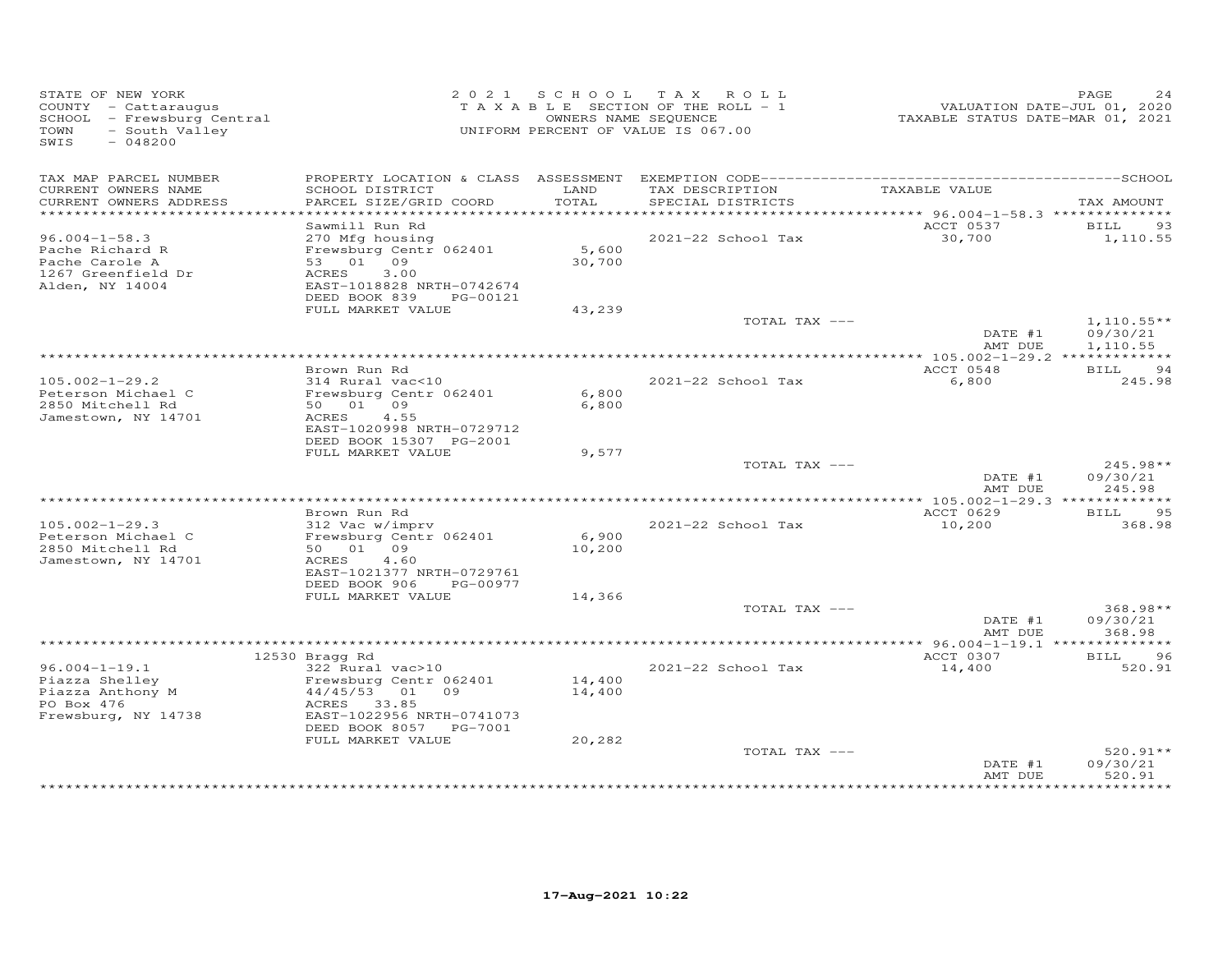| STATE OF NEW YORK<br>COUNTY - Cattaraugus<br>SCHOOL - Frewsburg Central<br>TOWN<br>- South Valley<br>SWIS<br>$-048200$ |                                                     | 2021 SCHOOL TAX ROLL<br>TAXABLE SECTION OF THE ROLL - 1<br>UNIFORM PERCENT OF VALUE IS 067.00 | OWNERS NAME SEQUENCE |                          | VALUATION DATE-JUL 01, 2020<br>TAXABLE STATUS DATE-MAR 01, 2021 | PAGE<br>25                    |
|------------------------------------------------------------------------------------------------------------------------|-----------------------------------------------------|-----------------------------------------------------------------------------------------------|----------------------|--------------------------|-----------------------------------------------------------------|-------------------------------|
| TAX MAP PARCEL NUMBER<br>CURRENT OWNERS NAME                                                                           | SCHOOL DISTRICT                                     | LAND                                                                                          |                      | TAX DESCRIPTION          | TAXABLE VALUE                                                   |                               |
| CURRENT OWNERS ADDRESS                                                                                                 | PARCEL SIZE/GRID COORD                              | TOTAL                                                                                         |                      | SPECIAL DISTRICTS        |                                                                 | TAX AMOUNT                    |
|                                                                                                                        |                                                     |                                                                                               |                      |                          | ACCT 0309                                                       | 97                            |
| $96.004 - 1 - 41$                                                                                                      | 12530 Bragg Rd<br>240 Rural res                     |                                                                                               | VET COM S 41134      |                          |                                                                 | <b>BILL</b><br>7,100          |
| Piazza Shelley                                                                                                         | Frewsburg Centr 062401                              | 28,800 BAS STAR 41854                                                                         |                      |                          |                                                                 | 21,300                        |
| Piazza Anthony M                                                                                                       | 44 01 09                                            |                                                                                               |                      |                          | $104,100$ 2021-22 School Tax 97,000                             | 3,508.90                      |
| PO Box 476                                                                                                             | ACRES<br>69.17                                      |                                                                                               |                      |                          |                                                                 |                               |
| Frewsburg, NY 14738                                                                                                    | EAST-1025176 NRTH-0739910<br>DEED BOOK 8057 PG-7001 |                                                                                               |                      |                          |                                                                 |                               |
|                                                                                                                        | FULL MARKET VALUE                                   | 146,620                                                                                       |                      |                          |                                                                 |                               |
|                                                                                                                        |                                                     |                                                                                               |                      | TOTAL TAX ---            |                                                                 | $2,775.90**$                  |
|                                                                                                                        |                                                     |                                                                                               |                      |                          | DATE #1<br>AMT DUE                                              | 09/30/21<br>2,775.90          |
|                                                                                                                        |                                                     |                                                                                               |                      |                          |                                                                 |                               |
| $96.004 - 1 - 19.2$                                                                                                    | Bragg Rd                                            |                                                                                               | BAS STAR 41854       |                          | ACCT 0506                                                       | BILL 98<br>21,300             |
| Ramsey Jeffrey                                                                                                         | 210 1 Family Res<br>Frewsburg Centr 062401          |                                                                                               |                      | 9,500 2021-22 School Tax | 36,500                                                          | 1,320.36                      |
| Ramsey Marian                                                                                                          | 44 01 09                                            | 36,500                                                                                        |                      |                          |                                                                 |                               |
| 12676 Bragg Rd                                                                                                         | ACRES<br>9.61                                       |                                                                                               |                      |                          |                                                                 |                               |
| Frewsburg, NY 14738                                                                                                    | EAST-1022978 NRTH-0740141                           |                                                                                               |                      |                          |                                                                 |                               |
|                                                                                                                        | DEED BOOK 00969 PG-00945<br>FULL MARKET VALUE       | 51,408                                                                                        |                      |                          |                                                                 |                               |
|                                                                                                                        |                                                     |                                                                                               |                      | TOTAL TAX ---            |                                                                 | 587.36**                      |
|                                                                                                                        |                                                     |                                                                                               |                      |                          | DATE #1                                                         | 09/30/21                      |
|                                                                                                                        |                                                     |                                                                                               |                      |                          | AMT DUE                                                         | 587.36                        |
|                                                                                                                        |                                                     |                                                                                               |                      |                          |                                                                 | 99                            |
| $87.004 - 1 - 16$                                                                                                      | Woodchuck Hill Rd<br>910 Priv forest                |                                                                                               |                      | 2021-22 School Tax       | ACCT 0111<br>22,300                                             | <b>BILL</b><br>806.68         |
| Reeves Adam                                                                                                            | Frewsburg Centr 062401                              | 22,300                                                                                        |                      |                          |                                                                 |                               |
| Reeves Scott                                                                                                           | 56 01 09                                            | 22,300                                                                                        |                      |                          |                                                                 |                               |
| 10 Francis St                                                                                                          | ACRES 49.58                                         |                                                                                               |                      |                          |                                                                 |                               |
| Jamestown, NY 14701                                                                                                    | EAST-1021009 NRTH-0755850                           |                                                                                               |                      |                          |                                                                 |                               |
|                                                                                                                        | DEED BOOK 20200 PG-8314<br>FULL MARKET VALUE        | 31,408                                                                                        |                      |                          |                                                                 |                               |
|                                                                                                                        |                                                     |                                                                                               |                      | TOTAL TAX ---            |                                                                 | $806.68**$                    |
|                                                                                                                        |                                                     |                                                                                               |                      |                          | DATE #1                                                         | 09/30/21                      |
|                                                                                                                        |                                                     |                                                                                               |                      |                          | AMT DUE                                                         | 806.68                        |
|                                                                                                                        | Brown Run Rd                                        |                                                                                               |                      |                          | ACCT 0203                                                       | BILL 100                      |
| $105.002 - 1 - 29.1$                                                                                                   | 322 Rural vac>10                                    |                                                                                               |                      | 2021-22 School Tax       | 13,000                                                          | 470.26                        |
| Remmy Robert A                                                                                                         | Frewsburg Centr 062401                              | 13,000                                                                                        |                      |                          |                                                                 |                               |
| Remmy Cindy S                                                                                                          | 50 01 09                                            | 13,000                                                                                        |                      |                          |                                                                 |                               |
| 23 Lynette LN                                                                                                          | ACRES 16.60                                         |                                                                                               |                      |                          |                                                                 |                               |
| Amherst, NY 14228                                                                                                      | EAST-1020942 NRTH-0731342                           |                                                                                               |                      |                          |                                                                 |                               |
|                                                                                                                        | DEED BOOK 21399 PG-7001<br>FULL MARKET VALUE        | 18,310                                                                                        |                      |                          |                                                                 |                               |
|                                                                                                                        |                                                     |                                                                                               |                      | TOTAL TAX ---            |                                                                 | $470.26**$                    |
|                                                                                                                        |                                                     |                                                                                               |                      |                          | DATE #1                                                         | 09/30/21                      |
|                                                                                                                        |                                                     |                                                                                               |                      |                          | AMT DUE                                                         | 470.26<br>* * * * * * * * * * |
|                                                                                                                        |                                                     |                                                                                               |                      |                          |                                                                 |                               |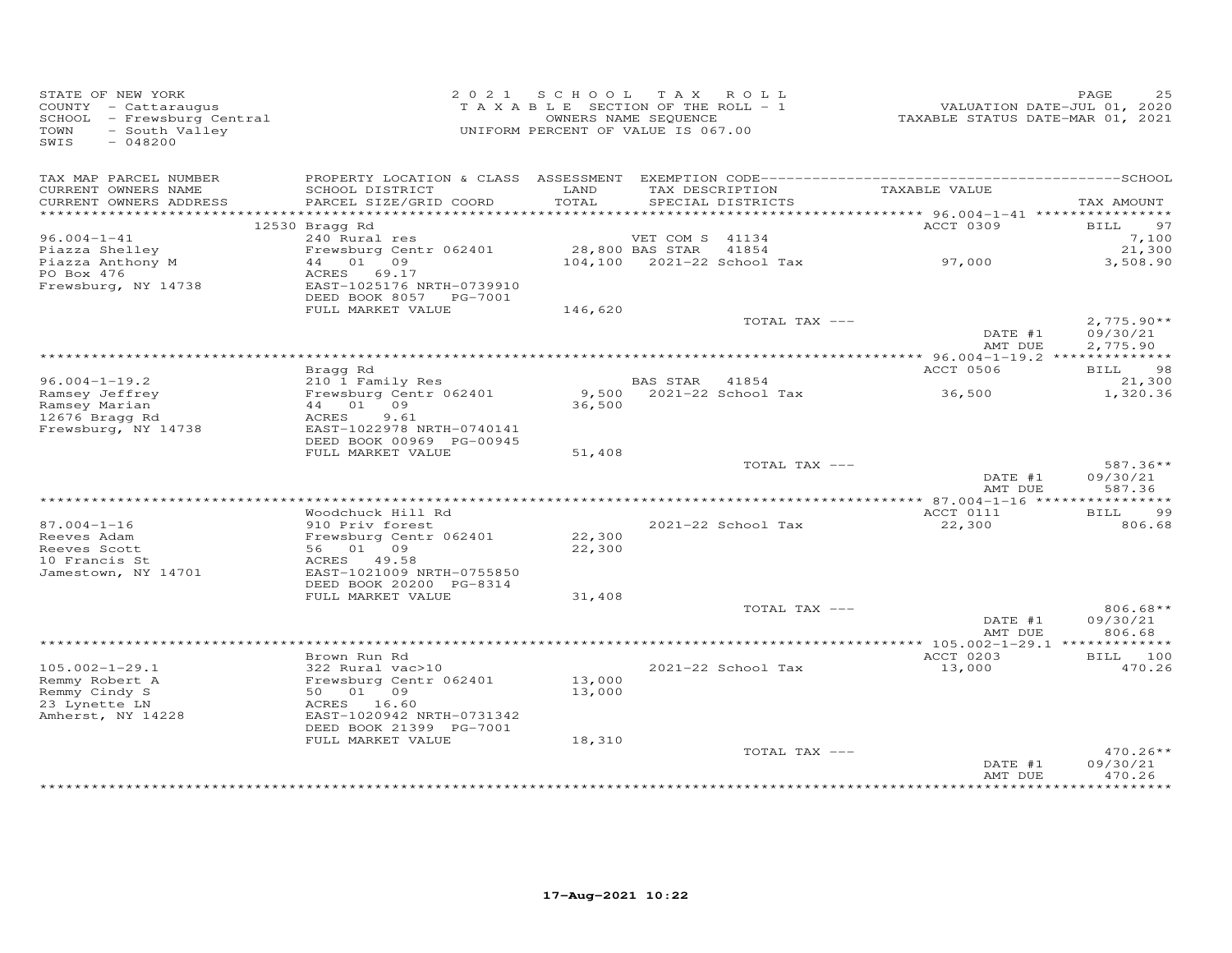| STATE OF NEW YORK<br>COUNTY - Cattaraugus<br>SCHOOL - Frewsburg Central<br>- South Valley<br>TOWN<br>SWIS<br>$-048200$ |                                                                     | OWNERS NAME SEQUENCE | 2021 SCHOOL TAX ROLL<br>TAXABLE SECTION OF THE ROLL - 1<br>UNIFORM PERCENT OF VALUE IS 067.00 | VALUATION DATE-JUL 01, 2020<br>TAXABLE STATUS DATE-MAR 01, 2021 | PAGE<br>26                       |
|------------------------------------------------------------------------------------------------------------------------|---------------------------------------------------------------------|----------------------|-----------------------------------------------------------------------------------------------|-----------------------------------------------------------------|----------------------------------|
| TAX MAP PARCEL NUMBER<br>CURRENT OWNERS NAME                                                                           | SCHOOL DISTRICT                                                     | LAND                 | TAX DESCRIPTION                                                                               | TAXABLE VALUE                                                   |                                  |
| CURRENT OWNERS ADDRESS                                                                                                 | PARCEL SIZE/GRID COORD                                              | TOTAL                | SPECIAL DISTRICTS                                                                             |                                                                 | TAX AMOUNT                       |
|                                                                                                                        |                                                                     |                      |                                                                                               |                                                                 |                                  |
| $105.002 - 1 - 29.4$                                                                                                   | Brown Run Rd<br>260 Seasonal res                                    |                      | 2021-22 School Tax                                                                            | ACCT 0678<br>24,800                                             | BILL 101<br>897.12               |
| Remmy Robert A<br>Remmy Cindy S                                                                                        | Frewsburg Centr 062401<br>50 01 09                                  | 16,800<br>24,800     |                                                                                               |                                                                 |                                  |
| 23 Lynette LN<br>Amherst, NY 14228                                                                                     | ACRES 16.00<br>EAST-1021192 NRTH-0731383<br>DEED BOOK 21399 PG-7001 |                      |                                                                                               |                                                                 |                                  |
|                                                                                                                        | FULL MARKET VALUE                                                   | 34,930               |                                                                                               |                                                                 |                                  |
|                                                                                                                        |                                                                     |                      | TOTAL TAX ---                                                                                 | DATE #1<br>AMT DUE                                              | $897.12**$<br>09/30/21<br>897.12 |
|                                                                                                                        |                                                                     |                      |                                                                                               |                                                                 |                                  |
|                                                                                                                        | Sawmill Run Rd                                                      |                      |                                                                                               | ACCT 0263                                                       | BILL 102                         |
| $96.004 - 1 - 59.1$<br>Renda John B                                                                                    | 322 Rural vac>10<br>Frewsburg Centr 062401                          | 9,900                | 2021-22 School Tax                                                                            | 9,900                                                           | 358.12                           |
| Renda Mary Beth                                                                                                        | 53 01 09                                                            | 9,900                |                                                                                               |                                                                 |                                  |
| 5263 Oakwood Dr                                                                                                        | ACRES 10.44                                                         |                      |                                                                                               |                                                                 |                                  |
| N. Tonawanda, NY 14120                                                                                                 | EAST-1019799 NRTH-0743348<br>DEED BOOK 17398 PG-4001                |                      |                                                                                               |                                                                 |                                  |
|                                                                                                                        | FULL MARKET VALUE                                                   | 13,944               |                                                                                               |                                                                 |                                  |
|                                                                                                                        |                                                                     |                      | TOTAL TAX ---                                                                                 |                                                                 | 358.12**                         |
|                                                                                                                        |                                                                     |                      |                                                                                               | DATE #1<br>AMT DUE                                              | 09/30/21<br>358.12               |
|                                                                                                                        |                                                                     |                      |                                                                                               |                                                                 |                                  |
|                                                                                                                        | 817 Wheeler Hill Rd                                                 |                      |                                                                                               | ACCT 0482                                                       | BILL 103                         |
| $96.004 - 1 - 59.2$                                                                                                    | 260 Seasonal res                                                    |                      | 2021-22 School Tax                                                                            | 92,500                                                          | 3,346.11                         |
| Renda John B<br>Renda Mary Beth                                                                                        | Frewsburg Centr 062401<br>53 01 09                                  | 7,500<br>92,500      |                                                                                               |                                                                 |                                  |
| 5263 Oakwood Dr                                                                                                        | 6.75<br>ACRES                                                       |                      |                                                                                               |                                                                 |                                  |
| N. Tonawanda, NY 14120                                                                                                 | EAST-1019790 NRTH-0742785                                           |                      |                                                                                               |                                                                 |                                  |
|                                                                                                                        | DEED BOOK 12032 PG-4002<br>FULL MARKET VALUE                        | 130,282              |                                                                                               |                                                                 |                                  |
|                                                                                                                        |                                                                     |                      | TOTAL TAX ---                                                                                 |                                                                 | $3,346.11**$                     |
|                                                                                                                        |                                                                     |                      |                                                                                               | DATE #1                                                         | 09/30/21                         |
|                                                                                                                        |                                                                     |                      |                                                                                               | AMT DUE                                                         | 3,346.11                         |
|                                                                                                                        | Gurnsey Hollow Rd                                                   |                      |                                                                                               | ACCT 0746                                                       | BILL 104                         |
| $105.002 - 1 - 1.36$                                                                                                   | 240 Rural res                                                       |                      | 2021-22 School Tax                                                                            | 20,200                                                          | 730.72                           |
| Rogers Michael                                                                                                         | Frewsburg Centr 062401                                              | 20,200               |                                                                                               |                                                                 |                                  |
| Rogers Sandra<br>6518 Creek Hollow Drive                                                                               | 43/51<br>01 09<br>42.44<br>ACRES                                    | 20,200               |                                                                                               |                                                                 |                                  |
| Lockport, NY 14044                                                                                                     | EAST-1021997 NRTH-0735579<br>DEED BOOK 29668 PG-7001                |                      |                                                                                               |                                                                 |                                  |
|                                                                                                                        | FULL MARKET VALUE                                                   | 28,451               |                                                                                               |                                                                 |                                  |
|                                                                                                                        |                                                                     |                      | TOTAL TAX ---                                                                                 |                                                                 | 730.72**                         |
|                                                                                                                        |                                                                     |                      |                                                                                               | DATE #1<br>AMT DUE                                              | 09/30/21<br>730.72               |
|                                                                                                                        |                                                                     |                      | ***********************************                                                           |                                                                 | *********                        |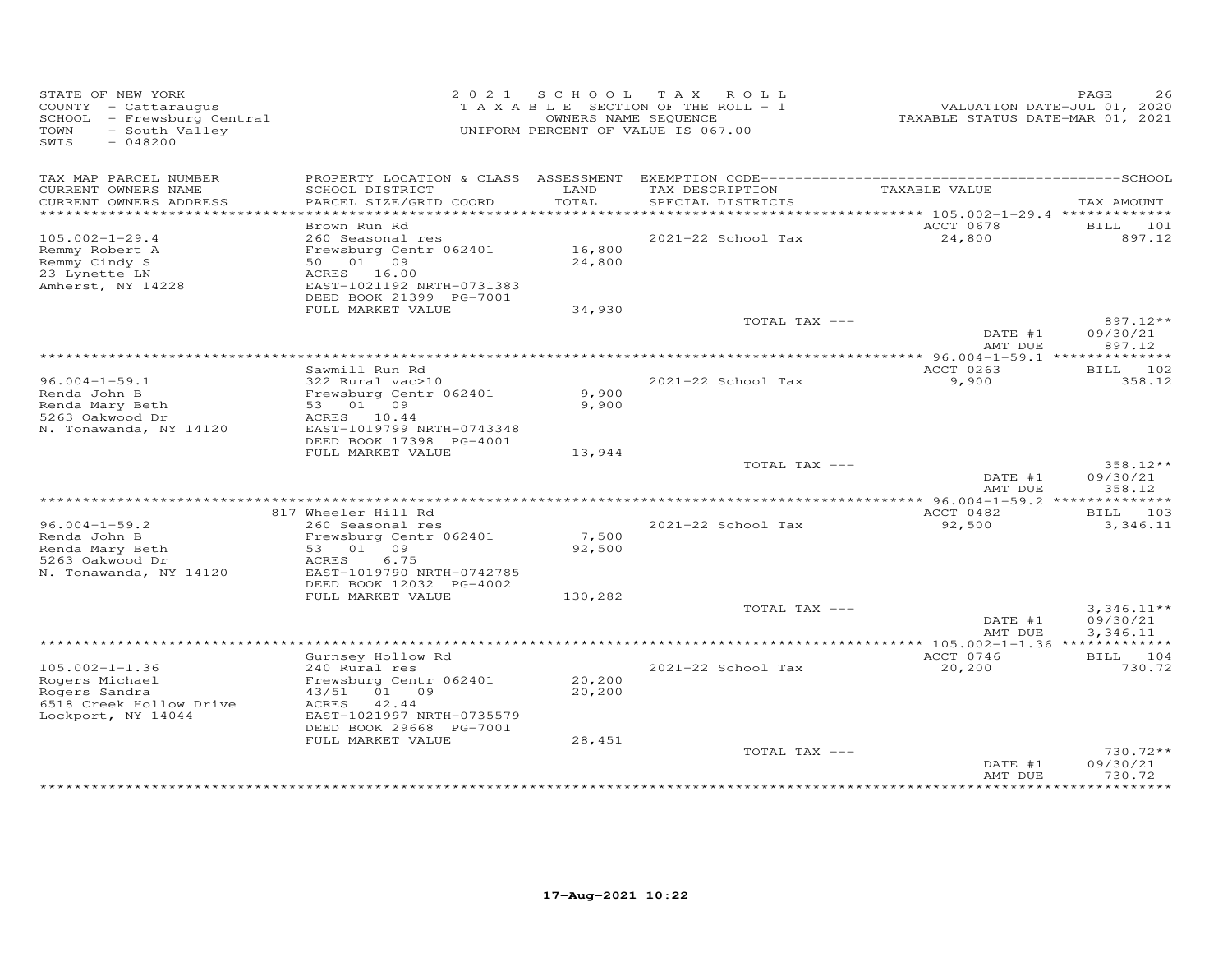| STATE OF NEW YORK<br>COUNTY - Cattaraugus<br>SCHOOL - Frewsburg Central<br>TOWN<br>- South Valley<br>SWIS<br>$-048200$ |                                                                               | 2021 SCHOOL TAX | ROLL<br>TAXABLE SECTION OF THE ROLL - 1<br>OWNERS NAME SEQUENCE<br>UNIFORM PERCENT OF VALUE IS 067.00 | VALUATION DATE-JUL 01, 2020<br>TAXABLE STATUS DATE-MAR 01, 2021 | PAGE<br>27                           |
|------------------------------------------------------------------------------------------------------------------------|-------------------------------------------------------------------------------|-----------------|-------------------------------------------------------------------------------------------------------|-----------------------------------------------------------------|--------------------------------------|
| TAX MAP PARCEL NUMBER                                                                                                  |                                                                               |                 |                                                                                                       |                                                                 |                                      |
| CURRENT OWNERS NAME<br>CURRENT OWNERS ADDRESS<br>***********************                                               | SCHOOL DISTRICT<br>PARCEL SIZE/GRID COORD                                     | LAND<br>TOTAL   | TAX DESCRIPTION<br>SPECIAL DISTRICTS                                                                  | TAXABLE VALUE                                                   | TAX AMOUNT                           |
|                                                                                                                        | 17825 Gurnsey Hollow Rd                                                       |                 |                                                                                                       | ACCT 0644                                                       | BILL 105                             |
| $105.002 - 1 - 1.15$                                                                                                   | 260 Seasonal res                                                              |                 | 2021-22 School Tax                                                                                    | 54,400                                                          | 1,967.88                             |
| Rogers Michael C                                                                                                       | Frewsburg Centr 062401                                                        | 7,800           |                                                                                                       |                                                                 |                                      |
| Rogers Sandra                                                                                                          | 51 01 09                                                                      | 54,400          |                                                                                                       |                                                                 |                                      |
| 6518 Creek Hollow Dr<br>Lockport, NY 14094                                                                             | Sawmill Run Sub Div<br>Phase Ii<br>ACRES<br>6.10<br>EAST-1021502 NRTH-0734196 |                 |                                                                                                       |                                                                 |                                      |
|                                                                                                                        | DEED BOOK 00927 PG-00652                                                      |                 |                                                                                                       |                                                                 |                                      |
|                                                                                                                        | FULL MARKET VALUE                                                             | 76,620          |                                                                                                       |                                                                 |                                      |
|                                                                                                                        |                                                                               |                 | TOTAL TAX ---                                                                                         | DATE #1<br>AMT DUE                                              | $1,967.88**$<br>09/30/21<br>1,967.88 |
|                                                                                                                        |                                                                               |                 |                                                                                                       |                                                                 |                                      |
|                                                                                                                        | Gurnsey Hollow Rd                                                             |                 |                                                                                                       | ACCT 0740                                                       | BILL 106                             |
| $105.002 - 1 - 1.34$<br>Rogers Michael C                                                                               | 314 Rural vac<10<br>Frewsburg Centr 062401                                    | 13,000          | 2021-22 School Tax                                                                                    | 13,000                                                          | 470.26                               |
| Rogers Sandra L                                                                                                        | 51/1/9                                                                        | 13,000          |                                                                                                       |                                                                 |                                      |
| 6518 Creek Hollow Dr                                                                                                   | ACRES<br>4.35                                                                 |                 |                                                                                                       |                                                                 |                                      |
| Lockport, NY 14094                                                                                                     | EAST-1021248 NRTH-0734337                                                     |                 |                                                                                                       |                                                                 |                                      |
|                                                                                                                        | DEED BOOK 1378 PG-4001                                                        |                 |                                                                                                       |                                                                 |                                      |
|                                                                                                                        | FULL MARKET VALUE                                                             | 18,310          | TOTAL TAX ---                                                                                         |                                                                 | $470.26**$                           |
|                                                                                                                        |                                                                               |                 |                                                                                                       | DATE #1                                                         | 09/30/21                             |
|                                                                                                                        |                                                                               |                 |                                                                                                       | AMT DUE                                                         | 470.26                               |
|                                                                                                                        |                                                                               |                 |                                                                                                       | *************** 105.002-1-1.6 ***                               | * * * * * * * * * *                  |
| $105.002 - 1 - 1.6$                                                                                                    | Gurnsey Hollow Rd<br>210 1 Family Res                                         |                 | 2021-22 School Tax                                                                                    | ACCT 0614<br>48,200                                             | BILL 107<br>1,743.60                 |
| Rosbrook Mary D                                                                                                        | Frewsburg Centr 062401                                                        | 9,200           |                                                                                                       |                                                                 |                                      |
| 52 15th St                                                                                                             | 51 01 09                                                                      | 48,200          |                                                                                                       |                                                                 |                                      |
| Buffalo, NY 14213                                                                                                      | 9.05<br>ACRES                                                                 |                 |                                                                                                       |                                                                 |                                      |
|                                                                                                                        | EAST-1019045 NRTH-0735982<br>DEED BOOK 21667 PG-5001                          |                 |                                                                                                       |                                                                 |                                      |
|                                                                                                                        | FULL MARKET VALUE                                                             | 67,887          |                                                                                                       |                                                                 |                                      |
|                                                                                                                        |                                                                               |                 | TOTAL TAX ---                                                                                         | DATE #1                                                         | $1,743.60**$<br>09/30/21             |
|                                                                                                                        |                                                                               |                 |                                                                                                       | AMT DUE                                                         | 1,743.60                             |
|                                                                                                                        | Brown Run Rd                                                                  |                 |                                                                                                       | ACCT 0205                                                       | BILL 108                             |
| $105.002 - 1 - 30$                                                                                                     | 314 Rural vac<10                                                              |                 | 2021-22 School Tax                                                                                    | 4,600                                                           | 166.40                               |
| Rovnak Jeffrey                                                                                                         | Frewsburg Centr 062401                                                        | 4,600           |                                                                                                       |                                                                 |                                      |
| Rovnak Amanda                                                                                                          | 50 01 09                                                                      | 4,600           |                                                                                                       |                                                                 |                                      |
| 3951 Stonebridge Rd<br>Copley, OH 44321                                                                                | ACRES<br>1.71<br>EAST-1020665 NRTH-0729654                                    |                 |                                                                                                       |                                                                 |                                      |
|                                                                                                                        | DEED BOOK 2019 PG-14831                                                       |                 |                                                                                                       |                                                                 |                                      |
|                                                                                                                        | FULL MARKET VALUE                                                             | 6,479           |                                                                                                       |                                                                 |                                      |
|                                                                                                                        |                                                                               |                 | TOTAL TAX ---                                                                                         |                                                                 | $166.40**$                           |
|                                                                                                                        |                                                                               |                 |                                                                                                       | DATE #1<br>AMT DUE                                              | 09/30/21<br>166.40                   |
|                                                                                                                        |                                                                               |                 |                                                                                                       |                                                                 |                                      |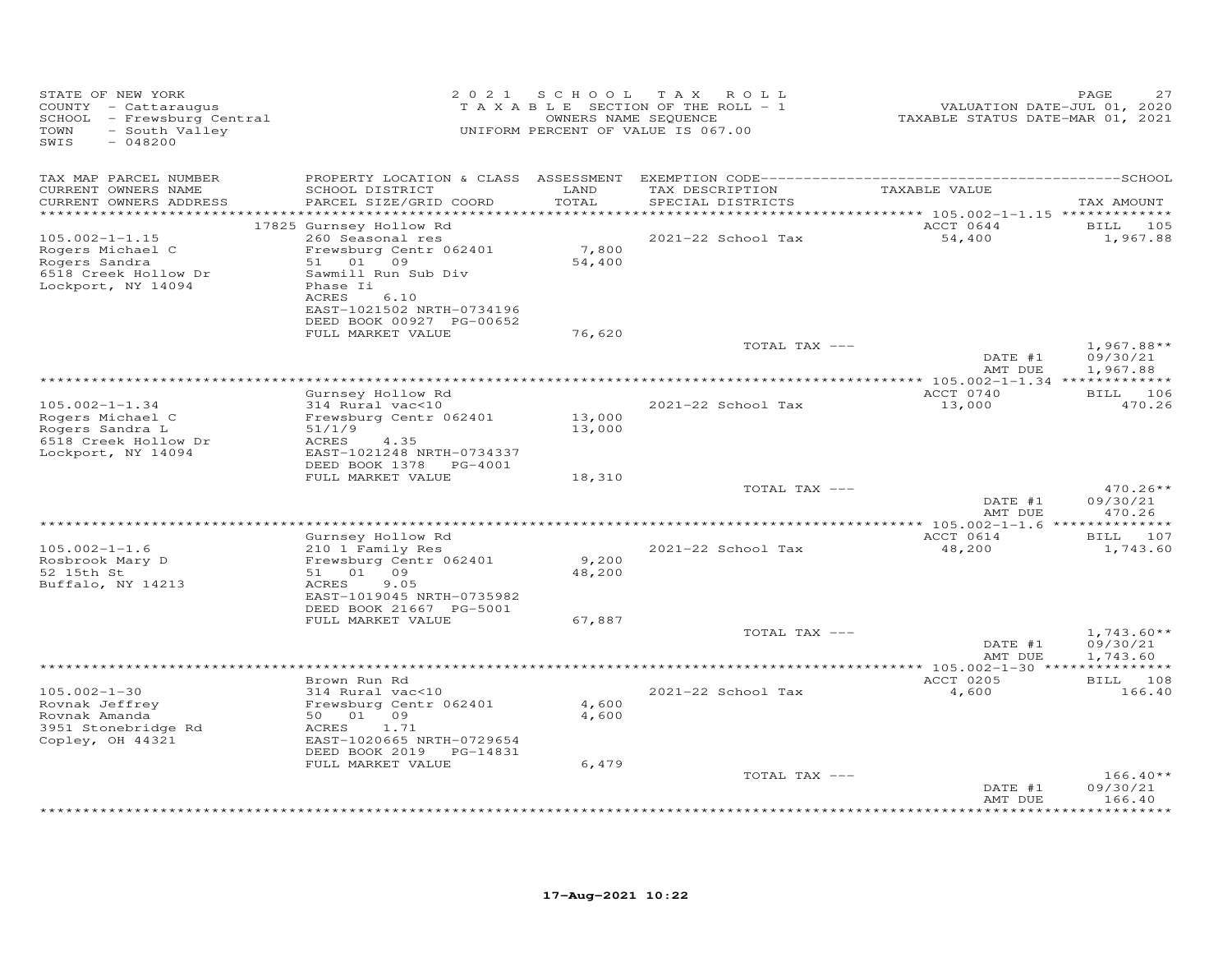| STATE OF NEW YORK<br>COUNTY - Cattaraugus<br>SCHOOL - Frewsburg Central<br>- South Valley<br>TOWN<br>SWIS<br>$-048200$ |                                            |         | 2021 SCHOOL TAX ROLL<br>TAXABLE SECTION OF THE ROLL - 1<br>OWNERS NAME SEQUENCE<br>UNIFORM PERCENT OF VALUE IS 067.00 | VALUATION DATE-JUL 01, 2020<br>TAXABLE STATUS DATE-MAR 01, 2021 | PAGE<br>28                |
|------------------------------------------------------------------------------------------------------------------------|--------------------------------------------|---------|-----------------------------------------------------------------------------------------------------------------------|-----------------------------------------------------------------|---------------------------|
| TAX MAP PARCEL NUMBER<br>CURRENT OWNERS NAME                                                                           | SCHOOL DISTRICT                            | LAND    | TAX DESCRIPTION                                                                                                       | TAXABLE VALUE                                                   |                           |
| CURRENT OWNERS ADDRESS                                                                                                 | PARCEL SIZE/GRID COORD                     | TOTAL   | SPECIAL DISTRICTS                                                                                                     |                                                                 | TAX AMOUNT                |
| **********************                                                                                                 | Brown Run Rd                               |         |                                                                                                                       | ACCT 0267                                                       | BILL 109                  |
| $105.002 - 1 - 31$                                                                                                     | 322 Rural vac>10                           |         | 2021-22 School Tax                                                                                                    | 12,900                                                          | 466.65                    |
| Rovnak Jeffrey                                                                                                         | Frewsburg Centr 062401                     | 12,900  |                                                                                                                       |                                                                 |                           |
| Rovnak Amanda<br>3951 Stonebridge Rd                                                                                   | 50  01  09<br>ACRES 16.42                  | 12,900  |                                                                                                                       |                                                                 |                           |
| Copley, OH 44321                                                                                                       | EAST-1021035 NRTH-0729122                  |         |                                                                                                                       |                                                                 |                           |
|                                                                                                                        | DEED BOOK 2019 PG-14832                    |         |                                                                                                                       |                                                                 |                           |
|                                                                                                                        | FULL MARKET VALUE                          | 18,169  | TOTAL TAX ---                                                                                                         |                                                                 | $466.65**$                |
|                                                                                                                        |                                            |         |                                                                                                                       | DATE #1                                                         | 09/30/21                  |
|                                                                                                                        |                                            |         |                                                                                                                       | AMT DUE                                                         | 466.65                    |
|                                                                                                                        | Oak Hill Rd                                |         |                                                                                                                       | ACCT 0731                                                       | BILL 110                  |
| $96.002 - 2 - 1.2$                                                                                                     | 314 Rural vac<10                           |         | 2021-22 School Tax                                                                                                    | 6,600                                                           | 238.75                    |
| Rumbaugh Daniel C                                                                                                      | Frewsburg Centr 062401                     | 6,600   |                                                                                                                       |                                                                 |                           |
| Rumbaugh Linda S<br>71 Dennison Rd                                                                                     | 4.25<br>ACRES<br>EAST-1018921 NRTH-0746011 | 6,600   |                                                                                                                       |                                                                 |                           |
| Frewsburg, NY 14738                                                                                                    | DEED BOOK 1028 PG-74                       |         |                                                                                                                       |                                                                 |                           |
|                                                                                                                        | FULL MARKET VALUE                          | 9,296   |                                                                                                                       |                                                                 |                           |
|                                                                                                                        |                                            |         | TOTAL TAX ---                                                                                                         | DATE #1                                                         | $238.75**$<br>09/30/21    |
|                                                                                                                        |                                            |         |                                                                                                                       | AMT DUE                                                         | 238.75                    |
|                                                                                                                        |                                            |         |                                                                                                                       |                                                                 |                           |
| $96.002 - 2 - 20.1$                                                                                                    | 71 Dennison Rd<br>210 1 Family Res         |         | ENH STAR 41834                                                                                                        | ACCT 0082                                                       | <b>BILL</b> 111<br>50,200 |
| Rumbaugh Daniel C                                                                                                      | Frewsburg Centr 062401                     |         | 6,300 2021-22 School Tax                                                                                              | 87,300                                                          | 3,158.01                  |
| Rumbaugh Linda<br>71 Dennison Rd                                                                                       | 54 01 09<br>3.90                           | 87,300  |                                                                                                                       |                                                                 |                           |
| Frewsburg, NY 14738-9779                                                                                               | ACRES<br>EAST-1018929 NRTH-0746592         |         |                                                                                                                       |                                                                 |                           |
|                                                                                                                        | DEED BOOK 1007 PG-1162                     |         |                                                                                                                       |                                                                 |                           |
|                                                                                                                        | FULL MARKET VALUE                          | 122,958 | TOTAL TAX ---                                                                                                         |                                                                 | $1,584.01**$              |
|                                                                                                                        |                                            |         |                                                                                                                       | DATE #1                                                         | 09/30/21                  |
|                                                                                                                        |                                            |         |                                                                                                                       | AMT DUE                                                         | 1,584.01                  |
|                                                                                                                        | Oak Hill Rd (Off)                          |         |                                                                                                                       | ACCT 0076                                                       | BILL 112                  |
| $96.002 - 2 - 17$                                                                                                      | 314 Rural vac<10                           |         | 2021-22 School Tax                                                                                                    | 2,900                                                           | 104.91                    |
| Samuelson Brian                                                                                                        | Frewsburg Centr 062401                     | 2,900   |                                                                                                                       |                                                                 |                           |
| 838 Lisle Rd<br>Owego, NY 13827                                                                                        | 54 01 09<br>3.65<br>ACRES                  | 2,900   |                                                                                                                       |                                                                 |                           |
|                                                                                                                        | EAST-1019729 NRTH-0744949                  |         |                                                                                                                       |                                                                 |                           |
|                                                                                                                        | DEED BOOK 2020 PG-13368                    |         |                                                                                                                       |                                                                 |                           |
|                                                                                                                        | FULL MARKET VALUE                          | 4,085   | TOTAL TAX ---                                                                                                         |                                                                 | $104.91**$                |
|                                                                                                                        |                                            |         |                                                                                                                       | DATE #1                                                         | 09/30/21                  |
|                                                                                                                        |                                            |         |                                                                                                                       | AMT DUE                                                         | 104.91                    |
|                                                                                                                        |                                            |         |                                                                                                                       |                                                                 |                           |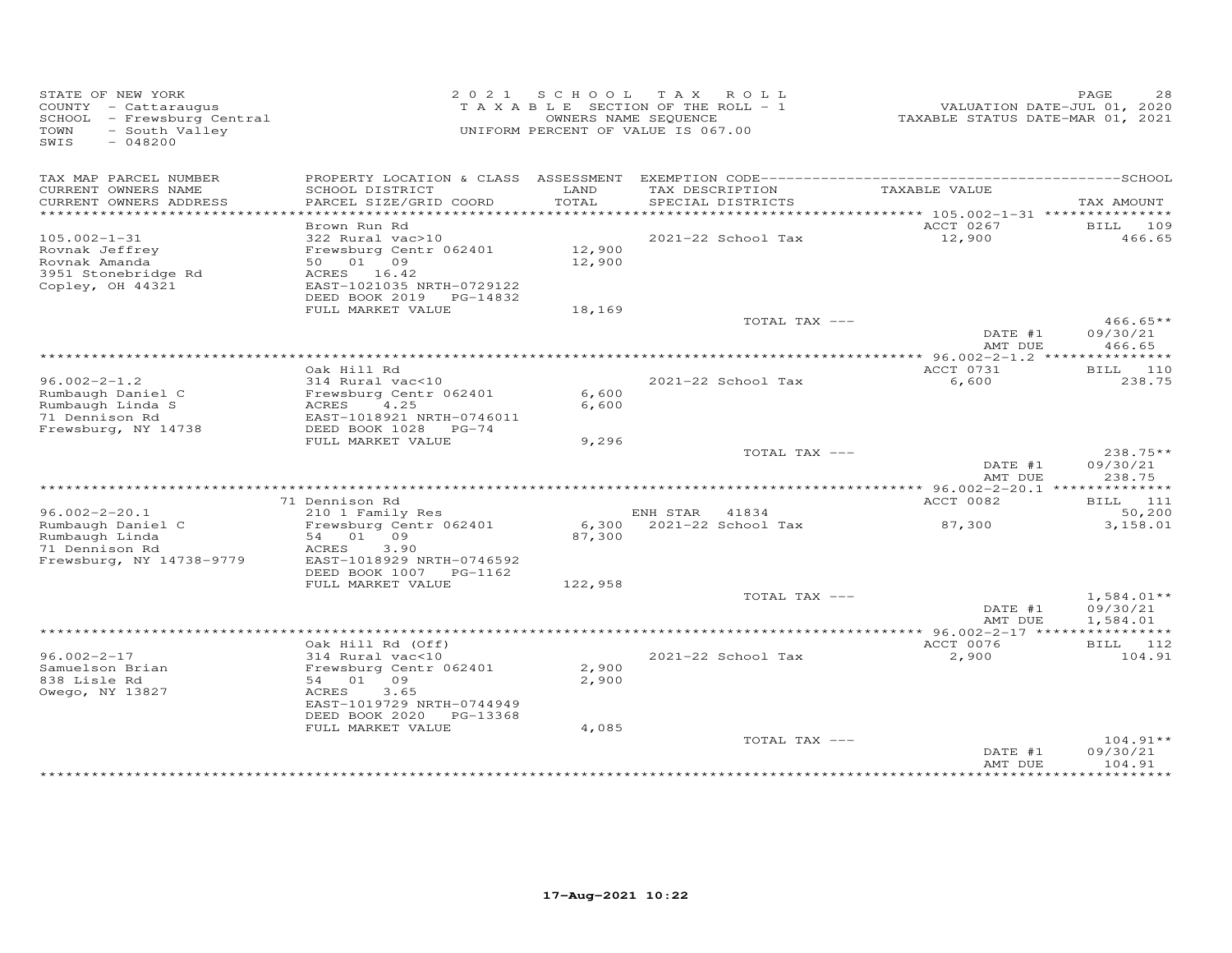| STATE OF NEW YORK<br>COUNTY - Cattaraugus<br>SCHOOL - Frewsburg Central<br>- South Valley<br>TOWN<br>$-048200$<br>SWIS |                                            |         | 2021 SCHOOL TAX ROLL<br>T A X A B L E SECTION OF THE ROLL - 1<br>OWNERS NAME SEQUENCE<br>UNIFORM PERCENT OF VALUE IS 067.00 | VALUATION DATE-JUL 01, 2020<br>TAXABLE STATUS DATE-MAR 01, 2021 | PAGE<br>29             |
|------------------------------------------------------------------------------------------------------------------------|--------------------------------------------|---------|-----------------------------------------------------------------------------------------------------------------------------|-----------------------------------------------------------------|------------------------|
| TAX MAP PARCEL NUMBER                                                                                                  |                                            |         |                                                                                                                             |                                                                 |                        |
| CURRENT OWNERS NAME                                                                                                    | SCHOOL DISTRICT                            | LAND    | TAX DESCRIPTION                                                                                                             | TAXABLE VALUE                                                   |                        |
| CURRENT OWNERS ADDRESS<br>**********************                                                                       | PARCEL SIZE/GRID COORD                     | TOTAL   | SPECIAL DISTRICTS                                                                                                           |                                                                 | TAX AMOUNT             |
|                                                                                                                        | Oak Hill Rd                                |         |                                                                                                                             | ACCT 0732                                                       | BILL 113               |
| $96.002 - 2 - 1.3$                                                                                                     | 240 Rural res                              |         | BAS STAR<br>41854                                                                                                           |                                                                 | 21,300                 |
| Sandberg Douglas P                                                                                                     | Frewsburg Centr 062401<br>54 01 09         | 9,100   | 2021-22 School Tax                                                                                                          | 85,100                                                          | 3,078.43               |
| 1080 Dennison Rd<br>Frewsburg, NY 14738                                                                                | ACRES<br>8.80                              | 85,100  |                                                                                                                             |                                                                 |                        |
|                                                                                                                        | EAST-1019448 NRTH-0745837                  |         |                                                                                                                             |                                                                 |                        |
|                                                                                                                        | DEED BOOK 1028 PG-490                      |         |                                                                                                                             |                                                                 |                        |
|                                                                                                                        | FULL MARKET VALUE                          | 119,859 | TOTAL TAX ---                                                                                                               |                                                                 | $2,345.43**$           |
|                                                                                                                        |                                            |         |                                                                                                                             | DATE #1                                                         | 09/30/21               |
|                                                                                                                        |                                            |         |                                                                                                                             | AMT DUE                                                         | 2,345.43               |
|                                                                                                                        |                                            |         |                                                                                                                             | ACCT 0662                                                       | BILL 114               |
| $105.002 - 1 - 1.32$                                                                                                   | Gurnsey Hollow Rd<br>314 Rural vac<10      |         | 2021-22 School Tax                                                                                                          | 5,900                                                           | 213.43                 |
| Sawmill Run Prop Owners Assoc Frewsburg Centr 062401                                                                   |                                            | 5,900   |                                                                                                                             |                                                                 |                        |
| Schwanekamp                                                                                                            | 51 01 09                                   | 5,900   |                                                                                                                             |                                                                 |                        |
| 5498 Stilwell Rd<br>Hamburg, NY 14075                                                                                  | ACRES<br>3.35<br>EAST-1019841 NRTH-0733840 |         |                                                                                                                             |                                                                 |                        |
|                                                                                                                        | DEED BOOK 00927 PG-01151                   |         |                                                                                                                             |                                                                 |                        |
|                                                                                                                        | FULL MARKET VALUE                          | 8,310   |                                                                                                                             |                                                                 |                        |
|                                                                                                                        |                                            |         | TOTAL TAX ---                                                                                                               |                                                                 | $213.43**$             |
|                                                                                                                        |                                            |         |                                                                                                                             | DATE #1<br>AMT DUE                                              | 09/30/21<br>213.43     |
|                                                                                                                        |                                            |         |                                                                                                                             |                                                                 |                        |
|                                                                                                                        | 5 Gurnsey Hollow Rd                        |         |                                                                                                                             | ACCT 0652                                                       | BILL 115               |
| $105.002 - 1 - 1.23$<br>Schwanekamp Dale                                                                               | 312 Vac w/imprv<br>Frewsburg Centr 062401  | 7,300   | 2021-22 School Tax                                                                                                          | 7,800                                                           | 282.16                 |
| Schwanekamp Kathleen                                                                                                   | 51 01 09                                   | 7,800   |                                                                                                                             |                                                                 |                        |
| 7012 Taylor Rd                                                                                                         | Guirnsey Sub Div                           |         |                                                                                                                             |                                                                 |                        |
| Hamburg, NY 14075                                                                                                      | Phase Ii<br>ACRES<br>5.21                  |         |                                                                                                                             |                                                                 |                        |
|                                                                                                                        | EAST-1019629 NRTH-0733685                  |         |                                                                                                                             |                                                                 |                        |
|                                                                                                                        | DEED BOOK 00994 PG-00975                   |         |                                                                                                                             |                                                                 |                        |
|                                                                                                                        | FULL MARKET VALUE                          | 10,986  |                                                                                                                             |                                                                 |                        |
|                                                                                                                        |                                            |         | TOTAL TAX ---                                                                                                               | DATE #1                                                         | $282.16**$<br>09/30/21 |
|                                                                                                                        |                                            |         |                                                                                                                             | AMT DUE                                                         | 282.16                 |
|                                                                                                                        |                                            |         |                                                                                                                             |                                                                 |                        |
| $105.002 - 1 - 1.24$                                                                                                   | 6 Gurnsey Hollow Rd<br>260 Seasonal res    |         | 2021-22 School Tax                                                                                                          | ACCT 0653<br>37,600                                             | BILL 116<br>1,360.15   |
| Schwanekamp Dale                                                                                                       | Frewsburg Centr 062401                     | 7,600   |                                                                                                                             |                                                                 |                        |
| Schwanekamp Kathleen                                                                                                   | 51 01 09                                   | 37,600  |                                                                                                                             |                                                                 |                        |
| 7012 Taylor Rd                                                                                                         | Sawmill Run Sub Div                        |         |                                                                                                                             |                                                                 |                        |
| Hamburg, NY 14075                                                                                                      | Phase Ii<br>ACRES<br>5.72                  |         |                                                                                                                             |                                                                 |                        |
|                                                                                                                        | EAST-1019952 NRTH-0733618                  |         |                                                                                                                             |                                                                 |                        |
|                                                                                                                        | DEED BOOK 00968 PG-00269                   |         |                                                                                                                             |                                                                 |                        |
|                                                                                                                        | FULL MARKET VALUE                          | 52,958  | TOTAL TAX ---                                                                                                               |                                                                 | $1,360.15**$           |
|                                                                                                                        |                                            |         |                                                                                                                             | DATE #1                                                         | 09/30/21               |
|                                                                                                                        |                                            |         |                                                                                                                             | AMT DUE                                                         | 1,360.15               |
|                                                                                                                        |                                            |         |                                                                                                                             |                                                                 |                        |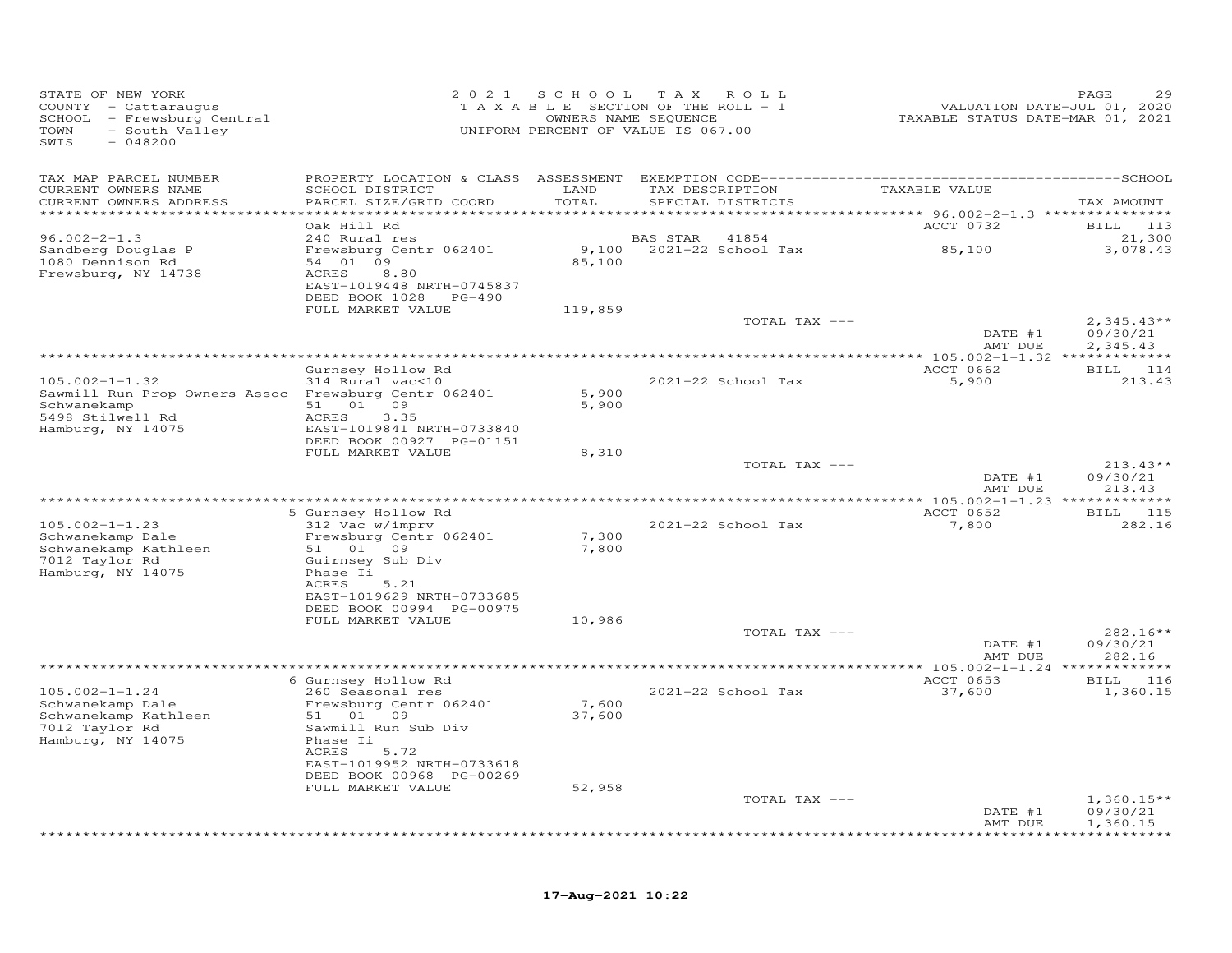| STATE OF NEW YORK<br>COUNTY - Cattaraugus<br>SCHOOL - Frewsburg Central<br>- South Valley<br>TOWN<br>SWIS<br>$-048200$ |                                                                                                                                                                                               | 2021 SCHOOL      | T A X<br>ROLL<br>TAXABLE SECTION OF THE ROLL - 1<br>OWNERS NAME SEQUENCE<br>UNIFORM PERCENT OF VALUE IS 067.00 | VALUATION DATE-JUL 01, 2020<br>TAXABLE STATUS DATE-MAR 01, 2021 | PAGE<br>30                       |
|------------------------------------------------------------------------------------------------------------------------|-----------------------------------------------------------------------------------------------------------------------------------------------------------------------------------------------|------------------|----------------------------------------------------------------------------------------------------------------|-----------------------------------------------------------------|----------------------------------|
| TAX MAP PARCEL NUMBER                                                                                                  | PROPERTY LOCATION & CLASS ASSESSMENT                                                                                                                                                          |                  |                                                                                                                |                                                                 |                                  |
| CURRENT OWNERS NAME<br>CURRENT OWNERS ADDRESS                                                                          | SCHOOL DISTRICT<br>PARCEL SIZE/GRID COORD                                                                                                                                                     | LAND<br>TOTAL    | TAX DESCRIPTION<br>SPECIAL DISTRICTS                                                                           | TAXABLE VALUE                                                   | TAX AMOUNT                       |
| ********************                                                                                                   |                                                                                                                                                                                               | **********       |                                                                                                                | *********** 105.002-1-1.21 **************                       |                                  |
| $105.002 - 1 - 1.21$<br>Schwanekamp David B<br>Schwanekamp Julie<br>5498 Stilwell Rd<br>Hamburg, NY 14075              | 3 Gurnsey Hollow Rd<br>322 Rural vac>10<br>Frewsburg Centr 062401<br>51 01 09<br>Gurnsey Hollow Sub Div<br>Phase Ii<br>ACRES<br>6.74<br>EAST-1019285 NRTH-0733637<br>DEED BOOK 00994 PG-00972 | 8,100<br>8,100   | 2021-22 School Tax                                                                                             | ACCT 0650<br>8,100                                              | BILL 117<br>293.01               |
|                                                                                                                        | FULL MARKET VALUE                                                                                                                                                                             | 11,408           | TOTAL TAX ---                                                                                                  |                                                                 | 293.01**                         |
|                                                                                                                        |                                                                                                                                                                                               |                  |                                                                                                                | DATE #1<br>AMT DUE                                              | 09/30/21<br>293.01               |
|                                                                                                                        |                                                                                                                                                                                               |                  |                                                                                                                |                                                                 |                                  |
|                                                                                                                        | 770 Wheeler Hill Rd                                                                                                                                                                           |                  |                                                                                                                | ACCT 0359                                                       | BILL 118                         |
| $96.004 - 1 - 53.1$<br>Shaw Jennifer L.<br>770 Wheeler Hill Rd                                                         | 270 Mfg housing<br>Frewsburg Centr 062401<br>52 01 09                                                                                                                                         | 30,700           | BAS STAR 41854<br>5,900 2021-22 School Tax                                                                     | 30,700                                                          | 21,300<br>1,110.55               |
| Frewsburg, NY 14738                                                                                                    | 3.36<br>ACRES<br>EAST-1020017 NRTH-0740266<br>DEED BOOK 19135 PG-6001<br>FULL MARKET VALUE                                                                                                    | 43,239           |                                                                                                                |                                                                 |                                  |
|                                                                                                                        |                                                                                                                                                                                               |                  | TOTAL TAX ---                                                                                                  | DATE #1                                                         | $377.55**$<br>09/30/21           |
|                                                                                                                        |                                                                                                                                                                                               |                  |                                                                                                                | AMT DUE                                                         | 377.55                           |
|                                                                                                                        | Sawmill Run Rd                                                                                                                                                                                |                  | *************************************                                                                          | *** 96.004-1-6 ******<br>ACCT 0210                              | ***********<br>BILL 119          |
| $96.004 - 1 - 6$<br>Siller John<br>423 W Perimeter Rd<br>Frewsburg, NY 14738                                           | 260 Seasonal res<br>Frewsburg Centr 062401<br>53 01 09<br>FRNT 230.00 DPTH                                                                                                                    | 4,100<br>6,000   | 2021-22 School Tax                                                                                             | 6,000                                                           | 217.05                           |
|                                                                                                                        | ACRES<br>1.10<br>EAST-1020220 NRTH-0744117<br>DEED BOOK 30000 PG-5003<br>FULL MARKET VALUE                                                                                                    | 8,451            |                                                                                                                |                                                                 |                                  |
|                                                                                                                        |                                                                                                                                                                                               |                  | TOTAL TAX ---                                                                                                  | DATE #1<br>AMT DUE                                              | $217.05**$<br>09/30/21<br>217.05 |
|                                                                                                                        |                                                                                                                                                                                               |                  | ***************                                                                                                | ** $105.002 - 1 - 29.5$ *************                           |                                  |
| $105.002 - 1 - 29.5$                                                                                                   | Brown Run Rd<br>260 Seasonal res                                                                                                                                                              |                  | 2021-22 School Tax                                                                                             | ACCT 0665<br>21,500                                             | BILL 120<br>777.75               |
| Stinner Stephan R<br>71 Sawmill Run<br>Grand Island, NY 14072                                                          | Frewsburg Centr 062401<br>50 01 09<br>ACRES 15.90<br>EAST-1021454 NRTH-0731402<br>DEED BOOK 00936 PG-00494                                                                                    | 12,700<br>21,500 |                                                                                                                |                                                                 |                                  |
|                                                                                                                        | FULL MARKET VALUE                                                                                                                                                                             | 30,282           |                                                                                                                |                                                                 |                                  |
|                                                                                                                        |                                                                                                                                                                                               |                  | TOTAL TAX ---                                                                                                  | DATE #1<br>AMT DUE                                              | $777.75**$<br>09/30/21<br>777.75 |
|                                                                                                                        |                                                                                                                                                                                               |                  |                                                                                                                |                                                                 | ********                         |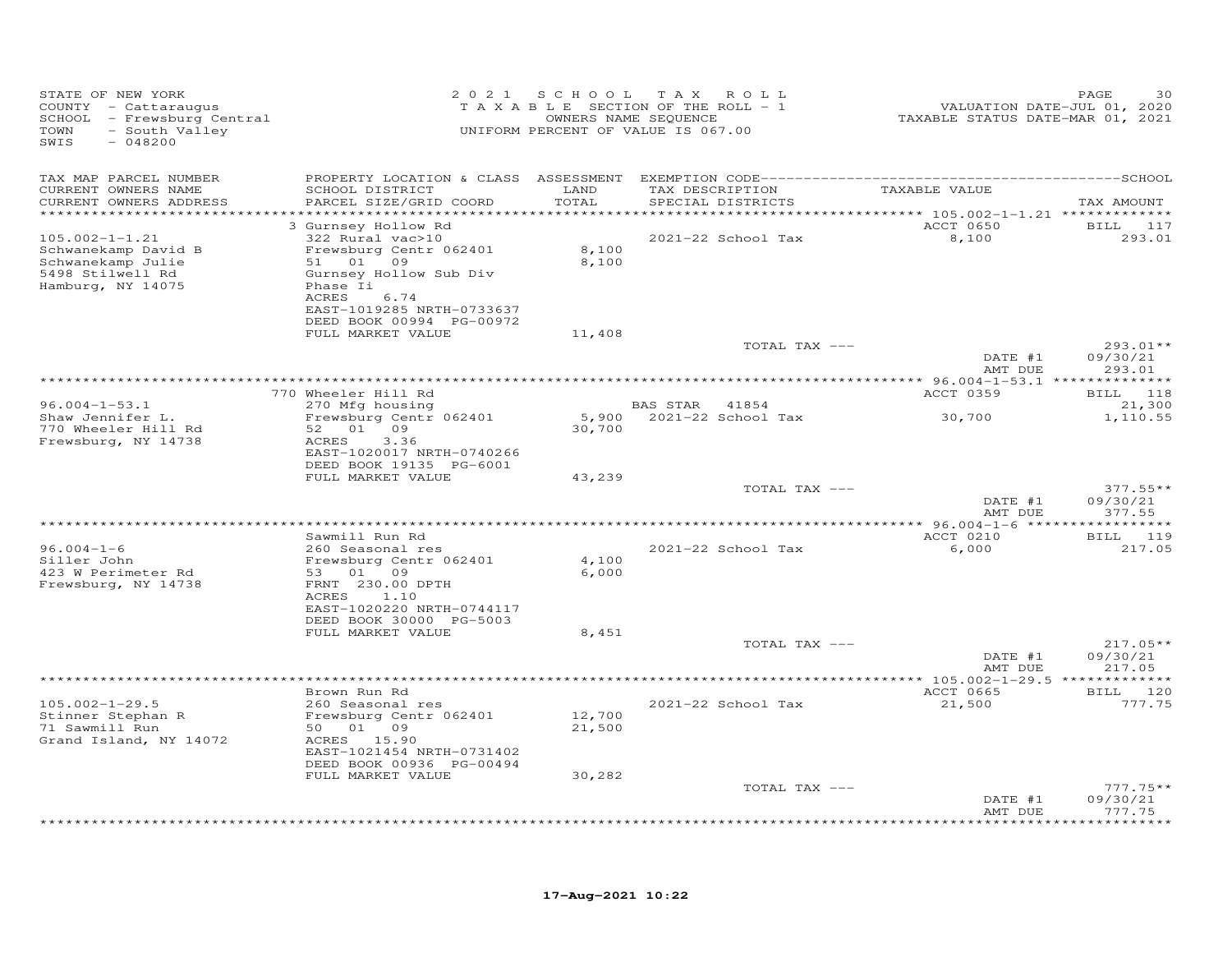| STATE OF NEW YORK<br>COUNTY - Cattaraugus<br>SCHOOL - Frewsburg Central<br>TOWN<br>- South Valley<br>SWIS<br>$-048200$ |                                                        |               | 2021 SCHOOL TAX ROLL<br>TAXABLE SECTION OF THE ROLL - 1<br>OWNERS NAME SEQUENCE<br>UNIFORM PERCENT OF VALUE IS 067.00 | VALUATION DATE-JUL 01, 2020<br>TAXABLE STATUS DATE-MAR 01, 2021 | PAGE<br>31           |
|------------------------------------------------------------------------------------------------------------------------|--------------------------------------------------------|---------------|-----------------------------------------------------------------------------------------------------------------------|-----------------------------------------------------------------|----------------------|
| TAX MAP PARCEL NUMBER                                                                                                  |                                                        |               |                                                                                                                       |                                                                 |                      |
| CURRENT OWNERS NAME<br>CURRENT OWNERS ADDRESS                                                                          | SCHOOL DISTRICT<br>PARCEL SIZE/GRID COORD              | LAND<br>TOTAL | TAX DESCRIPTION<br>SPECIAL DISTRICTS                                                                                  | TAXABLE VALUE                                                   | TAX AMOUNT           |
|                                                                                                                        |                                                        |               |                                                                                                                       |                                                                 |                      |
| $96.004 - 1 - 1$                                                                                                       | Sawmill Run Rd<br>314 Rural vac<10                     |               | 2021-22 School Tax                                                                                                    | ACCT 0358<br>10,700                                             | BILL 121<br>387.06   |
| Stravato Michael                                                                                                       | Frewsburg Centr 062401                                 | 10,700        |                                                                                                                       |                                                                 |                      |
| PO Box 189                                                                                                             | 53 01 09                                               | 10,700        |                                                                                                                       |                                                                 |                      |
| Sherman, NY 14781                                                                                                      | ACRES 11.93                                            |               |                                                                                                                       |                                                                 |                      |
|                                                                                                                        | EAST-1018987 NRTH-0743656<br>DEED BOOK 426<br>PG-00338 |               |                                                                                                                       |                                                                 |                      |
|                                                                                                                        | FULL MARKET VALUE                                      | 15,070        |                                                                                                                       |                                                                 |                      |
|                                                                                                                        |                                                        |               | TOTAL TAX ---                                                                                                         |                                                                 | $387.06**$           |
|                                                                                                                        |                                                        |               |                                                                                                                       | DATE #1<br>AMT DUE                                              | 09/30/21<br>387.06   |
|                                                                                                                        |                                                        |               |                                                                                                                       |                                                                 |                      |
| $105.002 - 1 - 1.37$                                                                                                   | Gurnsey Hollow Rd<br>322 Rural vac>10                  |               | 2021-22 School Tax                                                                                                    | ACCT 0747<br>27,500                                             | BILL 122<br>994.79   |
| Swanson Mark A                                                                                                         | Frewsburg Centr 062401                                 | 27,500        |                                                                                                                       |                                                                 |                      |
| Swanson Betsy K                                                                                                        | 51 1 9                                                 | 27,500        |                                                                                                                       |                                                                 |                      |
| 7098 Felton Rd                                                                                                         | ACRES 45.45                                            |               |                                                                                                                       |                                                                 |                      |
| Mayville, NY 14757                                                                                                     | EAST-1021034 NRTH-0735717                              |               |                                                                                                                       |                                                                 |                      |
|                                                                                                                        | DEED BOOK 4611 PG-5002<br>FULL MARKET VALUE            | 38,732        |                                                                                                                       |                                                                 |                      |
|                                                                                                                        |                                                        |               | TOTAL TAX ---                                                                                                         |                                                                 | 994.79**             |
|                                                                                                                        |                                                        |               |                                                                                                                       | DATE #1                                                         | 09/30/21             |
|                                                                                                                        |                                                        |               |                                                                                                                       | AMT DUE                                                         | 994.79               |
|                                                                                                                        | Bragg Rd                                               |               |                                                                                                                       | ACCT 0371                                                       | BILL 123             |
| $96.004 - 1 - 44$                                                                                                      | 270 Mfg housing                                        |               | 2021-22 School Tax                                                                                                    | 14,900                                                          | 539.00               |
| Tompkins Christopher                                                                                                   | Frewsburg Centr 062401                                 | 14,000        |                                                                                                                       |                                                                 |                      |
| Tompkins Mark                                                                                                          | 52 01 09                                               | 14,900        |                                                                                                                       |                                                                 |                      |
| PO Box 943                                                                                                             | ACRES 41.27                                            |               |                                                                                                                       |                                                                 |                      |
| Frewsburg, NY 14738                                                                                                    | EAST-1022305 NRTH-0738257<br>DEED BOOK 30186 PG-7001   |               |                                                                                                                       |                                                                 |                      |
|                                                                                                                        | FULL MARKET VALUE                                      | 20,986        |                                                                                                                       |                                                                 |                      |
|                                                                                                                        |                                                        |               | TOTAL TAX ---                                                                                                         |                                                                 | $539.00**$           |
|                                                                                                                        |                                                        |               |                                                                                                                       | DATE #1                                                         | 09/30/21             |
|                                                                                                                        |                                                        |               |                                                                                                                       | AMT DUE                                                         | 539.00<br>********** |
|                                                                                                                        | 12718 Bragg Rd                                         |               |                                                                                                                       | ACCT 0112                                                       | BILL 124             |
| $96.004 - 1 - 45$                                                                                                      | 240 Rural res                                          |               | BAS STAR<br>41854                                                                                                     |                                                                 | 21,300               |
| Tompkins Christopher                                                                                                   | Frewsburg Centr 062401                                 | 10,000        | 2021-22 School Tax                                                                                                    | 76,800                                                          | 2,778.18             |
| PO Box 943                                                                                                             | 52 01 09                                               | 76,800        |                                                                                                                       |                                                                 |                      |
| Frewsburg, NY 14738                                                                                                    | ACRES<br>10.63<br>EAST-1022229 NRTH-0740292            |               |                                                                                                                       |                                                                 |                      |
|                                                                                                                        | DEED BOOK 00980 PG-00214                               |               |                                                                                                                       |                                                                 |                      |
|                                                                                                                        | FULL MARKET VALUE                                      | 108,169       |                                                                                                                       |                                                                 |                      |
|                                                                                                                        |                                                        |               | TOTAL TAX ---                                                                                                         |                                                                 | $2,045.18**$         |
|                                                                                                                        |                                                        |               |                                                                                                                       | DATE #1                                                         | 09/30/21             |
|                                                                                                                        |                                                        |               |                                                                                                                       | AMT DUE                                                         | 2,045.18             |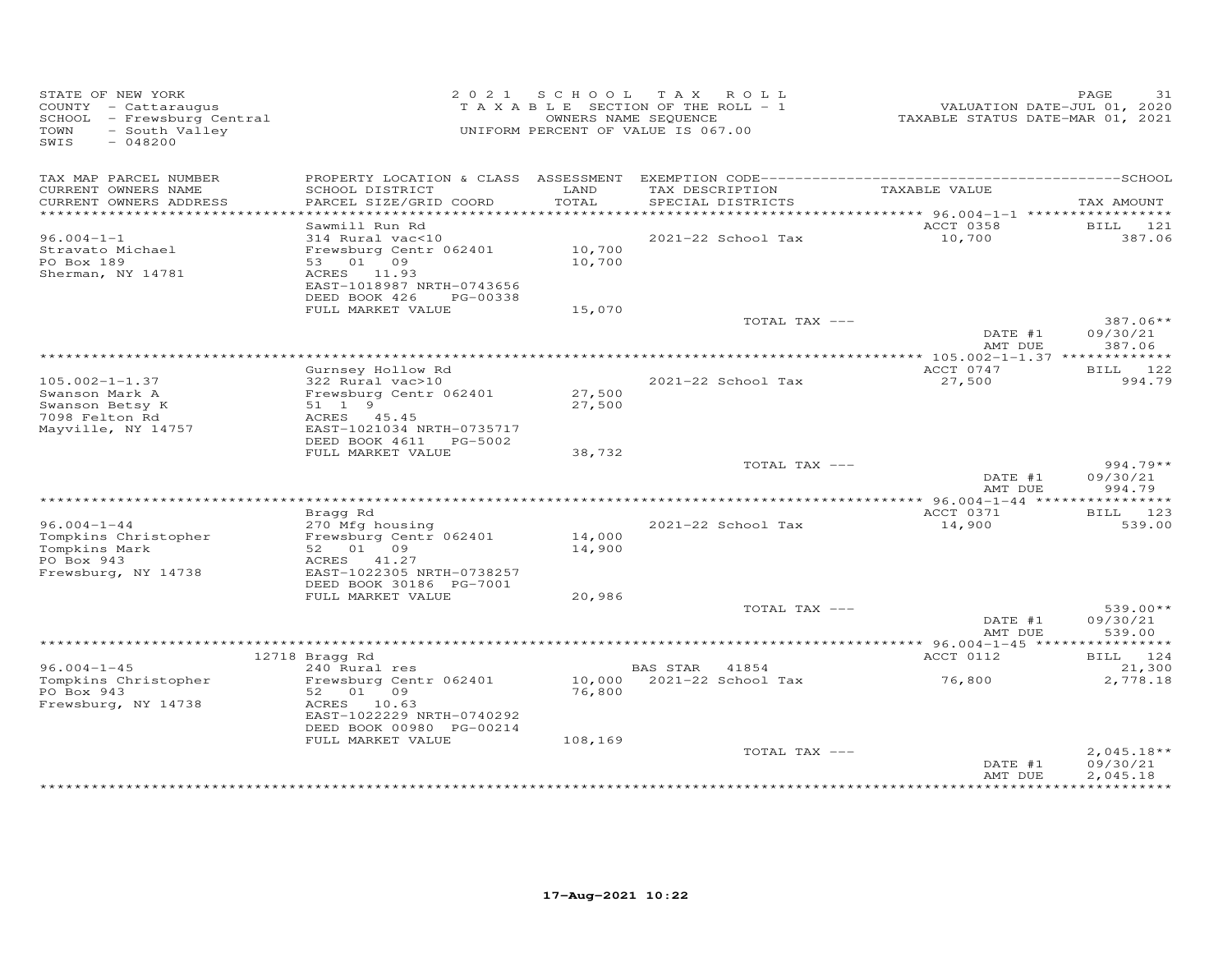| TAX MAP PARCEL NUMBER<br>SCHOOL DISTRICT<br>LAND<br>TAXABLE VALUE<br>CURRENT OWNERS NAME<br>TAX DESCRIPTION<br>CURRENT OWNERS ADDRESS<br>TOTAL<br>SPECIAL DISTRICTS<br>PARCEL SIZE/GRID COORD<br>TAX AMOUNT<br>********<br>*********** 96.004-1-46 *****************<br>*******************<br>ACCT 0373<br>Bragg Rd<br><b>BILL</b><br>125<br>$96.004 - 1 - 46$<br>322 Rural vac>10<br>2021-22 School Tax<br>9,100<br>329.19<br>Tompkins Christopher<br>Frewsburg Centr 062401<br>9,100<br>09<br>Tompkins Mark<br>52 01<br>9,100<br>PO Box 943<br>ACRES 25.39<br>Frewsburg, NY 14738<br>EAST-1021893 NRTH-0738309<br>DEED BOOK 30186 PG-7001<br>FULL MARKET VALUE<br>12,817<br>TOTAL TAX ---<br>$329.19**$<br>DATE #1<br>09/30/21<br>AMT DUE<br>329.19<br>ACCT 0632<br>12933 Bone Run Rd<br>BILL 126<br>$96.002 - 1 - 37.3$<br>2021-22 School Tax<br>116,700<br>210 1 Family Res<br>4,221.53<br>Tredo Edward<br>Frewsburg Centr 062401<br>12,900<br>55 01 09<br>Tredo Eugenia<br>116,700<br>3545 Four Rod Rd<br>ACRES 16.30<br>EAST-1019502 NRTH-0749365<br>East Aurora, NY 14052<br>DEED BOOK 30614 PG-7001<br>FULL MARKET VALUE<br>164,366<br>$4,221.53**$<br>TOTAL TAX ---<br>09/30/21<br>DATE #1<br>AMT DUE<br>4,221.53<br>Bone Run Rd (Co Rd 33)<br>ACCT 0685<br>BILL 127<br>$96.002 - 1 - 37.5$<br>314 Rural vac<10<br>2021-22 School Tax<br>4,000<br>144.70<br>Tredo Edward<br>Frewsburg Centr 062401<br>4,000<br>Tredo Eugenia<br>55 01 09<br>4,000<br>3545 Four Rod Rd<br>1.00<br>ACRES<br>EAST-1019411 NRTH-0749627<br>East Aurora, NY 14052<br>DEED BOOK 30614 PG-7001<br>FULL MARKET VALUE<br>5,634<br>TOTAL TAX ---<br>$144.70**$<br>09/30/21<br>DATE #1<br>AMT DUE<br>144.70<br>ACCT 0649<br>BILL 128<br>2 Gurnsey Hollow Rd (Off)<br>$105.002 - 1 - 1.20$<br>260 Seasonal res<br>2021-22 School Tax<br>42,300<br>1,530.17<br>VANHOUTEN Bennett<br>Frewsburg Centr 062401<br>9,300<br>WOSHNER Victoria M.<br>51 01 09<br>42,300<br>7106 Card Lane<br>Sawmill Run Sd<br>Pittsburgh, PA 15208<br>Lot <sub>2</sub><br>ACRES<br>9.22<br>EAST-1018882 NRTH-0734258<br>DEED BOOK 23281 PG-4002<br>FULL MARKET VALUE<br>59,577<br>TOTAL TAX ---<br>$1,530.17**$<br>09/30/21<br>DATE #1<br>1,530.17<br>AMT DUE | STATE OF NEW YORK<br>COUNTY - Cattaraugus<br>SCHOOL - Frewsburg Central<br>- South Valley<br>TOWN<br>SWIS<br>$-048200$ | 2 0 2 1 | SCHOOL | T A X<br>ROLL<br>T A X A B L E SECTION OF THE ROLL - 1<br>OWNERS NAME SEQUENCE<br>UNIFORM PERCENT OF VALUE IS 067.00 | VALUATION DATE-JUL 01, 2020<br>TAXABLE STATUS DATE-MAR 01, 2021 | PAGE<br>32 |
|----------------------------------------------------------------------------------------------------------------------------------------------------------------------------------------------------------------------------------------------------------------------------------------------------------------------------------------------------------------------------------------------------------------------------------------------------------------------------------------------------------------------------------------------------------------------------------------------------------------------------------------------------------------------------------------------------------------------------------------------------------------------------------------------------------------------------------------------------------------------------------------------------------------------------------------------------------------------------------------------------------------------------------------------------------------------------------------------------------------------------------------------------------------------------------------------------------------------------------------------------------------------------------------------------------------------------------------------------------------------------------------------------------------------------------------------------------------------------------------------------------------------------------------------------------------------------------------------------------------------------------------------------------------------------------------------------------------------------------------------------------------------------------------------------------------------------------------------------------------------------------------------------------------------------------------------------------------------------------------------------------------------------------------------------------------------------------------------------------------------------------------------------------------------------------------------------------------------|------------------------------------------------------------------------------------------------------------------------|---------|--------|----------------------------------------------------------------------------------------------------------------------|-----------------------------------------------------------------|------------|
|                                                                                                                                                                                                                                                                                                                                                                                                                                                                                                                                                                                                                                                                                                                                                                                                                                                                                                                                                                                                                                                                                                                                                                                                                                                                                                                                                                                                                                                                                                                                                                                                                                                                                                                                                                                                                                                                                                                                                                                                                                                                                                                                                                                                                      |                                                                                                                        |         |        |                                                                                                                      |                                                                 |            |
|                                                                                                                                                                                                                                                                                                                                                                                                                                                                                                                                                                                                                                                                                                                                                                                                                                                                                                                                                                                                                                                                                                                                                                                                                                                                                                                                                                                                                                                                                                                                                                                                                                                                                                                                                                                                                                                                                                                                                                                                                                                                                                                                                                                                                      |                                                                                                                        |         |        |                                                                                                                      |                                                                 |            |
|                                                                                                                                                                                                                                                                                                                                                                                                                                                                                                                                                                                                                                                                                                                                                                                                                                                                                                                                                                                                                                                                                                                                                                                                                                                                                                                                                                                                                                                                                                                                                                                                                                                                                                                                                                                                                                                                                                                                                                                                                                                                                                                                                                                                                      |                                                                                                                        |         |        |                                                                                                                      |                                                                 |            |
|                                                                                                                                                                                                                                                                                                                                                                                                                                                                                                                                                                                                                                                                                                                                                                                                                                                                                                                                                                                                                                                                                                                                                                                                                                                                                                                                                                                                                                                                                                                                                                                                                                                                                                                                                                                                                                                                                                                                                                                                                                                                                                                                                                                                                      |                                                                                                                        |         |        |                                                                                                                      |                                                                 |            |
|                                                                                                                                                                                                                                                                                                                                                                                                                                                                                                                                                                                                                                                                                                                                                                                                                                                                                                                                                                                                                                                                                                                                                                                                                                                                                                                                                                                                                                                                                                                                                                                                                                                                                                                                                                                                                                                                                                                                                                                                                                                                                                                                                                                                                      |                                                                                                                        |         |        |                                                                                                                      |                                                                 |            |
|                                                                                                                                                                                                                                                                                                                                                                                                                                                                                                                                                                                                                                                                                                                                                                                                                                                                                                                                                                                                                                                                                                                                                                                                                                                                                                                                                                                                                                                                                                                                                                                                                                                                                                                                                                                                                                                                                                                                                                                                                                                                                                                                                                                                                      |                                                                                                                        |         |        |                                                                                                                      |                                                                 |            |
|                                                                                                                                                                                                                                                                                                                                                                                                                                                                                                                                                                                                                                                                                                                                                                                                                                                                                                                                                                                                                                                                                                                                                                                                                                                                                                                                                                                                                                                                                                                                                                                                                                                                                                                                                                                                                                                                                                                                                                                                                                                                                                                                                                                                                      |                                                                                                                        |         |        |                                                                                                                      |                                                                 |            |
|                                                                                                                                                                                                                                                                                                                                                                                                                                                                                                                                                                                                                                                                                                                                                                                                                                                                                                                                                                                                                                                                                                                                                                                                                                                                                                                                                                                                                                                                                                                                                                                                                                                                                                                                                                                                                                                                                                                                                                                                                                                                                                                                                                                                                      |                                                                                                                        |         |        |                                                                                                                      |                                                                 |            |
|                                                                                                                                                                                                                                                                                                                                                                                                                                                                                                                                                                                                                                                                                                                                                                                                                                                                                                                                                                                                                                                                                                                                                                                                                                                                                                                                                                                                                                                                                                                                                                                                                                                                                                                                                                                                                                                                                                                                                                                                                                                                                                                                                                                                                      |                                                                                                                        |         |        |                                                                                                                      |                                                                 |            |
|                                                                                                                                                                                                                                                                                                                                                                                                                                                                                                                                                                                                                                                                                                                                                                                                                                                                                                                                                                                                                                                                                                                                                                                                                                                                                                                                                                                                                                                                                                                                                                                                                                                                                                                                                                                                                                                                                                                                                                                                                                                                                                                                                                                                                      |                                                                                                                        |         |        |                                                                                                                      |                                                                 |            |
| <b>نه به به به به</b> ب                                                                                                                                                                                                                                                                                                                                                                                                                                                                                                                                                                                                                                                                                                                                                                                                                                                                                                                                                                                                                                                                                                                                                                                                                                                                                                                                                                                                                                                                                                                                                                                                                                                                                                                                                                                                                                                                                                                                                                                                                                                                                                                                                                                              |                                                                                                                        |         |        |                                                                                                                      |                                                                 |            |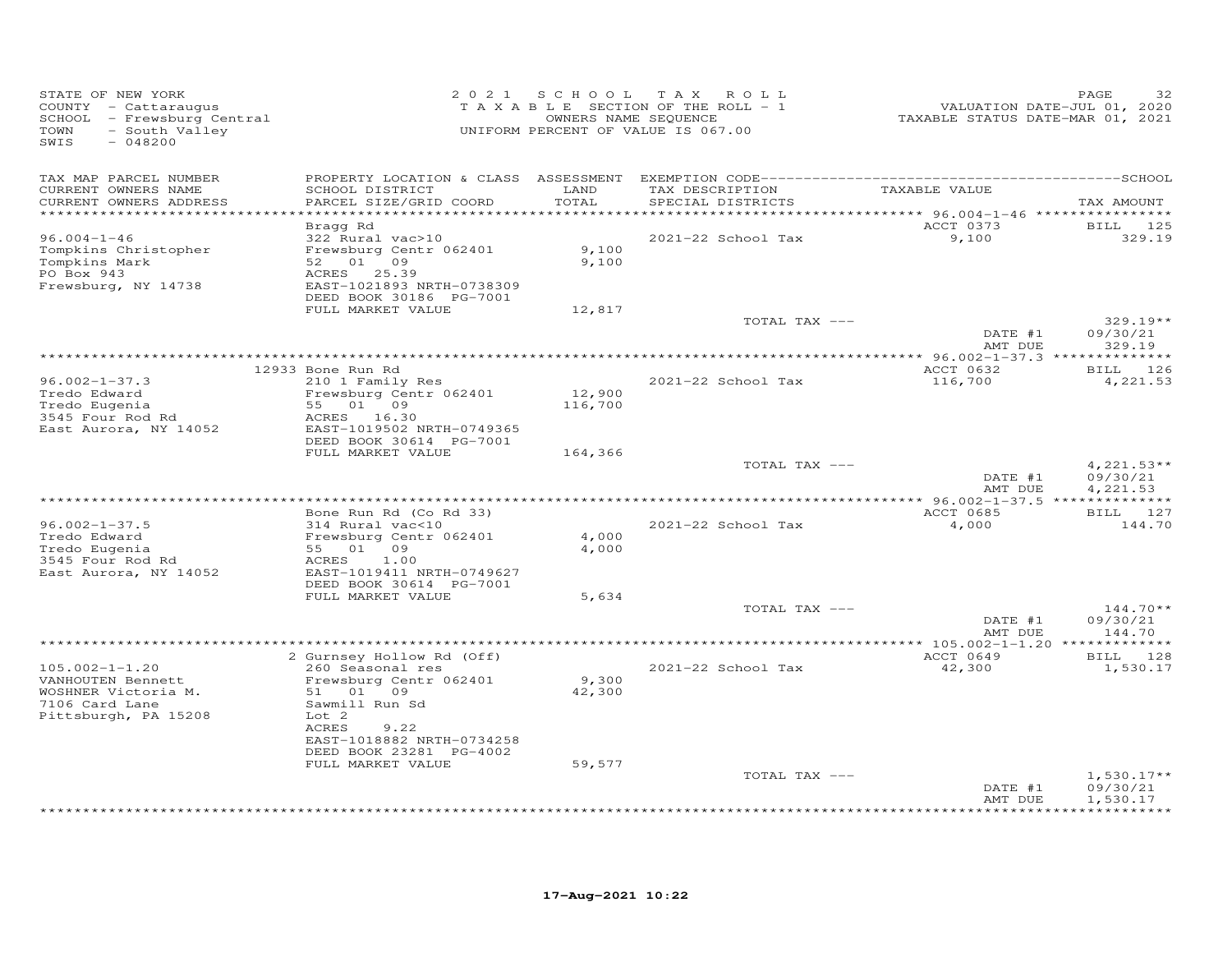| STATE OF NEW YORK<br>COUNTY - Cattaraugus<br>SCHOOL - Frewsburg Central<br>TOWN<br>- South Valley<br>SWIS<br>$-048200$ | 2 0 2 1                                                                                                                                                                         |                         | SCHOOL TAX ROLL<br>TAXABLE SECTION OF THE ROLL - 1<br>OWNERS NAME SEQUENCE<br>UNIFORM PERCENT OF VALUE IS 067.00 | VALUATION DATE-JUL 01, 2020<br>TAXABLE STATUS DATE-MAR 01, 2021 | PAGE<br>33                           |
|------------------------------------------------------------------------------------------------------------------------|---------------------------------------------------------------------------------------------------------------------------------------------------------------------------------|-------------------------|------------------------------------------------------------------------------------------------------------------|-----------------------------------------------------------------|--------------------------------------|
| TAX MAP PARCEL NUMBER<br>CURRENT OWNERS NAME<br>CURRENT OWNERS ADDRESS<br>***********************                      | SCHOOL DISTRICT<br>PARCEL SIZE/GRID COORD<br>*************************                                                                                                          | LAND<br>TOTAL           | TAX DESCRIPTION<br>SPECIAL DISTRICTS                                                                             | TAXABLE VALUE                                                   | TAX AMOUNT                           |
| $105.002 - 1 - 1.33$<br>VANHOUTEN Bennett<br>WOSHNER Victoria M.<br>7106 Card Lane<br>Pittsburgh, PA 15208             | Gurnsey Hollow Rd (Off)<br>314 Rural vac<10<br>Frewsburg Centr 062401<br>51 01 09<br>6.28<br>ACRES<br>EAST-1019026 NRTH-0733856<br>DEED BOOK 23281 PG-4002<br>FULL MARKET VALUE | 5,800<br>5,800<br>8,169 | 2021-22 School Tax                                                                                               | ACCT 0689<br>5,800                                              | BILL 129<br>209.81                   |
|                                                                                                                        |                                                                                                                                                                                 |                         | TOTAL TAX ---                                                                                                    | DATE #1                                                         | $209.81**$<br>09/30/21               |
|                                                                                                                        |                                                                                                                                                                                 |                         |                                                                                                                  | AMT DUE                                                         | 209.81                               |
| $105.002 - 1 - 1.3$<br>Weaver Don S Jr<br>6 Nottingham Cir<br>Jamestown, NY 14701                                      | 12990 Gurnsey Hollow Rd<br>240 Rural res<br>Frewsburg Centr 062401<br>51 01 09<br>9.80<br>ACRES                                                                                 | 9,600<br>246,000        | 2021-22 School Tax                                                                                               | ACCT 0604<br>246,000                                            | BILL 130<br>8,898.86                 |
|                                                                                                                        | EAST-1018728 NRTH-0736006<br>DEED BOOK 4694 PG-4001<br>FULL MARKET VALUE                                                                                                        | 346,479                 | TOTAL TAX ---                                                                                                    | DATE #1<br>AMT DUE                                              | 8,898.86**<br>09/30/21<br>8,898.86   |
|                                                                                                                        | 12809 Gurnsey Hollow Rd                                                                                                                                                         |                         |                                                                                                                  | ACCT 0643                                                       | BILL 131                             |
| $105.002 - 1 - 1.14$<br>Whalen Jocelyn I.<br>Whalen James G.<br>31861 East Nine Dr<br>Laquna Niquel, CA 92677          | 210 1 Family Res<br>Frewsburg Centr 062401<br>51 01 09<br>Sawmill Run Sub Div<br>Phase Ii<br>ACRES<br>5.89<br>EAST-1021823 NRTH-0734049                                         | 7,600<br>64,400         | 2021-22 School Tax                                                                                               | 64,400                                                          | 2,329.62                             |
|                                                                                                                        | DEED BOOK 28666 PG-7002<br>FULL MARKET VALUE                                                                                                                                    | 96,119                  | TOTAL TAX ---                                                                                                    | DATE #1<br>AMT DUE                                              | $2,329.62**$<br>09/30/21<br>2,329.62 |
|                                                                                                                        |                                                                                                                                                                                 |                         |                                                                                                                  |                                                                 |                                      |
| $96.004 - 1 - 5$<br>White David A<br>White Gail E<br>28 Welch Ave<br>Bradford, PA 16701                                | Sawmill Run Rd<br>322 Rural vac>10<br>Frewsburg Centr 062401<br>53 01 09<br>ACRES 81.72<br>EAST-1020799 NRTH-0742596<br>DEED BOOK 20200 PG-7649                                 | 31,300<br>31,300        | 2021-22 School Tax                                                                                               | ACCT 0379<br>31,300                                             | BILL 132<br>1,132.25                 |
|                                                                                                                        | FULL MARKET VALUE                                                                                                                                                               | 44,085                  | TOTAL TAX ---                                                                                                    | DATE #1                                                         | $1,132.25**$<br>09/30/21             |
|                                                                                                                        |                                                                                                                                                                                 |                         |                                                                                                                  | AMT DUE                                                         | 1,132.25<br>*********                |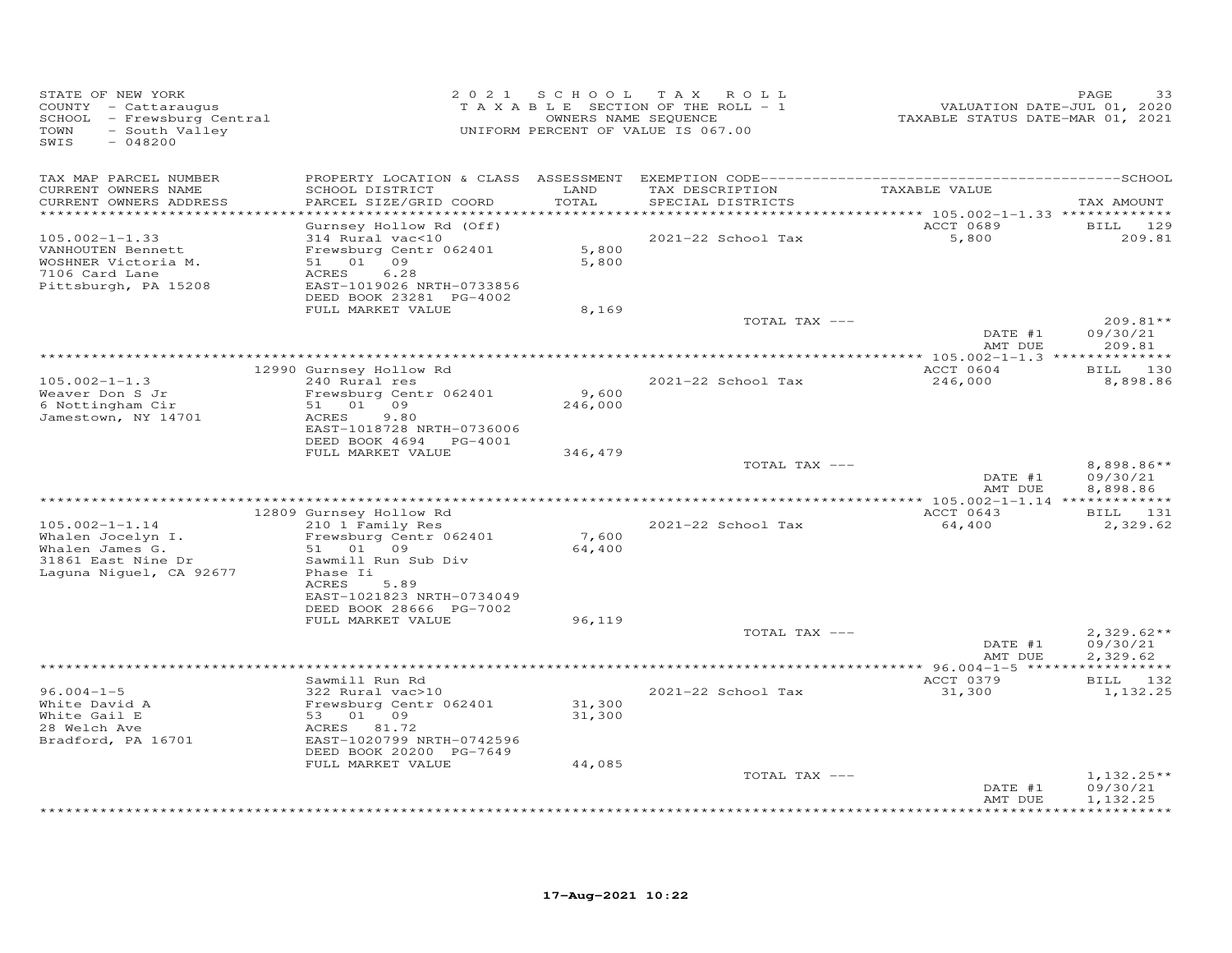| STATE OF NEW YORK<br>COUNTY - Cattaraugus<br>- Frewsburg Central<br>SCHOOL<br>- South Valley<br>TOWN<br>SWIS<br>$-048200$ | 2021<br>TAXABLE                                                        | S C H O O L<br>OWNERS NAME SEQUENCE | T A X<br>ROLL ROLL<br>SECTION OF THE ROLL - 1<br>UNIFORM PERCENT OF VALUE IS 067.00 | VALUATION DATE-JUL 01, 2020<br>TAXABLE STATUS DATE-MAR 01, 2021   | PAGE<br>34                           |
|---------------------------------------------------------------------------------------------------------------------------|------------------------------------------------------------------------|-------------------------------------|-------------------------------------------------------------------------------------|-------------------------------------------------------------------|--------------------------------------|
| TAX MAP PARCEL NUMBER                                                                                                     | PROPERTY LOCATION & CLASS ASSESSMENT                                   |                                     |                                                                                     |                                                                   |                                      |
| CURRENT OWNERS NAME<br>CURRENT OWNERS ADDRESS                                                                             | SCHOOL DISTRICT<br>PARCEL SIZE/GRID COORD<br>******************        | LAND<br>TOTAL<br>************       | TAX DESCRIPTION<br>SPECIAL DISTRICTS                                                | TAXABLE VALUE<br>****************** 96.002-1-37.1 *************** | TAX AMOUNT                           |
|                                                                                                                           | Bone Run Rd                                                            |                                     |                                                                                     | ACCT 0004                                                         | BILL<br>133                          |
| $96.002 - 1 - 37.1$<br>White Jeffrey A<br>Loverme Karen M                                                                 | 910 Priv forest<br>Frewsburg Centr 062401<br>55 01 09                  | 39,800<br>39,800                    | 2021-22 School Tax                                                                  | 39,800                                                            | 1,439.73                             |
| 207 Niagara Ave<br>Jamestown, NY 14701                                                                                    | ACRES<br>65.80<br>EAST-1020590 NRTH-0749751<br>DEED BOOK 11208 PG-2001 |                                     |                                                                                     |                                                                   |                                      |
|                                                                                                                           | FULL MARKET VALUE                                                      | 56,056                              |                                                                                     |                                                                   |                                      |
|                                                                                                                           |                                                                        |                                     | TOTAL TAX ---                                                                       | DATE #1<br>AMT DUE                                                | $1,439.73**$<br>09/30/21<br>1,439.73 |
|                                                                                                                           |                                                                        |                                     |                                                                                     | ** $105.002 - 1 - 1.2$ ******                                     | ********                             |
|                                                                                                                           | 12795 Gurnsey Hollow Rd (Off)                                          |                                     | 2021-22 School Tax                                                                  | ACCT 0204<br>50,200                                               | 134<br>BILL<br>1,815.95              |
| $105.002 - 1 - 1.2$<br>Wiatrowski Lynn M                                                                                  | 260 Seasonal res<br>Frewsburg Centr 062401                             | 7,200                               |                                                                                     |                                                                   |                                      |
| 188 North St                                                                                                              | 51 01 09                                                               | 50,200                              |                                                                                     |                                                                   |                                      |
| Buffalo, NY 14201                                                                                                         | <b>ACRES</b><br>5.00                                                   |                                     |                                                                                     |                                                                   |                                      |
|                                                                                                                           | EAST-1021977 NRTH-0733580                                              |                                     |                                                                                     |                                                                   |                                      |
|                                                                                                                           | DEED BOOK 00951 PG-01100                                               |                                     |                                                                                     |                                                                   |                                      |
|                                                                                                                           | FULL MARKET VALUE                                                      | 70,704                              | TOTAL TAX ---                                                                       |                                                                   | $1,815.95**$                         |
|                                                                                                                           |                                                                        |                                     |                                                                                     | DATE #1                                                           | 09/30/21                             |
|                                                                                                                           |                                                                        |                                     |                                                                                     | AMT DUE                                                           | 1,815.95                             |
|                                                                                                                           |                                                                        |                                     | ***********************************                                                 | *** 105.002-1-1.13 *************                                  |                                      |
|                                                                                                                           | Gurnsey Hollow Rd                                                      |                                     |                                                                                     | <b>ACCT 0638</b>                                                  | BILL 135                             |
| $105.002 - 1 - 1.13$<br>Wiatrowski Lynn M                                                                                 | 314 Rural vac<10<br>Frewsburg Centr 062401                             | 7,300                               | 2021-22 School Tax                                                                  | 7,300                                                             | 264.07                               |
| 188 North St                                                                                                              | 51 01<br>09                                                            | 7,300                               |                                                                                     |                                                                   |                                      |
| Buffalo, NY 14201                                                                                                         | Lot 16                                                                 |                                     |                                                                                     |                                                                   |                                      |
|                                                                                                                           | <b>ACRES</b><br>5.20<br>EAST-1022244 NRTH-0733784                      |                                     |                                                                                     |                                                                   |                                      |
|                                                                                                                           | DEED BOOK 00951 PG-01100<br>FULL MARKET VALUE                          | 10,282                              |                                                                                     |                                                                   |                                      |
|                                                                                                                           |                                                                        |                                     | TOTAL TAX ---                                                                       |                                                                   | $264.07**$                           |
|                                                                                                                           |                                                                        |                                     |                                                                                     | DATE #1<br>AMT DUE                                                | 09/30/21<br>264.07                   |
|                                                                                                                           |                                                                        |                                     |                                                                                     |                                                                   |                                      |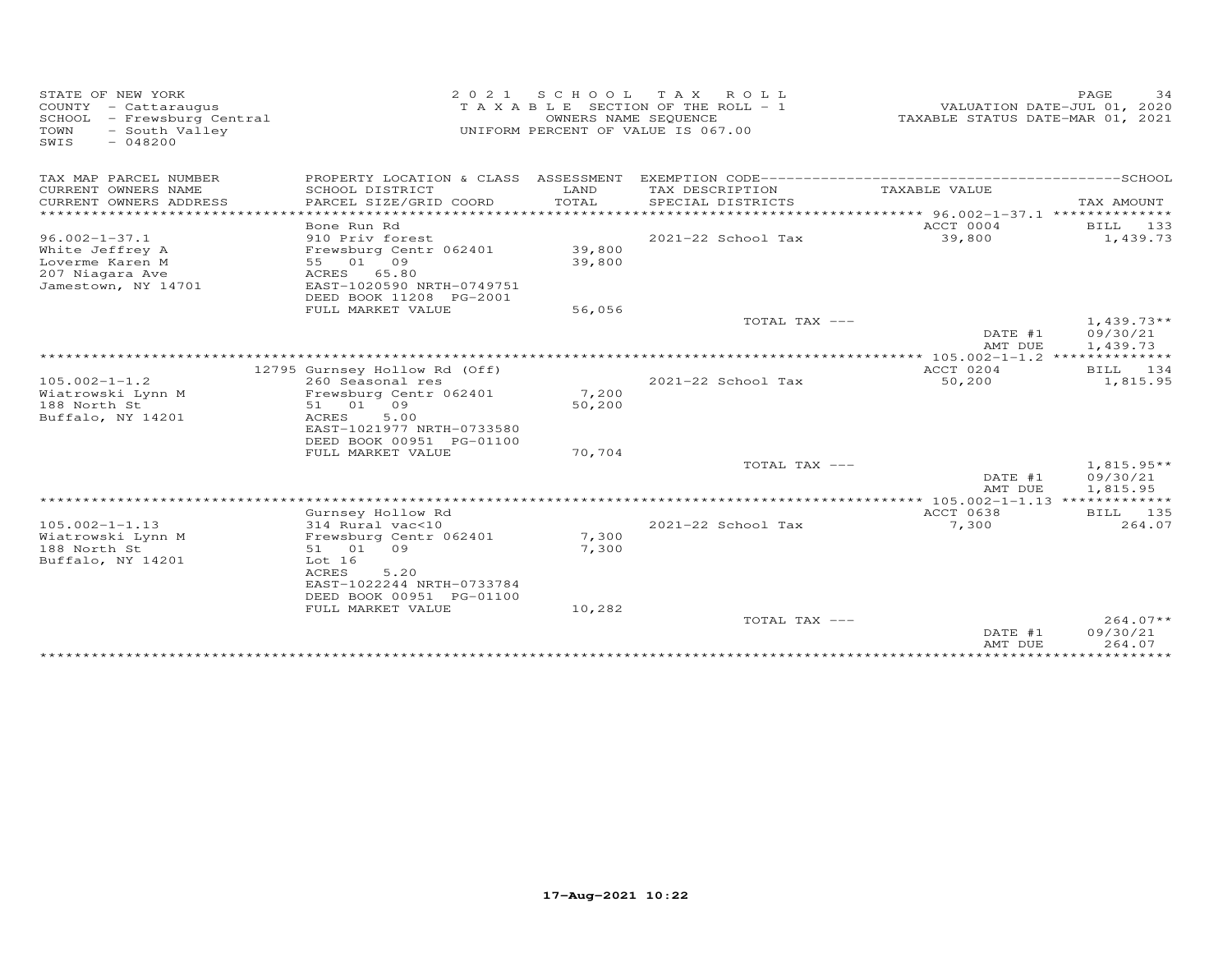| STATE OF NEW YORK<br>COUNTY - Cattaraugus<br>SCHOOL - Frewsburg Central | 2021 SCHOOL TAX ROLL<br>T A X A B L E SECTION OF THE ROLL - 1 | PAGE<br>VALUATION DATE-JUL 01, 2020<br>TAXABLE STATUS DATE-MAR 01, 2021 | - 35 |
|-------------------------------------------------------------------------|---------------------------------------------------------------|-------------------------------------------------------------------------|------|
| TOWN - South Valley<br>SWIS<br>- 048200                                 | UNIFORM PERCENT OF VALUE IS 067.00                            | RPS155/V04/L015<br>CURRENT DATE 8/17/2021                               |      |
|                                                                         | ROLL SUB SECTION- - TOTALS                                    |                                                                         |      |

|      |                  | $m \wedge m \wedge n$<br>'OTAL | <b>EXTENSION</b> | <b>EXTENSION</b> | AD<br>$\mathcal{M}$ $\Delta$ $\mathcal{N}$ $\mathcal{N}$ | EXEMP <sup>T</sup> | `AXABLE | $T$ $\cap$ $T$ $\geq$ $T$ $\geq$ $T$ $\geq$ $T$ $\geq$ $T$ $\geq$ $T$ $\geq$ $T$ $\geq$ $T$ $\geq$ $T$ $\geq$ $T$ $\geq$ $T$ $\geq$ $T$ $\geq$ $T$ $\geq$ $T$ $\geq$ $T$ $\geq$ $T$ $\geq$ $T$ $\geq$ $T$ $\geq$ $T$ $\geq$ $T$ $\geq$ $T$ $\geq$ $T$<br>'OTAL |
|------|------------------|--------------------------------|------------------|------------------|----------------------------------------------------------|--------------------|---------|----------------------------------------------------------------------------------------------------------------------------------------------------------------------------------------------------------------------------------------------------------------|
| CODE | DISTRICT<br>NAME | PARCELS                        | <b>TYPE</b>      | <b>JALUE</b>     | VALUE                                                    | MOUNT              | 'Alul   | $m \times r$<br>IAA                                                                                                                                                                                                                                            |

#### NO SPECIAL DISTRICTS AT THIS LEVEL

#### \*\*\* S C H O O L D I S T R I C T S U M M A R Y \*\*\*

| CODE   | DISTRICT NAME                    | TOTAL<br>PARCELS | ASSESSED<br>LAND | ASSESSED<br>TOTAL | <b>EXEMPT</b><br>AMOUNT | TOTAL<br>TAXABLE |            |
|--------|----------------------------------|------------------|------------------|-------------------|-------------------------|------------------|------------|
|        |                                  |                  |                  |                   | STAR AMOUNT             | STAR TAXABLE     | TOTAL TAX  |
|        | Frewsburg Central                | 135              | 2133,795         | 5269,895          | 61,503                  | 5,208,392        |            |
| 062401 |                                  |                  |                  |                   | 606,500                 | 4,601,892        | 166,469.86 |
|        | $SUB - TO T AL$                  | 135              | 2133,795         | 5269,895          | 61,503                  | 5,208,392        |            |
|        | $S \cup B - T \cup T A L (CONT)$ |                  |                  |                   | 606,500                 | 4,601,892        | 166,469.86 |
|        | TOTAL                            | 135              | 2133,795         | 5269,895          | 61,503                  | 5,208,392        |            |
|        | T O T A L (CONT)                 |                  |                  |                   | 606,500                 | 4,601,892        | 166,469.86 |

# \*\*\* S Y S T E M C O D E S S U M M A R Y \*\*\*

### NO SYSTEM EXEMPTIONS AT THIS LEVEL

| CODE  | DESCRIPTION | TOTAL<br>PARCELS | SCHOOL  |  |  |
|-------|-------------|------------------|---------|--|--|
| 41124 | VET WAR S   |                  | 8,520   |  |  |
| 41134 | VET COM S   | ∍                | 21,300  |  |  |
| 41144 | VET DIS S   |                  | 21,460  |  |  |
| 41720 | AG DIST     | 2                | 10,223  |  |  |
| 41834 | ENH STAR    | ⇁                | 351,400 |  |  |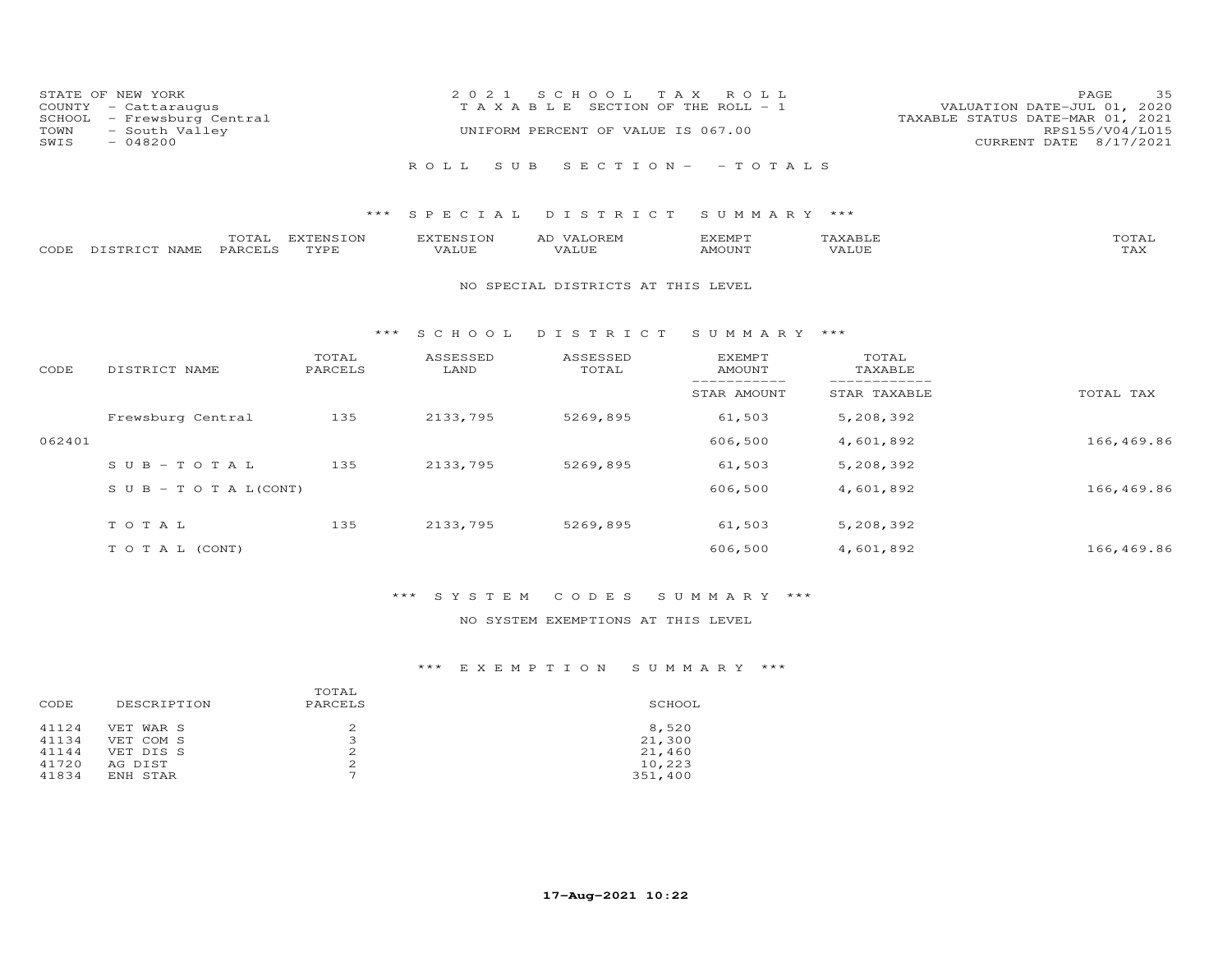|      | STATE OF NEW YORK          | 2021 SCHOOL TAX ROLL                  | 36<br>PAGE                       |
|------|----------------------------|---------------------------------------|----------------------------------|
|      | COUNTY - Cattaraugus       | T A X A B L E SECTION OF THE ROLL - 1 | VALUATION DATE-JUL 01, 2020      |
|      | SCHOOL - Frewsburg Central |                                       | TAXABLE STATUS DATE-MAR 01, 2021 |
| TOWN | - South Valley             | UNIFORM PERCENT OF VALUE IS 067.00    | RPS155/V04/L015                  |
| SWIS | $-048200$                  |                                       | CURRENT DATE 8/17/2021           |
|      |                            |                                       |                                  |
|      |                            | ROLL SUB SECTION- - TOTALS            |                                  |

# \*\*\* E X E M P T I O N S U M M A R Y \*\*\*

| CODE  | DESCRIPTION | TOTAL<br>PARCELS | SCHOOL  |
|-------|-------------|------------------|---------|
| 41854 | BAS STAR    | 12               | 255,100 |
|       | TOTAL       | 28               | 668,003 |

| ROLL<br>SEC | DESCRIPTION                | TOTAL<br>PARCELS | ASSESSED<br>LAND | ASSESSED<br>TOTAL | <b>EXEMPT</b><br>AMOUNT | TOTAL<br>TAXABLE       | TOTAL<br>TAX |
|-------------|----------------------------|------------------|------------------|-------------------|-------------------------|------------------------|--------------|
|             |                            |                  |                  |                   | STAR AMOUNT             | STAR TAXABLE           |              |
|             | $2021-22$ School Tax       |                  | 2133,795         | 5269,895          | 61,503<br>606,500       | 5,208,392<br>4,601,892 | 166,469.86   |
|             | SPEC DIST TAXES<br>TAXABLE | 135              |                  |                   |                         |                        | 166,469.86   |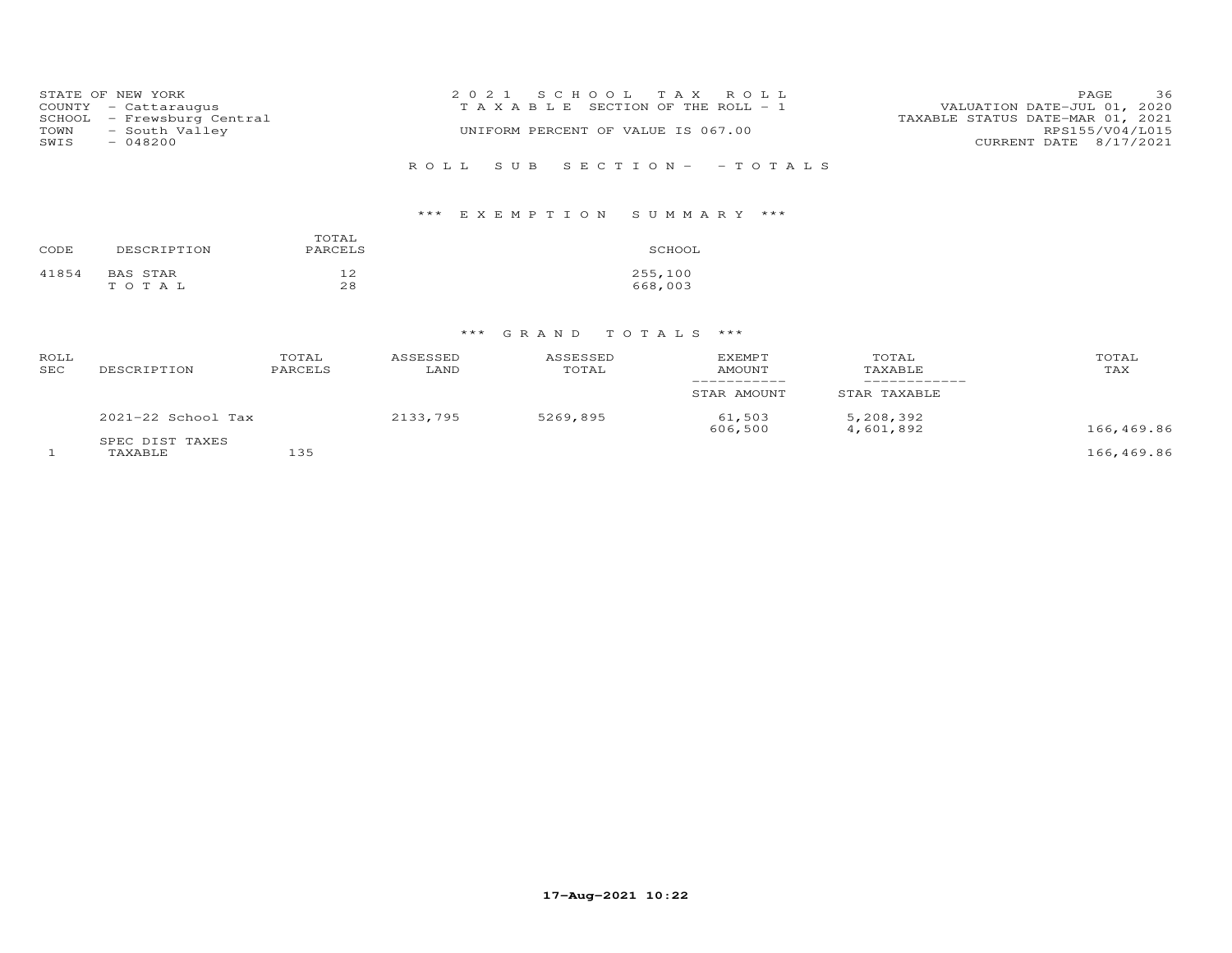| STATE OF NEW YORK<br>COUNTY - Cattaraugus<br>SCHOOL<br>- Frewsburg Central<br>TOWN<br>- South Valley<br>$-048200$<br>SWIS | 2 0 2 1                                                                   | SCHOOL<br>OWNERS NAME SEQUENCE | TAX ROLL<br>T A X A B L E SECTION OF THE ROLL - 1<br>UNIFORM PERCENT OF VALUE IS 067.00 | SUB-SECT - 1 VALUATION DATE-JUL 01, 2020<br>TAXABLE STATUS DATE-MAR 01, 2021 | 37<br>PAGE                     |
|---------------------------------------------------------------------------------------------------------------------------|---------------------------------------------------------------------------|--------------------------------|-----------------------------------------------------------------------------------------|------------------------------------------------------------------------------|--------------------------------|
| TAX MAP PARCEL NUMBER<br>CURRENT OWNERS NAME                                                                              | PROPERTY LOCATION & CLASS ASSESSMENT<br>SCHOOL DISTRICT                   | LAND                           | TAX DESCRIPTION                                                                         | TAXABLE VALUE                                                                |                                |
| CURRENT OWNERS ADDRESS                                                                                                    | PARCEL SIZE/GRID COORD                                                    | TOTAL                          | SPECIAL DISTRICTS                                                                       |                                                                              | TAX AMOUNT                     |
|                                                                                                                           |                                                                           |                                |                                                                                         |                                                                              |                                |
| $96.002 - 1 - 37.4/1$                                                                                                     | off Bone Run Rd<br>733 Gas well                                           |                                | 2021-22 School Tax                                                                      | ACCT 0768<br>417                                                             | 136<br><b>BILL</b><br>15.08    |
| EnerVest Operating LLC<br>300 Capitol St Ste 200                                                                          | Frewsburg Centr 062401<br>Annis R1                                        | $\circ$<br>417                 |                                                                                         |                                                                              |                                |
| Charleston, WV 25301                                                                                                      | Well# 31009177230000<br><b>ACRES</b><br>0.01<br>EAST-1019422 NRTH-0748760 |                                |                                                                                         |                                                                              |                                |
|                                                                                                                           | FULL MARKET VALUE                                                         | 587                            |                                                                                         |                                                                              |                                |
|                                                                                                                           |                                                                           |                                | TOTAL TAX ---                                                                           | DATE #1<br>AMT DUE                                                           | $15.08**$<br>09/30/21<br>15.08 |
|                                                                                                                           |                                                                           |                                |                                                                                         |                                                                              |                                |
|                                                                                                                           | 17723 Annis, r #1                                                         |                                |                                                                                         | ACCT 0543                                                                    | 137<br>BILL                    |
| $96.002 - 1 - 37.1$<br>EnerVest Operating, LLC                                                                            | 733 Gas well<br>Frewsburg Centr 062401                                    | $\Omega$                       | 2021-22 School Tax                                                                      | 365                                                                          | 13.20                          |
| 300 Capitol St Ste 200<br>Charleston, WV 25301                                                                            | 650<br>Mcf<br>17723<br>API                                                | 365                            |                                                                                         |                                                                              |                                |
|                                                                                                                           | Gas Well Off Bone Run Rd<br><b>ACRES</b><br>0.01                          |                                |                                                                                         |                                                                              |                                |
|                                                                                                                           | NRTH-0749560<br>FULL MARKET VALUE                                         | 545                            |                                                                                         |                                                                              |                                |
|                                                                                                                           |                                                                           |                                | TOTAL TAX ---                                                                           |                                                                              | $13.20**$                      |
|                                                                                                                           |                                                                           |                                |                                                                                         | DATE #1<br>AMT DUE                                                           | 09/30/21<br>13.20              |
|                                                                                                                           |                                                                           |                                |                                                                                         |                                                                              |                                |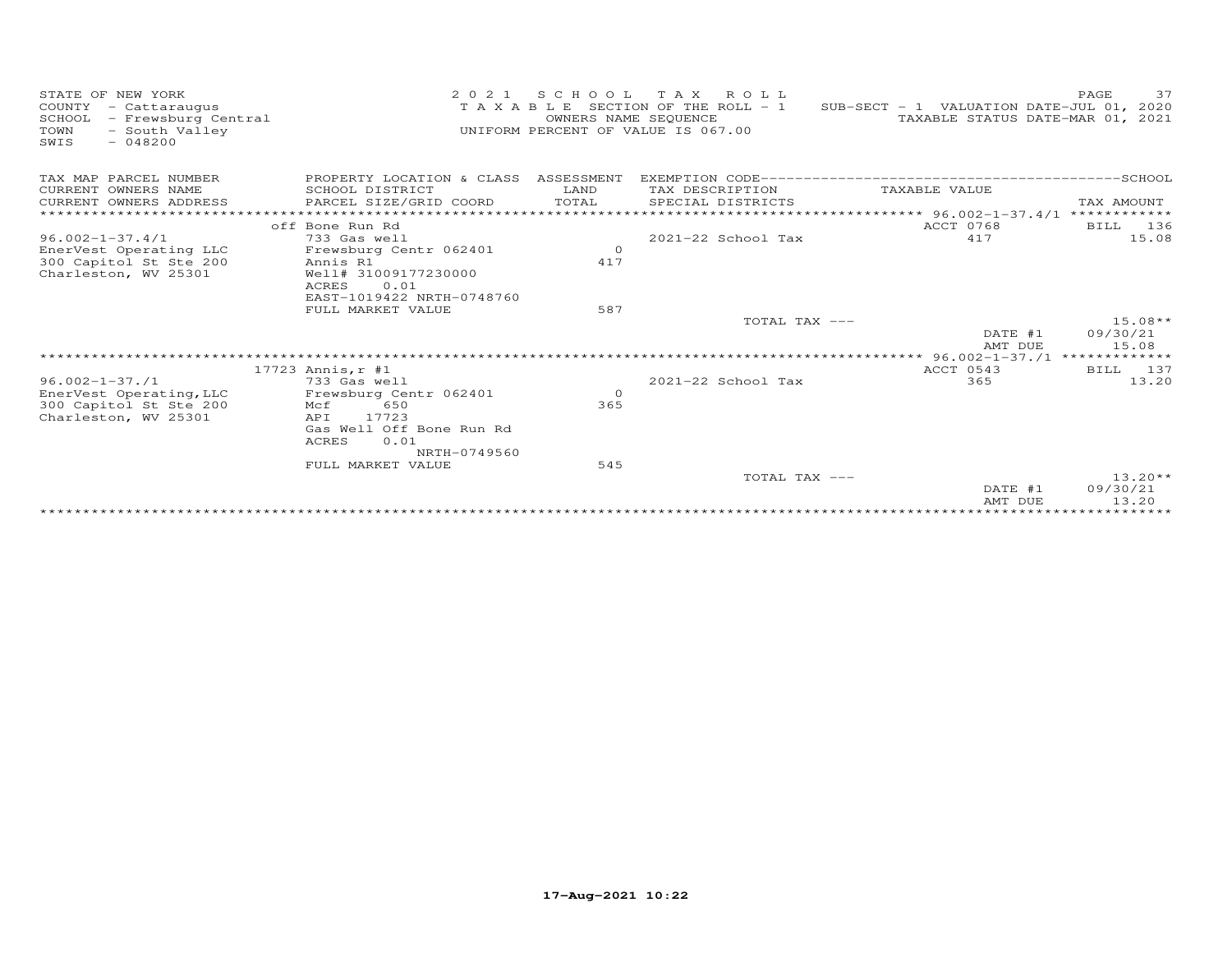| STATE OF NEW YORK<br>COUNTY - Cattaraugus            | 2021 SCHOOL TAX ROLL<br>T A X A B L E SECTION OF THE ROLL - 1 | 38<br>PAGE<br>SUB-SECT - 1 VALUATION DATE-JUL 01, 2020 |
|------------------------------------------------------|---------------------------------------------------------------|--------------------------------------------------------|
| SCHOOL - Frewsburg Central<br>TOWN<br>- South Valley | UNIFORM PERCENT OF VALUE IS 067.00                            | TAXABLE STATUS DATE-MAR 01, 2021<br>RPS155/V04/L015    |
| SWIS<br>- 048200                                     |                                                               | CURRENT DATE 8/17/2021                                 |
|                                                      | ROLL SUB SECTION-1-TOTALS                                     |                                                        |

|      |                  | $m \wedge m \wedge \tau$<br>. UTAL: | EXTENSION   | <b>EXTENSION</b> | VALOREM<br>AD | EXEMPT |       | TOTAL                    |
|------|------------------|-------------------------------------|-------------|------------------|---------------|--------|-------|--------------------------|
| CODE | DISTRICT<br>NAME | PARCELS                             | <b>TYPE</b> | VALUE            | YALUE.        | MOUNT  | VALUE | <b>TT 7 3 7</b><br>1 A A |

### NO SPECIAL DISTRICTS AT THIS LEVEL

#### \*\*\* S C H O O L D I S T R I C T S U M M A R Y \*\*\*

| CODE   | DISTRICT NAME                    | TOTAL<br>PARCELS | ASSESSED<br>LAND | ASSESSED<br>TOTAL | <b>EXEMPT</b><br>AMOUNT<br>---------- | TOTAL<br>TAXABLE |           |
|--------|----------------------------------|------------------|------------------|-------------------|---------------------------------------|------------------|-----------|
|        |                                  |                  |                  |                   | STAR AMOUNT                           | STAR TAXABLE     | TOTAL TAX |
|        | Frewsburg Central                | $\overline{2}$   |                  | 782               |                                       | 782              |           |
| 062401 |                                  |                  |                  |                   |                                       | 782              | 28.28     |
|        | $SUB - TO T AL$                  | $\overline{2}$   |                  | 782               |                                       | 782              |           |
|        | $S \cup B - T \cup T A L (CONT)$ |                  |                  |                   |                                       | 782              | 28.28     |
|        |                                  |                  |                  |                   |                                       |                  |           |
|        | TOTAL                            | $\overline{2}$   |                  | 782               |                                       | 782              |           |
|        | T O T A L (CONT)                 |                  |                  |                   |                                       | 782              | 28.28     |

# \*\*\* S Y S T E M C O D E S S U M M A R Y \*\*\*

NO SYSTEM EXEMPTIONS AT THIS LEVEL

### \*\*\* E X E M P T I O N S U M M A R Y \*\*\*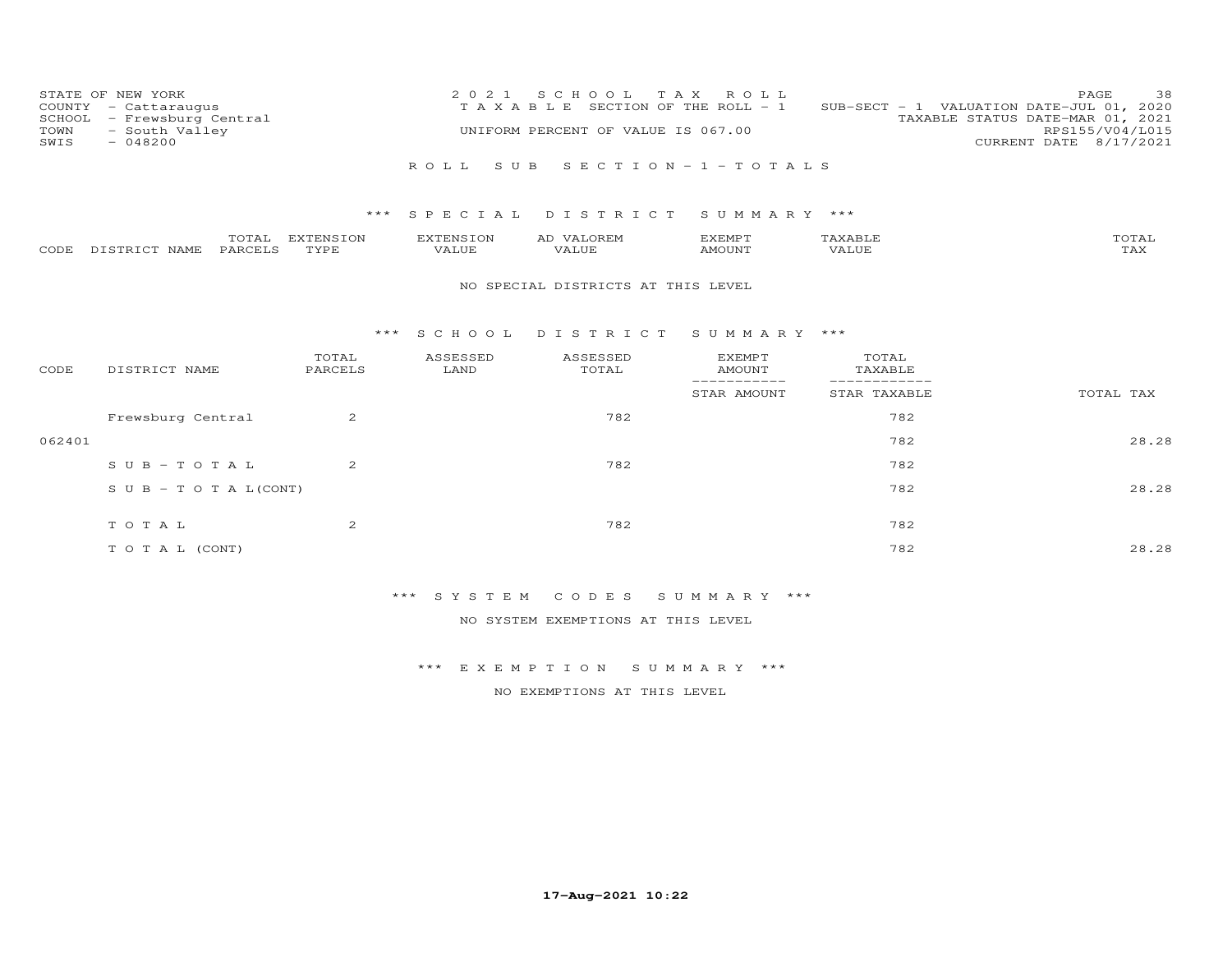| STATE OF NEW YORK          | 2021 SCHOOL TAX ROLL                  | 39<br><b>PAGE</b>                             |
|----------------------------|---------------------------------------|-----------------------------------------------|
| COUNTY - Cattaraugus       | T A X A B L E SECTION OF THE ROLL - 1 | $SUB-SECTION - 1$ VALUATION DATE-JUL 01, 2020 |
| SCHOOL - Frewsburg Central |                                       | TAXABLE STATUS DATE-MAR 01, 2021              |
| - South Valley<br>TOWN     | UNIFORM PERCENT OF VALUE IS 067.00    | RPS155/V04/L015                               |
| $-048200$<br>SWIS          |                                       | CURRENT DATE 8/17/2021                        |
|                            |                                       |                                               |

# R O L L S U B S E C T I O N - 1 - T O T A L S

### \*\*\* G R A N D T O T A L S \*\*\*

| ROLL<br>SEC | DESCRIPTION        | TOTAL<br>PARCELS | ASSESSED<br>LAND | ASSESSED<br>TOTAL | <b>EXEMPT</b><br><b>AMOUNT</b> | TOTAL<br>TAXABLE | TOTAL<br>TAX |
|-------------|--------------------|------------------|------------------|-------------------|--------------------------------|------------------|--------------|
|             |                    |                  |                  |                   | STAR AMOUNT                    | STAR TAXABLE     |              |
|             | 2021-22 School Tax |                  |                  | 782               |                                | 782              |              |
|             | SPEC DIST TAXES    |                  |                  |                   |                                | 782              | 28.28        |
|             | TAXABLE            |                  |                  |                   |                                |                  | 28.28        |

**17-Aug-2021 10:22**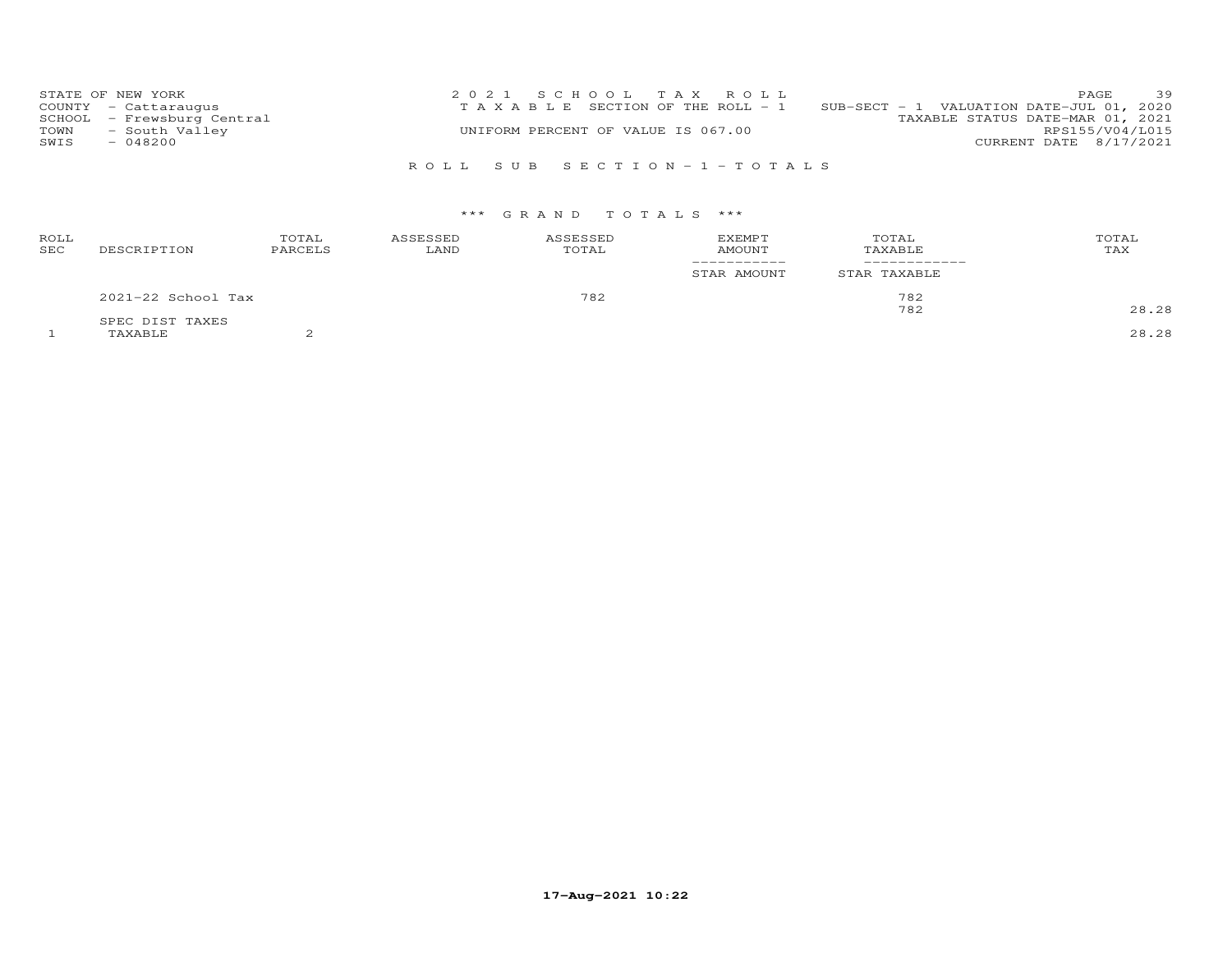|      | STATE OF NEW YORK          | 2021 SCHOOL TAX ROLL                  | 40<br>PAGE                       |
|------|----------------------------|---------------------------------------|----------------------------------|
|      | COUNTY - Cattaraugus       | T A X A B L E SECTION OF THE ROLL - 1 | VALUATION DATE-JUL 01, 2020      |
|      | SCHOOL - Frewsburg Central |                                       | TAXABLE STATUS DATE-MAR 01, 2021 |
| TOWN | - South Valley             | UNIFORM PERCENT OF VALUE IS 067.00    | RPS155/V04/L015                  |
| SWIS | $-048200$                  |                                       | CURRENT DATE 8/17/2021           |
|      |                            | ROLL SECTION TOTALS                   |                                  |

|      |                  | $- - - -$<br>. U I A L | m<br><b>PIN</b> | EXTENSION | AL | EXEMPT | $\pi$ train $\tau$ $\tau$<br>AAABLE | momm.<br>- OTAL-    |
|------|------------------|------------------------|-----------------|-----------|----|--------|-------------------------------------|---------------------|
| CODE | DISTRICT<br>NAME | PARCELS                | TVDF            | VALUE     |    | MOUNT  | .<br>'ALUL                          | $m \times r$<br>⊥冖◠ |

#### NO SPECIAL DISTRICTS AT THIS LEVEL

#### \*\*\* S C H O O L D I S T R I C T S U M M A R Y \*\*\*

| CODE   | DISTRICT NAME                    | TOTAL<br>PARCELS | ASSESSED<br>LAND | ASSESSED<br>TOTAL | EXEMPT<br>AMOUNT | TOTAL<br>TAXABLE |            |
|--------|----------------------------------|------------------|------------------|-------------------|------------------|------------------|------------|
|        |                                  |                  |                  |                   | STAR AMOUNT      | STAR TAXABLE     | TOTAL TAX  |
|        | Frewsburg Central                | 137              | 2133,795         | 5270,677          | 61,503           | 5,209,174        |            |
| 062401 |                                  |                  |                  |                   | 606,500          | 4,602,674        | 166,498.14 |
|        | $SUB - TO TAL$                   | 137              | 2133,795         | 5270,677          | 61,503           | 5,209,174        |            |
|        | $S \cup B - T \cup T A L (CONT)$ |                  |                  |                   | 606,500          | 4,602,674        | 166,498.14 |
|        | TOTAL                            | 137              | 2133,795         | 5270,677          | 61,503           | 5,209,174        |            |
|        | T O T A L (CONT)                 |                  |                  |                   | 606,500          | 4,602,674        | 166,498.14 |

### \*\*\* S Y S T E M C O D E S S U M M A R Y \*\*\*

### NO SYSTEM EXEMPTIONS AT THIS LEVEL

| DESCRIPTION | TOTAL<br>PARCELS | SCHOOL  |
|-------------|------------------|---------|
| VET WAR S   |                  | 8,520   |
| VET COM S   | 3                | 21,300  |
| VET DIS S   |                  | 21,460  |
| AG DIST     | 2                | 10,223  |
| ENH STAR    | ⇁                | 351,400 |
|             |                  |         |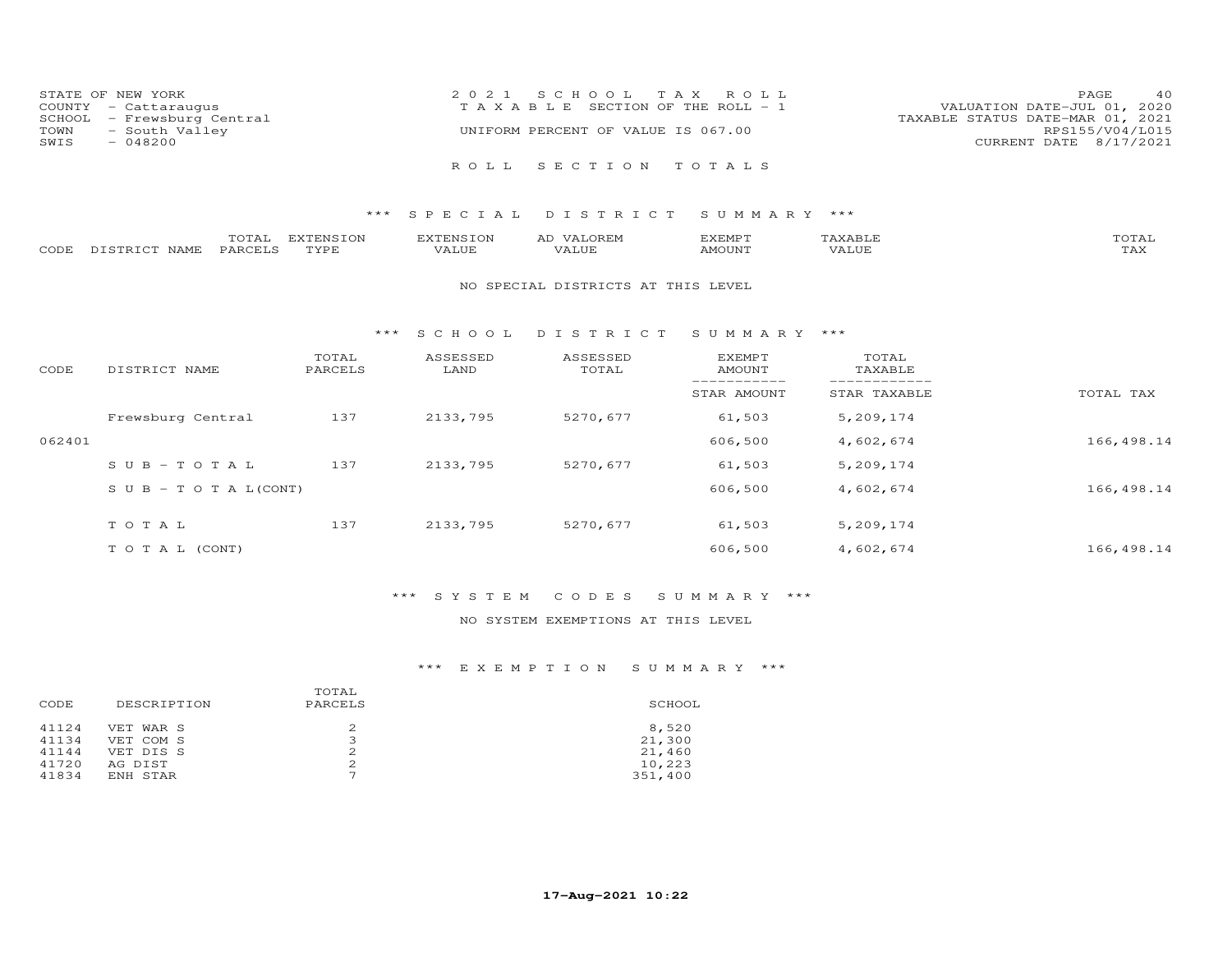|      | STATE OF NEW YORK          | 2021 SCHOOL TAX ROLL                  | PAGE                             | 41 |
|------|----------------------------|---------------------------------------|----------------------------------|----|
|      | COUNTY - Cattaraugus       | T A X A B L E SECTION OF THE ROLL - 1 | VALUATION DATE-JUL 01, 2020      |    |
|      | SCHOOL - Frewsburg Central |                                       | TAXABLE STATUS DATE-MAR 01, 2021 |    |
| TOWN | - South Valley             | UNIFORM PERCENT OF VALUE IS 067.00    | RPS155/V04/L015                  |    |
| SWIS | - 048200                   |                                       | CURRENT DATE 8/17/2021           |    |
|      |                            |                                       |                                  |    |
|      |                            | ROLL SECTION TOTALS                   |                                  |    |

# \*\*\* E X E M P T I O N S U M M A R Y \*\*\*

| CODE  | DESCRIPTION | TOTAL<br>PARCELS | SCHOOL  |
|-------|-------------|------------------|---------|
| 41854 | BAS STAR    | 12               | 255,100 |
|       | тотаь       | 28               | 668,003 |

| ROLL<br>SEC | DESCRIPTION                | TOTAL<br>PARCELS | ASSESSED<br>LAND | <b>ASSESSED</b><br>TOTAL | <b>EXEMPT</b><br>AMOUNT | TOTAL<br>TAXABLE       | TOTAL<br>TAX |
|-------------|----------------------------|------------------|------------------|--------------------------|-------------------------|------------------------|--------------|
|             |                            |                  |                  |                          | STAR AMOUNT             | STAR TAXABLE           |              |
|             | $2021-22$ School Tax       |                  | 2133,795         | 5270,677                 | 61,503<br>606,500       | 5,209,174<br>4,602,674 | 166,498.14   |
|             | SPEC DIST TAXES<br>TAXABLE | 137              |                  |                          |                         |                        | 166,498.14   |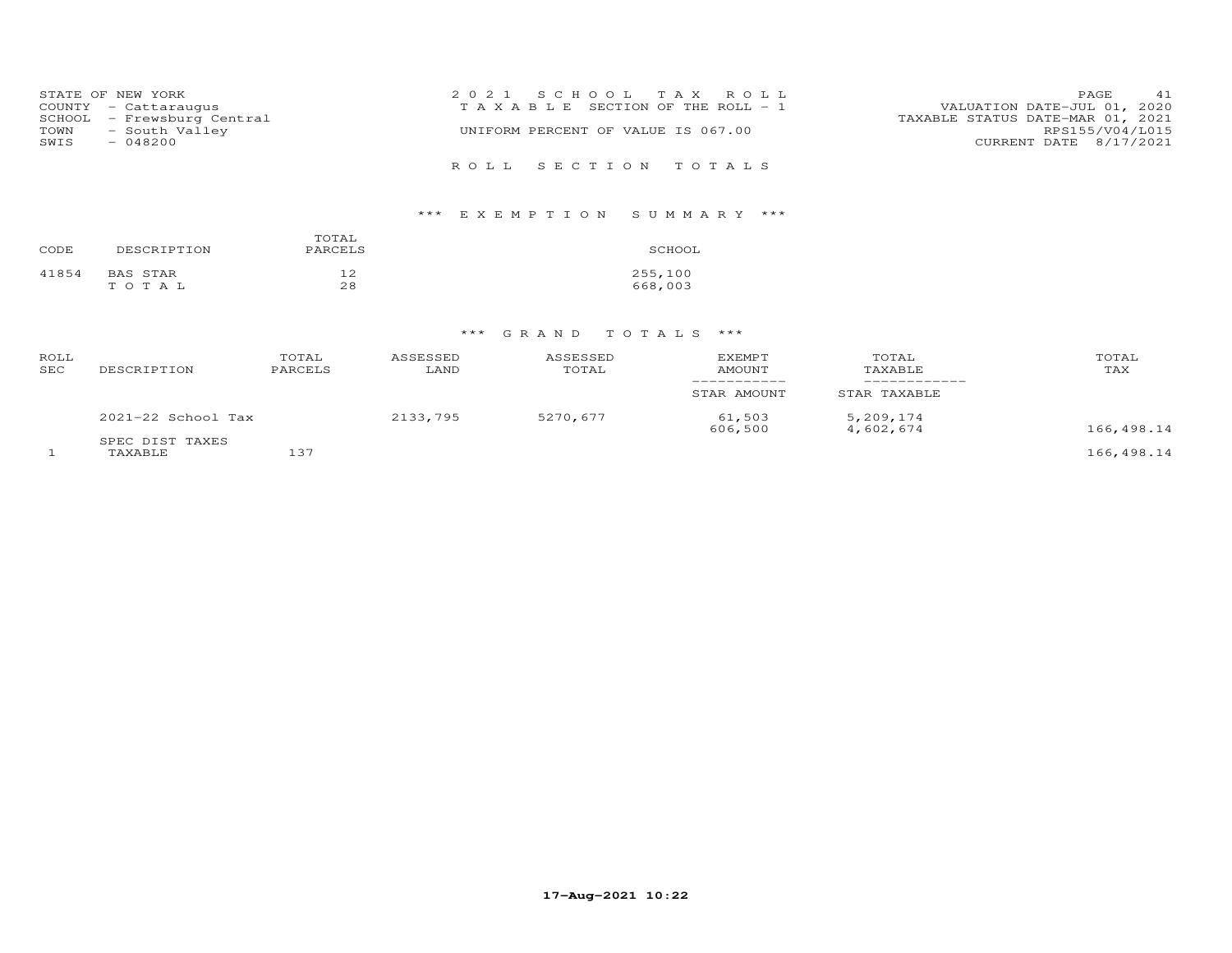| STATE OF NEW YORK<br>COUNTY - Cattaraugus<br>SCHOOL<br>- Frewsburg Central<br>TOWN<br>- South Valley<br>$-048200$<br>SWIS | 2 0 2 1                                                              | S C H O O L<br>OWNERS NAME SEQUENCE | TAX ROLL<br>SPECIAL FRANCHISE SECTION OF THE ROLL - 5<br>UNIFORM PERCENT OF VALUE IS 067.00 | VALUATION DATE-JUL 01, 2020<br>TAXABLE STATUS DATE-MAR 01, 2021 | PAGE<br>42           |
|---------------------------------------------------------------------------------------------------------------------------|----------------------------------------------------------------------|-------------------------------------|---------------------------------------------------------------------------------------------|-----------------------------------------------------------------|----------------------|
| TAX MAP PARCEL NUMBER                                                                                                     | PROPERTY LOCATION & CLASS ASSESSMENT                                 |                                     |                                                                                             |                                                                 |                      |
| CURRENT OWNERS NAME<br>CURRENT OWNERS ADDRESS<br>****************                                                         | SCHOOL DISTRICT<br>PARCEL SIZE/GRID COORD<br>*********************** | LAND<br>TOTAL<br>***************    | TAX DESCRIPTION<br>SPECIAL DISTRICTS                                                        | TAXABLE VALUE                                                   | TAX AMOUNT           |
|                                                                                                                           | Special Franchise                                                    |                                     |                                                                                             | **************** 582.000-9915-825.150/288 ***<br>ACCT 0527      | BILL<br>138          |
| 582.000-9915-825.150/288<br>Kiantone Pipeline Corp                                                                        | 868 Pipeline<br>Frewsburg Centr 062401                               | $\circ$                             | 2021-22 School Tax                                                                          | 172,719                                                         | 6,247.97             |
| Attn: United Refining Co Of Pa Town Of South Valley<br>Attn Real Estate Dept                                              | 0.2000 Frewsburg                                                     | 172,719                             |                                                                                             |                                                                 |                      |
| PO Box 599<br>Warren, PA 16365                                                                                            | <b>ACRES</b><br>0.01<br>FULL MARKET VALUE                            | 257,790                             |                                                                                             |                                                                 |                      |
|                                                                                                                           |                                                                      |                                     | TOTAL TAX ---                                                                               |                                                                 | $6, 247.97**$        |
|                                                                                                                           |                                                                      |                                     |                                                                                             | DATE #1                                                         | 09/30/21             |
|                                                                                                                           |                                                                      |                                     |                                                                                             | AMT DUE<br>***************** 582.000-9915-132.350/188 ***       | 6,247.97             |
|                                                                                                                           | Special Franchise                                                    |                                     |                                                                                             | ACCT 0529                                                       | 139<br>BTLL          |
| 582.000-9915-132.350/188                                                                                                  | 861 Elec & gas                                                       |                                     | 2021-22 School Tax                                                                          | 49,530                                                          | 1,791.71             |
| National Grid                                                                                                             | Frewsburg Centr 062401                                               | $\circ$                             |                                                                                             |                                                                 |                      |
| 300 Erie Blvd West                                                                                                        | Town Of South Valley                                                 | 49,530                              |                                                                                             |                                                                 |                      |
| Syracuse, NY 13202                                                                                                        | 0.1400 Frewsburg<br>ACRES<br>0.01                                    |                                     |                                                                                             |                                                                 |                      |
|                                                                                                                           | FULL MARKET VALUE                                                    | 73,925                              |                                                                                             |                                                                 |                      |
|                                                                                                                           |                                                                      |                                     | TOTAL TAX ---                                                                               |                                                                 | $1,791.71**$         |
|                                                                                                                           |                                                                      |                                     |                                                                                             | DATE #1                                                         | 09/30/21             |
|                                                                                                                           |                                                                      |                                     |                                                                                             | AMT DUE                                                         | 1,791.71             |
|                                                                                                                           | Special Franchise                                                    |                                     |                                                                                             | ** 582.000-9915-629./188 ******<br>ACCT 0528                    | BILL 140             |
| 582.000-9915-629./188                                                                                                     | 866 Telephone                                                        |                                     | 2021-22 School Tax                                                                          | 83,216                                                          | 3,010.27             |
| Windstream New York Inc.                                                                                                  | Frewsburg Centr 062401                                               | $\Omega$                            |                                                                                             |                                                                 |                      |
| c/o Duff & Phelps                                                                                                         | Town Of South Valley                                                 | 83,216                              |                                                                                             |                                                                 |                      |
| PO Box 2629                                                                                                               | 0.1400 Frewsburg                                                     |                                     |                                                                                             |                                                                 |                      |
| Addison, TX 75001                                                                                                         | <b>ACRES</b><br>0.01                                                 |                                     |                                                                                             |                                                                 |                      |
|                                                                                                                           | FULL MARKET VALUE                                                    | 124,203                             | TOTAL TAX ---                                                                               |                                                                 | $3,010.27**$         |
|                                                                                                                           |                                                                      |                                     |                                                                                             | DATE #1<br>AMT DUE                                              | 09/30/21<br>3,010.27 |
|                                                                                                                           |                                                                      |                                     |                                                                                             | *******************************                                 |                      |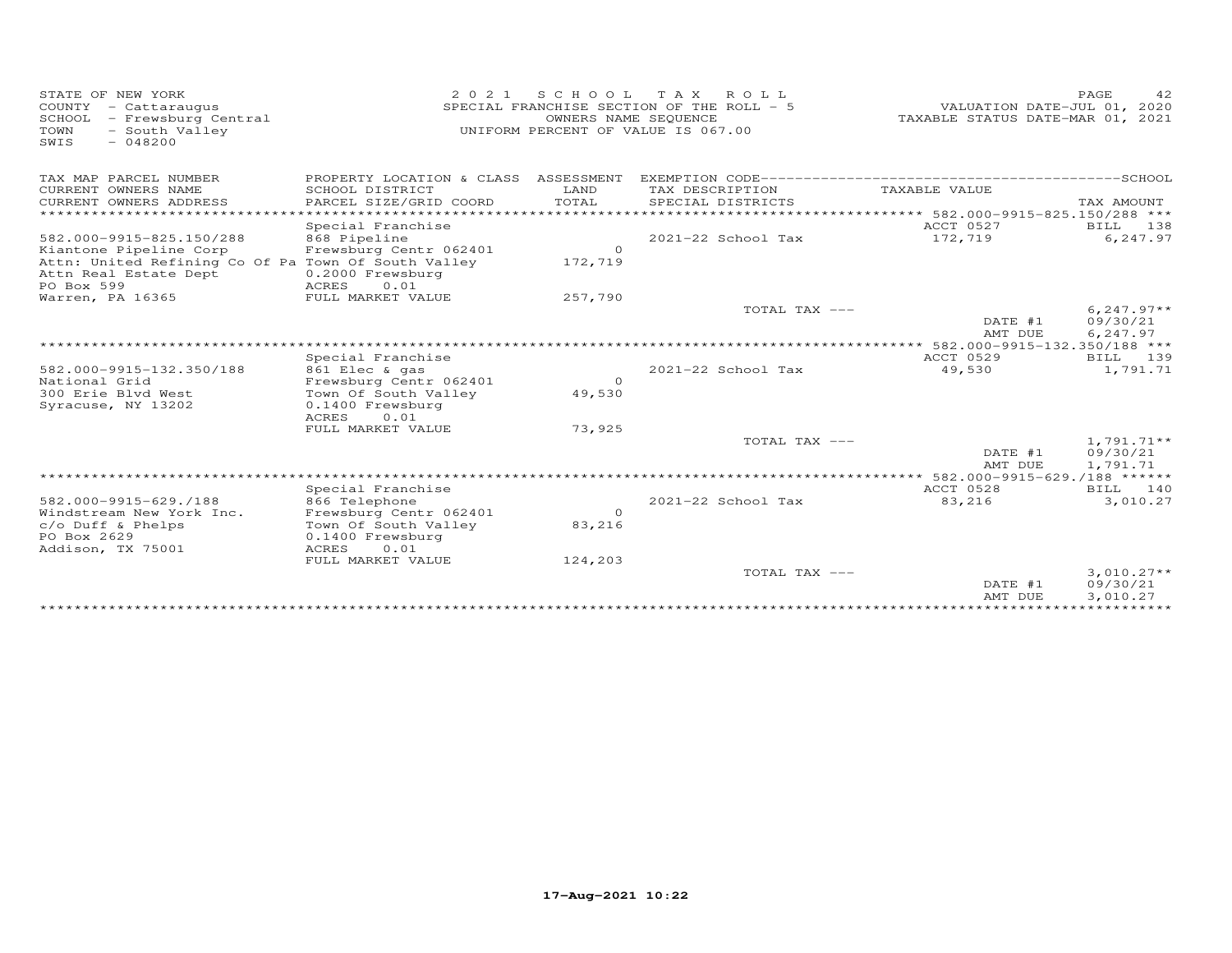| COUNTY<br>SCHOOL<br>TOWN<br>SWIS | STATE OF NEW YORK<br>- Cattaraugus<br>- Frewsburg Central<br>- South Valley<br>$-048200$ |                   | 2021               | S C H O O L<br>SPECIAL FRANCHISE SECTION OF THE ROLL - 5 | T A X<br>ROLL                   |                  | PAGE<br>43<br>VALUATION DATE-JUL 01, 2020<br>TAXABLE STATUS DATE-MAR 01, 2021<br>RPS155/V04/L015<br>CURRENT DATE 8/17/2021 |
|----------------------------------|------------------------------------------------------------------------------------------|-------------------|--------------------|----------------------------------------------------------|---------------------------------|------------------|----------------------------------------------------------------------------------------------------------------------------|
|                                  |                                                                                          |                   | ROLL.<br>S U B     |                                                          | $S E C T I O N - - T O T A L S$ |                  |                                                                                                                            |
|                                  |                                                                                          | $***$             |                    | SPECIAL DISTRICT                                         | SUMMARY ***                     |                  |                                                                                                                            |
| CODE                             | TOTAL<br>PARCELS<br>DISTRICT NAME                                                        | EXTENSION<br>TYPE | EXTENSION<br>VALUE | AD VALOREM<br>VALUE                                      | <b>EXEMPT</b><br><b>AMOUNT</b>  | TAXABLE<br>VALUE | TOTAL<br>TAX                                                                                                               |
|                                  |                                                                                          |                   |                    | NO SPECIAL DISTRICTS AT THIS LEVEL                       |                                 |                  |                                                                                                                            |
|                                  |                                                                                          | $***$             | S C H O O L        |                                                          | DISTRICT SUMMARY ***            |                  |                                                                                                                            |
| CODE                             | DISTRICT NAME                                                                            | TOTAL<br>PARCELS  | ASSESSED<br>LAND   | ASSESSED<br>TOTAL                                        | EXEMPT<br><b>AMOUNT</b>         | TOTAL<br>TAXABLE |                                                                                                                            |
|                                  |                                                                                          |                   |                    |                                                          | STAR AMOUNT                     | STAR TAXABLE     | TOTAL TAX                                                                                                                  |
|                                  | Frewsburg Central                                                                        | 3                 |                    | 305,465                                                  |                                 | 305,465          |                                                                                                                            |
| 062401                           |                                                                                          |                   |                    |                                                          |                                 | 305,465          | 11,049.95                                                                                                                  |
|                                  | $S \cup B - T \cup T A L$                                                                | 3                 |                    | 305,465                                                  |                                 | 305,465          |                                                                                                                            |
|                                  | $S \cup B - T \cup T A L (CONT)$                                                         |                   |                    |                                                          |                                 | 305,465          | 11,049.95                                                                                                                  |
|                                  | TOTAL                                                                                    | 3                 |                    | 305,465                                                  |                                 | 305,465          |                                                                                                                            |
|                                  | T O T A L (CONT)                                                                         |                   |                    |                                                          |                                 | 305,465          | 11,049.95                                                                                                                  |

# \*\*\* S Y S T E M C O D E S S U M M A R Y \*\*\*

NO SYSTEM EXEMPTIONS AT THIS LEVEL

\*\*\* E X E M P T I O N S U M M A R Y \*\*\*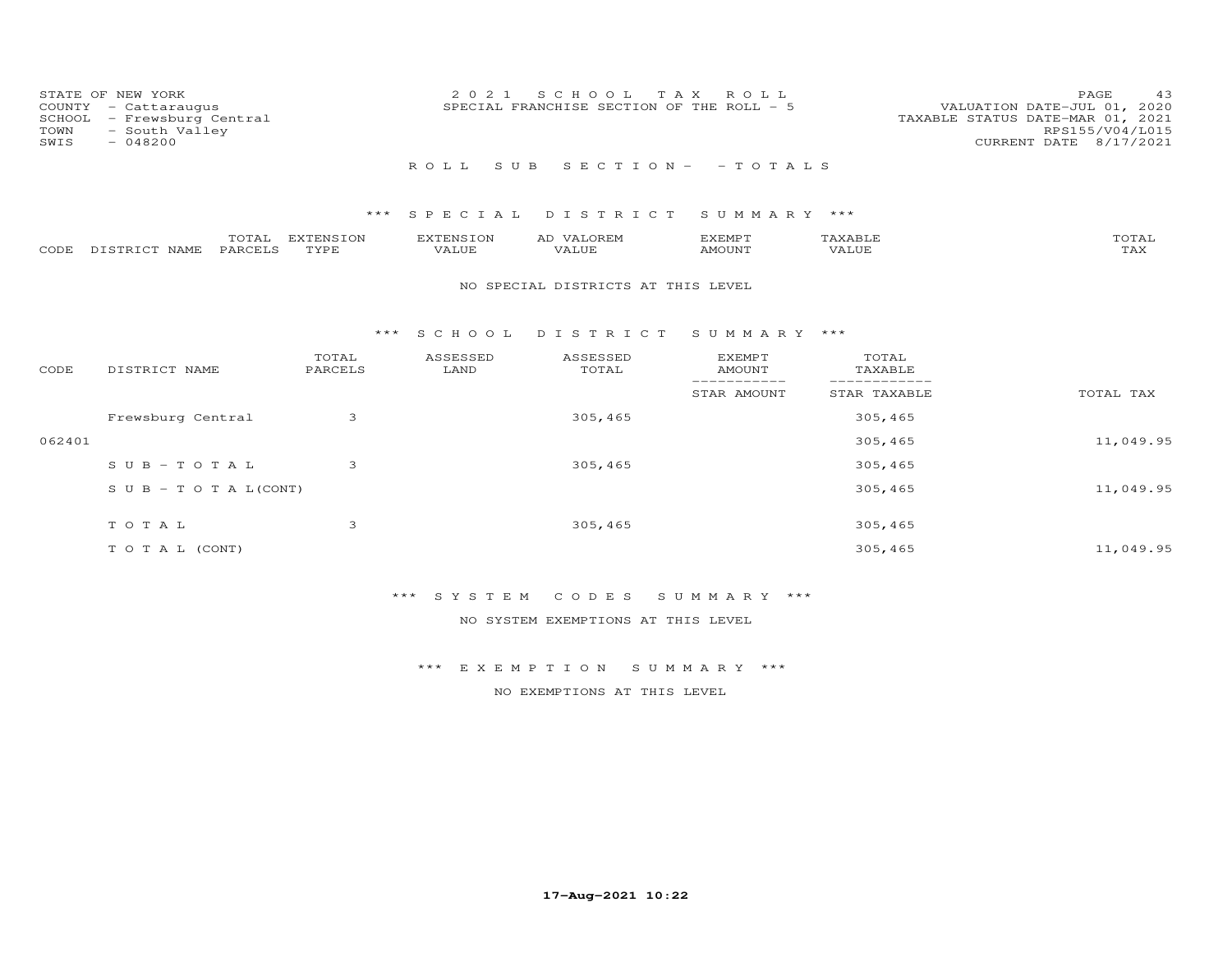| TOWN | STATE OF NEW YORK<br>COUNTY - Cattaraugus<br>SCHOOL - Frewsburg Central<br>- South Valley | 2021 SCHOOL TAX ROLL<br>SPECIAL FRANCHISE SECTION OF THE ROLL - 5 | 44<br><b>PAGE</b><br>VALUATION DATE-JUL 01, 2020<br>TAXABLE STATUS DATE-MAR 01, 2021<br>RPS155/V04/L015 |
|------|-------------------------------------------------------------------------------------------|-------------------------------------------------------------------|---------------------------------------------------------------------------------------------------------|
| SWIS | $-048200$                                                                                 | ROLL SUB SECTION- - TOTALS                                        | CURRENT DATE 8/17/2021                                                                                  |

| ROLL<br>SEC | DESCRIPTION        | TOTAL<br>PARCELS | ASSESSED<br>LAND | ASSESSED<br>TOTAL | <b>EXEMPT</b><br>AMOUNT<br>__________<br>STAR AMOUNT | TOTAL<br>TAXABLE<br>STAR TAXABLE | TOTAL<br>TAX |
|-------------|--------------------|------------------|------------------|-------------------|------------------------------------------------------|----------------------------------|--------------|
|             | 2021-22 School Tax |                  |                  | 305,465           |                                                      | 305,465<br>305,465               | 11,049.95    |
|             | SPEC DIST TAXES    |                  |                  |                   |                                                      |                                  |              |

5 SPECIAL FRANCHISE 3 11,049.95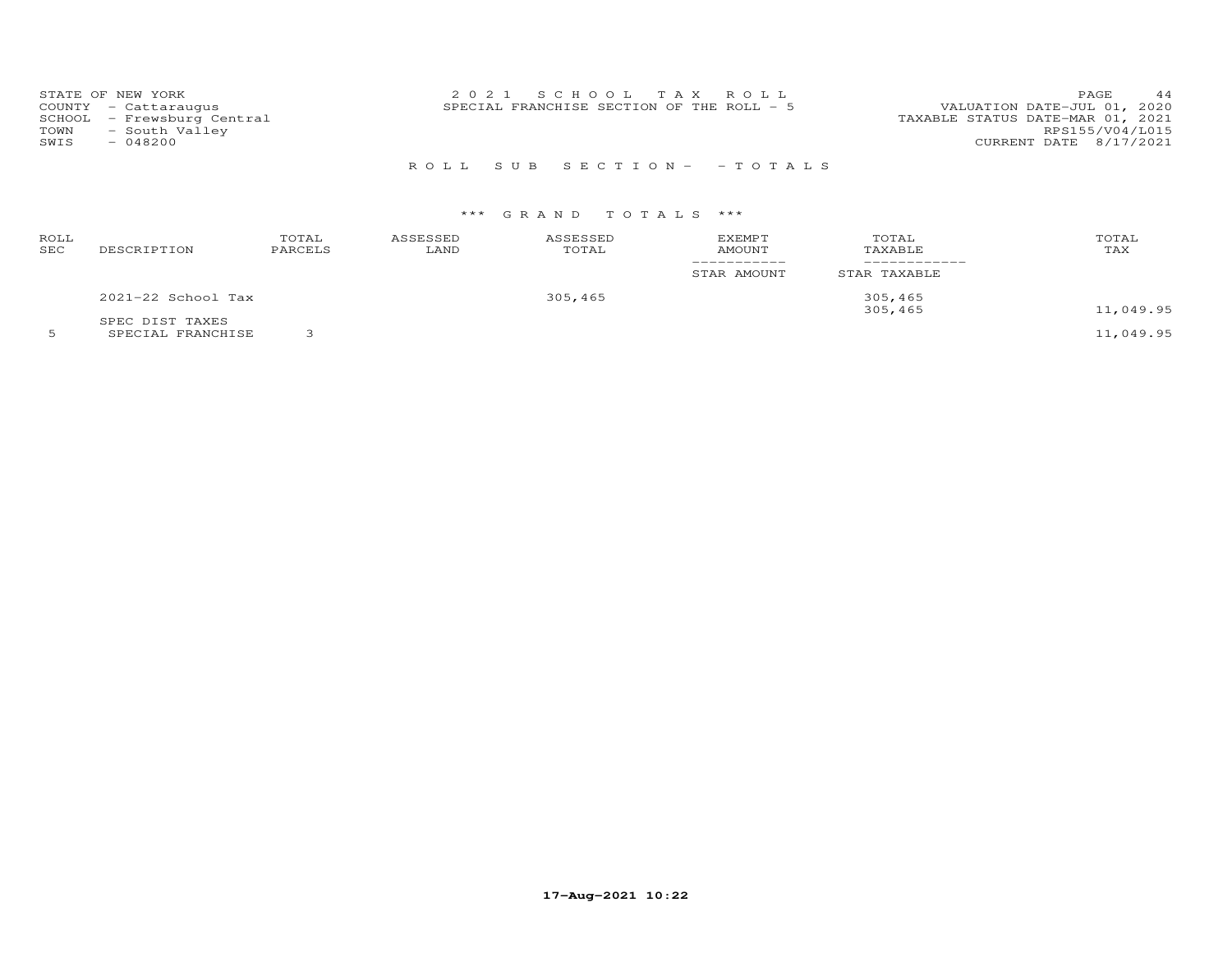| COUNTY<br>SCHOOL<br>TOWN<br>SWIS | STATE OF NEW YORK<br>- Cattaraugus<br>- Frewsburg Central<br>- South Valley<br>$-048200$ |                   | 2 0 2 1            | T A X<br>S C H O O L<br>SPECIAL FRANCHISE SECTION OF THE ROLL - 5 | ROLL                           |                              | 45<br>PAGE<br>VALUATION DATE-JUL 01, 2020<br>TAXABLE STATUS DATE-MAR 01, 2021<br>RPS155/V04/L015<br>CURRENT DATE 8/17/2021 |
|----------------------------------|------------------------------------------------------------------------------------------|-------------------|--------------------|-------------------------------------------------------------------|--------------------------------|------------------------------|----------------------------------------------------------------------------------------------------------------------------|
|                                  |                                                                                          |                   | ROLL.              | SECTION TOTALS                                                    |                                |                              |                                                                                                                            |
|                                  |                                                                                          | $***$             |                    | SPECIAL DISTRICT                                                  | SUMMARY ***                    |                              |                                                                                                                            |
| CODE                             | TOTAL<br>PARCELS<br>DISTRICT NAME                                                        | EXTENSION<br>TYPE | EXTENSION<br>VALUE | AD VALOREM<br>VALUE                                               | <b>EXEMPT</b><br><b>AMOUNT</b> | TAXABLE<br>VALUE             | TOTAL<br>TAX                                                                                                               |
|                                  |                                                                                          |                   |                    | NO SPECIAL DISTRICTS AT THIS LEVEL                                |                                |                              |                                                                                                                            |
|                                  |                                                                                          | * * *             | S C H O O L        | DISTRICT                                                          | SUMMARY ***                    |                              |                                                                                                                            |
| CODE                             | DISTRICT NAME                                                                            | TOTAL<br>PARCELS  | ASSESSED<br>LAND   | ASSESSED<br>TOTAL                                                 | <b>EXEMPT</b><br><b>AMOUNT</b> | TOTAL<br>TAXABLE             |                                                                                                                            |
|                                  |                                                                                          |                   |                    |                                                                   | -----------<br>STAR AMOUNT     | ------------<br>STAR TAXABLE | TOTAL TAX                                                                                                                  |
|                                  | Frewsburg Central                                                                        | 3                 |                    | 305,465                                                           |                                | 305,465                      |                                                                                                                            |
| 062401                           |                                                                                          |                   |                    |                                                                   |                                | 305,465                      | 11,049.95                                                                                                                  |
|                                  | $S \cup B - T \cup T A L$                                                                | 3                 |                    | 305,465                                                           |                                | 305,465                      |                                                                                                                            |
|                                  | $S \cup B - T \cup T A L (CONT)$                                                         |                   |                    |                                                                   |                                | 305,465                      | 11,049.95                                                                                                                  |
|                                  | TOTAL                                                                                    | 3                 |                    | 305,465                                                           |                                | 305,465                      |                                                                                                                            |

T O T A L (CONT) 305,465 11,049.95

\*\*\* S Y S T E M C O D E S S U M M A R Y \*\*\*

NO SYSTEM EXEMPTIONS AT THIS LEVEL

\*\*\* E X E M P T I O N S U M M A R Y \*\*\*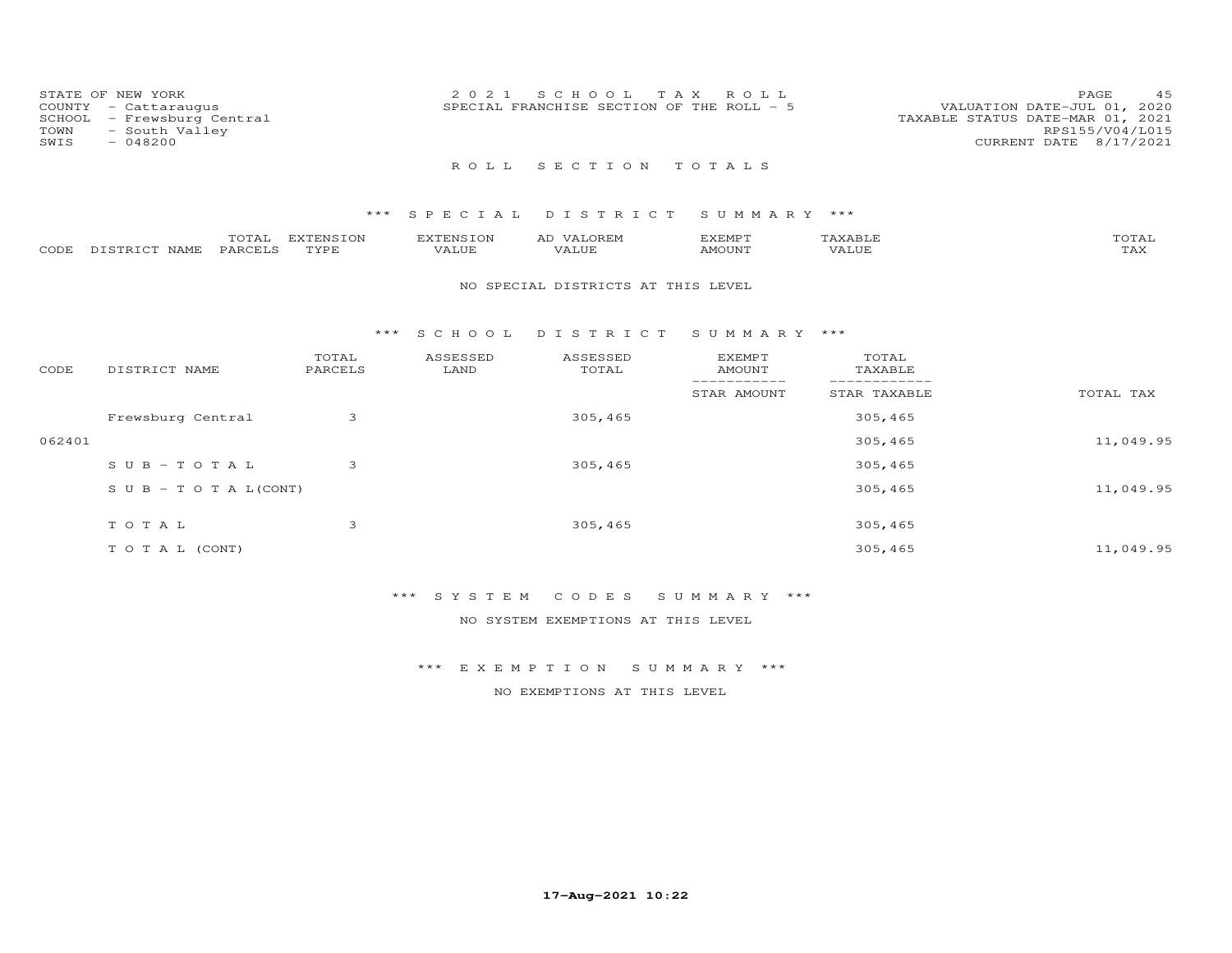| STATE OF NEW YORK<br>COUNTY - Cattaraugus<br>SCHOOL - Frewsburg Central<br>- South Valley<br>TOWN<br>$-048200$<br>SWIS | 2021 SCHOOL TAX ROLL<br>SPECIAL FRANCHISE SECTION OF THE ROLL - 5 | 46<br>PAGE<br>VALUATION DATE-JUL 01, 2020<br>TAXABLE STATUS DATE-MAR 01, 2021<br>RPS155/V04/L015<br>CURRENT DATE 8/17/2021 |
|------------------------------------------------------------------------------------------------------------------------|-------------------------------------------------------------------|----------------------------------------------------------------------------------------------------------------------------|
|                                                                                                                        | ROLL SECTION TOTALS                                               |                                                                                                                            |

| ROLL<br>SEC | DESCRIPTION            | TOTAL<br>PARCELS | ASSESSED<br>LAND | ASSESSED<br>TOTAL | <b>EXEMPT</b><br>AMOUNT | TOTAL<br>TAXABLE | TOTAL<br>TAX |
|-------------|------------------------|------------------|------------------|-------------------|-------------------------|------------------|--------------|
|             |                        |                  |                  |                   | STAR AMOUNT             | STAR TAXABLE     |              |
|             | $2021 - 22$ School Tax |                  |                  | 305,465           |                         | 305,465          |              |
|             | SPEC DIST TAXES        |                  |                  |                   |                         | 305,465          | 11,049.95    |
|             | ------------------     | $\sim$           |                  |                   |                         |                  | .            |

5 SPECIAL FRANCHISE 3 11,049.95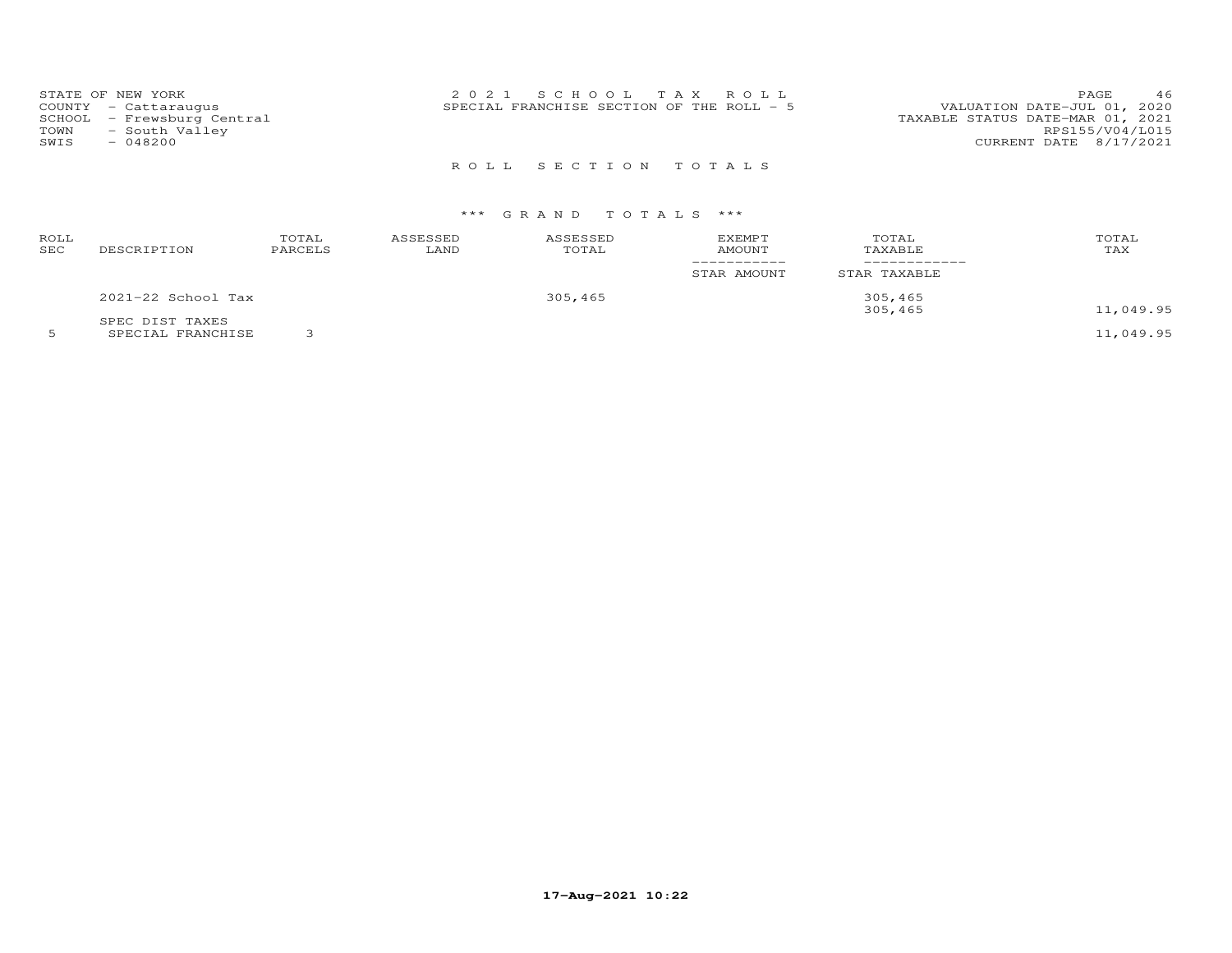| STATE OF NEW YORK<br>COUNTY - Cattaraugus<br>SCHOOL - Frewsburg Central<br>- South Valley<br>TOWN<br>$-048200$<br>SWIS                                      |                                                                                                                 |                    | 2021 SCHOOL TAX ROLL<br>UTILITY & R.R. SECTION OF THE ROLL - 6<br>OWNERS NAME SEQUENCE<br>UNIFORM PERCENT OF VALUE IS 067.00 | VALUATION DATE-JUL 01, 2020<br>TAXABLE STATUS DATE-MAR 01, 2021 | PAGE<br>47                           |
|-------------------------------------------------------------------------------------------------------------------------------------------------------------|-----------------------------------------------------------------------------------------------------------------|--------------------|------------------------------------------------------------------------------------------------------------------------------|-----------------------------------------------------------------|--------------------------------------|
| TAX MAP PARCEL NUMBER<br>CURRENT OWNERS NAME<br>CURRENT OWNERS ADDRESS                                                                                      | SCHOOL DISTRICT<br>PARCEL SIZE/GRID COORD                                                                       | LAND<br>TOTAL      | TAX DESCRIPTION<br>SPECIAL DISTRICTS                                                                                         | TAXABLE VALUE                                                   | TAX AMOUNT                           |
| ************************                                                                                                                                    |                                                                                                                 |                    |                                                                                                                              |                                                                 |                                      |
| 682.000-9915-825.150/288<br>Kiantone Pipeline Corp<br>Attn: United Refining Co Of Pa Loc #888888<br>Attn Real Estate Dept<br>PO Box 599<br>Warren, PA 16365 | Outside Plant<br>883 Gas Trans Impr<br>Frewsburg Centr 062401<br>0.2000 Frewsburg<br>Gas Trans<br>ACRES<br>0.01 | $\Omega$<br>62,667 | 2021-22 School Tax                                                                                                           | ACCT 0530<br>62,667                                             | BILL 141<br>2,266.93                 |
|                                                                                                                                                             | FULL MARKET VALUE                                                                                               | 88,263             | TOTAL TAX ---                                                                                                                |                                                                 | $2,266.93**$                         |
|                                                                                                                                                             |                                                                                                                 |                    |                                                                                                                              | DATE #1<br>AMT DUE                                              | 09/30/21<br>2,266.93                 |
|                                                                                                                                                             |                                                                                                                 |                    |                                                                                                                              |                                                                 |                                      |
| 682.000-9915-132.350/188<br>National Grid Power Corp.<br>300 Erie Blvd West<br>Syracuse, NY 13202                                                           | Outside Plant<br>884 Elec Dist Out<br>Frewsburg Centr 062401<br>Loc #888888<br>0.0674 Frewsburg<br>Elec Dist    | $\circ$<br>65,617  | 2021-22 School Tax                                                                                                           | ACCT 0534<br>65,617                                             | BILL 142<br>2,373.64                 |
|                                                                                                                                                             | ACRES<br>0.01<br>FULL MARKET VALUE                                                                              |                    |                                                                                                                              |                                                                 |                                      |
|                                                                                                                                                             |                                                                                                                 | 92,418             | TOTAL TAX ---                                                                                                                | DATE #1<br>AMT DUE                                              | $2,373.64**$<br>09/30/21<br>2,373.64 |
|                                                                                                                                                             | Outside Plant                                                                                                   |                    | ****************************                                                                                                 | ** 682.000-9913-131.600/188 ***<br>ACCT 0449                    | BILL 143                             |
| 682.000-9913-131.600/188<br>Nys Electric & Gas Corp<br>Avangrid Mgmt. Co. - Local Tax Loc #888888<br>One City Center, 5th Floor<br>Portland, ME 04101       | 884 Elec Dist Out<br>Frewsburg Centr 062401<br>1.0000 Randolph<br>Elec Dist                                     | $\Omega$<br>1,200  | 2021-22 School Tax                                                                                                           | 1,200                                                           | 43.41                                |
|                                                                                                                                                             | <b>ACRES</b><br>0.01                                                                                            |                    |                                                                                                                              |                                                                 |                                      |
|                                                                                                                                                             | FULL MARKET VALUE                                                                                               | 1,690              | TOTAL TAX ---                                                                                                                | DATE #1                                                         | $43.41**$<br>09/30/21                |
|                                                                                                                                                             |                                                                                                                 |                    |                                                                                                                              | AMT DUE                                                         | 43.41                                |
|                                                                                                                                                             | Outside Plant                                                                                                   |                    |                                                                                                                              | ACCT 0532                                                       | BILL 144                             |
| 682.000-9915-629./188<br>Windstream New York Inc.<br>c/o Duff & Phelps<br>PO Box 2629<br>Addison, TX 75001                                                  | 836 Telecom. eq.<br>Frewsburg Centr 062401<br>Loc #888888<br>0.1292 Frewsburg<br>Poles, Wire, Cable, Etc        | $\circ$<br>2,637   | 2021-22 School Tax                                                                                                           | 2,637                                                           | 95.39                                |
|                                                                                                                                                             | 0.01<br>ACRES                                                                                                   |                    |                                                                                                                              |                                                                 |                                      |
|                                                                                                                                                             | FULL MARKET VALUE                                                                                               | 3,714              | TOTAL TAX ---                                                                                                                |                                                                 | $95.39**$                            |
|                                                                                                                                                             |                                                                                                                 |                    |                                                                                                                              | DATE #1<br>AMT DUE                                              | 09/30/21<br>95.39<br>******          |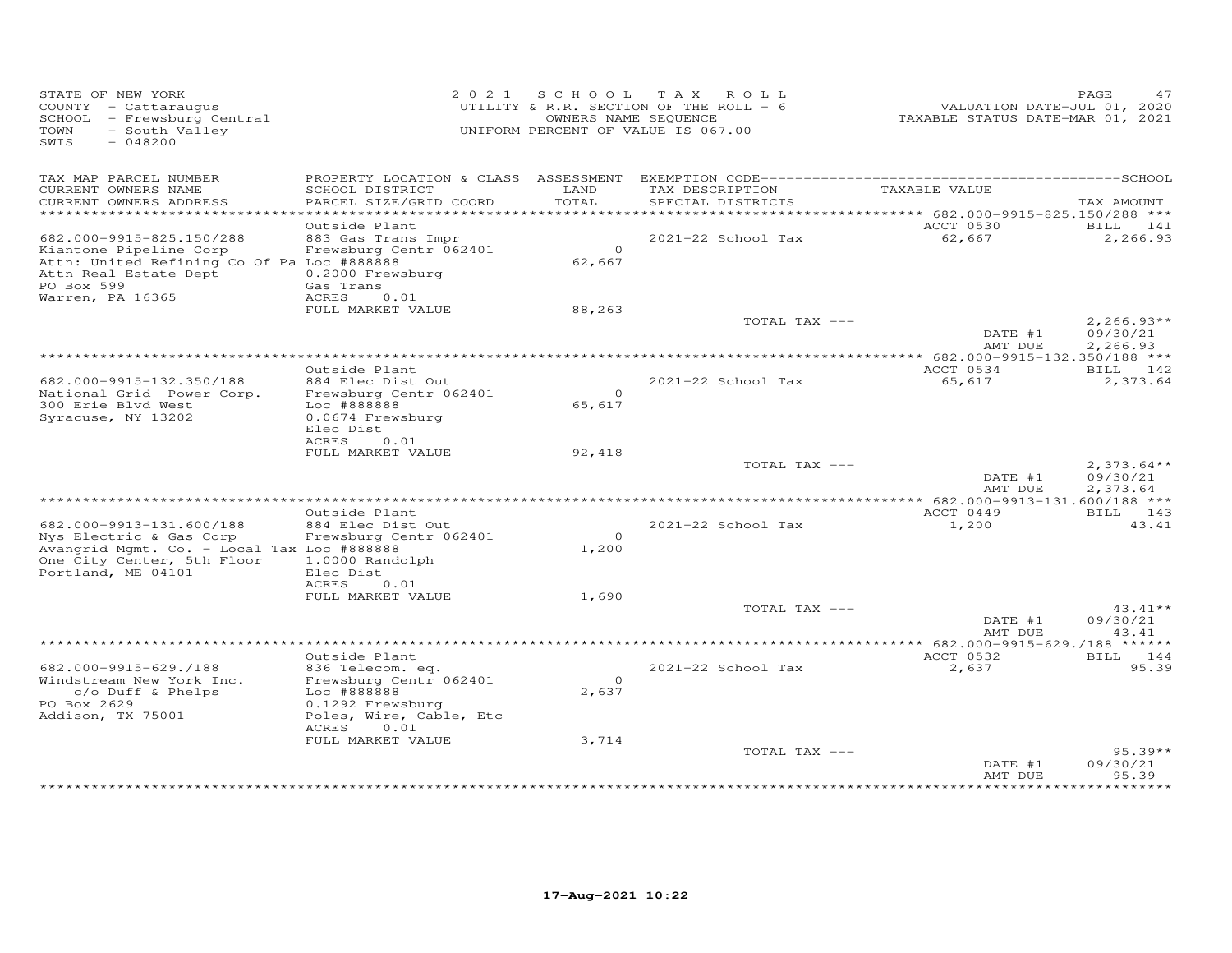| STATE OF NEW YORK<br>COUNTY - Cattaraugus<br>SCHOOL - Frewsburg Central<br>- South Valley<br>TOWN<br>SWIS<br>- 048200 | 2021 SCHOOL TAX ROLL<br>UTILITY & R.R. SECTION OF THE ROLL - 6 | 48<br>PAGE.<br>VALUATION DATE-JUL 01, 2020<br>TAXABLE STATUS DATE-MAR 01, 2021<br>RPS155/V04/L015<br>CURRENT DATE 8/17/2021 |
|-----------------------------------------------------------------------------------------------------------------------|----------------------------------------------------------------|-----------------------------------------------------------------------------------------------------------------------------|
|                                                                                                                       | ROLL SUB SECTION- - TOTALS                                     |                                                                                                                             |

|      |                  | $- - -$<br>UTAL | ENSION:<br>$\overline{1}$ | $\blacksquare$ | A1.                              | <b>YEMP1</b> |               | $T0$ $T1$ $T2$<br>UIAL |
|------|------------------|-----------------|---------------------------|----------------|----------------------------------|--------------|---------------|------------------------|
| CODE | רפד¤דרי<br>NAME. | PARCELS         | <b>TVDE</b>               | ALUE           | $\overline{\phantom{a}}$<br>ALUE | <b>MOUNT</b> | <i>J</i> ALUE | $m \times r$<br>L A A  |

### NO SPECIAL DISTRICTS AT THIS LEVEL

#### \*\*\* S C H O O L D I S T R I C T S U M M A R Y \*\*\*

| CODE   | DISTRICT NAME                    | TOTAL<br>PARCELS | ASSESSED<br>LAND | ASSESSED<br>TOTAL | <b>EXEMPT</b><br>AMOUNT | TOTAL<br>TAXABLE |           |
|--------|----------------------------------|------------------|------------------|-------------------|-------------------------|------------------|-----------|
|        |                                  |                  |                  |                   | STAR AMOUNT             | STAR TAXABLE     | TOTAL TAX |
|        | Frewsburg Central                | 4                |                  | 132,121           |                         | 132,121          |           |
| 062401 |                                  |                  |                  |                   |                         | 132,121          | 4,779.37  |
|        | $SUB - TO TAL$                   | $\overline{4}$   |                  | 132, 121          |                         | 132,121          |           |
|        | $S \cup B - T \cup T A L (CONT)$ |                  |                  |                   |                         | 132,121          | 4,779.37  |
|        | TOTAL                            |                  |                  | 132, 121          |                         | 132,121          |           |
|        |                                  | 4                |                  |                   |                         |                  |           |
|        | T O T A L (CONT)                 |                  |                  |                   |                         | 132,121          | 4,779.37  |

# \*\*\* S Y S T E M C O D E S S U M M A R Y \*\*\*

NO SYSTEM EXEMPTIONS AT THIS LEVEL

### \*\*\* E X E M P T I O N S U M M A R Y \*\*\*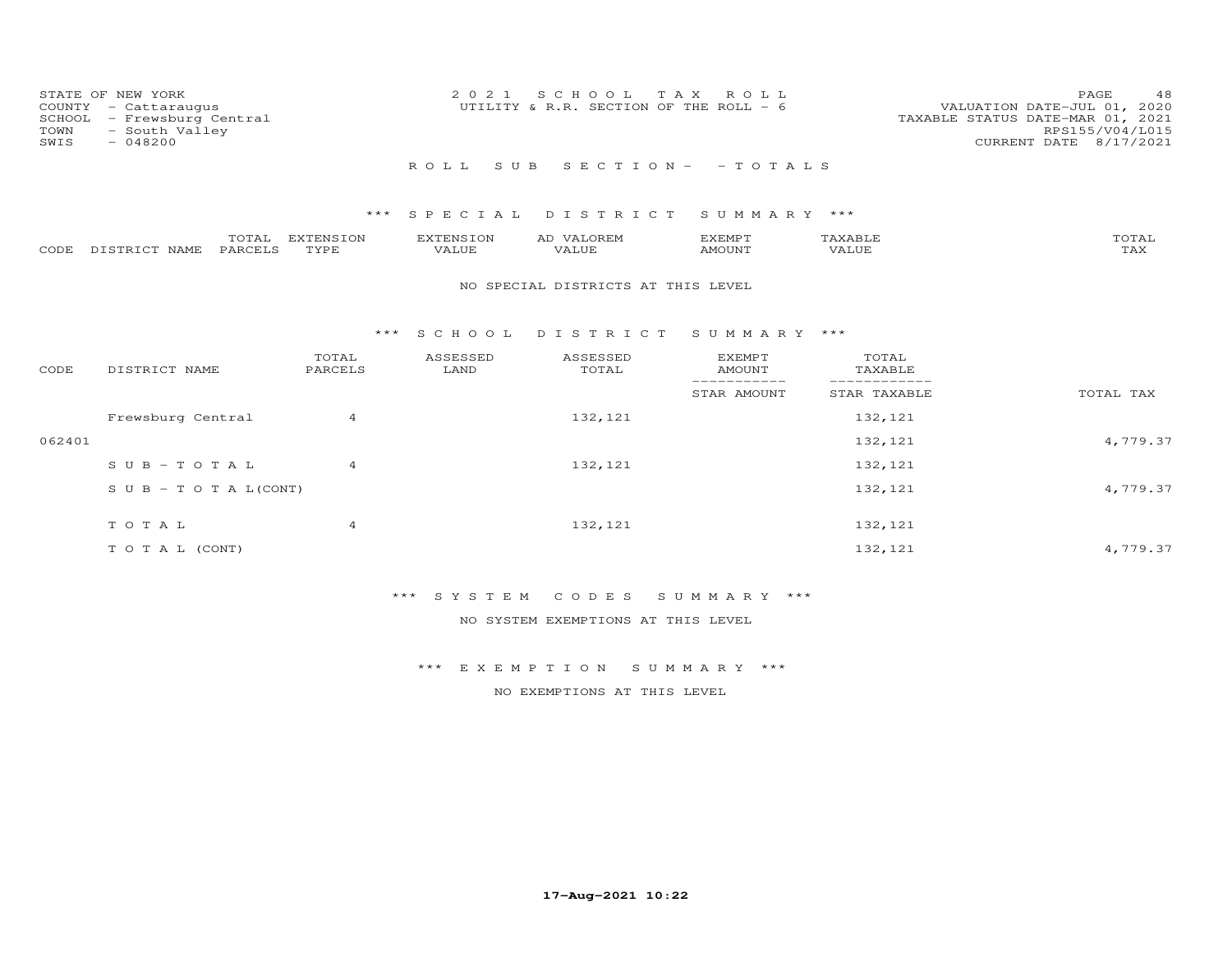| STATE OF NEW YORK          | 2021 SCHOOL TAX ROLL                     | 49<br><b>PAGE</b>                |
|----------------------------|------------------------------------------|----------------------------------|
| COUNTY - Cattaraugus       | UTILITY & R.R. SECTION OF THE ROLL - $6$ | VALUATION DATE-JUL 01, 2020      |
| SCHOOL - Frewsburg Central |                                          | TAXABLE STATUS DATE-MAR 01, 2021 |
| - South Valley<br>TOWN     |                                          | RPS155/V04/L015                  |
| $-048200$<br>SWIS          |                                          | CURRENT DATE 8/17/2021           |
|                            |                                          |                                  |

# R O L L S U B S E C T I O N - - T O T A L S

# \*\*\* G R A N D T O T A L S \*\*\*

| ROLL<br>SEC | DESCRIPTION          | TOTAL<br>PARCELS | ASSESSED<br>LAND | ASSESSED<br>TOTAL | <b>EXEMPT</b><br><b>AMOUNT</b> | TOTAL<br>TAXABLE | TOTAL<br>TAX |
|-------------|----------------------|------------------|------------------|-------------------|--------------------------------|------------------|--------------|
|             |                      |                  |                  |                   | STAR AMOUNT                    | STAR TAXABLE     |              |
|             | $2021-22$ School Tax |                  |                  | 132,121           |                                | 132,121          |              |
|             | SPEC DIST TAXES      |                  |                  |                   |                                | 132,121          | 4,779.37     |

6 UTILITIES & N.C.  $4$  4,779.37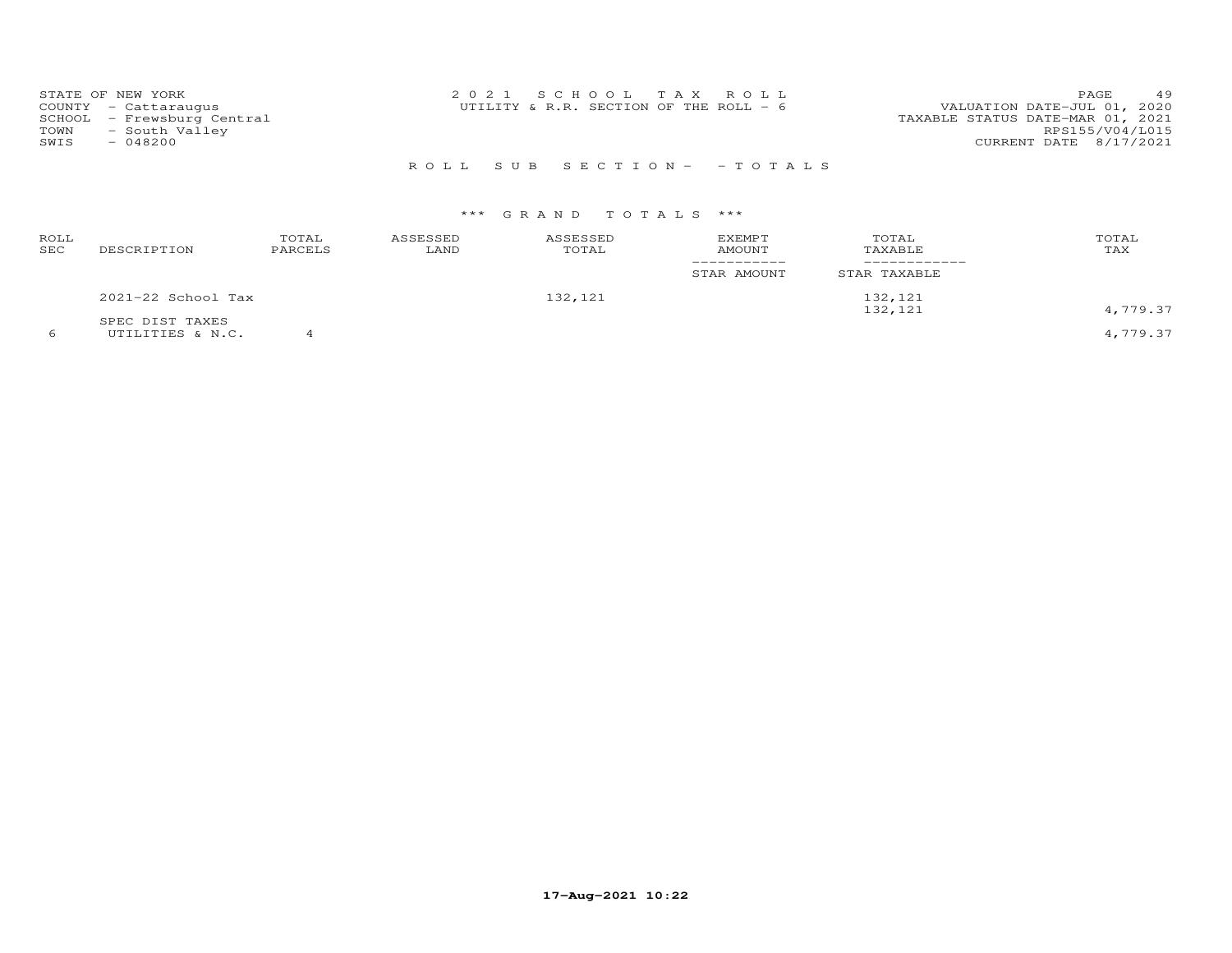| STATE OF NEW YORK<br>COUNTY - Cattaraugus<br>SCHOOL - Frewsburg Central<br>TOWN<br>- South Valley<br>SWIS<br>- 048200 | 2021 SCHOOL TAX ROLL<br>UTILITY & R.R. SECTION OF THE ROLL - 6 | 50<br>PAGE<br>VALUATION DATE-JUL 01, 2020<br>TAXABLE STATUS DATE-MAR 01, 2021<br>RPS155/V04/L015<br>CURRENT DATE 8/17/2021 |
|-----------------------------------------------------------------------------------------------------------------------|----------------------------------------------------------------|----------------------------------------------------------------------------------------------------------------------------|
|                                                                                                                       | ROLL SECTION TOTALS                                            |                                                                                                                            |

|      |                   | ----<br>$\overline{\phantom{a}}$ | <b>EXTENSION</b> | T <sub>1</sub> |       | <b>********</b><br>∟™ات ∩ |       |                        |
|------|-------------------|----------------------------------|------------------|----------------|-------|---------------------------|-------|------------------------|
| CODE | $- - - -$<br>JAMF | <b>PARCELS</b>                   | TVDE             |                | T T T | <b>AMOUNT</b>             | VALUF | <b>TT 75 37</b><br>ŦΨV |

#### NO SPECIAL DISTRICTS AT THIS LEVEL

#### \*\*\* S C H O O L D I S T R I C T S U M M A R Y \*\*\*

| CODE   | DISTRICT NAME                    | TOTAL<br>PARCELS | ASSESSED<br>LAND | ASSESSED<br>TOTAL | <b>EXEMPT</b><br>AMOUNT | TOTAL<br>TAXABLE |           |
|--------|----------------------------------|------------------|------------------|-------------------|-------------------------|------------------|-----------|
|        |                                  |                  |                  |                   | STAR AMOUNT             | STAR TAXABLE     | TOTAL TAX |
|        | Frewsburg Central                | 4                |                  | 132,121           |                         | 132,121          |           |
| 062401 |                                  |                  |                  |                   |                         | 132, 121         | 4,779.37  |
|        | $SUB - TO T AL$                  | $\overline{4}$   |                  | 132, 121          |                         | 132, 121         |           |
|        | $S \cup B - T \cup T A L (CONT)$ |                  |                  |                   |                         | 132,121          | 4,779.37  |
|        |                                  |                  |                  |                   |                         |                  |           |
|        | TOTAL                            | 4                |                  | 132, 121          |                         | 132,121          |           |
|        | T O T A L (CONT)                 |                  |                  |                   |                         | 132,121          | 4,779.37  |

#### \*\*\* S Y S T E M C O D E S S U M M A R Y \*\*\*

NO SYSTEM EXEMPTIONS AT THIS LEVEL

### \*\*\* E X E M P T I O N S U M M A R Y \*\*\*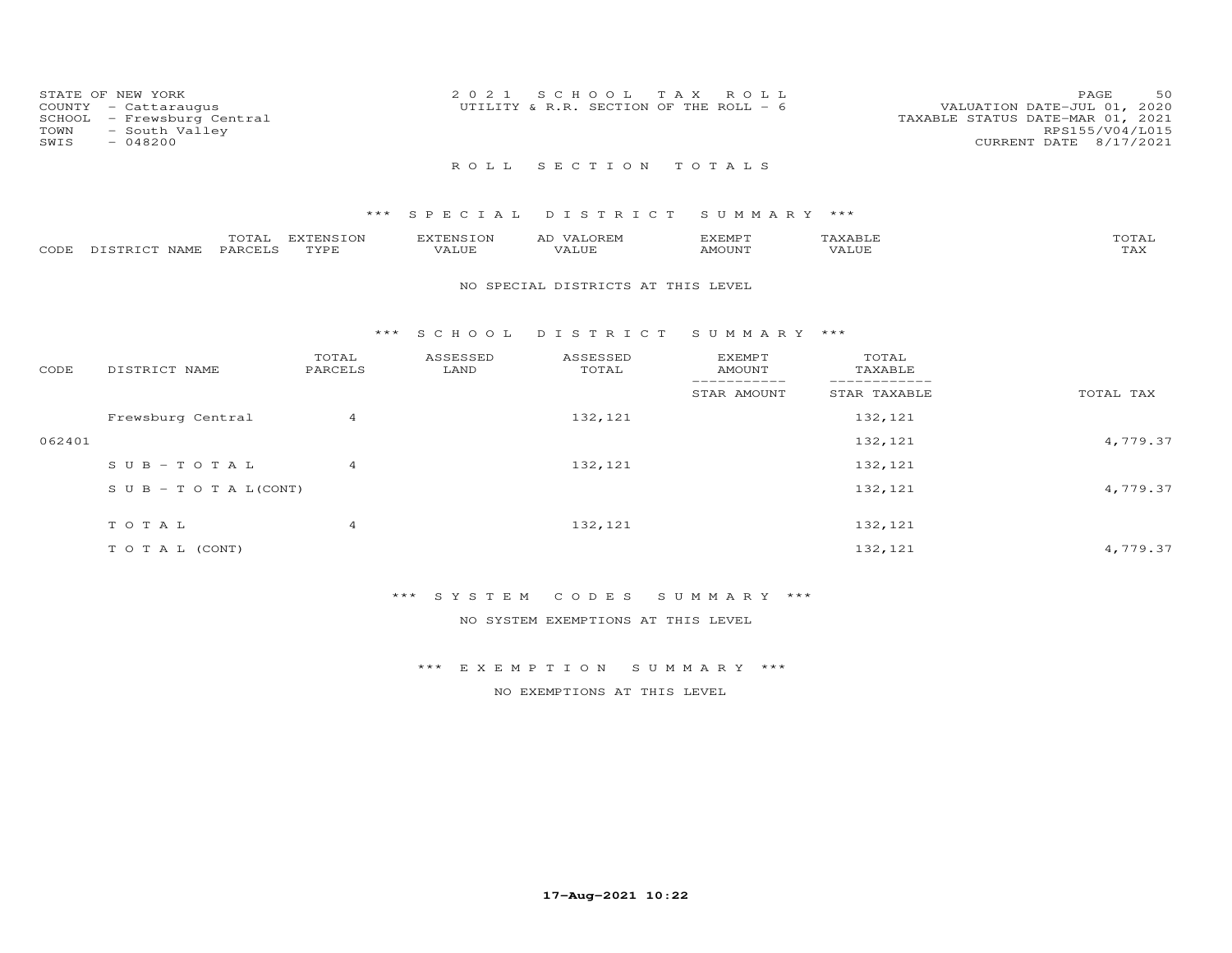| STATE OF NEW YORK<br>COUNTY - Cattaraugus<br>SCHOOL - Frewsburg Central<br>- South Valley<br>TOWN<br>SWIS<br>$-048200$ | 2021 SCHOOL TAX ROLL<br>UTILITY & R.R. SECTION OF THE ROLL $-6$ | PAGE.<br>51<br>VALUATION DATE-JUL 01, 2020<br>TAXABLE STATUS DATE-MAR 01, 2021<br>RPS155/V04/L015<br>CURRENT DATE 8/17/2021 |
|------------------------------------------------------------------------------------------------------------------------|-----------------------------------------------------------------|-----------------------------------------------------------------------------------------------------------------------------|
|                                                                                                                        | ROLL SECTION TOTALS                                             |                                                                                                                             |

| ROLL<br>SEC | DESCRIPTION                         | TOTAL<br>PARCELS | ASSESSED<br>LAND | ASSESSED<br>TOTAL | <b>EXEMPT</b><br>AMOUNT | TOTAL<br>TAXABLE   | TOTAL<br>TAX |
|-------------|-------------------------------------|------------------|------------------|-------------------|-------------------------|--------------------|--------------|
|             |                                     |                  |                  |                   | STAR AMOUNT             | STAR TAXABLE       |              |
|             | 2021-22 School Tax                  |                  |                  | 132,121           |                         | 132,121<br>132,121 | 4,779.37     |
|             | SPEC DIST TAXES<br>UTILITIES & N.C. |                  |                  |                   |                         |                    | 4,779.37     |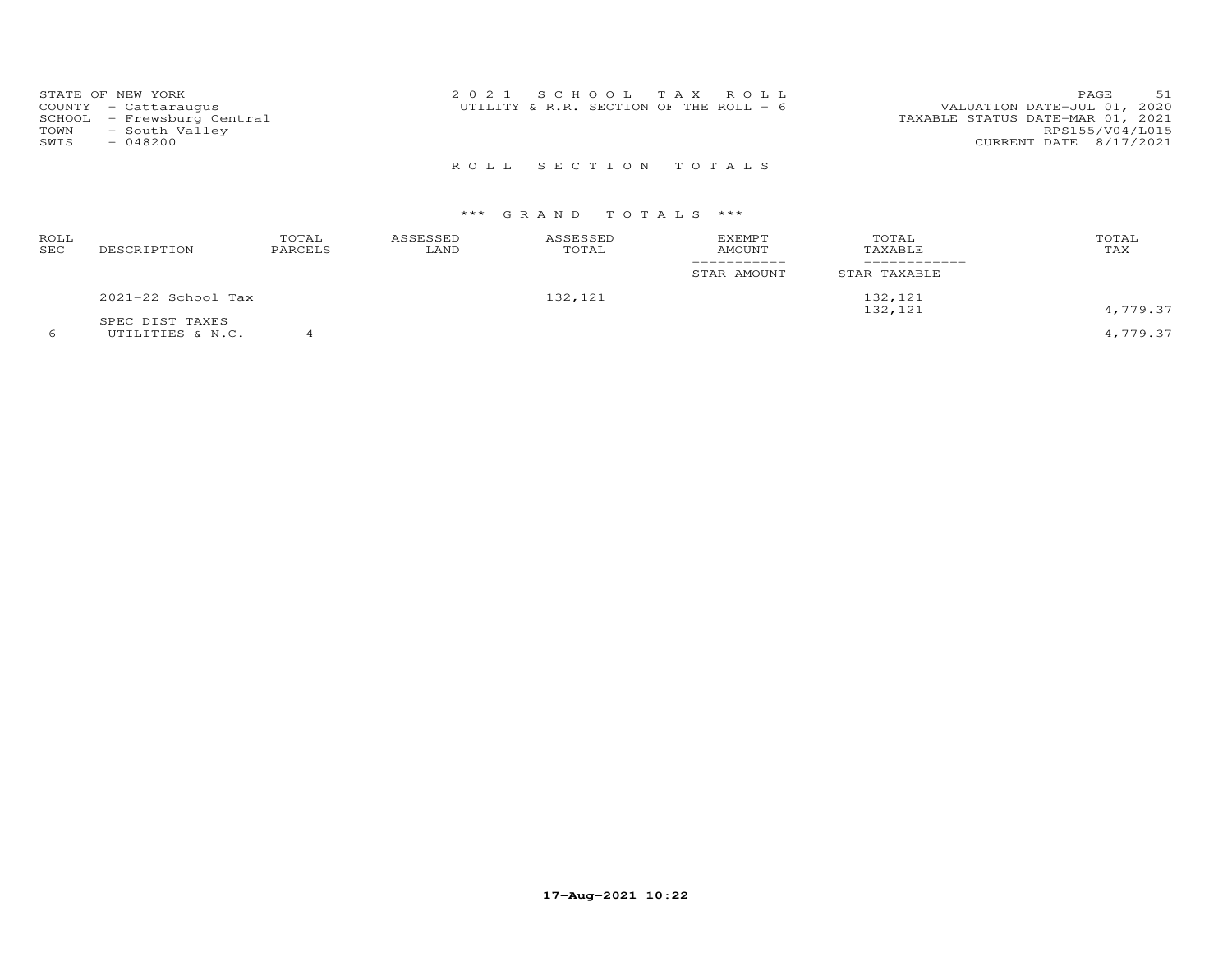| STATE OF NEW YORK             |                           |            | 2021 SCHOOL TAX ROLL                  |                                  | PAGE       | 52         |
|-------------------------------|---------------------------|------------|---------------------------------------|----------------------------------|------------|------------|
| COUNTY - Cattaraugus          |                           |            | WHOLLY EXEMPT SECTION OF THE ROLL - 8 | VALUATION DATE-JUL 01, 2020      |            |            |
| - Frewsburg Central<br>SCHOOL |                           |            | OWNERS NAME SEQUENCE                  | TAXABLE STATUS DATE-MAR 01, 2021 |            |            |
| - South Valley<br>TOWN        |                           |            | UNIFORM PERCENT OF VALUE IS 067.00    |                                  |            |            |
| SWIS<br>- 048200              |                           |            |                                       |                                  |            |            |
|                               |                           |            |                                       |                                  |            |            |
|                               |                           |            |                                       |                                  |            |            |
| TAX MAP PARCEL NUMBER         | PROPERTY LOCATION & CLASS | ASSESSMENT |                                       |                                  |            | $-$ SCHOOL |
| CURRENT OWNERS NAME           | SCHOOL DISTRICT           | LAND       | TAX DESCRIPTION                       | TAXABLE VALUE                    |            |            |
| CURRENT OWNERS ADDRESS        | PARCEL SIZE/GRID COORD    | TOTAL      | SPECIAL DISTRICTS                     |                                  | TAX AMOUNT |            |
|                               |                           |            |                                       |                                  |            |            |
|                               | Robin Hill Rd             |            |                                       | ACCT 0736                        |            |            |
|                               |                           |            |                                       |                                  |            |            |

| $105.002 - 1 - 36.1/1$    | 833 Radio              |         | NON-PROFIT 25300     |      | 123,400  |
|---------------------------|------------------------|---------|----------------------|------|----------|
| Family Life Ministries    | Frewsburg Centr 062401 |         | $2021-22$ School Tax | 0.00 | 0.00     |
| Attn: Family Life Network | Leased Land            | 123.400 |                      |      |          |
| PO Box 506                | 0.01<br>ACRES          |         |                      |      |          |
| Bath, NY 14810            | FULL MARKET VALUE      | 173,803 |                      |      |          |
|                           |                        |         | TOTAL TAX ---        |      | $0.00**$ |
|                           |                        |         |                      |      |          |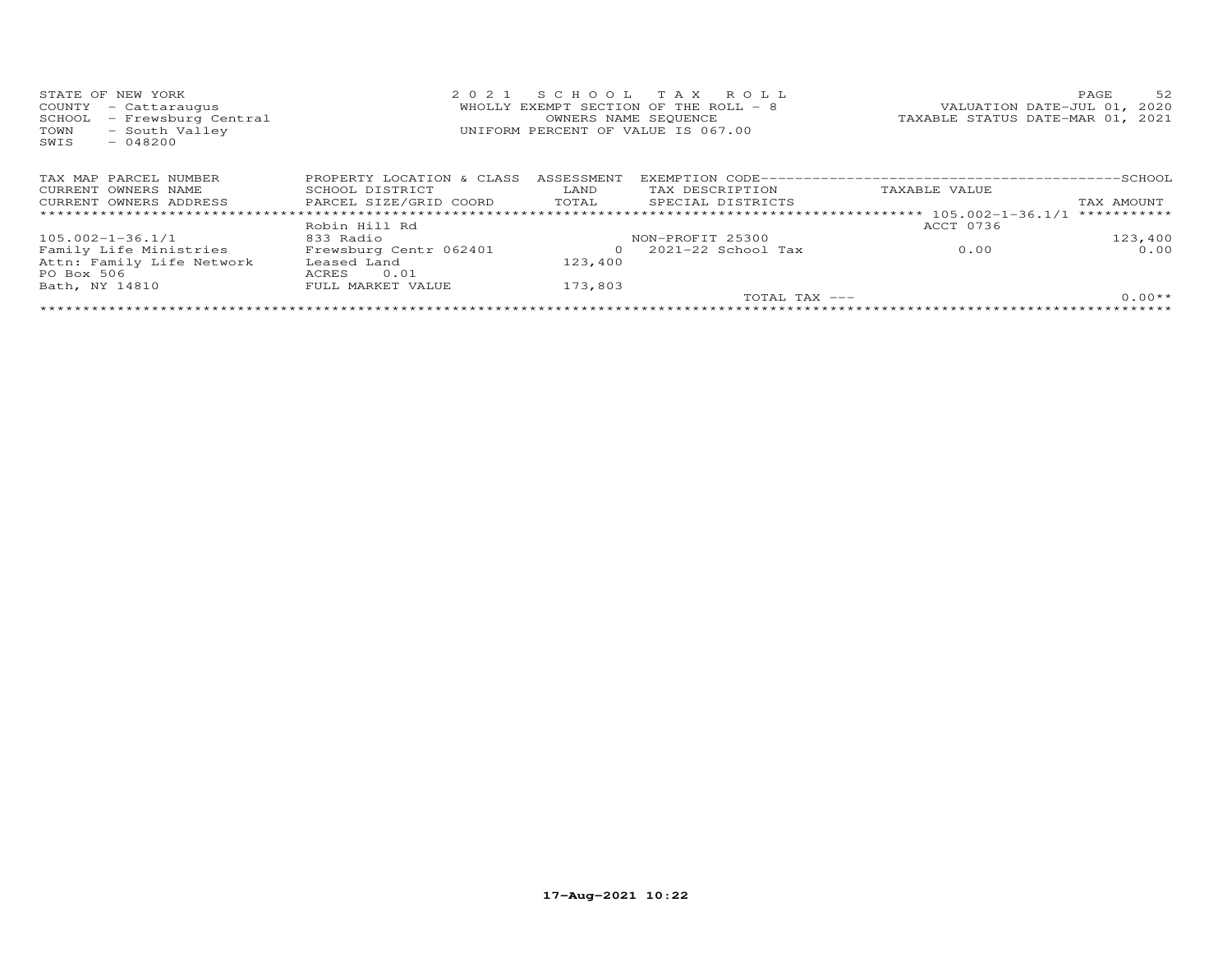| COUNTY<br>SCHOOL<br>TOWN<br>SWIS | STATE OF NEW YORK<br>- Cattaraugus<br>- Frewsburg Central<br>- South Valley<br>$-048200$ |                   | 2 0 2 1            | S C H O O L<br>WHOLLY EXEMPT SECTION OF THE ROLL - 8<br>UNIFORM PERCENT OF VALUE IS 067.00 | T A X<br>ROLL                   |                               | 53<br>PAGE<br>VALUATION DATE-JUL 01, 2020<br>TAXABLE STATUS DATE-MAR 01, 2021<br>RPS155/V04/L015<br>CURRENT DATE 8/17/2021 |
|----------------------------------|------------------------------------------------------------------------------------------|-------------------|--------------------|--------------------------------------------------------------------------------------------|---------------------------------|-------------------------------|----------------------------------------------------------------------------------------------------------------------------|
|                                  |                                                                                          |                   | ROLL               | S U B                                                                                      | $S E C T I O N - - T O T A L S$ |                               |                                                                                                                            |
|                                  |                                                                                          | ***               | S P E C I A L      | DISTRICT                                                                                   | SUMMARY ***                     |                               |                                                                                                                            |
| CODE                             | TOTAL<br>DISTRICT NAME<br>PARCELS                                                        | EXTENSION<br>TYPE | EXTENSION<br>VALUE | AD VALOREM<br><b>VALUE</b>                                                                 | EXEMPT<br>AMOUNT                | TAXABLE<br><b>VALUE</b>       | TOTAL<br><b>TAX</b>                                                                                                        |
|                                  |                                                                                          |                   |                    | NO SPECIAL DISTRICTS AT THIS LEVEL                                                         |                                 |                               |                                                                                                                            |
|                                  |                                                                                          | $***$             | S C H O O L        | DISTRICT                                                                                   | SUMMARY ***                     |                               |                                                                                                                            |
| CODE                             | DISTRICT NAME                                                                            | TOTAL<br>PARCELS  | ASSESSED<br>LAND   | ASSESSED<br>TOTAL                                                                          | <b>EXEMPT</b><br><b>AMOUNT</b>  | TOTAL<br>TAXABLE              |                                                                                                                            |
|                                  |                                                                                          |                   |                    |                                                                                            | -----------<br>STAR AMOUNT      | -------------<br>STAR TAXABLE | TOTAL TAX                                                                                                                  |
|                                  | Frewsburg Central                                                                        | 1                 |                    | 123,400                                                                                    | 123,400                         |                               |                                                                                                                            |
| 062401                           |                                                                                          |                   |                    |                                                                                            |                                 |                               |                                                                                                                            |
|                                  | $SUB - TO T AL$                                                                          | $\mathbf{1}$      |                    | 123,400                                                                                    | 123,400                         |                               |                                                                                                                            |
|                                  | $S \cup B - T \cup T A L (CONT)$                                                         |                   |                    |                                                                                            |                                 |                               |                                                                                                                            |
|                                  | TOTAL                                                                                    | $\mathbf{1}$      |                    | 123,400                                                                                    | 123,400                         |                               |                                                                                                                            |
|                                  | T O T A L (CONT)                                                                         |                   |                    |                                                                                            |                                 |                               |                                                                                                                            |

# \*\*\* S Y S T E M C O D E S S U M M A R Y \*\*\*

### NO SYSTEM EXEMPTIONS AT THIS LEVEL

| CODE. | DESCRIPTION         | TOTAL<br>PARCELS | SCHOOL             |
|-------|---------------------|------------------|--------------------|
| 25300 | NON-PROFIT<br>TOTAL |                  | 123,400<br>123,400 |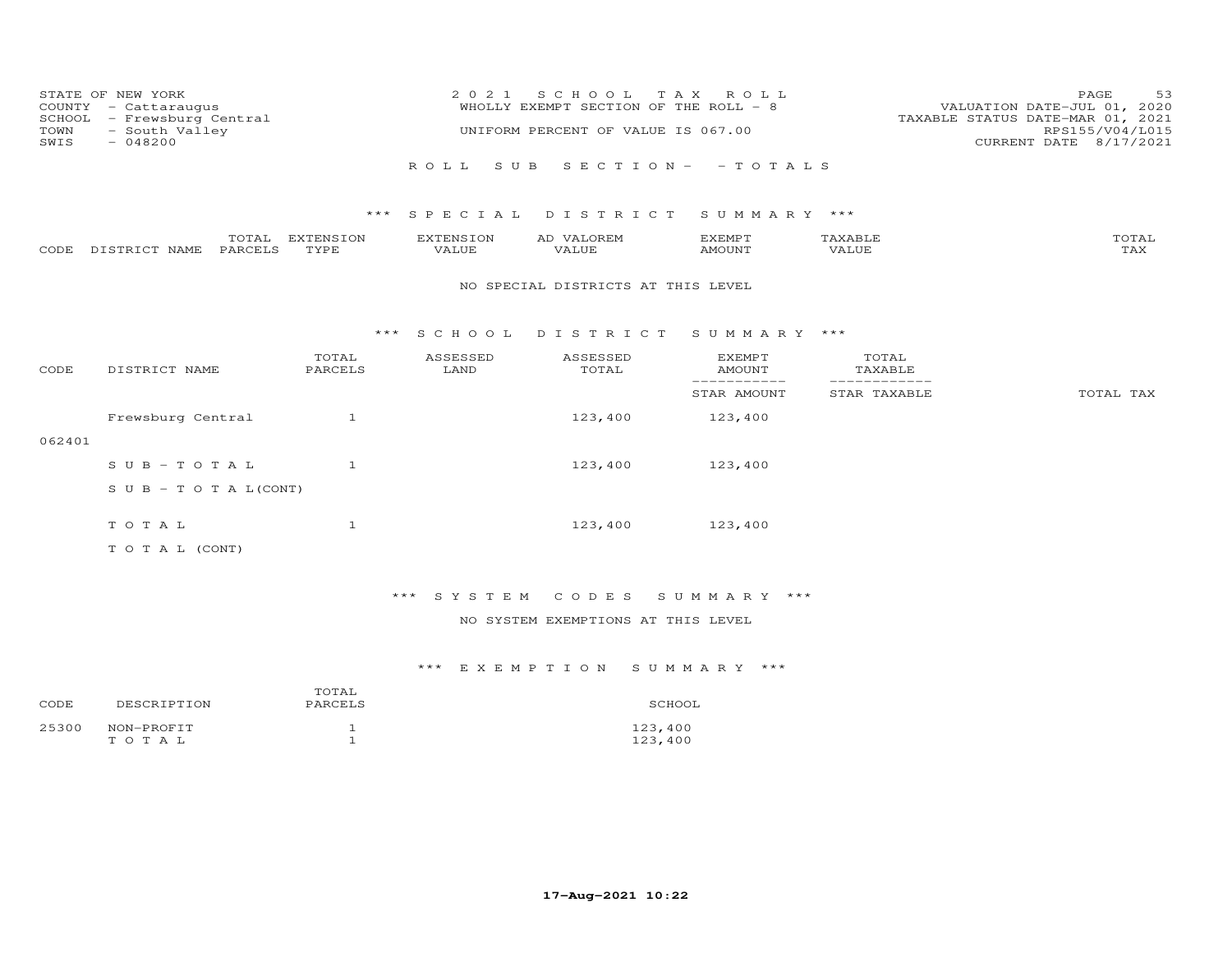|      | STATE OF NEW YORK          | 2021 SCHOOL TAX ROLL                  | 54<br><b>PAGE</b>                |
|------|----------------------------|---------------------------------------|----------------------------------|
|      | COUNTY - Cattaraugus       | WHOLLY EXEMPT SECTION OF THE ROLL - 8 | VALUATION DATE-JUL 01, 2020      |
|      | SCHOOL - Frewsburg Central |                                       | TAXABLE STATUS DATE-MAR 01, 2021 |
| TOWN | - South Valley             | UNIFORM PERCENT OF VALUE IS 067.00    | RPS155/V04/L015                  |
| SWIS | $-048200$                  |                                       | CURRENT DATE 8/17/2021           |
|      |                            |                                       |                                  |

R O L L S U B S E C T I O N - - T O T A L S

# \*\*\* G R A N D T O T A L S \*\*\*

| ROLL<br>SEC | DESCRIPTION                                           | TOTAL<br>PARCELS | ASSESSED<br>LAND | ASSESSED<br>TOTAL | EXEMPT<br>AMOUNT | TOTAL<br>TAXABLE | TOTAL<br>TAX |
|-------------|-------------------------------------------------------|------------------|------------------|-------------------|------------------|------------------|--------------|
|             |                                                       |                  |                  |                   | STAR AMOUNT      | STAR TAXABLE     |              |
|             | RS 8 TOTAL<br>SPEC DIST TAXES<br><b>WUOTIV EVEMBT</b> |                  |                  | 123,400           | 123,400          |                  |              |

8 WHOLLY EXEMPT 1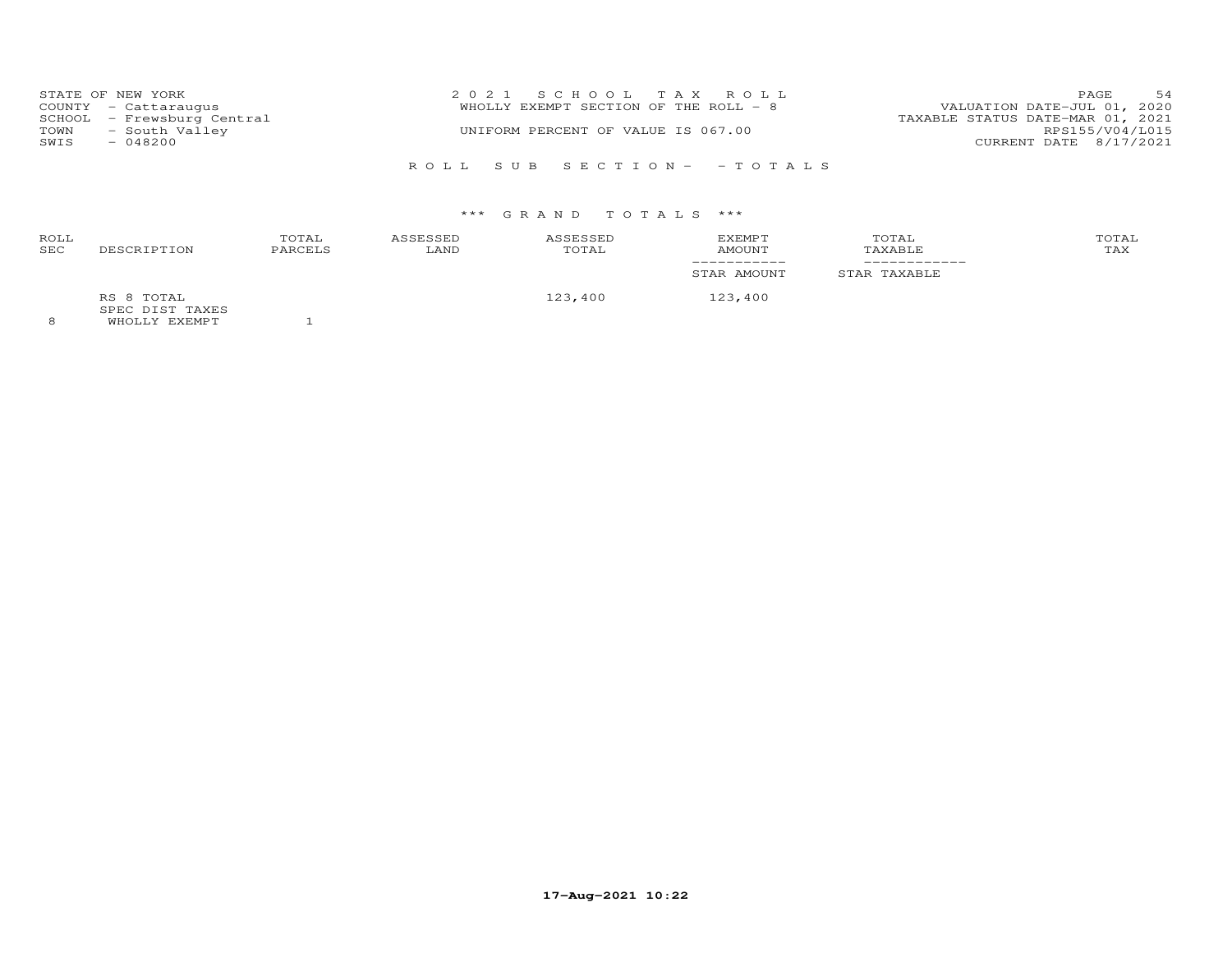| STATE OF NEW YORK<br>COUNTY - Cattaraugus<br>SCHOOL - Frewsburg Central<br>TOWN - South Valley<br>SWIS<br>$-048200$ | 2021 SCHOOL TAX ROLL<br>WHOLLY EXEMPT SECTION OF THE ROLL - 8<br>UNIFORM PERCENT OF VALUE IS 067.00 | 55<br>PAGE<br>VALUATION DATE-JUL 01, 2020<br>TAXABLE STATUS DATE-MAR 01, 2021<br>RPS155/V04/L015<br>CURRENT DATE 8/17/2021 |
|---------------------------------------------------------------------------------------------------------------------|-----------------------------------------------------------------------------------------------------|----------------------------------------------------------------------------------------------------------------------------|
|                                                                                                                     | ROLL SECTION TOTALS                                                                                 |                                                                                                                            |

|      |                  | $- - -$<br>$\sim$ | EXTENSION | <b>AYTEMSTON</b> | EXEMPT       |       | $m \wedge m \wedge \tau$<br>OTAL |
|------|------------------|-------------------|-----------|------------------|--------------|-------|----------------------------------|
| CODE | NAME<br>DISTRICT | PARCELS           | TVDF      | ۳ تا سلمہ        | <b>MOUNT</b> | VALUE | ב/בית.                           |

#### NO SPECIAL DISTRICTS AT THIS LEVEL

#### \*\*\* S C H O O L D I S T R I C T S U M M A R Y \*\*\*

| CODE   | DISTRICT NAME                    | TOTAL<br>PARCELS | ASSESSED<br>LAND | ASSESSED<br>TOTAL | <b>EXEMPT</b><br>AMOUNT | TOTAL<br>TAXABLE |           |
|--------|----------------------------------|------------------|------------------|-------------------|-------------------------|------------------|-----------|
|        |                                  |                  |                  |                   | STAR AMOUNT             | STAR TAXABLE     | TOTAL TAX |
|        | Frewsburg Central                |                  |                  | 123,400           | 123,400                 |                  |           |
| 062401 |                                  |                  |                  |                   |                         |                  |           |
|        | $SUB - TO T AL$                  |                  |                  | 123,400           | 123,400                 |                  |           |
|        | $S \cup B - T \cup T A L (CONT)$ |                  |                  |                   |                         |                  |           |
|        | TOTAL                            |                  |                  | 123,400           | 123,400                 |                  |           |
|        | T O T A L (CONT)                 |                  |                  |                   |                         |                  |           |

# \*\*\* S Y S T E M C O D E S S U M M A R Y \*\*\*

### NO SYSTEM EXEMPTIONS AT THIS LEVEL

| CODE  | DESCRIPTION         | TOTAL<br>PARCELS | SCHOOL             |
|-------|---------------------|------------------|--------------------|
| 25300 | NON-PROFIT<br>TOTAL |                  | 123,400<br>123,400 |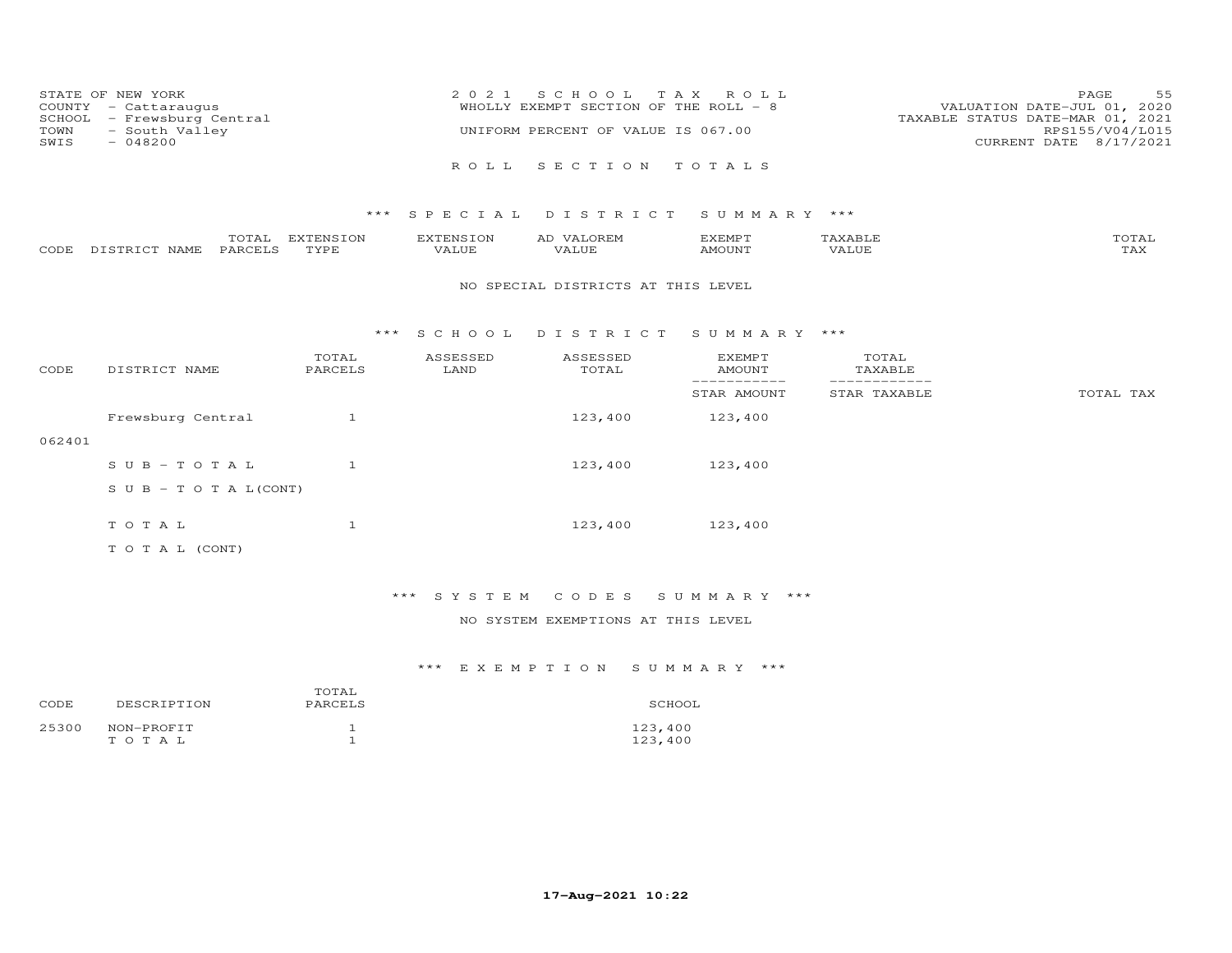| STATE OF NEW YORK          | 2021 SCHOOL TAX ROLL                  | 56<br>PAGE                       |
|----------------------------|---------------------------------------|----------------------------------|
| COUNTY - Cattaraugus       | WHOLLY EXEMPT SECTION OF THE ROLL - 8 | VALUATION DATE-JUL 01, 2020      |
| SCHOOL - Frewsburg Central |                                       | TAXABLE STATUS DATE-MAR 01, 2021 |
| - South Valley<br>TOWN     | UNIFORM PERCENT OF VALUE IS 067.00    | RPS155/V04/L015                  |
| SWIS<br>$-048200$          |                                       | CURRENT DATE 8/17/2021           |
|                            |                                       |                                  |
|                            | ROLL SECTION TOTALS                   |                                  |

| <b>ROLL</b><br><b>SEC</b> | DESCRIPTION                                             | TOTAL<br>PARCELS | ASSESSED<br>LAND | ASSESSED<br>TOTAL | <b>EXEMPT</b><br>AMOUNT | TOTAL<br>TAXABLE | TOTAL<br>TAX |
|---------------------------|---------------------------------------------------------|------------------|------------------|-------------------|-------------------------|------------------|--------------|
|                           |                                                         |                  |                  |                   | STAR AMOUNT             | STAR TAXABLE     |              |
| $\sim$                    | RS 8 TOTAL<br>SPEC DIST TAXES<br>______________________ |                  |                  | 123,400           | 123,400                 |                  |              |

8 WHOLLY EXEMPT 1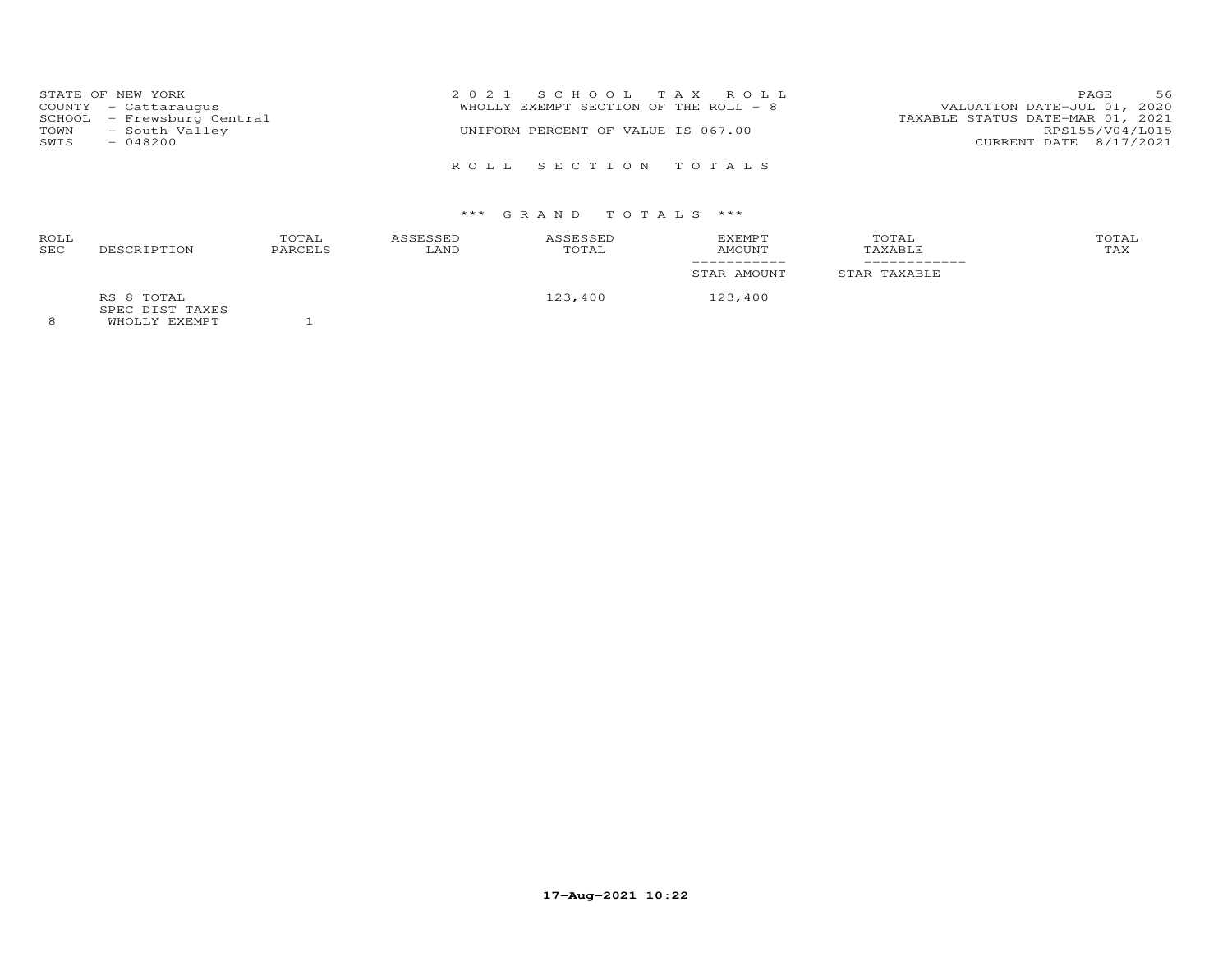| STATE OF NEW YORK          | 2021 SCHOOL TAX ROLL | 57<br>PAGE                       |
|----------------------------|----------------------|----------------------------------|
| COUNTY - Cattaraugus       |                      | VALUATION DATE-JUL 01, 2020      |
| SCHOOL - Frewsburg Central | SWIS TOTALS          | TAXABLE STATUS DATE-MAR 01, 2021 |
| TOWN<br>- South Valley     |                      | RPS155/V04/L015                  |
| $-048200$<br>SWIS          |                      | CURRENT DATE 8/17/2021           |

| CODE   | TOTAL<br>DISTRICT NAME<br>PARCELS | <b>EXTENSION</b><br>TYPE | <b>EXTENSION</b><br>VALUE | AD VALOREM<br>VALUE                | <b>EXEMPT</b><br><b>AMOUNT</b> | TAXABLE<br>VALUE | TAX<br><b>RATE</b> | TOTAL<br>TAX |
|--------|-----------------------------------|--------------------------|---------------------------|------------------------------------|--------------------------------|------------------|--------------------|--------------|
|        |                                   |                          |                           | NO SPECIAL DISTRICTS AT THIS LEVEL |                                |                  |                    |              |
|        |                                   | $***$                    | SCHOOL                    | DISTRICT                           | SUMMARY ***                    |                  |                    |              |
| CODE   | DISTRICT NAME                     | TOTAL<br>PARCELS         | ASSESSED<br>LAND          | ASSESSED<br>TOTAL                  | EXEMPT<br><b>AMOUNT</b>        | TOTAL<br>TAXABLE |                    |              |
|        |                                   |                          |                           |                                    | STAR AMOUNT                    | STAR TAXABLE     | TAX RATE           | TOTAL TAX    |
|        | Frewsburg Central                 | 145                      | 2133,795                  | 5831,663                           | 184,903                        | 5,646,760        |                    |              |
| 062401 |                                   |                          |                           |                                    | 606,500                        | 5,040,260        | 36.174211          | 182, 327.46  |
|        | $SUB - TO T AL$                   | 145                      | 2133,795                  | 5831,663                           | 184,903                        | 5,646,760        |                    |              |
|        | $S \cup B - T \cup T A L (CONT)$  |                          |                           |                                    | 606,500                        | 5,040,260        |                    | 182, 327.46  |
|        | TOTAL                             | 145                      | 2133,795                  | 5831,663                           | 184,903                        | 5,646,760        |                    |              |
|        | TO TAL (CONT)                     |                          |                           |                                    | 606,500                        | 5,040,260        |                    | 182, 327.46  |

### \*\*\* S Y S T E M C O D E S S U M M A R Y \*\*\*

### NO SYSTEM EXEMPTIONS AT THIS LEVEL

| 123,400<br>8,520<br>21,300<br>21,460<br>10,223 |
|------------------------------------------------|
|                                                |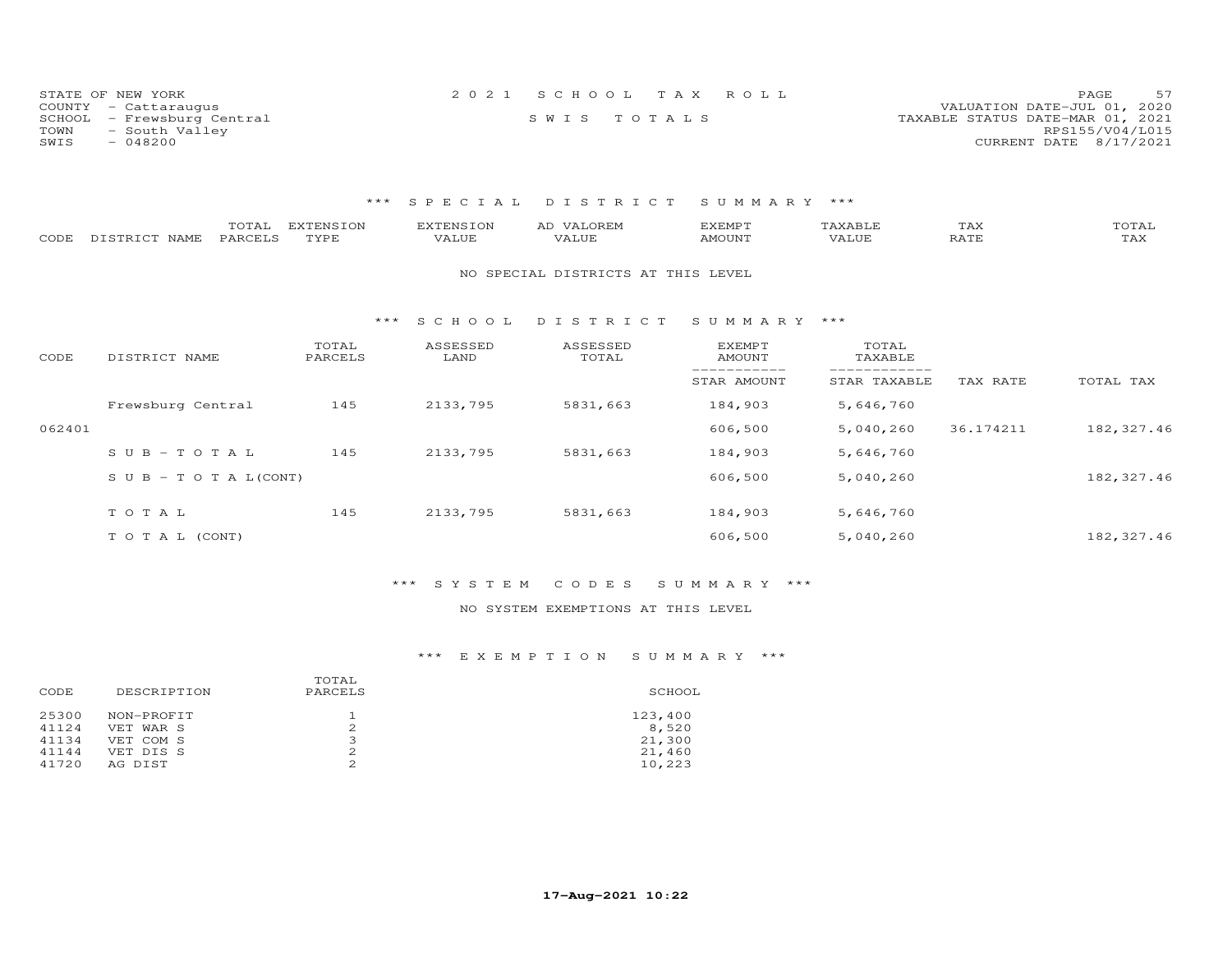| STATE OF NEW YORK          | 2021 SCHOOL TAX ROLL | 58<br>PAGE.                      |
|----------------------------|----------------------|----------------------------------|
| COUNTY - Cattaraugus       |                      | VALUATION DATE-JUL 01, 2020      |
| SCHOOL - Frewsburg Central | SWIS TOTALS          | TAXABLE STATUS DATE-MAR 01, 2021 |
| - South Valley<br>TOWN     |                      | RPS155/V04/L015                  |
| SWIS<br>- 048200           |                      | CURRENT DATE 8/17/2021           |

# \*\*\* E X E M P T I O N S U M M A R Y \*\*\*

| CODE  | DESCRIPTION | TOTAL<br>PARCELS | SCHOOL  |
|-------|-------------|------------------|---------|
| 41834 | ENH STAR    |                  | 351,400 |
| 41854 | BAS STAR    | 12               | 255,100 |
|       | TOTAL       | 29               | 791,403 |

| ROLL<br><b>SEC</b> | DESCRIPTION                           | TOTAL<br>PARCELS | ASSESSED<br>LAND | ASSESSED<br>TOTAL | <b>EXEMPT</b><br>AMOUNT | TOTAL<br>TAXABLE             |                           |             |
|--------------------|---------------------------------------|------------------|------------------|-------------------|-------------------------|------------------------------|---------------------------|-------------|
|                    |                                       |                  |                  |                   | STAR AMOUNT             | ------------<br>STAR TAXABLE | <b>TAX</b><br><b>RATE</b> |             |
|                    | 2021-22 School Tax                    |                  | 2133,795         | 5270,677          | 61,503<br>606,500       | 5,209,174<br>4,602,674       | 36.174211                 | 166,498.14  |
| -1                 | SPEC DIST TAXES<br>TAXABLE            | 137              |                  |                   |                         |                              |                           | 166,498.14  |
|                    | 2021-22 School Tax                    |                  |                  | 305,465           |                         | 305,465<br>305,465           | 36.174211                 | 11,049.95   |
| 5                  | SPEC DIST TAXES<br>SPECIAL FRANCHISE  | 3                |                  |                   |                         |                              |                           | 11,049.95   |
|                    | 2021-22 School Tax                    |                  |                  | 132,121           |                         | 132,121<br>132,121           | 36.174211                 | 4,779.37    |
| 6                  | SPEC DIST TAXES<br>UTILITIES & N.C.   | $\overline{4}$   |                  |                   |                         |                              |                           | 4,779.37    |
| 8                  | SPEC DIST TAXES<br>WHOLLY EXEMPT      | $\mathbf{1}$     |                  |                   | 123,400                 |                              |                           |             |
|                    | 2021-22 School Tax<br>SPEC DIST TAXES |                  | 2133,795         | 5831,663          | 184,903<br>606,500      | 5,646,760<br>5,040,260       | 36.174211                 | 182, 327.46 |
| $\star$            | TOTAL<br>SUB                          | 145              |                  |                   |                         |                              |                           | 182, 327.46 |
|                    | 2021-22 School Tax                    |                  | 2133,795         | 5831,663          | 184,903<br>606,500      | 5,646,760<br>5,040,260       | 36.174211                 | 182, 327.46 |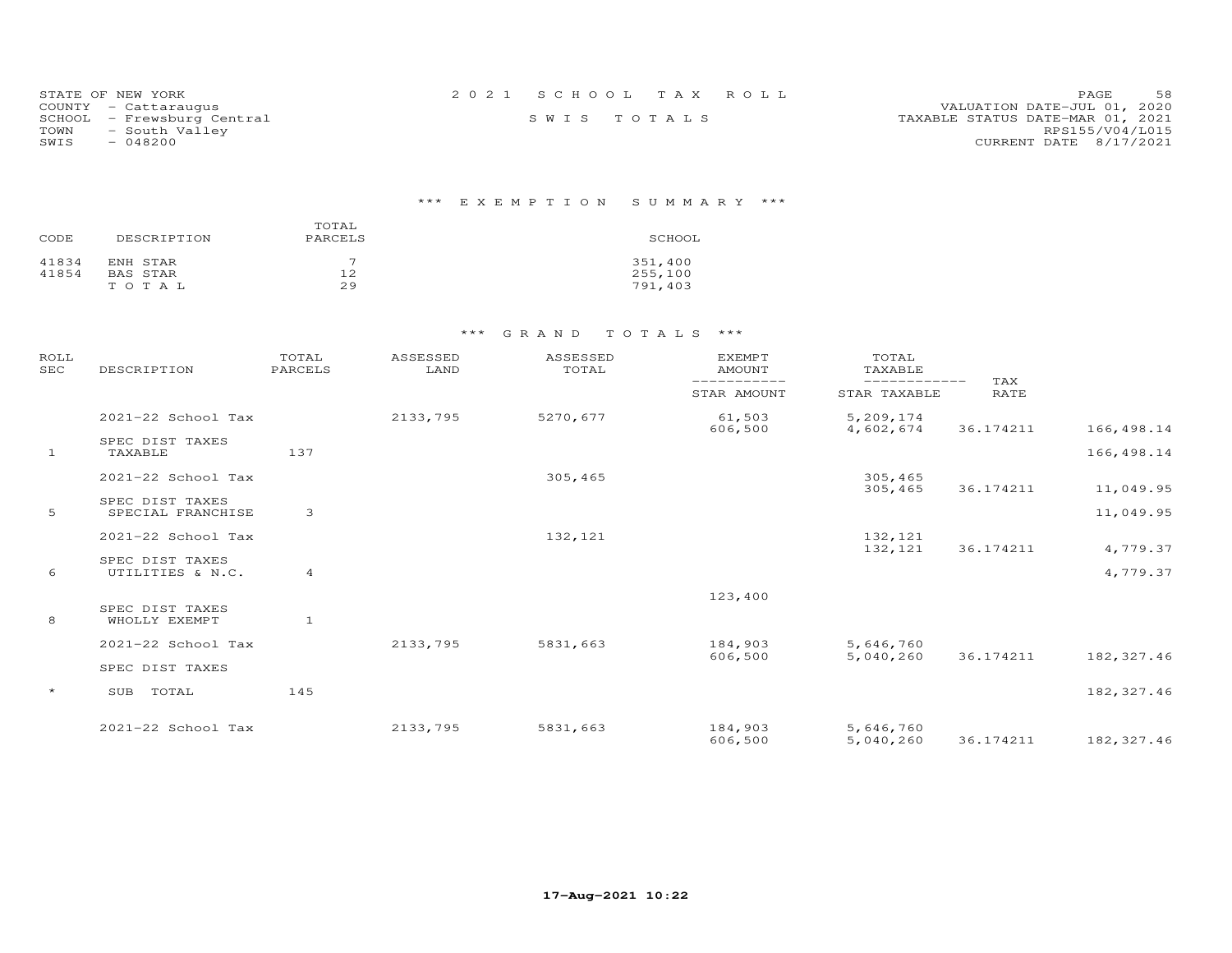| STATE OF NEW YORK          | 2021 SCHOOL TAX ROLL | 59<br>PAGE.                      |
|----------------------------|----------------------|----------------------------------|
| COUNTY - Cattaraugus       |                      | VALUATION DATE-JUL 01, 2020      |
| SCHOOL - Frewsburg Central | SWIS TOTALS          | TAXABLE STATUS DATE-MAR 01, 2021 |
| - South Valley<br>TOWN     |                      | RPS155/V04/L015                  |
| $-048200$<br>SWIS          |                      | CURRENT DATE 8/17/2021           |

| ROLL<br>SEC | DESCRIPTION     | TOTAL<br>PARCELS | ASSESSED<br>LAND | ASSESSED<br>TOTAL | <b>EXEMPT</b><br><b>AMOUNT</b><br>STAR AMOUNT | TOTAL<br>TAXABLE<br>STAR TAXABLE | TAX<br>RATE |
|-------------|-----------------|------------------|------------------|-------------------|-----------------------------------------------|----------------------------------|-------------|
|             | SPEC DIST TAXES |                  |                  |                   |                                               |                                  |             |

\*\* GRAND TOTAL 145 182,327.46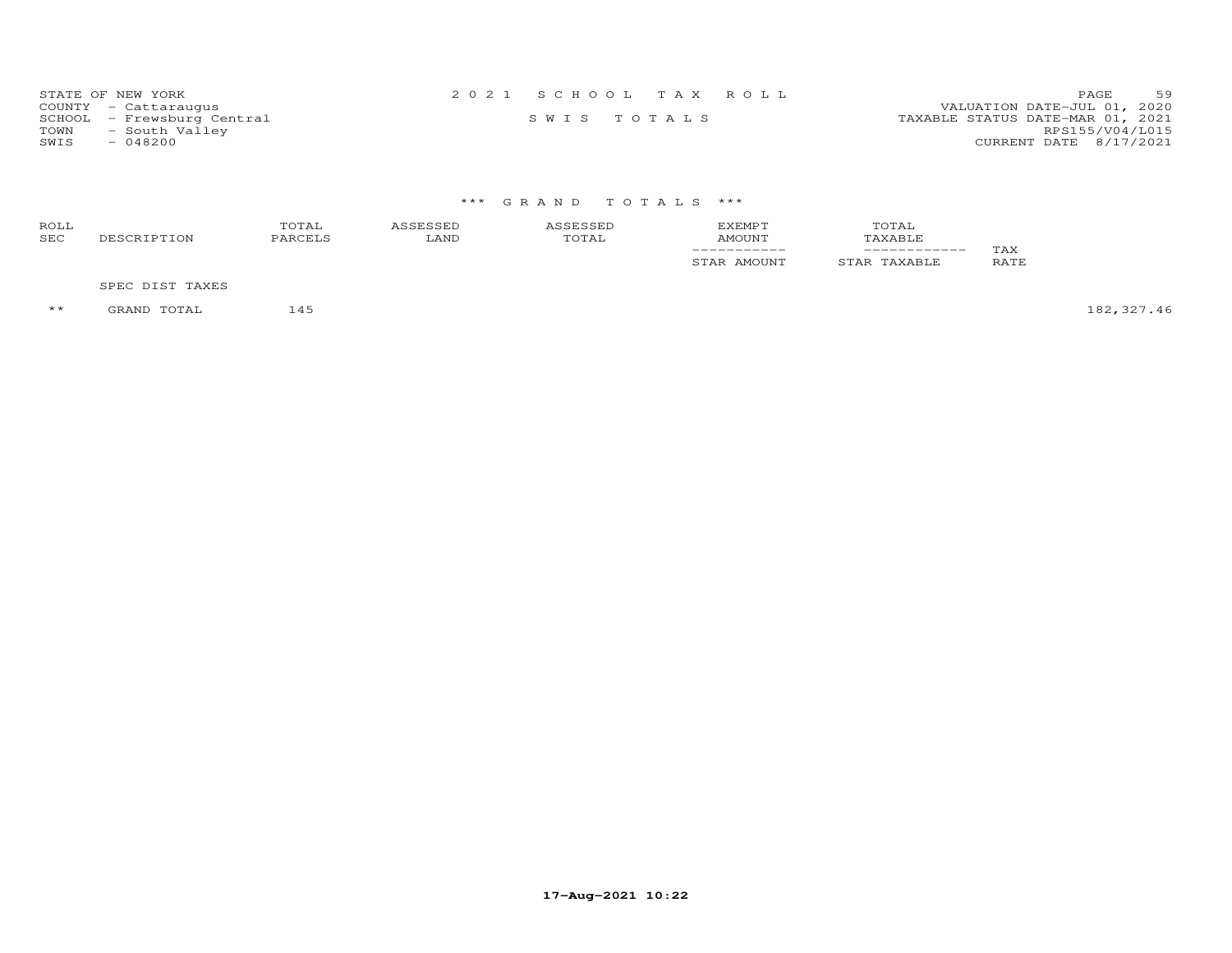STATE OF NEW YORK 2 0 2 1 S C H O O L T A X R O L L PAGE 60COUNTY - Cattaraugus S C H O O L T O T A L S 062401 VALUATION DATE-JUL 01, 2020

### VALUATION DATE-JUL 01, 2020 SCHOOL - Frewsburg Central TAXABLE STATUS DATE-MAR 01, 2021 RPS155/V04/L015CURRENT DATE 8/17/2021

#### \*\*\* S P E C I A L D I S T R I C T S U M M A R Y \*\*\*

| CODE   | TOTAL<br>DISTRICT NAME<br>PARCELS | <b>EXTENSION</b><br>TYPE | <b>EXTENSION</b><br>VALUE | AD VALOREM<br>VALUE                | <b>EXEMPT</b><br><b>AMOUNT</b> | TAXABLE<br>VALUE |          | TOTAL<br>TAX |
|--------|-----------------------------------|--------------------------|---------------------------|------------------------------------|--------------------------------|------------------|----------|--------------|
|        |                                   |                          |                           | NO SPECIAL DISTRICTS AT THIS LEVEL |                                |                  |          |              |
|        |                                   | ***                      | S C H O O L               | DISTRICT                           | SUMMARY ***                    |                  |          |              |
| CODE   | DISTRICT NAME                     | TOTAL<br>PARCELS         | ASSESSED<br>LAND          | ASSESSED<br>TOTAL                  | EXEMPT<br><b>AMOUNT</b>        | TOTAL<br>TAXABLE |          |              |
|        |                                   |                          |                           |                                    | STAR AMOUNT                    | STAR TAXABLE     | TAX RATE | TOTAL TAX    |
|        | Frewsburg Central                 | 145                      | 2133,795                  | 5831,663                           | 184,903                        | 5,646,760        |          |              |
| 062401 |                                   |                          |                           |                                    | 606,500                        | 5,040,260        |          | 182, 327.46  |
|        | $SUB - TO T AL$                   | 145                      | 2133,795                  | 5831,663                           | 184,903                        | 5,646,760        |          |              |
|        | S U B - T O T A $L$ (CONT)        |                          |                           |                                    | 606,500                        | 5,040,260        |          | 182, 327.46  |
|        | TOTAL                             | 145                      | 2133,795                  | 5831,663                           | 184,903                        | 5,646,760        |          |              |
|        | TO TAL (CONT)                     |                          |                           |                                    | 606,500                        | 5,040,260        |          | 182, 327.46  |

#### \*\*\* S Y S T E M C O D E S S U M M A R Y \*\*\*

#### NO SYSTEM EXEMPTIONS AT THIS LEVEL

| DESCRIPTION<br>CODE                                                                                       | TOTAL<br>PARCELS | SCHOOL                                         |
|-----------------------------------------------------------------------------------------------------------|------------------|------------------------------------------------|
| 25300<br>NON-PROFIT<br>41124<br>VET WAR S<br>41134<br>VET COM S<br>41144<br>VET DIS S<br>41720<br>AG DIST | 2<br>2           | 123,400<br>8,520<br>21,300<br>21,460<br>10,223 |